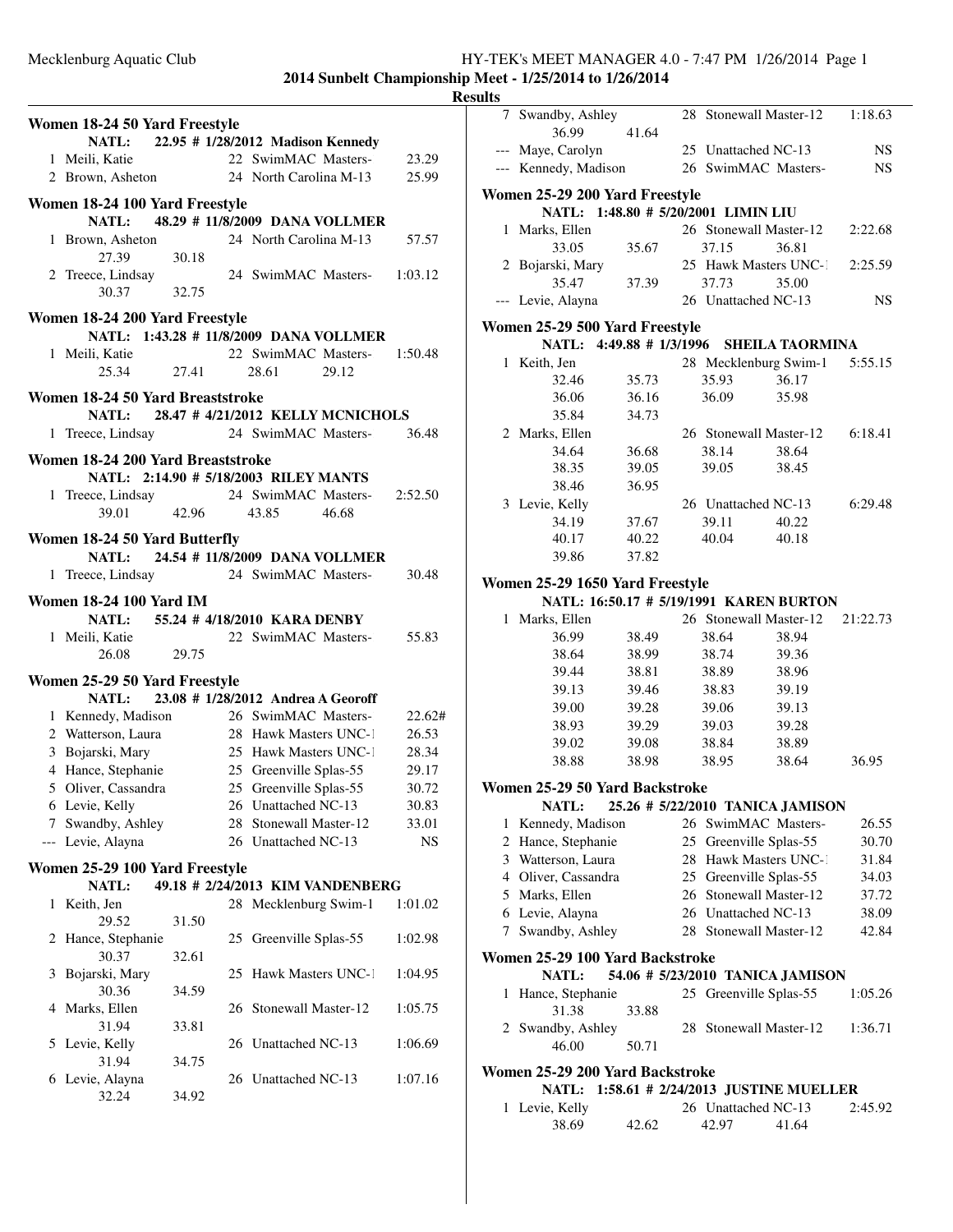|   |                                   |       |    |                                           |         | <b>Results</b> |
|---|-----------------------------------|-------|----|-------------------------------------------|---------|----------------|
|   | Women 25-29 50 Yard Breaststroke  |       |    |                                           |         | Wo             |
|   |                                   |       |    | NATL: 27.14 # 2/21/2010 MEGAN JENDRICK    |         |                |
|   | 1 Keith, Jen                      |       |    | 28 Mecklenburg Swim-1                     | 35.06   |                |
|   | 2 Watterson, Laura                |       |    | 28 Hawk Masters UNC-1                     | 35.25   |                |
|   | 3 Hance, Stephanie                |       |    | 25 Greenville Splas-55                    | 41.82   |                |
|   | 4 Levie, Alayna                   |       |    | 26 Unattached NC-13                       | 43.37   |                |
|   | 5 Swandby, Ashley                 |       |    | 28 Stonewall Master-12                    | 47.45   | Wo             |
|   | Women 25-29 100 Yard Breaststroke |       |    |                                           |         |                |
|   | <b>NATL:</b>                      |       |    | 59.58 # 2/6/2010 MEGAN JENDRICK           |         |                |
|   | 1 Watterson, Laura<br>37.48       | 39.43 |    | 28 Hawk Masters UNC-1                     | 1:16.91 |                |
|   | 2 Hance, Stephanie                |       |    |                                           |         |                |
|   | 44.08                             | 46.64 |    | 25 Greenville Splas-55                    | 1:30.72 |                |
|   | 3 Swandby, Ashley                 |       |    | 28 Stonewall Master-12                    | 1:47.83 |                |
|   | 50.86                             | 56.97 |    |                                           |         | Wo             |
|   | Women 25-29 200 Yard Breaststroke |       |    |                                           |         |                |
|   |                                   |       |    | NATL: 2:09.05 # 2/6/2010 MEGAN JENDRICK   |         |                |
|   | 1 Keith, Jen                      |       |    | 28 Mecklenburg Swim-1                     | 2:45.20 |                |
|   | 37.58                             | 42.69 |    | 42.16<br>42.77                            |         |                |
|   | Women 25-29 50 Yard Butterfly     |       |    |                                           |         |                |
|   | <b>NATL:</b>                      |       |    | 24.41 # 5/22/2010 TANICA JAMISON          |         |                |
|   | 1 Watterson, Laura                |       |    | 28 Hawk Masters UNC-1                     | 29.85   |                |
|   | 2 Hance, Stephanie                |       |    | 25 Greenville Splas-55                    | 29.96   |                |
|   | 3 Keith, Jen                      |       |    | 28 Mecklenburg Swim-1                     | 30.24   |                |
|   | 4 Bojarski, Mary                  |       |    | 25 Hawk Masters UNC-1                     | 31.35   |                |
|   | 5 Levie, Kelly                    |       |    | 26 Unattached NC-13                       | 35.38   |                |
|   | 6 Swandby, Ashley                 |       |    | 28 Stonewall Master-12                    | 40.49   | <b>Wo</b>      |
|   |                                   |       |    |                                           |         |                |
|   | Women 25-29 100 Yard Butterfly    |       |    |                                           |         |                |
|   | NATL:                             |       |    | 53.72 # 5/21/2010 TANICA JAMISON          |         |                |
|   | 1 Hance, Stephanie                |       |    | 25 Greenville Splas-55                    | 1:08.85 |                |
|   | 31.84                             | 37.01 |    |                                           |         |                |
|   | 2 Bojarski, Mary                  |       |    | 25 Hawk Masters UNC-1                     | 1:16.01 |                |
|   | 36.16                             | 39.85 |    |                                           |         |                |
|   | <b>Women 25-29 100 Yard IM</b>    |       |    |                                           |         |                |
|   |                                   |       |    | NATL: 54.43 # 2/6/2010 MEGAN JENDRICK     |         |                |
|   |                                   |       |    | 1 Kennedy, Madison 26 SwimMAC Masters-    | 58.67   |                |
|   | 26.31                             | 32.36 |    |                                           |         | Wo             |
|   | 2 Watterson, Laura                |       |    | 28 Hawk Masters UNC-1                     | 1:06.15 |                |
|   | 30.85                             | 35.30 |    |                                           |         |                |
| 3 | Hance, Stephanie                  |       | 25 | Greenville Splas-55                       | 1:12.95 |                |
|   | 31.35                             | 41.60 |    |                                           |         |                |
|   | 4 Levie, Kelly<br>35.93           |       |    | 26 Unattached NC-13                       | 1:18.04 |                |
|   |                                   | 42.11 |    | 26 Unattached NC-13                       |         |                |
|   | 5 Levie, Alayna<br>37.17          |       |    |                                           | 1:18.93 |                |
|   | 6 Swandby, Ashley                 | 41.76 |    | 28 Stonewall Master-12                    | 1:33.65 |                |
|   | 44.04                             | 49.61 |    |                                           |         |                |
|   |                                   |       |    |                                           |         | Wo             |
|   | <b>Women 25-29 200 Yard IM</b>    |       |    |                                           |         |                |
|   |                                   |       |    | NATL: 1:57.56 # 12/5/2013 JUSTINE MUELLER |         |                |
|   | 1 Levie, Alayna                   |       |    | 26 Unattached NC-13                       | 2:47.92 |                |
|   | 37.33                             | 43.66 |    | 50.29<br>36.64                            |         |                |
|   |                                   |       |    |                                           |         |                |

|                                | Women 25-29 400 Yard IM                |         |    |                                |       |           |  |  |  |  |
|--------------------------------|----------------------------------------|---------|----|--------------------------------|-------|-----------|--|--|--|--|
|                                | NATL: 4:21.52 # 5/22/2005 KASEY HARRIS |         |    |                                |       |           |  |  |  |  |
|                                | 1 Levie, Alayna                        |         |    | 26 Unattached NC-13            |       | 6:04.83   |  |  |  |  |
|                                | 38.88                                  | 47.56   |    | 44.22                          | 45.41 |           |  |  |  |  |
|                                | 52.43                                  | 55.64   |    | 40.54                          | 40.15 |           |  |  |  |  |
|                                | Women 30-34 50 Yard Freestyle          |         |    |                                |       |           |  |  |  |  |
|                                | <b>NATL:</b>                           |         |    | 22.48 # 11/29/2012 ERIKA ERNDL |       |           |  |  |  |  |
|                                | 1 Lynskey, Lindsey                     |         |    | 30 Hawk Masters UNC-1          |       | 26.91     |  |  |  |  |
|                                | 2 Smith, Kristen                       |         |    | 30 Hawk Masters UNC-1          |       | 27.64     |  |  |  |  |
|                                | 3 Donovan, Noelle                      |         |    | 33 Sailfish Aquatic-13         |       | 30.79     |  |  |  |  |
|                                | 4 Brinkley, Emily                      |         |    | 34 Mecklenburg Swim-1          |       | 32.77     |  |  |  |  |
|                                | 5 Gallagher, Alissa                    |         |    | 32 Sailfish Aquatic-13         |       | 37.67     |  |  |  |  |
|                                | --- Dahl, Jenny                        |         |    | 32 Hawk Masters UNC-1          |       | <b>NS</b> |  |  |  |  |
|                                | Women 30-34 100 Yard Freestyle         |         |    |                                |       |           |  |  |  |  |
|                                | <b>NATL:</b>                           |         |    | 48.03 # 2/23/2013 ERIKA ERNDL  |       |           |  |  |  |  |
| $\mathbf{1}$                   | Smith, Kristen                         |         |    | 30 Hawk Masters UNC-1          |       | 59.42     |  |  |  |  |
|                                | 28.34                                  | 31.08   |    |                                |       |           |  |  |  |  |
|                                | 2 Lynskey, Lindsey                     |         |    | 30 Hawk Masters UNC-1          |       | 59.98     |  |  |  |  |
|                                | 28.67                                  | 31.31   |    |                                |       |           |  |  |  |  |
|                                | 3 Donovan, Noelle                      |         | 33 | Sailfish Aquatic-13            |       | 1:08.34   |  |  |  |  |
|                                | 32.24                                  | 36.10   |    |                                |       |           |  |  |  |  |
|                                | 4 Grady, Brittany                      |         | 31 | Mecklenburg Swim-1             |       | 1:11.97   |  |  |  |  |
|                                | 34.51                                  | 37.46   |    |                                |       |           |  |  |  |  |
|                                | 5 Gallagher, Alissa                    |         | 32 | Sailfish Aquatic-13            |       | 1:24.51   |  |  |  |  |
|                                | 39.50                                  | 45.01   |    |                                |       |           |  |  |  |  |
|                                | --- Dahl, Jenny                        |         |    | 32 Hawk Masters UNC-1          |       | NS.       |  |  |  |  |
| Women 30-34 200 Yard Freestyle |                                        |         |    |                                |       |           |  |  |  |  |
|                                | NATL: 1:43.46 # 11/30/2012 ERIKA ERNDL |         |    |                                |       |           |  |  |  |  |
| 1                              | Smith, Kristen                         |         |    | 30 Hawk Masters UNC-1          |       | 2:17.63   |  |  |  |  |
|                                | 31.63                                  | 34.77   |    | 35.40                          | 35.83 |           |  |  |  |  |
|                                | 2 Lynskey, Lindsey                     |         |    | 30 Hawk Masters UNC-1          |       | 2:19.58   |  |  |  |  |
|                                | 31.92                                  | 35.26   |    | 36.43                          | 35.97 |           |  |  |  |  |
| 3                              | Brinkley, Emily                        |         |    | 34 Mecklenburg Swim-1          |       | 2:53.88   |  |  |  |  |
|                                | 37.77                                  | 42.91   |    | 46.47                          | 46.73 |           |  |  |  |  |
|                                | 4 Gallagher, Alissa                    |         |    | 32 Sailfish Aquatic-13         |       | 3:11.52   |  |  |  |  |
|                                | 39.91                                  | 48.55   |    | 52.48                          | 50.58 |           |  |  |  |  |
| ---                            | Dahl, Jenny                            |         |    | 32 Hawk Masters UNC-1          |       | NS        |  |  |  |  |
|                                | Women 30-34 500 Yard Freestyle         |         |    |                                |       |           |  |  |  |  |
|                                | NATL: 4:46.92 # 4/14/2012 DAWN HECKMAN |         |    |                                |       |           |  |  |  |  |
| $\mathbf{1}$                   | Grady, Brittany                        |         |    | 31 Mecklenburg Swim-1          |       | 7:38.30   |  |  |  |  |
|                                | 42.08                                  | 1:34.71 |    | 47.58                          | 47.31 |           |  |  |  |  |
|                                |                                        |         |    | 46.59                          | 46.54 |           |  |  |  |  |
|                                | 45.43                                  | 40.23   |    |                                |       |           |  |  |  |  |
|                                | 2 Gallagher, Alissa                    |         |    | 32 Sailfish Aquatic-13         |       | 8:55.10   |  |  |  |  |
|                                | 42.16                                  | 49.92   |    | 54.63                          | 54.63 |           |  |  |  |  |
|                                | 56.21                                  | 57.07   |    | 55.84                          | 57.42 |           |  |  |  |  |
|                                | 56.27                                  | 50.95   |    |                                |       |           |  |  |  |  |
|                                |                                        |         |    |                                |       |           |  |  |  |  |
|                                | Women 30-34 1000 Yard Freestyle        |         |    |                                |       |           |  |  |  |  |
| 1                              | NATL: 10:16.36 # 3/13/1999 LISA HAZEN  |         |    | 30 Hawk Masters UNC-1          |       |           |  |  |  |  |
|                                | Smith, Kristen                         |         |    |                                |       | 12:23.05  |  |  |  |  |
|                                | 36.05                                  | 37.98   |    | 37.75                          | 38.21 |           |  |  |  |  |
|                                | 37.56                                  | 37.50   |    | 37.30                          | 37.47 |           |  |  |  |  |
|                                | 37.70                                  | 37.50   |    | 37.26                          | 37.27 |           |  |  |  |  |
|                                | 37.55                                  | 37.04   |    | 37.16                          | 36.79 |           |  |  |  |  |

36.45 36.33 36.71 35.47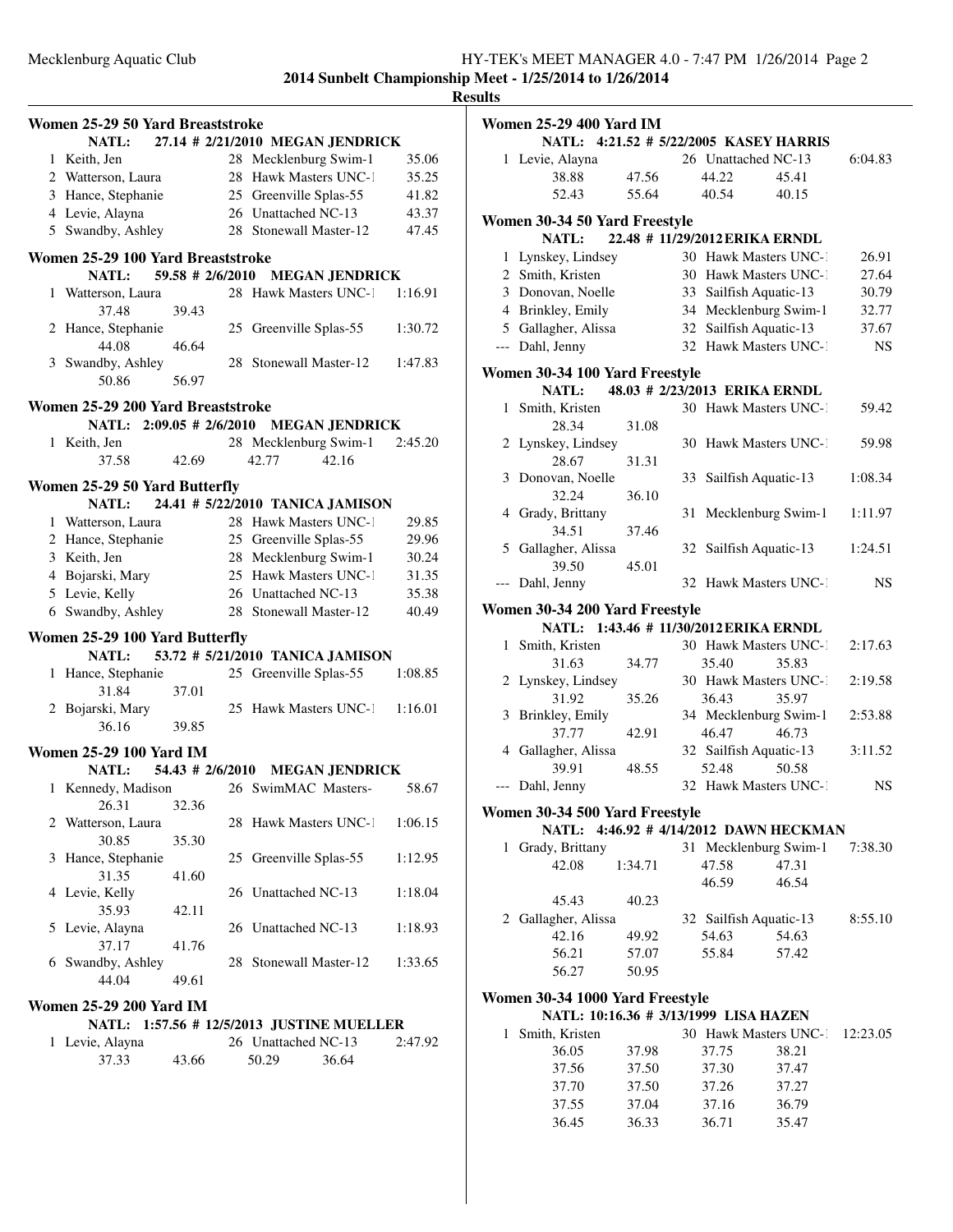|                                               |                      |                                       |                                                |                    | <b>Results</b> |
|-----------------------------------------------|----------------------|---------------------------------------|------------------------------------------------|--------------------|----------------|
| (Women 30-34 1000 Yard Freestyle)             |                      |                                       |                                                |                    | Wo             |
| 2 Lynskey, Lindsey                            |                      |                                       | 30 Hawk Masters UNC-1 13:26.94                 |                    |                |
| 34.73                                         | 38.21                | 38.71                                 | 38.38                                          |                    |                |
| 39.68                                         | 40.64                | 41.30                                 | 41.87                                          |                    |                |
| 41.46                                         | 42.97                | 42.68                                 | 41.63                                          |                    |                |
| 40.82                                         | 40.75                | 41.75                                 | 41.80                                          |                    |                |
| 41.18                                         | 41.32                | 40.19                                 | 36.87                                          |                    |                |
| Women 30-34 1650 Yard Freestyle               |                      |                                       |                                                |                    | Wo             |
|                                               |                      |                                       | NATL: 17:07.52 # 5/23/1993 KAREN BURTON        |                    |                |
| Gallagher, Alissa<br>$\mathbf{1}$             |                      | 32 Sailfish Aquatic-13                |                                                | 30:37.74           |                |
| 42.57                                         | 48.54                | 53.56                                 | 53.39                                          |                    |                |
| 54.61                                         | 56.75                | 57.07                                 | 57.46                                          |                    |                |
| 55.60                                         | 57.69                | 56.24                                 | 56.42                                          |                    |                |
| 58.18                                         | 57.53                | 55.70                                 | 57.70                                          |                    | Wo             |
| 54.53                                         | 57.82                | 56.10                                 | 56.83                                          |                    |                |
| 56.55                                         | 54.96                | 58.30                                 | 57.78                                          |                    |                |
| 57.93                                         | 56.49                | 56.76                                 | 57.44                                          |                    |                |
| 58.07                                         | 57.35                | 56.14                                 | 54.31                                          | 51.37              |                |
|                                               |                      |                                       |                                                |                    |                |
| Women 30-34 50 Yard Backstroke                |                      |                                       |                                                |                    | Wo             |
| NATL:                                         | $24.96 \pm 5/1/2011$ |                                       | <b>NORIKO INADA</b>                            |                    |                |
| 1 Perrottet, Jenny                            |                      |                                       | 34 Hawk Masters UNC-1                          | 32.15              |                |
| 2 Smith, Kristen                              |                      |                                       | 30 Hawk Masters UNC-1                          | 33.57              |                |
| 3 Lynskey, Lindsey                            |                      |                                       | 30 Hawk Masters UNC-1                          | 35.47              |                |
| 4 Gallagher, Alissa                           |                      | 32 Sailfish Aquatic-13                |                                                | 48.36              |                |
| --- Dahl, Jenny                               |                      |                                       | 32 Hawk Masters UNC-1                          | NS.                |                |
| Women 30-34 100 Yard Backstroke               |                      |                                       |                                                |                    |                |
| NATL:                                         |                      |                                       | 54.60 # 4/30/2011 NORIKO INADA                 |                    |                |
| 1 Perrottet, Jenny                            |                      |                                       | 34 Hawk Masters UNC-1 1:06.98                  |                    |                |
| 32.93                                         | 34.05                |                                       |                                                |                    |                |
| --- Smith, Kristen                            |                      |                                       | 30 Hawk Masters UNC-1                          | NS                 | 1              |
| Women 30-34 200 Yard Backstroke               |                      |                                       |                                                |                    |                |
|                                               |                      |                                       | NATL: 1:59.93 # 2/19/1996 K PIPES-NEILSEN      |                    | Wo             |
| 1 Perrottet, Jenny                            |                      |                                       | 34 Hawk Masters UNC-1 2:25.72                  |                    |                |
| 35.44                                         | 37.03                | 37.39                                 | 35.86                                          |                    |                |
|                                               |                      |                                       |                                                |                    |                |
| Women 30-34 50 Yard Breaststroke              |                      |                                       |                                                |                    |                |
| NATL:                                         |                      |                                       | 28.48 # 5/4/2008 KATIE MCCLELLAND              |                    |                |
| Smith, Nicole M<br>1                          |                      | 31                                    | Sea Wolves YMCA-5                              | 34.07              |                |
| 2 Lynskey, Lindsey                            |                      |                                       | 30 Hawk Masters UNC-1                          | 39.41              |                |
| 3 Gallagher, Alissa                           |                      | 32 Sailfish Aquatic-13                |                                                | 49.31              |                |
| Grady, Brittany                               |                      | 31                                    | Mecklenburg Swim-1                             | D <sub>O</sub>     |                |
| Women 30-34 200 Yard Breaststroke             |                      |                                       |                                                |                    |                |
|                                               |                      | NATL: 2:15.99 # 1/20/2013 ERIKA ERNDL |                                                |                    |                |
| Smith, Nicole M<br>1                          |                      |                                       | 31 Sea Wolves YMCA-5                           | 2:45.41            |                |
| 36.64                                         | 42.66                | 43.54                                 | 42.57                                          |                    |                |
|                                               |                      |                                       |                                                |                    |                |
| Women 30-34 50 Yard Butterfly<br><b>NATL:</b> |                      |                                       | 24.18 # 4/15/2000 ANGEL MARTINO                |                    |                |
|                                               |                      |                                       | 31 Sea Wolves YMCA-5                           |                    |                |
| 1 Smith, Nicole M                             |                      |                                       |                                                | 30.51              |                |
| 2 Perrottet, Jenny<br>3 Smith, Kristen        |                      |                                       | 34 Hawk Masters UNC-1                          | 30.73              |                |
|                                               |                      |                                       | 30 Hawk Masters UNC-1<br>30 Hawk Masters UNC-1 | 32.54              | 1              |
| 4 Lynskey, Lindsey                            |                      |                                       |                                                | 34.26              |                |
| 5 Donovan, Noelle                             |                      | 33                                    | Sailfish Aquatic-13<br>32 Hawk Masters UNC-1   | 34.54<br><b>NS</b> | 1              |
| --- Dahl, Jenny                               |                      |                                       |                                                |                    |                |
|                                               |                      |                                       |                                                |                    |                |
|                                               |                      |                                       |                                                |                    |                |

|    | Women 30-34 100 Yard Butterfly |       |    |                                       |         |
|----|--------------------------------|-------|----|---------------------------------------|---------|
|    | <b>NATL:</b>                   |       |    | 55.01 # 5/16/1999 ANGEL MARTINO       |         |
|    | 1 Perrottet, Jenny<br>32.07    | 35.81 |    | 34 Hawk Masters UNC-1                 | 1:07.88 |
|    | 2 Donovan, Noelle              |       | 33 | Sailfish Aquatic-13                   | 1:23.13 |
|    | 36.18                          | 46.95 |    |                                       |         |
|    |                                |       |    |                                       |         |
|    | <b>Women 30-34 100 Yard IM</b> |       |    |                                       |         |
|    | <b>NATL:</b>                   |       |    | 57.01 # 4/15/2000 ANGEL MARTINO       |         |
|    | 1 Perrottet, Jenny             |       |    | 34 Hawk Masters UNC-1                 | 1:09.36 |
|    | 31.47                          | 37.89 |    |                                       |         |
|    | 2 Donovan, Noelle              |       | 33 | Sailfish Aquatic-13                   | 1:19.53 |
|    | 36.84                          | 42.69 |    |                                       |         |
|    | Women 30-34 200 Yard IM        |       |    |                                       |         |
|    |                                |       |    | NATL: 1:58.80 # 3/11/2009 ERIKA ERNDL |         |
|    | 1 Perrottet, Jenny             |       |    | 34 Hawk Masters UNC-1                 | 2:30.46 |
|    | 32.58                          | 37.07 |    | 45.39<br>35.42                        |         |
|    | 2 Donovan, Noelle              |       |    | 33 Sailfish Aquatic-13                | 2:51.14 |
|    | 35.54                          | 42.97 |    | 50.85<br>41.78                        |         |
|    |                                |       |    |                                       |         |
|    | Women 35-39 50 Yard Freestyle  |       |    |                                       |         |
|    | <b>NATL:</b>                   |       |    | 22.34 # 2/25/2007 DARA TORRES         |         |
|    | 1 Lindauer, Kerry              |       |    | 39 SwimMAC Masters-                   | 24.51   |
|    | 2 Townes, Maureen              |       |    | 39 SwimMAC Masters-                   | 25.36   |
|    | 3 Uhl, Alicia                  |       |    | 37 Hawk Masters UNC-1                 | 25.60   |
|    | 4 Lindsey, Elizabeth           |       |    | 36 Sailfish Aquatic-13                | 26.83   |
|    | 5 De Hart, Jenny               |       |    | 36 Stonewall Master-12                | 27.32   |
|    | 6 Lindquist, Carrie            |       |    | 38 Gaston Gators --13                 | 28.11   |
|    | 7 Linkel, Olivia               |       |    | 37 Sailfish Aquatic-13                | 30.52   |
|    | 8 Maxwell, Janet               |       | 37 | Greenville Splas-55                   | 34.44   |
|    | 9 Kruse, Daniela               |       | 37 | Siskey Family YM-13                   | 38.79   |
|    | 10 Fisher, Reita               |       | 39 | Mecklenburg Swim-1                    | 42.35   |
|    | Women 35-39 100 Yard Freestyle |       |    |                                       |         |
|    | <b>NATL:</b>                   |       |    | 49.72 # 2/25/2007 DARA TORRES         |         |
|    | 1 Lindauer, Kerry              |       |    | 39 SwimMAC Masters-                   | 54.34   |
|    | 25.51                          | 28.83 |    |                                       |         |
|    | 2 Uhl, Alicia                  |       |    | 37 Hawk Masters UNC-1                 | 54.42   |
|    | 26.18                          | 28.24 |    |                                       |         |
| 3  | Townes, Maureen                |       |    | 39 SwimMAC Masters-                   | 55.93   |
|    | 26.40                          | 29.53 |    |                                       |         |
|    | 4 Lindsey, Elizabeth           |       |    | 36 Sailfish Aquatic-13                | 59.66   |
|    | 28.67                          | 30.99 |    |                                       |         |
| 5  | Lindquist, Carrie              |       | 38 | Gaston Gators --13                    | 1:02.80 |
|    | 29.15                          | 33.65 |    |                                       |         |
| 6  | Linkel, Olivia                 |       | 37 | Sailfish Aquatic-13                   | 1:07.86 |
|    | 32.75                          | 35.11 |    |                                       |         |
| 7  | Cherry, Tammy                  |       | 36 | Gaston Gators --13                    | 1:11.09 |
|    | 33.34                          | 37.75 |    |                                       |         |
| 8  | Maxwell, Janet                 |       | 37 | Greenville Splas-55                   | 1:14.74 |
|    | 35.28                          | 39.46 |    |                                       |         |
| 9  | Kruse, Daniela                 |       | 37 | Siskey Family YM-13                   | 1:22.73 |
|    | 39.70                          | 43.03 |    |                                       |         |
|    | 10 Newton, Danielle            |       | 35 | Unattached NC-13                      | 1:23.32 |
|    | 38.84                          | 44.48 |    |                                       |         |
| 11 | Fisher, Reita                  |       |    | 39 Mecklenburg Swim-1                 | 1:40.56 |
|    | 48.22                          | 52.34 |    |                                       |         |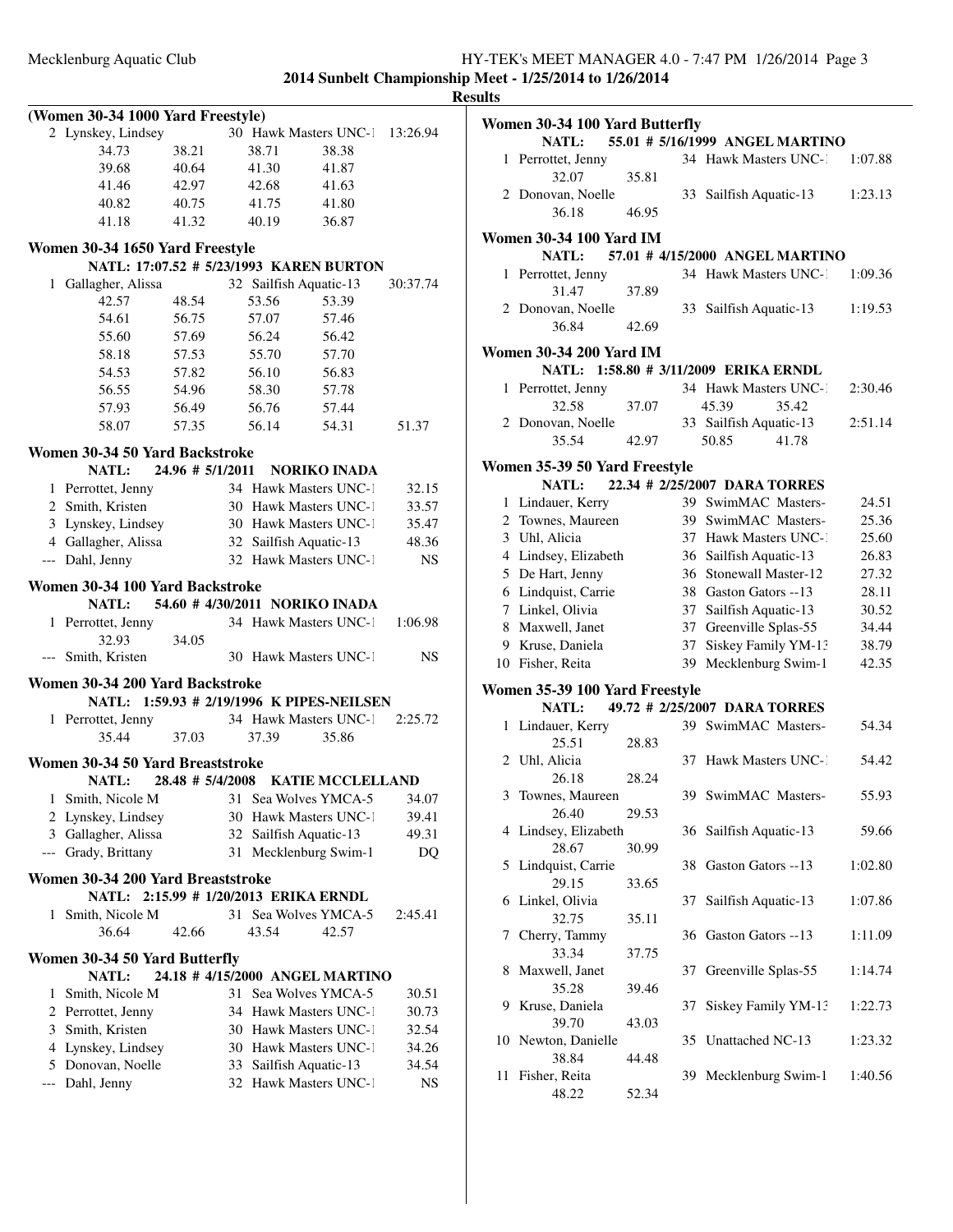### Mecklenburg Aquatic Club HY-TEK's MEET MANAGER 4.0 - 7:47 PM 1/26/2014 Page 4 **2014 Sunbelt Championship Meet - 1/25/2014 to 1/26/2014**

 De Hart, Jenny 36 Stonewall Master-12 34.74 Moosman, Deanne 35 Stonewall Master-12 35.34 Ayers, Koren 37 James J Harris Y-13 37.81 Newton, Danielle 35 Unattached NC-13 44.35

|                                 |                |                                 |                                            |          | <b>Results</b> |                                  |       |       |                                           |          |
|---------------------------------|----------------|---------------------------------|--------------------------------------------|----------|----------------|----------------------------------|-------|-------|-------------------------------------------|----------|
| Women 35-39 200 Yard Freestyle  |                |                                 |                                            |          |                | 3 McKeown, Amy                   |       |       | 39 North Carolina M-13                    | 15:30.23 |
|                                 |                |                                 | NATL: 1:51.55 # 5/3/1997 K PIPES-NEILSEN   |          |                | 38.20                            | 43.03 | 46.01 | 47.09                                     |          |
| 1 Uhl, Alicia                   |                |                                 | 37 Hawk Masters UNC-1                      | 1:59.51  |                | 47.96                            | 47.50 | 47.67 | 47.99                                     |          |
| 28.56                           | 30.09          | 30.54                           | 30.32                                      |          |                | 46.52                            | 47.11 | 47.88 | 46.47                                     |          |
|                                 |                |                                 |                                            |          |                | 47.16                            | 47.05 | 47.14 | 47.37                                     |          |
| 2 Lindsey, Elizabeth<br>29.45   | 32.05          | 36 Sailfish Aquatic-13<br>33.81 | 34.04                                      | 2:09.35  |                | 47.53                            | 47.70 | 47.96 | 44.89                                     |          |
| 3 De Hart, Jenny                |                |                                 | 36 Stonewall Master-12                     | 2:12.20  |                |                                  |       |       |                                           |          |
| 30.93                           | 33.77          | 33.83                           | 33.67                                      |          |                | Women 35-39 1650 Yard Freestyle  |       |       |                                           |          |
|                                 |                | 38 Gaston Gators --13           |                                            |          |                |                                  |       |       | NATL: 17:13.99 # 5/4/1997 K PIPES-NEILSEN |          |
| 4 Lindquist, Carrie             |                |                                 |                                            | 2:24.85  |                | 1 De Hart, Jenny                 |       |       | 36 Stonewall Master-12                    | 20:54.05 |
| 31.93<br>5 Linkel, Olivia       | 36.05          | 38.83                           | 38.04                                      | 2:28.77  |                | 33.34                            | 36.31 | 37.54 | 37.42                                     |          |
|                                 |                | 37 Sailfish Aquatic-13          |                                            |          |                | 37.80                            | 37.86 | 37.55 | 38.68                                     |          |
| 33.97                           | 37.81          | 39.10                           | 37.89                                      |          |                | 38.42                            | 38.75 | 38.53 | 38.35                                     |          |
| 6 Kruse, Daniela                |                |                                 | 37 Siskey Family YM-13                     | 3:01.40  |                | 38.62                            | 38.48 | 38.60 | 38.54                                     |          |
| 41.40                           | 45.46          | 47.38                           | 47.16                                      |          |                | 38.41                            | 38.28 | 38.40 | 38.07                                     |          |
| 7 Fisher, Reita                 |                |                                 | 39 Mecklenburg Swim-1                      | 3:52.88  |                | 37.97                            | 38.20 | 38.03 | 38.18                                     |          |
| 50.39                           | 56.27          | 1:02.43                         | 1:03.79                                    |          |                | 38.10                            | 38.34 | 38.12 | 38.27                                     |          |
| Women 35-39 500 Yard Freestyle  |                |                                 |                                            |          |                | 38.04                            | 38.50 | 38.47 | 38.30                                     | 37.58    |
|                                 |                |                                 | NATL: 4:56.09 # 5/3/1997 K PIPES-NEILSEN   |          |                | 2 Linkel, Olivia                 |       |       | 37 Sailfish Aquatic-13                    | 22:40.52 |
| 1 De Hart, Jenny                |                |                                 | 36 Stonewall Master-12                     | 6:08.44  |                | 35.74                            | 40.08 | 40.93 | 40.64                                     |          |
| 32.12                           | 36.37          | 37.24                           | 37.13                                      |          |                | 40.83                            | 41.42 | 41.18 | 41.51                                     |          |
| 37.51                           | 37.85          | 38.14                           | 38.23                                      |          |                | 41.68                            | 41.64 | 41.71 | 41.09                                     |          |
| 37.81                           | 36.04          |                                 |                                            |          |                | 41.50                            | 41.40 | 41.90 | 41.68                                     |          |
| 2 Old, Cath                     |                |                                 | 36 Triad Masters Sw-13                     | 6:34.01  |                | 41.25                            | 42.02 | 41.36 | 41.59                                     |          |
| 34.02                           | 37.28          | 39.46                           | 40.30                                      |          |                | 41.59                            | 41.74 | 41.53 | 40.94                                     |          |
| 40.84                           | 40.73          | 41.52                           | 40.88                                      |          |                | 41.97                            | 41.58 | 41.51 | 41.91                                     |          |
| 40.51                           | 38.47          |                                 |                                            |          |                | 42.15                            | 41.69 | 42.00 | 41.04                                     | 39.72    |
| 3 Linkel, Olivia                |                | 37 Sailfish Aquatic-13          |                                            | 6:42.66  |                |                                  |       |       |                                           |          |
| 34.50                           | 38.79          | 40.09                           | 41.07                                      |          |                | Women 35-39 50 Yard Backstroke   |       |       |                                           |          |
| 41.75                           | 41.50          | 41.74                           | 42.08                                      |          |                | NATL:                            |       |       | 25.97 # 5/22/2010 SHERI HART              |          |
| 41.70                           | 39.44          |                                 |                                            |          |                | 1 Cherry, Tammy                  |       |       | 36 Gaston Gators --13                     | 34.11    |
| 4 Lindquist, Carrie             |                | 38 Gaston Gators --13           |                                            | 6:49.92  |                | 2 Ayers, Koren                   |       |       | 37 James J Harris Y-13                    | 34.46    |
| 33.29                           |                |                                 |                                            |          |                | 3 Maxwell, Janet                 |       |       | 37 Greenville Splas-55                    | 40.84    |
| 42.90                           | 37.19<br>42.78 | 40.56<br>43.25                  | 41.68<br>42.94                             |          |                | 4 Fisher, Reita                  |       |       | 39 Mecklenburg Swim-1                     | 50.73    |
| 43.35                           |                |                                 |                                            |          |                | Women 35-39 100 Yard Backstroke  |       |       |                                           |          |
|                                 | 41.98          |                                 |                                            |          |                | NATL:                            |       |       | 56.14 # 5/23/2010 SHERI HART              |          |
| 5 Kruse, Daniela                |                |                                 | 37 Siskey Family YM-13                     | 7:58.10  |                | 1 Moosman, Deanne                |       |       | 35 Stonewall Master-12                    | 1:05.81  |
| 42.88                           | 45.81          | 48.16                           | 49.00                                      |          |                | 31.53                            | 34.28 |       |                                           |          |
| 48.89                           | 48.94          | 49.20                           | 48.77                                      |          |                | 2 Old, Cath                      |       |       | 36 Triad Masters Sw-13                    | 1:08.49  |
| 48.66                           | 47.79          |                                 |                                            |          |                | 33.67                            | 34.82 |       |                                           |          |
| 6 Fisher, Reita                 |                |                                 | 39 Mecklenburg Swim-1 10:31.80             |          |                | --- Fisher, Reita                |       |       |                                           | NS       |
| 49.68                           | 56.15          | 1:00.90                         | 1:03.79                                    |          |                |                                  |       |       | 39 Mecklenburg Swim-1                     |          |
| 1:04.57                         | 1:07.82        | 1:07.91                         | 1:08.44                                    |          |                | Women 35-39 200 Yard Backstroke  |       |       |                                           |          |
| 1:08.53                         | 1:04.01        |                                 |                                            |          |                |                                  |       |       | NATL: 2:00.54 # 3/14/1998 K PIPES-NEILSEN |          |
| Women 35-39 1000 Yard Freestyle |                |                                 |                                            |          |                | 1 Uhl, Alicia                    |       |       | 37 Hawk Masters UNC-1                     | 2:23.72  |
|                                 |                |                                 | NATL: 10:22.60 # 2/16/1999 K PIPES-NEILSEN |          |                | 34.58                            | 37.04 | 37.31 | 34.79                                     |          |
| 1 Moosman, Deanne               |                |                                 | 35 Stonewall Master-12                     | 11:56.14 |                | 2 Moosman, Deanne                |       |       | 35 Stonewall Master-12                    | 2:23.77  |
| 33.23                           | 35.45          | 35.97                           | 35.96                                      |          |                | 34.15                            | 36.02 | 36.92 | 36.68                                     |          |
| 36.29                           | 36.08          | 36.22                           | 36.16                                      |          |                | 3 De Hart, Jenny                 |       |       | 36 Stonewall Master-12                    | 2:36.60  |
| 36.10                           | 36.26          | 35.96                           | 36.01                                      |          |                | 37.55                            | 39.34 | 39.76 | 39.95                                     |          |
| 35.85                           | 35.70          |                                 | 36.03                                      |          |                |                                  |       |       |                                           |          |
|                                 |                | 36.06                           |                                            |          |                | Women 35-39 50 Yard Breaststroke |       |       |                                           |          |
| 36.03                           | 35.99          | 35.83                           | 34.96                                      |          |                | NATL:                            |       |       | 29.63 #4/15/2012 CYNTHIA LEWIS            |          |
| 2 Linkel, Olivia                |                | 37 Sailfish Aquatic-13          |                                            | 13:40.69 |                | 1 Lindauer, Kerry                |       |       | 39 SwimMAC Masters-                       | 31.66    |
| 35.55                           | 39.29          | 40.47                           | 41.13                                      |          |                | 2 Uhl, Alicia                    |       |       | 37 Hawk Masters UNC-1                     | 33.21    |
| 41.21                           | 41.54          | 41.77                           | 41.50                                      |          |                | 2 De Hort Janny                  |       |       | 26 Stonewall Moster 12                    | 34.74    |

41.48 41.41 41.71 41.79 42.05 41.61 41.83 41.75 41.87 42.00 41.30 39.43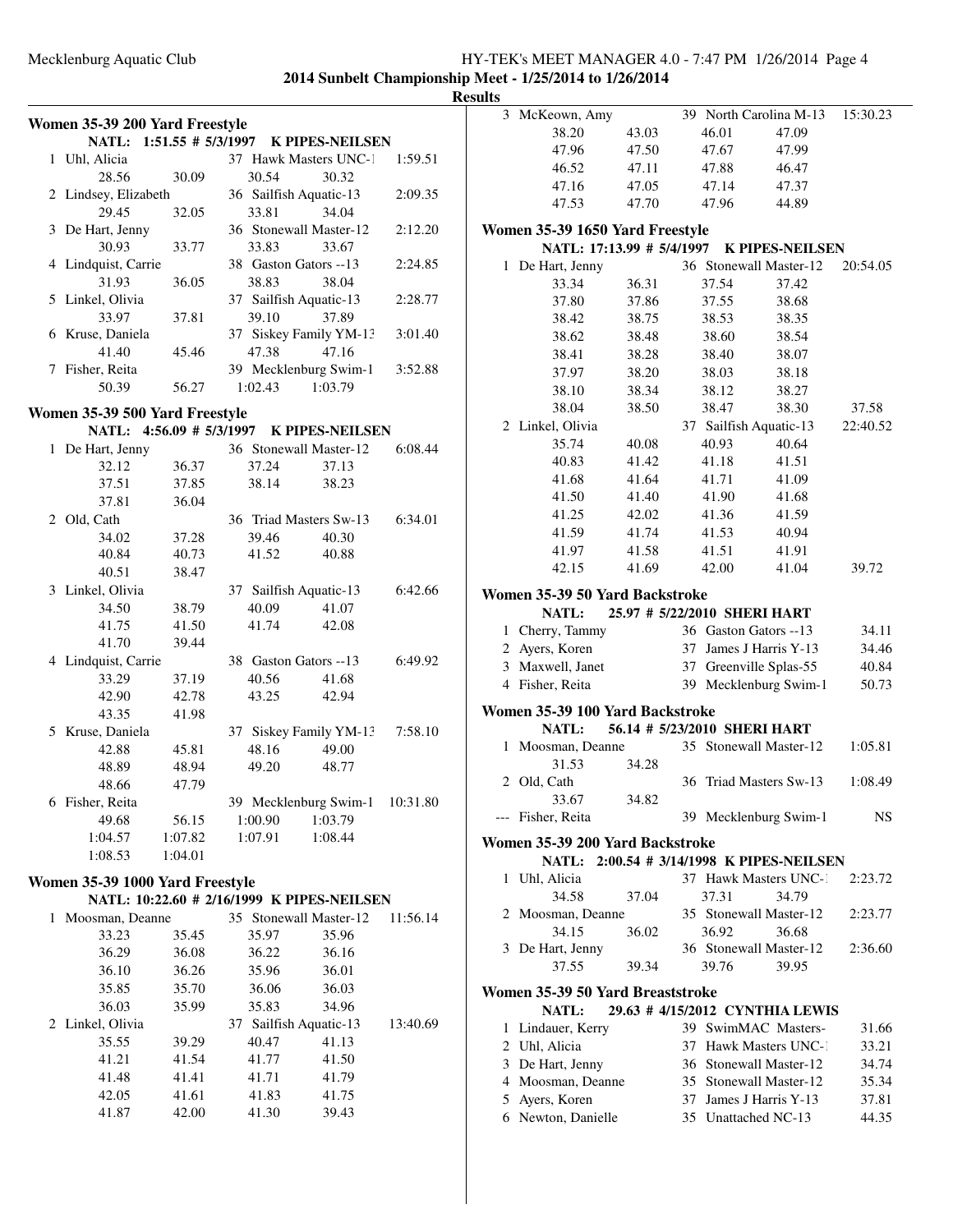|   |                                    |       |    |                                                                                                  |           | <b>Resul</b> |
|---|------------------------------------|-------|----|--------------------------------------------------------------------------------------------------|-----------|--------------|
|   | (Women 35-39 50 Yard Breaststroke) |       |    |                                                                                                  |           |              |
|   | 7 Thomas, Mindy                    |       |    | 39 Gaston Gators --13                                                                            | 45.52     |              |
|   | 8 Fisher, Reita                    |       |    | 39 Mecklenburg Swim-1                                                                            | 52.90     |              |
|   | --- Old. Cath                      |       |    | 36 Triad Masters Sw-13                                                                           | DQ        |              |
|   | Women 35-39 100 Yard Breaststroke  |       |    |                                                                                                  |           |              |
|   |                                    |       |    | NATL: 1:03.46 # 4/15/2012 CYNTHIA LEWIS                                                          |           |              |
|   | 1 Lindauer, Kerry<br>33.39         | 37.87 |    | 39 SwimMAC Masters-                                                                              | 1:11.26   |              |
|   | 2 Thomas, Mindy<br>48.44           | 53.79 |    | 39 Gaston Gators --13                                                                            | 1:42.23   |              |
|   | 3 Fisher, Reita<br>56.65 1:07.79   |       |    | 39 Mecklenburg Swim-1                                                                            | 2:04.44   |              |
|   | Women 35-39 200 Yard Breaststroke  |       |    |                                                                                                  |           |              |
|   |                                    |       |    | NATL: 2:17.84 #4/1/2012 CYNTHIA LEWIS                                                            |           |              |
|   | 1 De Hart, Jenny                   |       |    | 36 Stonewall Master-12                                                                           | 2:39.47   |              |
|   | 36.32                              | 40.83 |    | 41.04<br>41.28                                                                                   |           |              |
|   | Women 35-39 50 Yard Butterfly      |       |    |                                                                                                  |           |              |
|   |                                    |       |    | NATL: 25.54 # 5/18/2003 S VON DER LIPPE                                                          |           |              |
|   | 1 Lindauer, Kerry                  |       |    | 39 SwimMAC Masters-                                                                              | 27.40     |              |
|   | 2 Uhl, Alicia                      |       |    | 37 Hawk Masters UNC-1                                                                            | 27.72     |              |
|   | 3 Townes, Maureen                  |       |    | 39 SwimMAC Masters-                                                                              | 28.42     |              |
|   |                                    |       |    |                                                                                                  |           |              |
|   |                                    |       |    | 4 Lindsey, Elizabeth 36 Sailfish Aquatic-13 31.58<br>5 Cherry, Tammy 36 Gaston Gators --13 33.84 |           |              |
|   | --- Lindquist, Carrie              |       |    | 38 Gaston Gators --13                                                                            | NS        |              |
|   | Women 35-39 100 Yard Butterfly     |       |    |                                                                                                  |           |              |
|   |                                    |       |    | NATL: 55.78 # 5/18/2003 S VON DER LIPPE                                                          |           |              |
|   | 1 Uhl, Alicia                      |       |    | 37 Hawk Masters UNC-1 1:01.51                                                                    |           |              |
|   | 29.14                              | 32.37 |    |                                                                                                  |           |              |
|   | Women 35-39 200 Yard Butterfly     |       |    |                                                                                                  |           |              |
|   |                                    |       |    | NATL: 2:03.48 # 5/22/2005 S VON DER LIPPE                                                        |           |              |
|   | 1 De Hart, Jenny                   |       |    | 36 Stonewall Master-12                                                                           | 2:45.54   |              |
|   | 35.55                              | 42.53 |    | 44.55<br>42.91                                                                                   |           |              |
|   | --- Linkel, Olivia                 |       |    | 37 Sailfish Aquatic-13                                                                           | NS.       |              |
|   | --- Uhl, Alicia                    |       |    | 37 Hawk Masters UNC-1                                                                            | <b>NS</b> |              |
|   | <b>Women 35-39 100 Yard IM</b>     |       |    |                                                                                                  |           |              |
|   | NATL:                              |       |    | 57.67 # 5/23/2010 SHERI HART                                                                     |           |              |
|   | 1 Lindauer, Kerry<br>28.24         | 33.53 |    | 39 SwimMAC Masters-                                                                              | 1:01.77   |              |
| 2 | Uhl, Alicia                        |       |    | 37 Hawk Masters UNC-1                                                                            | 1:02.95   |              |
|   | 29.58                              | 33.37 |    |                                                                                                  |           |              |
| 3 | Townes, Maureen<br>30.11           | 35.45 | 39 | SwimMAC Masters-                                                                                 | 1:05.56   |              |
|   | 4 Moosman, Deanne                  |       | 35 | Stonewall Master-12                                                                              | 1:07.23   |              |
|   | 30.62                              | 36.61 |    |                                                                                                  |           |              |
| 5 | De Hart, Jenny<br>32.43            |       |    | 36 Stonewall Master-12                                                                           | 1:08.48   |              |
| 6 | Lindsey, Elizabeth                 | 36.05 |    | 36 Sailfish Aquatic-13                                                                           | 1:10.00   |              |
|   | 32.98                              | 37.02 |    |                                                                                                  |           |              |
| 7 | Ayers, Koren                       |       | 37 | James J Harris Y-13                                                                              | 1:11.19   |              |
|   | 33.30                              | 37.89 |    |                                                                                                  |           |              |
| 8 | Cherry, Tammy                      |       |    | 36 Gaston Gators --13                                                                            | 1:17.47   |              |
|   | 33.73                              | 43.74 |    |                                                                                                  |           |              |
| 9 | Maxwell, Janet                     |       | 37 | Greenville Splas-55                                                                              | 1:27.44   |              |
|   | 41.22                              | 46.22 |    |                                                                                                  |           |              |

| ılts                          |                                    |       |    |                                           |         |  |  |  |  |
|-------------------------------|------------------------------------|-------|----|-------------------------------------------|---------|--|--|--|--|
|                               | Women 35-39 200 Yard IM            |       |    |                                           |         |  |  |  |  |
|                               |                                    |       |    | NATL: 2:05.24 # 3/14/1998 K PIPES-NEILSEN |         |  |  |  |  |
| 1                             | Uhl, Alicia                        |       |    | 37 Hawk Masters UNC-1                     | 2:17.44 |  |  |  |  |
|                               | 30.62                              | 36.13 |    | 40.35<br>30.34                            |         |  |  |  |  |
| 2                             | Moosman, Deanne                    |       |    | 35 Stonewall Master-12                    | 2:24.54 |  |  |  |  |
|                               | 30.81                              | 37.37 |    | 42.43<br>33.93                            |         |  |  |  |  |
| 3                             | De Hart, Jenny                     |       |    | 36 Stonewall Master-12                    | 2:28.43 |  |  |  |  |
|                               | 33.37                              | 39.53 |    | 41.10<br>34.43                            |         |  |  |  |  |
|                               | 4 Lindsey, Elizabeth               |       |    | 36 Sailfish Aquatic-13                    | 2:31.45 |  |  |  |  |
|                               | 32.94                              | 38.40 |    | 46.03<br>34.08                            |         |  |  |  |  |
| 5                             | Ayers, Koren                       |       |    | 37 James J Harris Y-13                    | 2:36.08 |  |  |  |  |
|                               | 33.27                              | 40.18 |    | 45.10<br>37.53                            |         |  |  |  |  |
| 6                             | Maxwell, Janet                     |       |    | 37 Greenville Splas-55                    | 3:09.80 |  |  |  |  |
|                               | 38.15                              | 52.55 |    | 55.30<br>43.80                            |         |  |  |  |  |
|                               |                                    |       |    |                                           |         |  |  |  |  |
| Women 40-44 50 Yard Freestyle |                                    |       |    |                                           |         |  |  |  |  |
|                               | <b>NATL:</b>                       |       |    | 21.91 #4/15/2007 DARA TORRES              |         |  |  |  |  |
| 1                             | Braun, Erika                       |       | 41 | Raleigh Area Mas-13                       | 23.86   |  |  |  |  |
|                               | 2 Holland, Amy                     |       | 42 | Sailfish Aquatic-13                       | 25.35   |  |  |  |  |
| 3                             | Buckley-Kornatz, Jennifer          |       | 42 | Greensboro Swimm-1                        | 26.64   |  |  |  |  |
|                               | 4 Harris, Stacey                   |       | 43 | SwimMAC Masters-                          | 28.63   |  |  |  |  |
|                               | 5 Ballenger, Angie                 |       |    | 44 Gaston Gators --13                     | 30.05   |  |  |  |  |
|                               | 6 Kitzmiller, Karen                |       | 41 | Mecklenburg Swim-1                        | 30.48   |  |  |  |  |
|                               | 7 Bernard, Heidi                   |       | 44 | Sailfish Aquatic-13                       | 30.77   |  |  |  |  |
| 8                             | Carter, Eddie                      |       |    | 42 SwimMAC Masters-                       | 31.39   |  |  |  |  |
|                               | 9 Rogers, Wendy                    |       |    | 40 Mecklenburg Swim-1                     | 31.74   |  |  |  |  |
|                               | 10 Brown, Misty                    |       | 41 | Hawk Masters UNC-1                        | 32.13   |  |  |  |  |
| 11                            | Strain, Sharilyn                   |       | 44 | Siskey Family YM-13                       | 32.92   |  |  |  |  |
| 12                            | Trapp, Angie                       |       | 41 | Sailfish Aquatic-13                       | 34.26   |  |  |  |  |
| 13                            | Giesber, Jennifer                  |       | 43 | Mecklenburg Swim-1                        | 34.46   |  |  |  |  |
|                               | 14 Fricano, Laura                  |       | 42 | Mecklenburg Swim-1                        | 34.76   |  |  |  |  |
| 15                            | Bass, Shannon                      |       | 40 | Sailfish Aquatic-13                       | 36.60   |  |  |  |  |
| 16                            | Major, Kristin                     |       | 42 | Gaston Gators --13                        | 39.23   |  |  |  |  |
| 17                            | Adcock, Heather                    |       | 40 | Gaston Gators --13                        | 42.51   |  |  |  |  |
|                               |                                    |       |    |                                           |         |  |  |  |  |
|                               | Women 40-44 100 Yard Freestyle     |       |    |                                           |         |  |  |  |  |
|                               | NATL:                              |       |    | 48.34 #4/15/2007 DANA TORRES              |         |  |  |  |  |
| 1                             | Braun, Erika                       |       | 41 | Raleigh Area Mas-13                       | 51.50   |  |  |  |  |
|                               | 24.58                              | 26.92 |    |                                           | 56.03   |  |  |  |  |
|                               | 2 Holland, Amy                     |       |    | 42 Sailfish Aquatic-13                    |         |  |  |  |  |
|                               | 26.80                              | 29.23 |    | 42 Greensboro Swimm-1                     |         |  |  |  |  |
| 3                             | Buckley-Kornatz, Jennifer<br>28.69 |       |    |                                           | 59.91   |  |  |  |  |
|                               |                                    | 31.22 |    | 43 SwimMAC Masters-                       |         |  |  |  |  |
| 4                             | Harris, Stacey<br>30.24            |       |    |                                           | 1:02.58 |  |  |  |  |
|                               |                                    | 32.34 |    |                                           | 1:05.74 |  |  |  |  |
| 5                             | Ballenger, Angie<br>31.60          | 34.14 |    | 44 Gaston Gators --13                     |         |  |  |  |  |
|                               |                                    |       |    |                                           |         |  |  |  |  |
| 6                             | Rudisill, Kamie<br>32.54           |       |    | 44 Charlotte SwimMa-1.                    | 1:06.29 |  |  |  |  |
|                               |                                    | 33.75 |    |                                           |         |  |  |  |  |
| 7                             | Kitzmiller, Karen<br>32.15         | 35.22 | 41 | Mecklenburg Swim-1                        | 1:07.37 |  |  |  |  |
| 8                             | Poag, Freida                       |       |    | 42 Gaston Gators --13                     | 1:08.66 |  |  |  |  |
|                               | 32.74                              | 35.92 |    |                                           |         |  |  |  |  |
| 9                             | Brown, Misty                       |       | 41 | Hawk Masters UNC-1                        | 1:09.77 |  |  |  |  |
|                               | 32.81                              | 36.96 |    |                                           |         |  |  |  |  |
|                               |                                    |       |    |                                           |         |  |  |  |  |

10 Bernard, Heidi 44 Sailfish Aquatic-13 1:10.07<br>33.51 36.56  $36.56$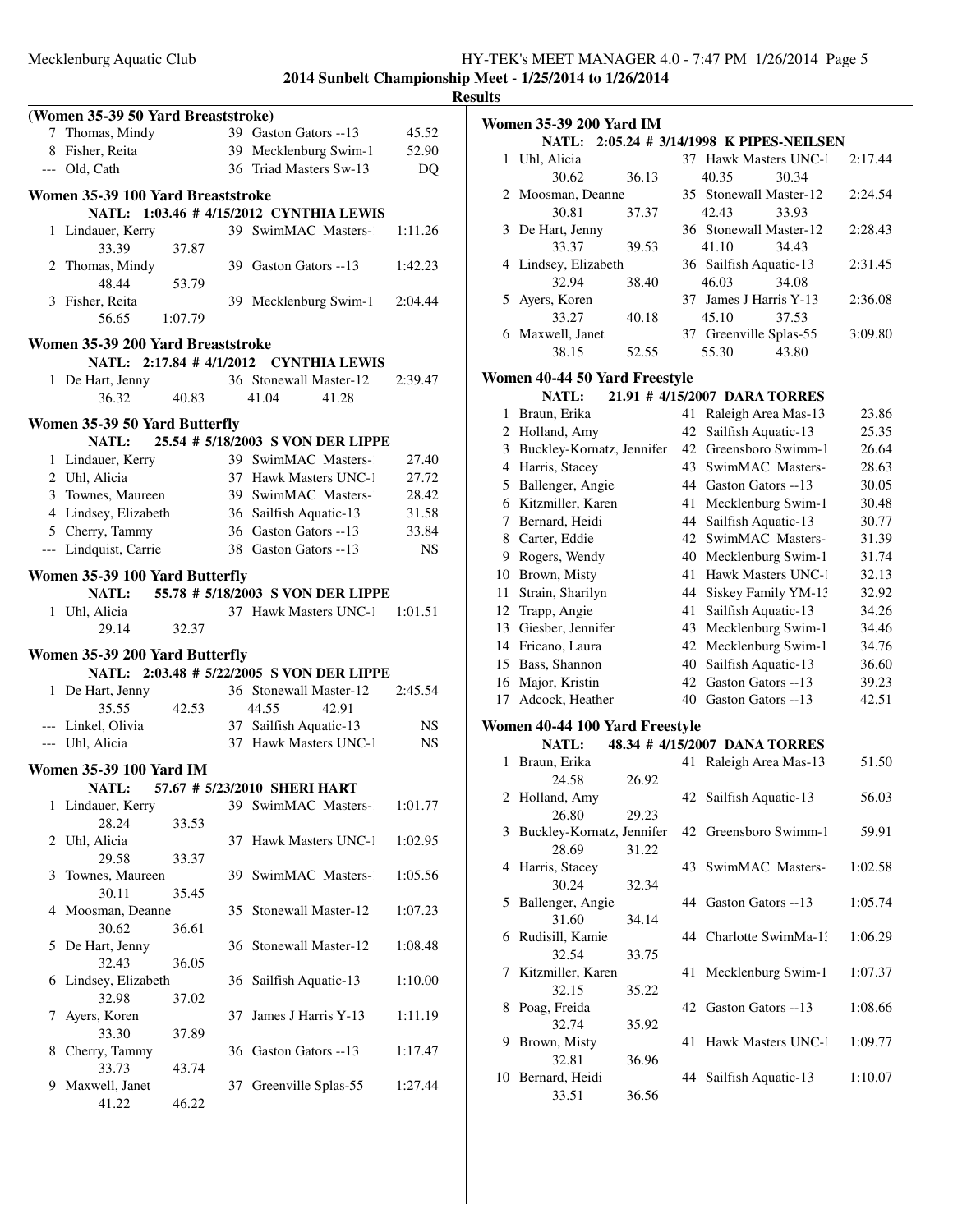### Mecklenburg Aquatic Club HY-TEK's MEET MANAGER 4.0 - 7:47 PM 1/26/2014 Page 6 **2014 to 1/26/2014** to 1/26/2014

<u>**Results**</u>

|       |                                  |       |    | 2014 Sunbelt Championship                 | R       |
|-------|----------------------------------|-------|----|-------------------------------------------|---------|
|       | (Women 40-44 100 Yard Freestyle) |       |    |                                           |         |
|       | 11 Bennett, Laura                |       |    | 40 Unattached NC-13                       | 1:10.63 |
|       | 34.20                            | 36.43 |    |                                           |         |
|       | 12 Rogers, Wendy                 |       |    | 40 Mecklenburg Swim-1                     | 1:11.03 |
|       | 34.16                            | 36.87 |    |                                           |         |
|       | 13 Strain, Sharilyn              |       |    | 44 Siskey Family YM-13                    | 1:13.11 |
|       | 34.97                            |       |    |                                           |         |
|       |                                  | 38.14 |    |                                           |         |
|       | 14 Bush, Nancy                   |       | 41 | Mecklenburg Swim-1                        | 1:16.48 |
|       | 36.61                            | 39.87 |    |                                           |         |
|       | 15 Fricano, Laura                |       | 42 | Mecklenburg Swim-1                        | 1:18.94 |
|       | 36.30                            | 42.64 |    |                                           |         |
| 16    | Trapp, Angie                     |       | 41 | Sailfish Aquatic-13                       | 1:21.32 |
|       | 39.65                            | 41.67 |    |                                           |         |
| 17    | Wood, Karen                      |       |    | 44 Mecklenburg Swim-1                     | 1:21.75 |
|       | 39.51                            | 42.24 |    |                                           |         |
|       | 18 Weston, Jessica               |       |    | 40 Sailfish Aquatic-13                    | 1:22.69 |
|       | 42.05                            | 40.64 |    |                                           |         |
|       | 19 Hood, Carol Ann               |       |    | 44 Mecklenburg Swim-1                     | 1:26.14 |
|       | 40.87                            | 45.27 |    |                                           |         |
|       | 20 Giesber, Jennifer             |       |    | 43 Mecklenburg Swim-1                     | 1:30.54 |
|       | 39.60                            | 50.94 |    |                                           |         |
|       |                                  |       |    |                                           |         |
|       | Women 40-44 200 Yard Freestyle   |       |    |                                           |         |
|       |                                  |       |    | NATL: 1:51.06 # 12/22/2002K PIPES-NEILSEN |         |
|       | 1 Broussard, Kelli               |       |    | 41 Unattached SE-15                       | 2:11.32 |
|       | 30.24                            | 32.99 |    | 34.20<br>33.89                            |         |
|       | 2 Harris, Stacey                 |       |    | 43 SwimMAC Masters-                       | 2:15.96 |
|       | 31.51                            | 33.86 |    | 35.31<br>35.28                            |         |
|       | 3 Buckley-Kornatz, Jennifer      |       |    | 42 Greensboro Swimm-1                     | 2:17.25 |
|       | 30.70                            | 34.45 |    | 35.64<br>36.46                            |         |
| 4     | Ballenger, Angie                 |       |    | 44 Gaston Gators --13                     | 2:25.29 |
|       | 32.32                            | 35.95 |    | 38.18<br>38.84                            |         |
| 5     | Vella, Leanne                    |       |    | 44 Hawk Masters UNC-1                     | 2:26.56 |
|       | 33.90                            | 37.29 |    | 38.53<br>36.84                            |         |
|       | 6 Poag, Freida                   |       |    | 42 Gaston Gators --13                     | 2:36.27 |
|       | 35.32                            | 38.79 |    | 40.65<br>41.51                            |         |
|       |                                  |       |    |                                           |         |
| 7     | Brown, Misty                     |       |    | 41 Hawk Masters UNC-1                     | 2:37.67 |
|       | 36.11                            | 38.40 |    | 40.60<br>42.56                            |         |
|       | 8 Bennett, Laura                 |       |    | 40 Unattached NC-13                       | 2:39.68 |
|       | 36.99                            | 40.86 |    | 42.36<br>39.47                            |         |
| 9     | Rogers, Wendy                    |       |    | 40 Mecklenburg Swim-1                     | 2:40.67 |
|       | 35.45                            | 39.12 |    | 42.41<br>43.69                            |         |
|       | 10 Strain, Sharilyn              |       |    | 44 Siskey Family YM-13                    | 2:45.45 |
|       | 36.11                            | 41.18 |    | 43.58<br>44.58                            |         |
|       | --- Giesber, Jennifer            |       |    | 43 Mecklenburg Swim-1                     | NS.     |
|       | --- Henry, Angela                |       |    | 44 High Point Swim-13                     | NS.     |
| $---$ | Holland, Amy                     |       |    | 42 Sailfish Aquatic-13                    | NS      |
|       |                                  |       |    |                                           |         |
|       | Women 40-44 500 Yard Freestyle   |       |    |                                           |         |
|       |                                  |       |    | NATL: 4:58.98 # 10/5/2002 K PIPES-NEILSEN |         |
|       | 1 Rudisill, Kamie                |       |    | 44 Charlotte SwimMa-1:                    | 6:17.28 |
|       | 33.87                            | 36.76 |    | 38.02<br>38.55                            |         |
|       | 38.62                            | 38.90 |    | 38.95<br>38.60                            |         |
|       | 38.73                            | 36.28 |    |                                           |         |
|       | 2 Vella, Leanne                  |       |    | 44 Hawk Masters UNC-1                     | 6:36.18 |
|       | 36.12                            | 40.77 |    | 39.79<br>40.52                            |         |
|       | 40.44                            | 40.84 |    | 40.46<br>40.01                            |         |
|       | 40.40                            | 36.83 |    |                                           |         |

| ᄖᄖ |                                            |       |                                |       |           |
|----|--------------------------------------------|-------|--------------------------------|-------|-----------|
|    | 3 Poag, Freida                             |       | 42 Gaston Gators --13          |       | 7:03.87   |
|    | 34.77                                      | 39.35 | 40.82                          | 42.27 |           |
|    | 43.46                                      | 44.26 | 45.04                          | 45.18 |           |
|    | 45.29                                      | 43.43 |                                |       |           |
|    | 4 Brown, Misty                             |       | 41 Hawk Masters UNC-1          |       | 7:15.67   |
|    | 38.45                                      | 41.58 | 42.86                          | 43.34 |           |
|    | 44.60                                      | 45.34 | 45.57                          | 45.69 |           |
|    | 45.69                                      | 42.55 |                                |       |           |
|    | 5 Rogers, Wendy                            |       | 40 Mecklenburg Swim-1          |       | 7:31.99   |
|    | 38.24                                      | 41.78 | 44.00                          | 45.90 |           |
|    | 46.44                                      | 48.53 | 47.78                          | 47.88 |           |
|    | 46.50                                      | 44.94 |                                |       |           |
|    | 6 Wood, Karen                              |       | 44 Mecklenburg Swim-1          |       | 8:06.18   |
|    | 42.46                                      | 47.80 | 49.15                          | 50.03 |           |
|    | 50.33                                      | 50.68 | 49.41                          | 49.42 |           |
|    | 49.75                                      | 47.15 |                                |       |           |
|    | 7 Bush, Nancy                              |       | 41 Mecklenburg Swim-1          |       | 8:06.50   |
|    | 42.25                                      | 47.39 | 49.89                          | 50.10 |           |
|    | 50.03                                      | 51.05 | 50.63                          | 50.08 |           |
|    | 49.79                                      | 45.29 |                                |       |           |
|    | 8 Hood, Carol Ann                          |       | 44 Mecklenburg Swim-1          |       | 8:36.88   |
|    | 44.56                                      | 49.24 | 50.87                          | 52.31 |           |
|    | 53.57                                      | 51.73 | 53.46                          | 53.18 |           |
|    | 54.51                                      | 53.45 |                                |       |           |
|    | 9 Trapp, Angie                             |       | 41 Sailfish Aquatic-13         |       | 8:38.50   |
|    | 45.63                                      | 51.12 | 51.02                          | 54.40 |           |
|    | 53.52                                      | 51.45 | 53.42                          | 54.61 |           |
|    | 52.71                                      | 50.62 |                                |       |           |
|    | --- Henry, Angela                          |       | 44 High Point Swim-13          |       | <b>NS</b> |
|    | Women 40-44 1000 Yard Freestyle            |       |                                |       |           |
|    | NATL: 10:20.45 # 12/21/2003K PIPES-NEILSEN |       |                                |       |           |
|    | 1 Carter, Eddie                            |       | 42 SwimMAC Masters-            |       | 14:02.26  |
|    | 35.63                                      | 40.67 | 41.66                          | 42.88 |           |
|    | 42.03                                      | 42.78 | 42.80                          | 43.06 |           |
|    | 42.89                                      | 42.96 | 42.31                          | 42.77 |           |
|    | 42.96                                      | 42.68 | 42.67                          | 42.33 |           |
|    | 42.47                                      | 42.84 | 42.22                          | 41.65 |           |
|    | 2 Brown, Misty                             |       | 41 Hawk Masters UNC-1 14:46.13 |       |           |
|    | 40.95                                      | 43.43 | 44.35 45.36                    |       |           |
|    | 45.08                                      | 45.46 | 45.39                          | 44.99 |           |
|    | 45.48                                      | 44.79 | 45.11                          | 44.98 |           |
|    | 44.09                                      | 44.30 | 44.35                          | 44.30 |           |
|    | 44.61                                      | 44.25 | 43.83                          | 41.03 |           |
| 3  | Henry, Angela                              |       | 44 High Point Swim-13          |       | 17:58.94  |
|    | 47.44                                      | 51.34 | 52.29                          | 53.26 |           |
|    | 53.65                                      | 53.75 | 54.42                          | 54.17 |           |
|    | 54.44                                      | 54.35 | 54.51                          | 54.28 |           |
|    | 54.67                                      | 55.03 | 55.28                          | 55.17 |           |
|    | 55.25                                      | 55.09 | 54.95                          | 55.60 |           |
|    | Harris, Stacey                             |       | 43 SwimMAC Masters-            |       | NS.       |
|    |                                            |       |                                |       |           |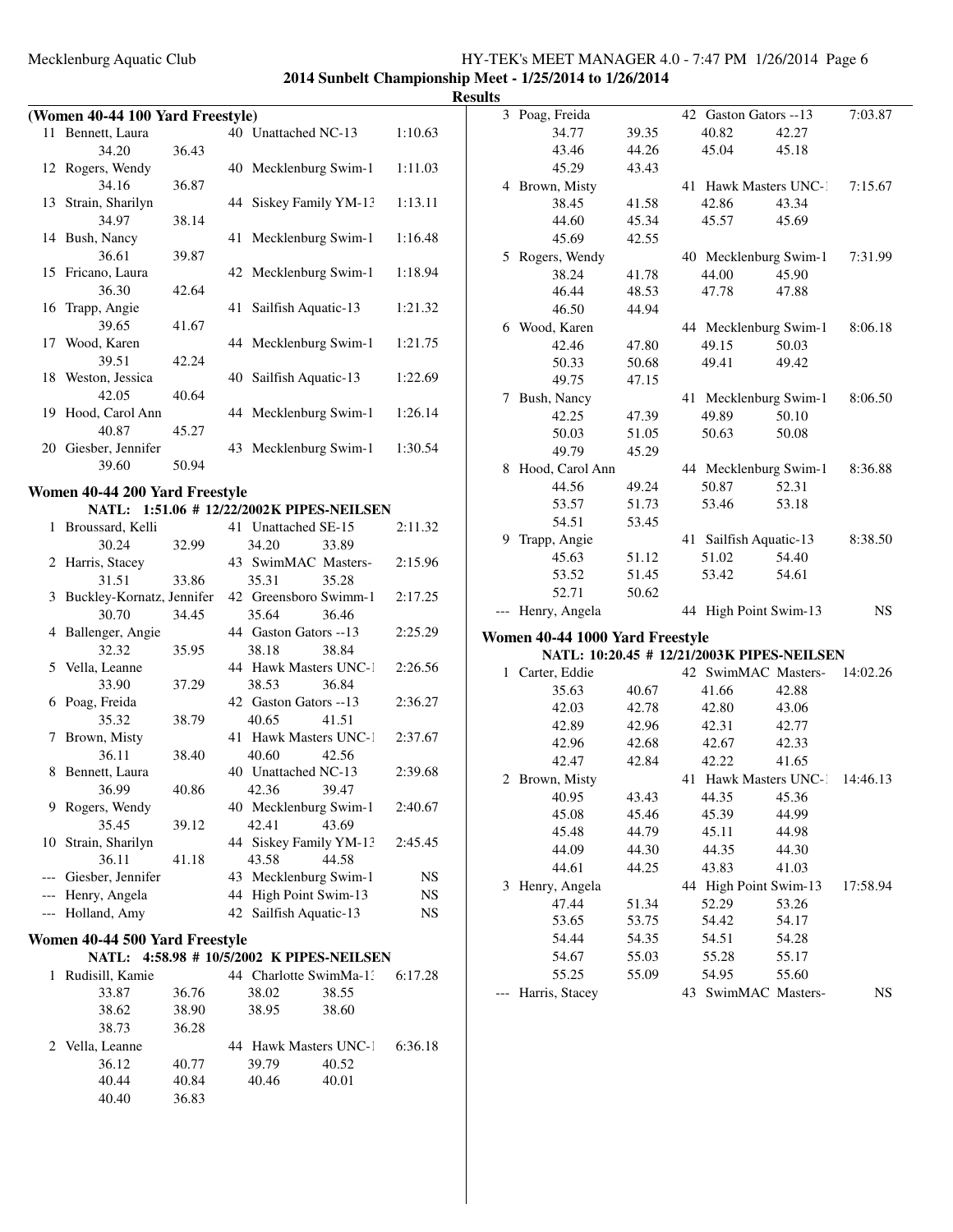# **2014 Sunbelt Championship Meet - 1/25/2014 to 1/26/2014**

# **Results**

|       | Women 40-44 1650 Yard Freestyle<br>NATL: 17:15.20 # 12/7/2002 K PIPES-NEILSEN |                     |    |                              |       |          |  |  |  |  |
|-------|-------------------------------------------------------------------------------|---------------------|----|------------------------------|-------|----------|--|--|--|--|
| 1     | Rudisill, Kamie                                                               |                     |    | 44 Charlotte SwimMa-1:       |       | 21:48.51 |  |  |  |  |
|       | 35.65                                                                         | 38.84               |    | 39.79                        | 39.93 |          |  |  |  |  |
|       | 40.57                                                                         | 40.31               |    | 40.28                        | 40.60 |          |  |  |  |  |
|       | 40.71                                                                         | 40.39               |    | 40.15                        | 39.99 |          |  |  |  |  |
|       | 40.29                                                                         | 40.24               |    | 39.90                        | 39.76 |          |  |  |  |  |
|       | 40.03                                                                         | 40.18               |    | 39.47                        | 39.53 |          |  |  |  |  |
|       |                                                                               |                     |    |                              |       |          |  |  |  |  |
|       | 39.53                                                                         | 39.81               |    | 39.44                        | 39.47 |          |  |  |  |  |
|       | 39.98                                                                         | 39.33               |    | 39.92                        | 40.10 |          |  |  |  |  |
|       | 39.61                                                                         | 39.20               |    | 39.82                        | 39.22 | 36.47    |  |  |  |  |
|       | 2 Vella, Leanne                                                               |                     |    | 44 Hawk Masters UNC-1        |       | 22:16.87 |  |  |  |  |
|       | 37.79                                                                         | 41.20               |    | 40.86                        | 40.79 |          |  |  |  |  |
|       | 41.45                                                                         | 41.41               |    | 40.34                        | 41.73 |          |  |  |  |  |
|       | 40.69                                                                         | 40.65               |    | 41.11                        | 40.67 |          |  |  |  |  |
|       | 40.25                                                                         | 40.17               |    | 40.78                        | 40.40 |          |  |  |  |  |
|       | 40.70                                                                         | 40.58               |    | 40.74                        | 40.44 |          |  |  |  |  |
|       | 40.51                                                                         | 40.12               |    | 40.64                        | 40.45 |          |  |  |  |  |
|       | 40.85                                                                         | 40.71               |    | 40.33                        | 40.73 |          |  |  |  |  |
|       | 40.31                                                                         | 40.31               |    | 41.44                        | 40.28 | 37.44    |  |  |  |  |
| 3     | Hudak, Margaret                                                               |                     |    | 44 Greenville Splas-55       |       | 24:01.54 |  |  |  |  |
|       | 38.09                                                                         | 41.31               |    | 41.18                        | 43.15 |          |  |  |  |  |
|       | 42.29                                                                         | 42.76               |    | 42.88                        | 43.50 |          |  |  |  |  |
|       | 43.54                                                                         | 43.62               |    | 44.02                        | 43.17 |          |  |  |  |  |
|       | 43.83                                                                         | 44.20               |    | 44.45                        | 44.40 |          |  |  |  |  |
|       | 44.67                                                                         |                     |    |                              | 44.06 |          |  |  |  |  |
|       | 44.47                                                                         | 44.42               |    | 43.71                        | 45.17 |          |  |  |  |  |
|       | 44.91                                                                         | 44.54               |    | 44.68                        |       |          |  |  |  |  |
|       |                                                                               | 45.11               |    | 44.28                        | 44.73 | 41.76    |  |  |  |  |
|       | Women 40-44 50 Yard Backstroke                                                |                     |    |                              |       |          |  |  |  |  |
|       | <b>NATL:</b>                                                                  | $26.12 \# 5/1/2011$ |    | <b>SHERI HART</b>            |       |          |  |  |  |  |
| 1     | Holland, Amy                                                                  |                     | 42 | Sailfish Aquatic-13          |       | 30.39    |  |  |  |  |
|       | 2 Hageman, Heather                                                            |                     | 43 | Charlotte SwimMa-1:          |       | 32.57    |  |  |  |  |
|       | 3 Kitzmiller, Karen                                                           |                     | 41 | Mecklenburg Swim-1           |       | 34.80    |  |  |  |  |
|       | 4 Ballenger, Angie                                                            |                     | 44 | Gaston Gators --13           | 35.39 |          |  |  |  |  |
|       | 5 Nelson, Stephanie                                                           |                     | 42 | Sailfish Aquatic-13          |       | 35.93    |  |  |  |  |
|       | 6 Bennett, Laura                                                              |                     |    | 40 Unattached NC-13          |       | 37.26    |  |  |  |  |
| 7     | Bernard, Heidi                                                                |                     | 44 | Sailfish Aquatic-13          |       | 37.81    |  |  |  |  |
|       | 8 Fricano, Laura                                                              |                     |    | 42 Mecklenburg Swim-1        |       | 40.92    |  |  |  |  |
|       | 9 Bass, Shannon                                                               |                     |    | 40 Sailfish Aquatic-13       |       | 45.13    |  |  |  |  |
|       | 10 Trapp, Angie                                                               |                     | 41 | Sailfish Aquatic-13          |       | 45.95    |  |  |  |  |
| 11    | Adcock, Heather                                                               |                     |    | 40 Gaston Gators --13        |       | 48.63    |  |  |  |  |
|       | Women 40-44 100 Yard Backstroke                                               |                     |    |                              |       |          |  |  |  |  |
|       | <b>NATL:</b>                                                                  |                     |    | 56.03 # 4/30/2011 SHERI HART |       |          |  |  |  |  |
| 1     | Kitzmiller, Karen                                                             |                     |    | 41 Mecklenburg Swim-1        |       | 1:17.84  |  |  |  |  |
|       | 37.83                                                                         | 40.01               |    |                              |       |          |  |  |  |  |
|       | 2 Nelson, Stephanie                                                           |                     |    | 42 Sailfish Aquatic-13       |       | 1:18.82  |  |  |  |  |
|       | 39.20                                                                         | 39.62               |    |                              |       |          |  |  |  |  |
| 3     | Rudisill, Kamie                                                               |                     |    | 44 Charlotte SwimMa-13       |       | 1:18.83  |  |  |  |  |
|       | 39.56                                                                         | 39.27               |    |                              |       |          |  |  |  |  |
|       | 4 Bennett, Laura                                                              |                     |    | 40 Unattached NC-13          |       | 1:21.90  |  |  |  |  |
| $---$ | Dempsey, Michelle                                                             |                     |    | 44 SwimMAC Masters-          |       | NS       |  |  |  |  |
|       | Women 40-44 200 Yard Backstroke                                               |                     |    |                              |       |          |  |  |  |  |
|       | NATL: 2:04.43 # 4/24/2010 KRISTIN GARY                                        |                     |    |                              |       |          |  |  |  |  |
| 1     | Broussard, Kelli                                                              |                     |    | 41 Unattached SE-15          |       | 2:31.65  |  |  |  |  |
|       | 35.11                                                                         | 38.18               |    | 39.45                        | 38.91 |          |  |  |  |  |

| uts            |                                                                 |         |    |                                           |           |  |  |  |  |
|----------------|-----------------------------------------------------------------|---------|----|-------------------------------------------|-----------|--|--|--|--|
|                | 2 Nelson, Stephanie                                             |         |    | 42 Sailfish Aquatic-13                    | 2:45.26   |  |  |  |  |
|                | 39.58                                                           | 41.25   |    | 43.08<br>41.35                            |           |  |  |  |  |
|                | 3 Bennett, Laura                                                |         |    | 40 Unattached NC-13                       | 3:01.02   |  |  |  |  |
|                | 1:26.79                                                         | 48.30   |    | 46.10                                     |           |  |  |  |  |
|                | Women 40-44 50 Yard Breaststroke                                |         |    |                                           |           |  |  |  |  |
|                | <b>NATL:</b>                                                    |         |    | 29.24 # 2/28/2010 S VON DER LIPPE         |           |  |  |  |  |
| 1              | Braun, Erika                                                    |         | 41 | Raleigh Area Mas-13                       | 31.26     |  |  |  |  |
| $\overline{2}$ | Ballenger, Angie                                                |         | 44 | Gaston Gators --13                        | 37.22     |  |  |  |  |
| 3              | Holden, Maureen                                                 |         | 44 | SwimMAC Masters-                          | 37.24     |  |  |  |  |
|                | 4 Wholley, Kathy                                                |         |    | 44 Mecklenburg Swim-1                     | 39.39     |  |  |  |  |
|                | 5 Bernard, Heidi                                                |         |    | 44 Sailfish Aquatic-13                    | 41.40     |  |  |  |  |
|                | 6 Rogers, Wendy                                                 |         |    | 40 Mecklenburg Swim-1                     | 41.76     |  |  |  |  |
|                | 7 Keisler, Theresa                                              |         | 42 | SwimMAC Masters-                          | 41.86     |  |  |  |  |
| 8              | Hudak, Margaret                                                 |         |    | 44 Greenville Splas-55                    | 43.13     |  |  |  |  |
| 9              | Trapp, Angie                                                    |         | 41 | Sailfish Aquatic-13                       | 45.06     |  |  |  |  |
|                | 10 Fricano, Laura                                               |         | 42 | Mecklenburg Swim-1                        | 46.16     |  |  |  |  |
| 11             | Wood, Karen                                                     |         | 44 | Mecklenburg Swim-1                        | 46.91     |  |  |  |  |
| 12             | Bush, Nancy                                                     |         | 41 | Mecklenburg Swim-1                        | 49.39     |  |  |  |  |
| 13             | Giesber, Jennifer                                               |         | 43 | Mecklenburg Swim-1                        | 51.41     |  |  |  |  |
| $---$          | Hageman, Heather                                                |         |    | 43 Charlotte SwimMa-1:                    | <b>NS</b> |  |  |  |  |
|                | Women 40-44 100 Yard Breaststroke                               |         |    |                                           |           |  |  |  |  |
|                | $1:03.00 \# 5/4/2008$<br><b>NATL:</b><br><b>S VON DER LIPPE</b> |         |    |                                           |           |  |  |  |  |
| 1              | Broussard, Kelli                                                |         | 41 | Unattached SE-15                          | 1:18.64   |  |  |  |  |
|                | 37.85                                                           | 40.79   |    |                                           |           |  |  |  |  |
|                | 2 Ballenger, Angie                                              |         |    | 44 Gaston Gators --13                     | 1:23.10   |  |  |  |  |
|                | 39.33                                                           | 43.77   |    |                                           |           |  |  |  |  |
| 3              | Poag, Freida                                                    |         |    | 42 Gaston Gators --13                     | 1:31.68   |  |  |  |  |
|                | 43.27                                                           | 48.41   |    |                                           |           |  |  |  |  |
| 4              | Bennett, Laura                                                  |         |    | 40 Unattached NC-13                       | 1:31.77   |  |  |  |  |
|                | 43.78                                                           | 47.99   |    |                                           |           |  |  |  |  |
| 5              | Rogers, Wendy                                                   |         |    | 40 Mecklenburg Swim-1                     | 1:32.05   |  |  |  |  |
|                | 43.53                                                           | 48.52   |    |                                           |           |  |  |  |  |
|                | 6 Keisler, Theresa                                              |         |    | 42 SwimMAC Masters-                       | 1:32.08   |  |  |  |  |
|                | 42.58                                                           | 49.50   |    |                                           |           |  |  |  |  |
| 7              | Hudak, Margaret                                                 |         |    | 44 Greenville Splas-55                    | 1:33.35   |  |  |  |  |
|                | 44.52                                                           | 48.83   |    |                                           |           |  |  |  |  |
| 8              | Trapp, Angie                                                    |         | 41 | Sailfish Aquatic-13                       | 1:39.94   |  |  |  |  |
|                | 47.22                                                           | 52.72   |    |                                           |           |  |  |  |  |
|                | 9 Weston, Jessica                                               |         |    | 40 Sailfish Aquatic-13                    | 1:40.12   |  |  |  |  |
|                | 48.42                                                           | 51.70   |    |                                           |           |  |  |  |  |
| 10             | Taylor, Donna                                                   |         |    | 41 Gaston Gators --13                     | 1:42.14   |  |  |  |  |
|                | 47.18                                                           | 54.96   |    |                                           |           |  |  |  |  |
| 11             | Giesber, Jennifer                                               |         |    | 43 Mecklenburg Swim-1                     | 1:59.46   |  |  |  |  |
|                | 55.02                                                           | 1:04.44 |    |                                           |           |  |  |  |  |
|                | 12 Major, Kristin                                               |         |    | 42 Gaston Gators --13                     | 2:00.54   |  |  |  |  |
|                | 56.89                                                           | 1:03.65 |    |                                           |           |  |  |  |  |
| $---$          | Fricano, Laura                                                  |         |    | 42 Mecklenburg Swim-1                     | NS        |  |  |  |  |
|                | Women 40-44 200 Yard Breaststroke                               |         |    |                                           |           |  |  |  |  |
|                |                                                                 |         |    | NATL: 2:17.06 # 5/14/2006 S VON DER LIPPE |           |  |  |  |  |
| 1              | Ballenger, Angie                                                |         |    | 44 Gaston Gators --13                     | 2:57.51   |  |  |  |  |
|                | 39.69                                                           | 44.47   |    | 46.18<br>47.17                            |           |  |  |  |  |
|                | 2 Keisler, Theresa                                              |         |    | 42 SwimMAC Masters-                       | 3:17.91   |  |  |  |  |
|                | 44.97                                                           | 50.07   |    | 50.10<br>52.77                            |           |  |  |  |  |
|                | 3 Weston, Jessica                                               |         |    | 40 Sailfish Aquatic-13                    | 3:35.94   |  |  |  |  |
|                | 48.76                                                           | 54.49   |    | 56.54<br>56.15                            |           |  |  |  |  |
|                |                                                                 |         |    |                                           |           |  |  |  |  |
|                |                                                                 |         |    |                                           |           |  |  |  |  |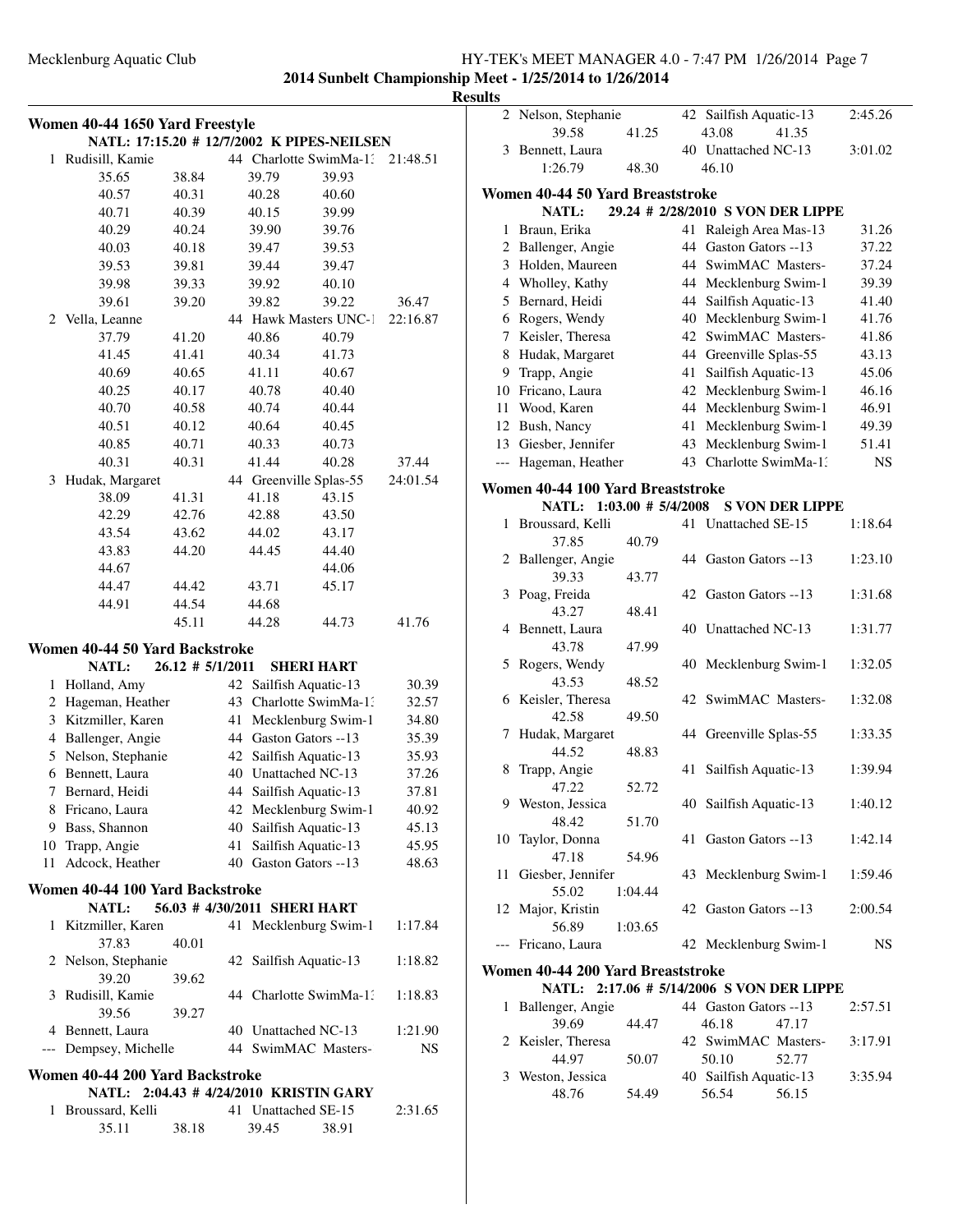**2014 Sunbelt Championship Meet - 1/25/2014 to 1/26/2014**

|    |                                     |       |                                   |         | <b>Result</b> |
|----|-------------------------------------|-------|-----------------------------------|---------|---------------|
|    | (Women 40-44 200 Yard Breaststroke) |       |                                   |         |               |
|    | 4 Taylor, Donna                     |       | 41 Gaston Gators --13             | 3:56.04 |               |
|    | 49.55                               | 59.27 | 1:03.44<br>1:03.78                |         |               |
|    | Women 40-44 50 Yard Butterfly       |       |                                   |         |               |
|    | <b>NATL:</b>                        |       | 25.14 # 5/10/2009 S VON DER LIPPE |         |               |
|    | 1 Braun, Erika                      |       | 41 Raleigh Area Mas-13            | 25.53   |               |
|    | 2 Holland, Amy                      |       | 42 Sailfish Aquatic-13            | 27.87   |               |
|    | 3 Buckley-Kornatz, Jennifer         |       | 42 Greensboro Swimm-1             | 30.45   |               |
|    | 4 Harris, Stacey                    |       | 43 SwimMAC Masters-               | 31.38   | W             |
|    | 5 Wholley, Kathy                    |       | 44 Mecklenburg Swim-1             | 33.18   |               |
|    | 6 Ballenger, Angie                  |       | 44 Gaston Gators --13             | 34.24   |               |
|    | 7 Bernard, Heidi                    |       | 44 Sailfish Aquatic-13            | 35.72   |               |
|    | 8 Strain, Sharilyn                  |       | 44 Siskey Family YM-13            | 37.26   |               |
|    | --- Hageman, Heather                |       | 43 Charlotte SwimMa-1:            | NS.     |               |
|    |                                     |       |                                   |         |               |
|    | Women 40-44 100 Yard Butterfly      |       |                                   |         |               |
|    | NATL:                               |       | 54.83 # 5/10/2009 S VON DER LIPPE |         |               |
|    | 1 Braun, Erika                      |       | 41 Raleigh Area Mas-13            | 58.68   |               |
|    | 26.76                               | 31.92 |                                   |         |               |
|    | 2 Broussard, Kelli                  |       | 41 Unattached SE-15               | 1:05.54 | W             |
|    | 30.91                               | 34.63 |                                   |         |               |
|    | 3 Buckley-Kornatz, Jennifer         |       | 42 Greensboro Swimm-1             | 1:07.62 |               |
|    | 30.88                               | 36.74 |                                   |         |               |
|    | 4 Harris, Stacey                    |       | 43 SwimMAC Masters-               | 1:11.16 |               |
|    | 34.18                               | 36.98 |                                   |         |               |
|    | <b>Women 40-44 100 Yard IM</b>      |       |                                   |         |               |
|    | <b>NATL:</b>                        |       | 57.95 # 4/28/2012 ERIKA BRAUN     |         |               |
|    | 1 Braun, Erika                      |       | 41 Raleigh Area Mas-13            | 59.67   |               |
|    | 26.96                               | 32.71 |                                   |         |               |
|    | 2 Holland, Amy                      |       | 42 Sailfish Aquatic-13            | 1:04.59 |               |
|    | 29.89                               | 34.70 |                                   |         |               |
|    | 3 Broussard, Kelli                  |       | 41 Unattached SE-15               | 1:08.12 |               |
|    | 31.87                               | 36.25 |                                   |         |               |
|    | 4 Hageman, Heather                  |       | 43 Charlotte SwimMa-1:            | 1:11.09 |               |
|    | 31.93                               | 39.16 |                                   |         |               |
| 5  | Harris, Stacey                      |       | 43 SwimMAC Masters-               | 1:14.04 | W             |
|    | 34.29                               | 39.75 |                                   |         |               |
|    | 6 Ballenger, Angie                  |       | 44 Gaston Gators --13             | 1:14.38 |               |
|    | 35.49                               | 38.89 |                                   |         |               |
| 7  | Kitzmiller, Karen                   |       | 41 Mecklenburg Swim-1             | 1:16.52 |               |
|    | 35.59                               | 40.93 |                                   |         |               |
| 8  | Nelson, Stephanie                   |       | 42 Sailfish Aquatic-13            | 1:17.87 |               |
|    | 35.19                               | 42.68 |                                   |         |               |
| 9  | Poag, Freida                        |       | 42 Gaston Gators --13             | 1:20.83 |               |
|    | 37.73                               | 43.10 |                                   |         |               |
|    | 10 Carter, Eddie                    |       | 42 SwimMAC Masters-               | 1:21.94 |               |
|    | 37.36                               | 44.58 |                                   |         |               |
| 11 | Wholley, Kathy                      |       | 44 Mecklenburg Swim-1             | 1:23.85 |               |
|    | 37.64                               | 46.21 |                                   |         |               |
| 12 | Hudak, Margaret                     |       | 44 Greenville Splas-55            | 1:26.78 |               |
|    | 43.48                               | 43.30 |                                   |         |               |
| 13 | Keisler, Theresa                    |       | 42 SwimMAC Masters-               | 1:28.05 | W             |
|    | 41.93                               | 46.12 |                                   |         |               |
|    | 14 Strain, Sharilyn                 |       | 44 Siskey Family YM-13            | 1:29.06 |               |
|    | 41.25                               | 47.81 |                                   |         |               |
|    |                                     |       |                                   |         |               |

| llts  |                                           |                  |     |                                   |                        |         |
|-------|-------------------------------------------|------------------|-----|-----------------------------------|------------------------|---------|
|       | 15 Bass, Shannon                          |                  |     | 40 Sailfish Aquatic-13            |                        | 1:35.42 |
|       | 45.50                                     | 49.92            |     |                                   |                        |         |
|       | 16 Weston, Jessica                        |                  |     | 40 Sailfish Aquatic-13            |                        | 1:36.03 |
|       | 48.57                                     | 47.46            |     |                                   |                        |         |
| 17    | Trapp, Angie                              |                  | 41  | Sailfish Aquatic-13               |                        | 1:36.38 |
|       | 47.39                                     | 48.99            |     |                                   |                        |         |
| $---$ | Bernard, Heidi                            |                  |     | 44 Sailfish Aquatic-13            |                        | DQ      |
|       | 37.15                                     | 43.73            |     |                                   |                        |         |
|       | <b>Women 40-44 200 Yard IM</b>            |                  |     |                                   |                        |         |
|       | NATL: 2:04.85 # 5/4/2008                  |                  |     |                                   | <b>S VON DER LIPPE</b> |         |
| 1     | Buckley-Kornatz, Jennifer                 |                  |     | 42 Greensboro Swimm-1             |                        | 2:37.57 |
|       | 32.47                                     | 40.28            |     | 47.07                             | 37.75                  |         |
|       | 2 Holden, Maureen                         |                  |     | 44 SwimMAC Masters-               |                        | 2:42.74 |
|       | 35.60                                     | 43.70            |     | 45.01                             | 38.43                  |         |
|       | 3 Nelson, Stephanie                       |                  |     | 42 Sailfish Aquatic-13            |                        | 2:49.91 |
|       | 35.56                                     | 42.28            |     | 52.71                             | 39.36                  |         |
|       | 4 Hudak, Margaret                         |                  |     | 44 Greenville Splas-55            |                        | 3:05.82 |
|       | 43.37                                     | 49.00            |     | 52.68<br>43 SwimMAC Masters-      | 40.77                  |         |
|       | Harris, Stacey                            |                  |     |                                   |                        | NS      |
|       | Women 45-49 50 Yard Freestyle             |                  |     |                                   |                        |         |
|       | <b>NATL:</b>                              | 24.00 # 5/4/2008 |     |                                   | <b>SUSAN WALSH</b>     |         |
|       | 1 Wolff, Celia                            |                  | 47  | Fort Bragg Maste-13               |                        | 27.31   |
|       | 2 Gass, Melissa                           |                  | 45  | SwimMAC Masters-                  |                        | 28.87   |
|       | 3 Kryssing, Danielle                      |                  | 45  | SwimMAC Masters-                  |                        | 31.20   |
|       | 4 Clemente, Robyn                         |                  |     | 45 SwimMAC Masters-               |                        | 33.06   |
|       | 5 White, Darci                            |                  | 47  | Sailfish Aquatic-13               |                        | 34.02   |
|       | 6 Riley, Billie                           |                  |     | 45 Gaston Gators -- 13            |                        | 34.63   |
|       | 7 Whitt, Shandra                          |                  |     | 46 Siskey Family YM-13            |                        | 35.95   |
|       | 8 Kury, Lori                              |                  |     | 46 Mecklenburg Swim-1             |                        | 36.03   |
|       | 9 Greene, Dana                            |                  |     | 45 Raleigh Area Mas-13            |                        | 36.88   |
|       | 10 Meckler, Deborah                       |                  |     | 49 Mecklenburg Swim-1             |                        | 37.28   |
| 11    | Mangan, Lynn                              |                  |     | 45 Sailfish Aquatic-13            |                        | 38.46   |
|       | 12 McAlarney, Christine                   |                  | 48  | Sailfish Aquatic-13               |                        | 40.23   |
|       | 13 Reynolds, Kim                          |                  |     | 46 Sailfish Aquatic-13            |                        | 46.86   |
|       | Women 45-49 100 Yard Freestyle            |                  |     |                                   |                        |         |
|       | <b>NATL:</b>                              |                  |     | 52.23 # 12/16/2007K PIPES-NEILSEN |                        |         |
| 1     | Maycock, Cary                             |                  |     | 45 Greensboro Swimm-1             |                        | 1:01.25 |
|       | 29.83                                     | 31.42            |     |                                   |                        |         |
|       | 2 Riley, Billie                           |                  |     | 45 Gaston Gators --13             |                        | 1:19.45 |
|       | 38.90                                     | 40.55            |     |                                   |                        |         |
| 3     | Whitt, Shandra                            |                  |     | 46 Siskey Family YM-13            |                        | 1:20.01 |
|       | 38.58                                     | 41.43            |     |                                   |                        |         |
|       | 4 Meckler, Deborah                        |                  | 49. | Mecklenburg Swim-1                |                        | 1:25.71 |
|       | 41.25                                     | 44.46            |     |                                   |                        |         |
| 5     | McAlarney, Christine                      |                  |     | 48 Sailfish Aquatic-13            |                        | 1:25.90 |
|       | 41.29                                     | 44.61            |     |                                   |                        |         |
|       | Clemente, Robyn                           |                  |     | 45 SwimMAC Masters-               |                        | DQ      |
|       | 36.68                                     | 30.16            |     |                                   |                        |         |
|       | Greene, Dana                              |                  |     | 45 Raleigh Area Mas-13            |                        | DQ      |
|       | 42.36                                     | 39.25            |     |                                   |                        |         |
|       | Women 45-49 200 Yard Freestyle            |                  |     |                                   |                        |         |
|       | NATL: 1:53.28 # 12/16/2007K PIPES-NEILSEN |                  |     |                                   |                        |         |
| 1     | Maycock, Cary                             |                  |     | 45 Greensboro Swimm-1             |                        | 2:16.07 |
|       | 31.85                                     | 34.60            |     | 35.65                             | 33.97                  |         |

2 Gass, Melissa 45 SwimMAC Masters-2:21.66 31.11 35.76 37.19 37.60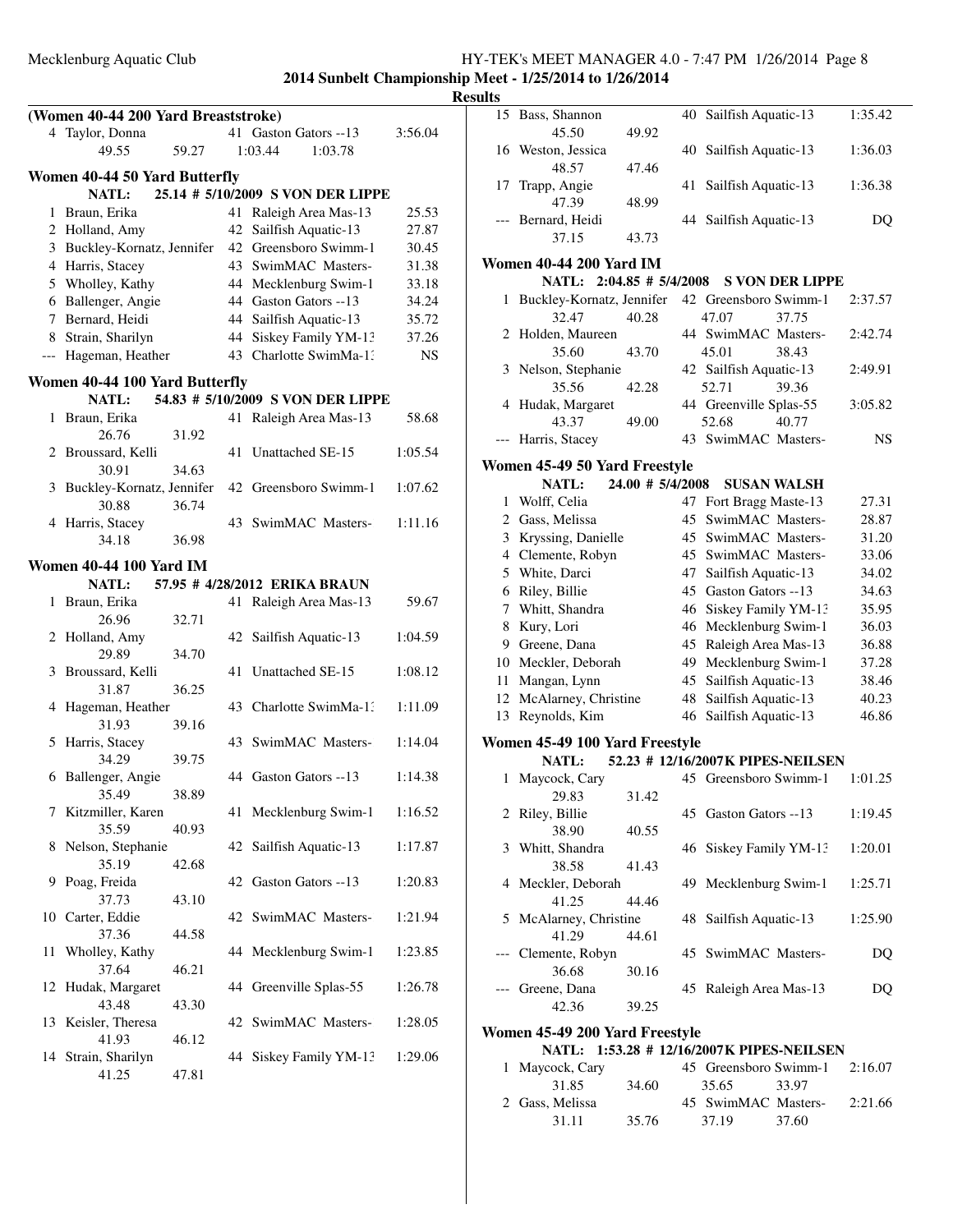|     |                                  |                |    |                |                                            |          | <b>Results</b> |
|-----|----------------------------------|----------------|----|----------------|--------------------------------------------|----------|----------------|
|     | (Women 45-49 200 Yard Freestyle) |                |    |                |                                            |          |                |
|     | 3 McAlarney, Christine           |                |    |                | 48 Sailfish Aquatic-13                     | 3:11.32  | W              |
|     | 43.89                            | 47.72          |    | 49.59          | 50.12                                      |          |                |
|     | 4 Whitt, Shandra<br>2:06.76      | 44.87          |    | 49.64          | 46 Siskey Family YM-13 3:41.27             |          |                |
|     |                                  |                |    |                |                                            |          |                |
|     | Women 45-49 500 Yard Freestyle   |                |    |                |                                            |          |                |
|     |                                  |                |    |                | NATL: 5:04.13 # 4/11/2009 K PIPES-NEILSEN  |          |                |
|     | 1 Scott, Leslie                  |                |    |                | 49 Greenville Splas-55                     | 7:07.85  |                |
|     | 37.67                            | 42.92          |    | 43.96          | 44.06                                      |          |                |
|     | 43.92                            | 43.75          |    | 43.08          | 43.75                                      |          |                |
|     | 43.24                            | 41.50          |    |                |                                            |          |                |
|     | 2 McAlarney, Christine           |                |    |                | 48 Sailfish Aquatic-13                     | 8:35.31  | W              |
|     | 45.17                            | 50.26          |    | 51.99          | 53.50                                      |          |                |
|     | 53.21                            | 52.97          |    | 52.76          | 52.33                                      |          |                |
|     | 53.09                            | 50.03          |    |                |                                            |          |                |
|     | 3 Mangan, Lynn                   |                |    |                | 45 Sailfish Aquatic-13                     | 8:38.44  |                |
|     | 45.10                            | 50.02          |    | 52.21          | 53.28                                      |          | W              |
|     | 53.69                            | 54.32<br>48.23 |    | 54.00          | 54.31                                      |          |                |
|     | 53.28                            |                |    |                |                                            |          |                |
|     | --- Kury, Lori                   |                |    |                | 46 Mecklenburg Swim-1                      | NS       |                |
|     | Women 45-49 1000 Yard Freestyle  |                |    |                |                                            |          |                |
|     |                                  |                |    |                | NATL: 10:32.91 # 4/19/2009 K PIPES-NEILSEN |          |                |
|     | 1 Maycock, Cary                  |                |    |                | 45 Greensboro Swimm-1 12:52.88             |          |                |
|     | 33.60                            | 36.84          |    | 38.09          | 38.54                                      |          |                |
|     | 39.22                            | 39.51          |    | 40.06          | 40.03                                      |          |                |
|     | 39.34                            | 39.47          |    | 39.26          | 39.30                                      |          | W              |
|     | 39.74                            | 39.47          |    | 39.17          | 39.54                                      |          |                |
|     | 38.82                            | 38.50          |    | 37.84          | 36.54                                      |          |                |
|     | 2 Scott, Leslie                  |                |    |                | 49 Greenville Splas-55                     | 14:09.29 |                |
|     | 37.60                            | 42.09          |    | 42.99<br>43.00 | 43.79                                      |          |                |
|     | 43.32<br>42.47                   | 43.70<br>43.13 |    | 42.46          | 43.85<br>42.77                             |          |                |
|     | 42.21                            | 42.48          |    | 42.71          | 42.40                                      |          |                |
|     | 42.78                            | 42.05          |    | 42.09          | 41.40                                      |          |                |
|     | 3 Bopp, Sara                     |                |    |                | 49 Greenville Splas-55                     | 14:52.47 |                |
|     | 39.66                            | 44.00          |    | 45.17          | 46.30                                      |          |                |
|     | 45.72                            | 45.28          |    | 45.51          | 45.14                                      |          |                |
|     | 44.93                            | 44.70          |    | 44.75          | 44.61                                      |          |                |
|     | 44.60                            | 44.71          |    | 44.82          | 44.72                                      |          | Wo             |
|     | 44.59                            | 45.17          |    | 44.75          | 43.34                                      |          |                |
|     | 4 Mangan, Lynn                   |                |    |                | 45 Sailfish Aquatic-13                     | 17:25.09 |                |
|     | 45.37                            | 50.10          |    | 51.09          | 52.29                                      |          |                |
|     | 52.82                            | 53.53          |    | 53.22          | 53.49                                      |          |                |
|     | 53.30                            | 53.51          |    | 53.43          | 52.97                                      |          |                |
|     | 53.69                            | 53.21          |    | 53.13          | 52.37                                      |          |                |
|     | 53.19                            | 52.89          |    | 53.00          | 48.49                                      |          | W              |
|     | Women 45-49 50 Yard Backstroke   |                |    |                |                                            |          |                |
|     | NATL:                            |                |    |                | 27.35 # 12/21/2008K PIPES-NEILSEN          |          |                |
|     | 1 Wolff, Celia                   |                |    |                | 47 Fort Bragg Maste-13                     | 31.54    |                |
|     | 2 Kryssing, Danielle             |                | 45 |                | SwimMAC Masters-                           | 37.86    |                |
|     | 3 Whitt, Shandra                 |                | 46 |                | Siskey Family YM-13                        | 38.33    |                |
|     | 4 White, Darci                   |                | 47 |                | Sailfish Aquatic-13                        | 42.82    |                |
|     | 5 McAlarney, Christine           |                | 48 |                | Sailfish Aquatic-13                        | 47.33    | Wo             |
|     | 6 Reynolds, Kim                  |                | 46 |                | Sailfish Aquatic-13                        | 1:00.93  |                |
| --- | Riley, Billie                    |                |    |                | 45 Gaston Gators --13                      | DQ       |                |
|     |                                  |                |    |                |                                            |          |                |
|     |                                  |                |    |                |                                            |          |                |
|     |                                  |                |    |                |                                            |          |                |

|   | --- Greene, Dana                       |                  |    | 45 Raleigh Area Mas-13                          | <b>NS</b> |  |  |  |  |
|---|----------------------------------------|------------------|----|-------------------------------------------------|-----------|--|--|--|--|
|   | Women 45-49 100 Yard Backstroke        |                  |    |                                                 |           |  |  |  |  |
|   | NATL:                                  |                  |    | 57.83 # 5/23/2010 ELLEN REYNOLDS                |           |  |  |  |  |
|   | 1 Wolff, Celia                         |                  |    | 47 Fort Bragg Maste-13                          | 1:10.66   |  |  |  |  |
|   | 34.42                                  | 36.24            |    |                                                 |           |  |  |  |  |
|   | 2 Bopp, Sara                           |                  |    | 49 Greenville Splas-55                          | 1:26.80   |  |  |  |  |
|   | 43.02                                  | 43.78            |    |                                                 |           |  |  |  |  |
|   | 3 Whitt, Shandra                       |                  |    | 46 Siskey Family YM-13                          | 1:26.84   |  |  |  |  |
|   | 43.33                                  | 43.51            |    |                                                 |           |  |  |  |  |
|   | 4 McAlarney, Christine                 |                  |    | 48 Sailfish Aquatic-13                          | 1:39.66   |  |  |  |  |
|   | 48.27                                  | 51.39            |    |                                                 |           |  |  |  |  |
|   | Women 45-49 200 Yard Backstroke        |                  |    |                                                 |           |  |  |  |  |
|   |                                        |                  |    | NATL: 2:04.65 # 4/19/2009 K PIPES-NEILSEN       |           |  |  |  |  |
| 1 | Bopp, Sara                             |                  |    | 49 Greenville Splas-55                          | 3:03.96   |  |  |  |  |
|   | 43.68                                  | 45.83            |    | 46.76<br>47.69                                  |           |  |  |  |  |
|   |                                        |                  |    |                                                 |           |  |  |  |  |
|   | Women 45-49 50 Yard Breaststroke       |                  |    |                                                 |           |  |  |  |  |
|   | <b>NATL:</b>                           |                  |    | 30.17 # 5/20/2007 CAROLINE KRATTLI              |           |  |  |  |  |
|   | 1 Wolff, Celia                         |                  |    | 47 Fort Bragg Maste-13                          | 38.38     |  |  |  |  |
|   | 2 Scott, Leslie                        |                  |    | 49 Greenville Splas-55                          | 40.31     |  |  |  |  |
|   | 3 Kury, Lori                           |                  |    | 46 Mecklenburg Swim-1                           | 46.27     |  |  |  |  |
|   | 4 Riley, Billie                        |                  |    | 45 Gaston Gators --13                           | 46.33     |  |  |  |  |
|   | 5 Meckler, Deborah                     |                  |    | 49 Mecklenburg Swim-1                           | 47.90     |  |  |  |  |
|   | 6 Mangan, Lynn                         |                  |    | 45 Sailfish Aquatic-13                          | 49.51     |  |  |  |  |
| 7 | Greene, Dana                           |                  |    | 45 Raleigh Area Mas-13                          | 52.14     |  |  |  |  |
|   | Women 45-49 100 Yard Breaststroke      |                  |    |                                                 |           |  |  |  |  |
|   | <b>NATL:</b>                           |                  |    | 1:05.85 # 3/27/2011 S VON DER LIPPE             |           |  |  |  |  |
| 1 | Scott, Leslie                          |                  |    | 49 Greenville Splas-55                          | 1:26.25   |  |  |  |  |
|   | 40.30                                  | 45.95            |    |                                                 |           |  |  |  |  |
|   | 2 Kryssing, Danielle                   |                  |    | 45 SwimMAC Masters-                             | 1:26.29   |  |  |  |  |
|   | 41.02                                  | 45.27            |    |                                                 |           |  |  |  |  |
| 3 | Kury, Lori                             |                  |    | 46 Mecklenburg Swim-1                           | 1:40.52   |  |  |  |  |
|   | 49.19                                  | 51.33            |    |                                                 |           |  |  |  |  |
|   | 4 Meckler, Deborah                     |                  |    | 49 Mecklenburg Swim-1                           | 1:41.27   |  |  |  |  |
|   | 47.86                                  | 53.41            |    |                                                 |           |  |  |  |  |
|   | 5 Greene, Dana                         |                  | 45 | Raleigh Area Mas-13                             | 1:48.04   |  |  |  |  |
|   | 50.07                                  | 57.97            |    |                                                 |           |  |  |  |  |
|   | Women 45-49 200 Yard Breaststroke      |                  |    |                                                 |           |  |  |  |  |
|   | NATL: 2:22.76 # 5/1/2011               |                  |    | <b>S VON DER LIPPE</b>                          |           |  |  |  |  |
| 1 | Maycock, Cary                          |                  |    | 45 Greensboro Swimm-1                           | 3:06.33   |  |  |  |  |
|   | 43.16                                  | 47.71            |    | 48.32<br>47.14                                  |           |  |  |  |  |
|   | 2 Scott, Leslie                        |                  |    | 49 Greenville Splas-55                          | 3:12.78   |  |  |  |  |
|   | 43.94                                  | 49.70            |    | 50.66<br>48.48                                  |           |  |  |  |  |
|   | Greene, Dana                           |                  |    | 45 Raleigh Area Mas-13                          | NS.       |  |  |  |  |
|   |                                        |                  |    |                                                 |           |  |  |  |  |
|   | Women 45-49 50 Yard Butterfly<br>NATL: |                  |    | 25.96 # 4/21/2013 SUSAN WILLIAMS                |           |  |  |  |  |
|   | 1 Wolff, Celia                         |                  |    |                                                 | 30.18     |  |  |  |  |
|   |                                        |                  |    | 47 Fort Bragg Maste-13<br>45 Greensboro Swimm-1 |           |  |  |  |  |
|   | 2 Maycock, Cary                        |                  |    |                                                 | 34.40     |  |  |  |  |
|   | 3 Scott, Leslie                        |                  |    | 49 Greenville Splas-55                          | 35.51     |  |  |  |  |
|   | 4 Bopp, Sara                           |                  |    | 49 Greenville Splas-55                          | 37.96     |  |  |  |  |
|   | --- Greene, Dana                       |                  |    | 45 Raleigh Area Mas-13                          | <b>NS</b> |  |  |  |  |
|   | Women 45-49 100 Yard Butterfly         |                  |    |                                                 |           |  |  |  |  |
|   | NATL:                                  | 56.97 # 5/1/2011 |    | <b>S VON DER LIPPE</b>                          |           |  |  |  |  |
| 1 | Scott, Leslie                          |                  |    | 49 Greenville Splas-55                          | 1:23.90   |  |  |  |  |
|   | 38.90                                  | 45.00            |    |                                                 |           |  |  |  |  |
|   |                                        |                  |    |                                                 |           |  |  |  |  |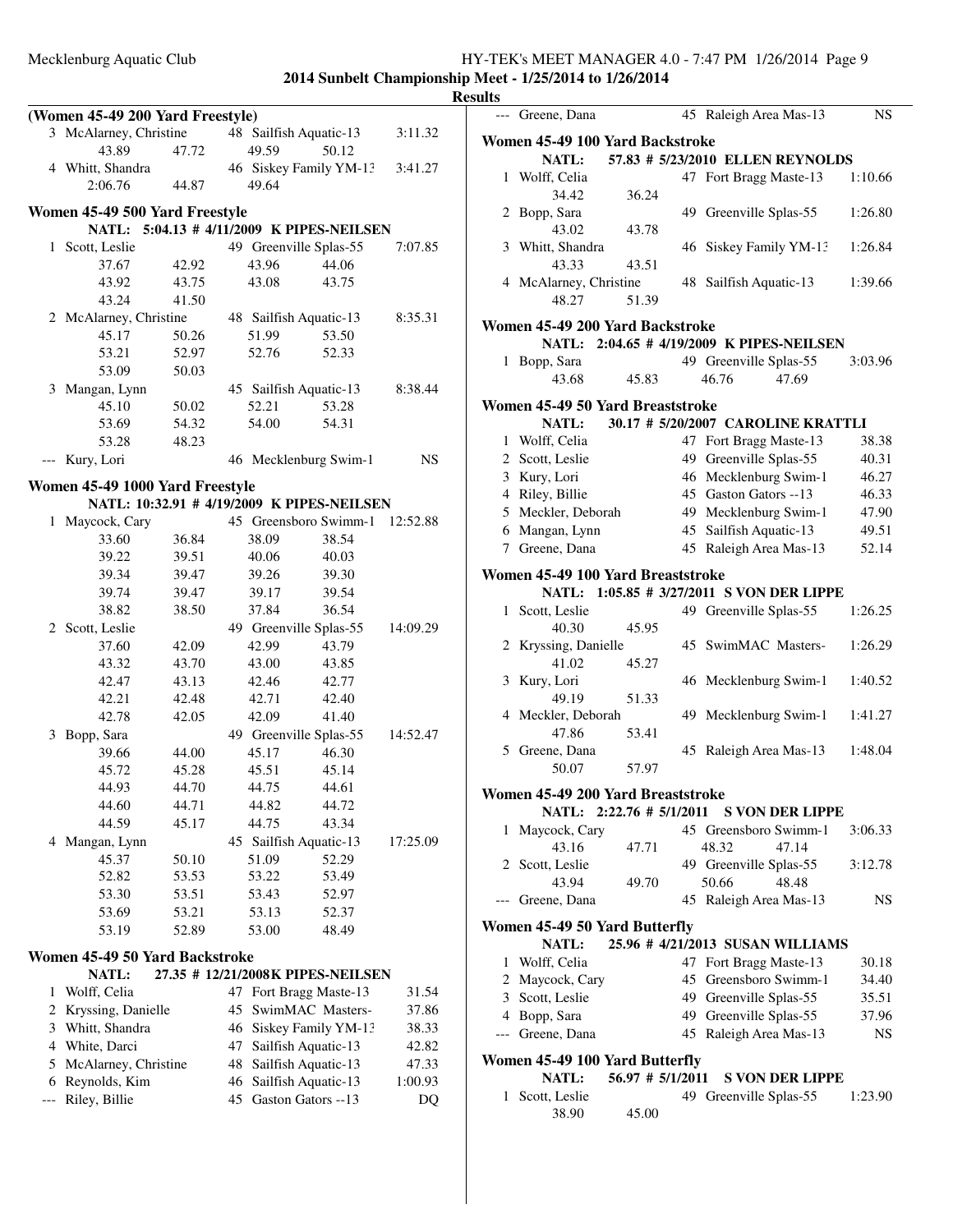# Mecklenburg Aquatic Club<br>
2014 Suppelt Championship Meet - 1/25/2014 to 1/26/2014<br>
2014 Suppelt Championship Meet - 1/25/2014 to 1/26/2014

|    |                                                                             |       |    |                             |                                     | 2014 Sunden Unampionshi<br>R |
|----|-----------------------------------------------------------------------------|-------|----|-----------------------------|-------------------------------------|------------------------------|
|    | (Women 45-49 100 Yard Butterfly)                                            |       |    |                             |                                     |                              |
|    | --- Greene, Dana                                                            |       |    | 45 Raleigh Area Mas-13      |                                     | NS.                          |
|    |                                                                             |       |    |                             |                                     |                              |
|    | <b>Women 45-49 100 Yard IM</b>                                              |       |    |                             |                                     |                              |
|    | NATL:                                                                       |       |    |                             | 59.39 # 4/28/2012 FALL WILLEBOORDSE |                              |
|    | 1 Wolff, Celia                                                              |       |    | 47 Fort Bragg Maste-13      |                                     | 1:10.96                      |
|    | 31.62                                                                       | 39.34 |    |                             |                                     |                              |
|    | 2 Kryssing, Danielle<br>38.79                                               | 41.55 |    |                             | 45 SwimMAC Masters-                 | 1:20.34                      |
|    | 3 Scott, Leslie                                                             |       |    | 49 Greenville Splas-55      |                                     | 1:21.76                      |
|    | 38.05                                                                       | 43.71 |    |                             |                                     |                              |
|    | 4 Whitt, Shandra                                                            |       |    |                             | 46 Siskey Family YM-13              | 1:26.66                      |
|    | 39.19                                                                       | 47.47 |    |                             |                                     |                              |
|    | 5 Kury, Lori                                                                |       |    | 46 Mecklenburg Swim-1       |                                     | 1:32.55                      |
|    | 44.15                                                                       | 48.40 |    |                             |                                     |                              |
|    | 6 McAlarney, Christine                                                      |       |    | 48 Sailfish Aquatic-13      |                                     | 1:45.97                      |
|    | 51.25                                                                       | 54.72 |    |                             |                                     |                              |
|    | 7 Greene, Dana                                                              |       |    | 45 Raleigh Area Mas-13      |                                     | 1:48.22                      |
|    | 53.01                                                                       | 55.21 |    |                             |                                     |                              |
|    | <b>Women 45-49 200 Yard IM</b>                                              |       |    |                             |                                     |                              |
|    | NATL: 2:07.26 # 12/16/2007K PIPES-NEILSEN                                   |       |    |                             |                                     |                              |
|    | 1 Scott, Leslie                                                             |       |    | 49 Greenville Splas-55      |                                     | 3:01.09                      |
|    | 39.94                                                                       | 48.46 |    | 49.58                       | 43.11                               |                              |
|    | 2 Whitt, Shandra                                                            |       |    |                             | 46 Siskey Family YM-13              | 3:13.11                      |
|    | 40.51                                                                       | 47.37 |    | 58.07                       | 47.16                               |                              |
|    | --- Greene, Dana                                                            |       |    | 45 Raleigh Area Mas-13      |                                     | NS                           |
|    |                                                                             |       |    |                             |                                     |                              |
|    | <b>Women 45-49 400 Yard IM</b><br>NATL: 4:32.87 # 12/26/2009K PIPES-NEILSEN |       |    |                             |                                     |                              |
|    | 1 Gass, Melissa                                                             |       |    |                             | 45 SwimMAC Masters-                 | 5:39.28                      |
|    | 35.88                                                                       | 43.91 |    | 43.93                       | 43.21                               |                              |
|    | 47.85                                                                       | 48.77 |    | 38.91                       | 36.82                               |                              |
|    | 2 Maycock, Cary                                                             |       |    |                             | 45 Greensboro Swimm-1               | 5:50.59                      |
|    | 37.21                                                                       | 43.60 |    | 46.89                       | 45.80                               |                              |
|    | 49.92                                                                       | 51.21 |    | 38.97 36.99                 |                                     |                              |
|    |                                                                             |       |    |                             |                                     |                              |
|    | Women 50-54 50 Yard Freestyle<br>NATL:                                      |       |    |                             |                                     |                              |
|    | 1 Moore, Carolyn B                                                          |       |    |                             | 24.67 # 5/12/2013 LESLIE LIVINGSTON |                              |
|    |                                                                             |       |    | 52 Greenville Splas-55      |                                     | 28.14                        |
| 2  | Quillen, Diane                                                              |       |    | 50 Greensboro Swimm-1       |                                     | 29.75                        |
| 3  | Dixon, Louise                                                               |       | 53 | Charlotte SwimMa-1.         |                                     | 31.38                        |
| 4  | Quinn, Cheryl                                                               |       | 53 | Greenville Splas-55         |                                     | 31.53                        |
| 5  | Whelchel, Nancy                                                             |       | 53 | Raleigh Area Mas-13         |                                     | 32.86                        |
| 6  | Montgomery, Victoria                                                        |       |    | 53 Unattached SC-55         |                                     | 33.00                        |
| 7  | Hebel, Janice                                                               |       | 54 | Greenville Splas-55         |                                     | 33.41                        |
| 8  | Loeper, Barbara                                                             |       | 51 | Mecklenburg Swim-1          |                                     | 33.56                        |
| 9  | Waldron, Patricia                                                           |       | 51 | Mecklenburg Swim-1          |                                     | 33.69                        |
| 10 | Pawlowski, Kathy                                                            |       |    | 52 Hawk Masters UNC-1       |                                     | 34.03                        |
| 11 | Corser, Catherine                                                           |       | 50 | Mecklenburg Swim-1          |                                     | 34.50                        |
|    | Women 50-54 100 Yard Freestyle                                              |       |    |                             |                                     |                              |
|    | NATL:                                                                       |       |    | 54.38 # 5/17/2002 LAURA VAL |                                     |                              |
| 1  | Moore, Carolyn B                                                            |       |    | 52 Greenville Splas-55      |                                     | 1:00.27                      |
|    | 29.31                                                                       | 30.96 |    |                             |                                     |                              |
| 2  | Dore, Mary                                                                  |       | 50 | Mecklenburg Swim-1          |                                     | 1:02.11                      |
|    | 30.08                                                                       | 32.03 |    |                             |                                     |                              |
| 3  | Dixon, Louise                                                               |       | 53 | Charlotte SwimMa-1.         |                                     | 1:08.53                      |
|    | 32.27                                                                       | 36.26 |    |                             |                                     |                              |
|    |                                                                             |       |    |                             |                                     |                              |

| ., | <b>Results</b> |                                          |                |                               |                |           |
|----|----------------|------------------------------------------|----------------|-------------------------------|----------------|-----------|
|    |                | 4 Whelchel, Nancy                        |                | 53 Raleigh Area Mas-13        |                | 1:13.42   |
|    |                | 34.99                                    | 38.43          |                               |                |           |
|    | 5              | Hebel, Janice                            |                | 54 Greenville Splas-55        |                | 1:13.78   |
|    |                | 34.73                                    | 39.05          |                               |                |           |
|    |                | 6 Quinn, Cheryl                          |                | 53 Greenville Splas-55        |                | 1:14.21   |
|    |                | 35.66                                    | 38.55          |                               |                |           |
|    |                | --- Pawlowski, Kathy                     |                | 52 Hawk Masters UNC-1         |                | <b>NS</b> |
|    |                | Women 50-54 200 Yard Freestyle           |                |                               |                |           |
|    |                | NATL: 1:58.53 # 5/10/2013 JILL HERNANDEZ |                |                               |                |           |
|    |                | 1 Dore, Mary                             |                | 50 Mecklenburg Swim-1         |                | 2:14.96   |
|    |                | 31.52                                    | 33.82          | 34.82                         | 34.80          |           |
|    |                | 2 Pawlowski, Kathy                       |                | 52 Hawk Masters UNC-1         |                | 2:35.92   |
|    |                | 35.28                                    | 38.90          | 41.27                         | 40.47          |           |
|    |                | 3 Quinn, Cheryl                          |                | 53 Greenville Splas-55        |                | 2:37.37   |
|    |                | 35.52                                    | 38.28          | 42.73                         | 40.84          |           |
|    |                | 4 Montgomery, Victoria                   |                | 53 Unattached SC-55           |                | 2:39.78   |
|    |                | 36.79                                    | 41.12          | 41.44                         | 40.43          |           |
|    |                | 5 Waldrop, Carrie                        |                | 53 Sailfish Aquatic-13        |                | 2:57.18   |
|    |                | 39.11                                    | 45.42          | 49.21                         | 43.44          |           |
|    |                | Women 50-54 500 Yard Freestyle           |                |                               |                |           |
|    |                | NATL: 5:14.56 # 5/12/2013 JILL HERNANDEZ |                |                               |                |           |
|    |                | 1 Dore, Mary                             |                | 50 Mecklenburg Swim-1 6:08.98 |                |           |
|    |                | 34.09                                    | 37.24          | 37.71                         | 37.28          |           |
|    |                | 37.54                                    | 37.73          | 37.85                         | 37.64          |           |
|    |                | 37.25                                    | 34.65          |                               |                |           |
|    |                | 2 Moore, Carolyn B                       |                | 52 Greenville Splas-55        |                | 6:11.57   |
|    |                | 34.70                                    | 36.68          | 37.23                         | 37.56          |           |
|    |                | 37.93                                    | 38.15          | 38.11                         | 37.55          |           |
|    |                | 37.37                                    | 36.29          |                               |                |           |
|    |                | 3 Pawlowski, Kathy                       |                | 52 Hawk Masters UNC-1 6:53.71 |                |           |
|    |                | 37.17                                    | 40.95          | 41.84                         | 42.39          |           |
|    |                | 42.54                                    | 42.17          | 42.78                         | 42.19          |           |
|    |                | 42.59                                    | 39.09          |                               |                |           |
|    |                | 4 Hebel, Janice                          |                | 54 Greenville Splas-55        |                | 7:02.66   |
|    |                | 37.71<br>43.04                           | 41.65          | 42.80                         | 42.76<br>43.03 |           |
|    |                | 43.09                                    | 43.52<br>41.97 | 43.09                         |                |           |
|    |                | 5 Quinn, Cheryl                          |                | 53 Greenville Splas-55        |                | 7:16.11   |
|    |                | 38.15                                    | 42.29          | 43.96                         | 44.15          |           |
|    |                | 44.77                                    | 46.76          | 45.24                         | 45.35          |           |
|    |                | 44.72                                    | 40.72          |                               |                |           |
|    |                |                                          |                |                               |                |           |
|    |                | Women 50-54 1000 Yard Freestyle          |                |                               |                |           |
|    |                | NATL: 11:13.96 # 5/20/2010 DENISE BROWN  |                |                               |                |           |
|    |                | 1 Moore, Carolyn B                       |                | 52 Greenville Splas-55        |                | 12:17.98  |
|    |                | 34.37                                    | 37.23<br>37.71 | 38.35                         | 38.34          |           |
|    |                | 37.78                                    |                | 37.47                         | 37.82          |           |
|    |                | 37.61<br>36.92                           | 37.74<br>36.79 | 37.38<br>36.22                | 37.02<br>35.92 |           |
|    |                | 36.20                                    | 35.65          | 36.31                         | 35.15          |           |
|    |                | 2 Dore, Mary                             |                | 50 Mecklenburg Swim-1         |                | 12:55.48  |
|    |                | 35.79                                    | 40.14          | 39.72                         | 39.94          |           |
|    |                | 39.01                                    | 39.85          | 39.53                         | 39.61          |           |
|    |                | 39.61                                    | 39.45          | 38.95                         | 38.92          |           |
|    |                | 38.67                                    | 38.57          | 38.58                         | 38.21          |           |
|    |                | 38.30                                    | 37.92          | 37.46                         | 37.25          |           |
|    |                |                                          |                |                               |                |           |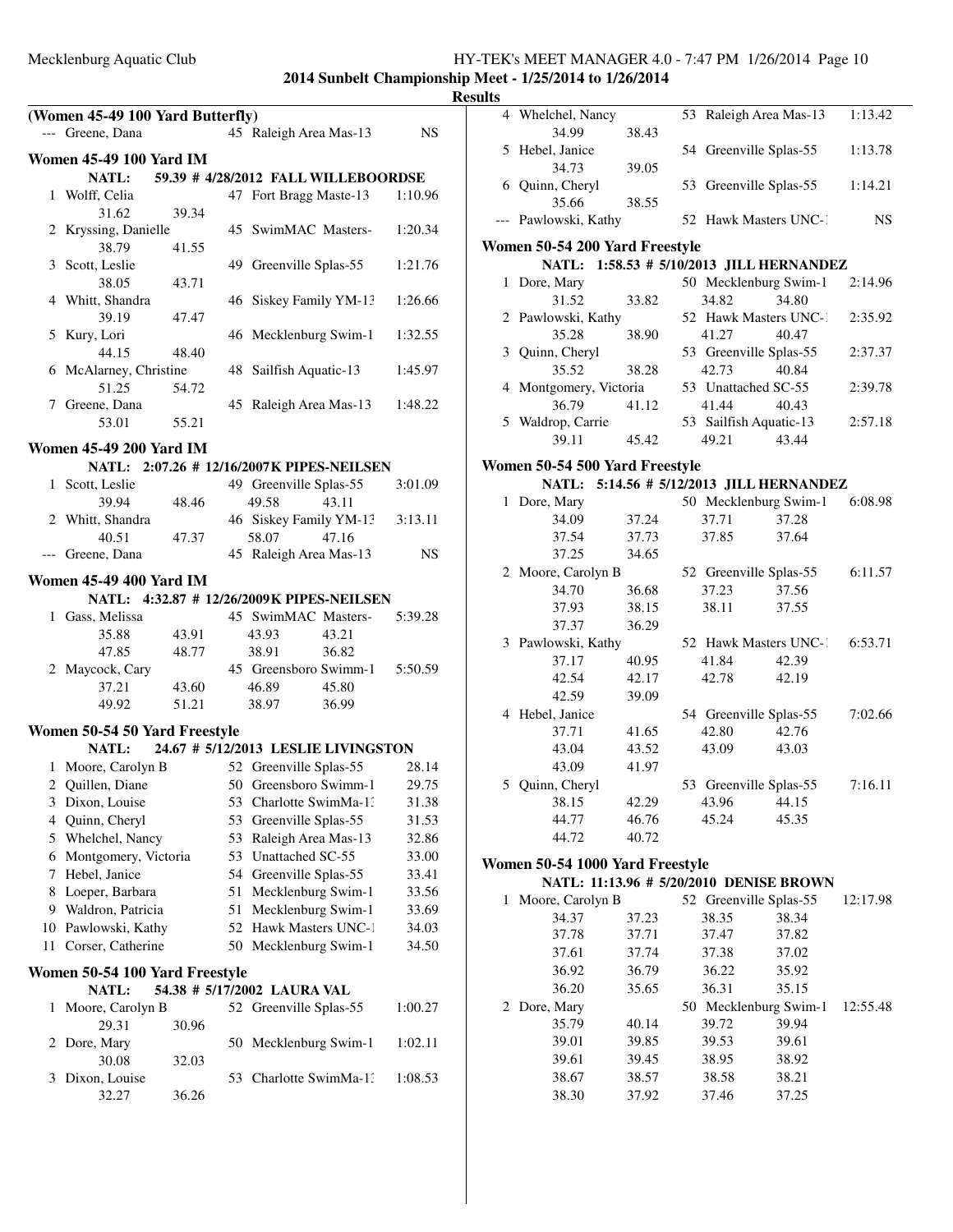**Results**

| (Women 50-54 1000 Yard Freestyle)                                            |                                                                         |       |    |                        |                                      |          |  |
|------------------------------------------------------------------------------|-------------------------------------------------------------------------|-------|----|------------------------|--------------------------------------|----------|--|
|                                                                              | 3 Montgomery, Victoria                                                  |       |    | 53 Unattached SC-55    |                                      | 14:40.32 |  |
|                                                                              | 40.17                                                                   | 43.66 |    | 44.89                  | 44.84                                |          |  |
|                                                                              | 44.72                                                                   | 45.45 |    | 45.03                  | 45.41                                |          |  |
|                                                                              | 44.73                                                                   | 44.90 |    | 44.98                  | 44.79                                |          |  |
|                                                                              | 44.43                                                                   | 44.42 |    | 44.62                  | 43.58                                |          |  |
|                                                                              | 43.72                                                                   | 43.26 |    | 42.56                  | 40.16                                |          |  |
|                                                                              |                                                                         |       |    |                        |                                      |          |  |
|                                                                              | Women 50-54 1650 Yard Freestyle<br>NATL: 18:42.24 # 4/14/2002 LAURA VAL |       |    |                        |                                      |          |  |
|                                                                              | 1 Dore, Mary                                                            |       |    |                        | 50 Mecklenburg Swim-1                | 21:17.40 |  |
|                                                                              | 36.10                                                                   | 38.86 |    | 39.27                  | 39.44                                |          |  |
|                                                                              | 39.13                                                                   | 39.08 |    | 39.17                  | 39.30                                |          |  |
|                                                                              | 38.85                                                                   | 38.89 |    | 38.79                  | 38.79                                |          |  |
|                                                                              | 38.76                                                                   |       |    | 38.71                  | 38.84                                |          |  |
|                                                                              | 38.77                                                                   | 38.70 |    | 38.80                  | 38.44                                |          |  |
|                                                                              |                                                                         | 38.90 |    |                        |                                      |          |  |
|                                                                              | 38.68                                                                   | 38.76 |    | 38.66                  | 38.83                                |          |  |
|                                                                              | 38.42                                                                   | 38.43 |    | 38.83                  | 38.84                                |          |  |
|                                                                              | 38.80                                                                   | 38.36 |    | 38.97                  | 38.95                                | 37.28    |  |
|                                                                              | Women 50-54 50 Yard Backstroke                                          |       |    |                        |                                      |          |  |
|                                                                              | NATL:                                                                   |       |    |                        | 27.04 # 5/10/2013 LESLIE LIVINGSTON  |          |  |
|                                                                              | 1 Waldron, Patricia                                                     |       |    | 51 Mecklenburg Swim-1  |                                      | 39.69    |  |
|                                                                              | 2 Quinn, Cheryl                                                         |       |    | 53 Greenville Splas-55 |                                      | 41.32    |  |
|                                                                              | 3 Hebel, Janice                                                         |       |    | 54 Greenville Splas-55 |                                      | 42.79    |  |
|                                                                              | 4 Montgomery, Victoria                                                  |       |    | 53 Unattached SC-55    |                                      | 43.21    |  |
|                                                                              | 5 Pawlowski, Kathy                                                      |       |    | 52 Hawk Masters UNC-1  |                                      | 44.73    |  |
|                                                                              |                                                                         |       |    |                        |                                      |          |  |
| Women 50-54 100 Yard Backstroke<br>NATL: 1:01.29 # 4/27/2012 K PIPES-NEILSEN |                                                                         |       |    |                        |                                      |          |  |
|                                                                              | 1 Waldron, Patricia                                                     |       | 51 |                        | Mecklenburg Swim-1                   | 1:24.80  |  |
|                                                                              | 41.49                                                                   | 43.31 |    |                        |                                      |          |  |
|                                                                              | 2 Pawlowski, Kathy                                                      |       |    |                        | 52 Hawk Masters UNC-1                | 1:31.28  |  |
|                                                                              | 45.41                                                                   | 45.87 |    |                        |                                      |          |  |
|                                                                              |                                                                         |       |    |                        |                                      |          |  |
|                                                                              | Women 50-54 200 Yard Backstroke                                         |       |    |                        |                                      |          |  |
|                                                                              | NATL: 2:13.93 # 12/16/2012 KARLYN PIPES                                 |       |    |                        |                                      |          |  |
|                                                                              | 1 Pawlowski, Kathy                                                      |       |    | 52 Hawk Masters UNC-1  |                                      | 3:08.93  |  |
|                                                                              | 46.56                                                                   | 47.70 |    | 47.77                  | 46.90                                |          |  |
|                                                                              | Women 50-54 50 Yard Breaststroke                                        |       |    |                        |                                      |          |  |
|                                                                              | <b>NATL:</b>                                                            |       |    |                        | 32.37 # 5/21/2010 BRIGITTE HEUER     |          |  |
| 1                                                                            | Moore, Carolyn B                                                        |       |    | 52 Greenville Splas-55 |                                      | 35.46    |  |
|                                                                              | 2 Waldrop, Carrie                                                       |       | 53 | Sailfish Aquatic-13    |                                      | 40.84    |  |
|                                                                              | 3 Hebel, Janice                                                         |       |    | 54 Greenville Splas-55 |                                      | 43.34    |  |
|                                                                              | 4 Whelchel, Nancy                                                       |       |    | 53 Raleigh Area Mas-13 |                                      | 43.40    |  |
|                                                                              |                                                                         |       |    |                        |                                      |          |  |
|                                                                              | Women 50-54 100 Yard Breaststroke                                       |       |    |                        | 1:09.21 # 2/18/2012 CAROLINE KRATTLI |          |  |
|                                                                              | <b>NATL:</b>                                                            |       |    |                        |                                      |          |  |
| 1                                                                            | Moore, Carolyn B                                                        |       |    | 52 Greenville Splas-55 |                                      | 1:16.05  |  |
|                                                                              | 36.13                                                                   | 39.92 |    |                        |                                      |          |  |
| 2                                                                            | Quillen, Diane                                                          |       |    | 50 Greensboro Swimm-1  |                                      | 1:27.62  |  |
|                                                                              | 41.71                                                                   | 45.91 |    |                        |                                      |          |  |
| 3                                                                            | Waldrop, Carrie                                                         |       | 53 | Sailfish Aquatic-13    |                                      | 1:32.90  |  |
|                                                                              | 44.65                                                                   | 48.25 |    |                        |                                      |          |  |
| 4                                                                            | Hebel, Janice                                                           |       |    | 54 Greenville Splas-55 |                                      | 1:35.56  |  |
|                                                                              | 46.15                                                                   | 49.41 |    |                        |                                      |          |  |
| 5                                                                            | Loeper, Barbara                                                         |       | 51 | Mecklenburg Swim-1     |                                      | 1:36.35  |  |
|                                                                              | 45.05                                                                   | 51.30 |    |                        |                                      |          |  |

| ults |                                                                                 |       |    |                                 |                                     |         |  |  |  |
|------|---------------------------------------------------------------------------------|-------|----|---------------------------------|-------------------------------------|---------|--|--|--|
|      | Women 50-54 200 Yard Breaststroke<br>NATL: 2:29.92 # 2/20/2012 CAROLINE KRATTLI |       |    |                                 |                                     |         |  |  |  |
| 1    | Moore, Carolyn B                                                                |       |    | 52 Greenville Splas-55          |                                     | 2:47.50 |  |  |  |
|      | 38.65                                                                           | 42.61 |    | 43.35                           | 42.89                               |         |  |  |  |
|      | 2 Quillen, Diane                                                                |       |    | 50 Greensboro Swimm-1           |                                     | 3:09.52 |  |  |  |
|      | 42.67                                                                           | 47.81 |    | 49.32                           | 49.72                               |         |  |  |  |
|      | 3 Waldrop, Carrie                                                               |       |    | 53 Sailfish Aquatic-13          |                                     | 3:16.72 |  |  |  |
|      | 43.69                                                                           |       |    |                                 | 51.56                               |         |  |  |  |
|      |                                                                                 | 49.96 |    | 51.51                           |                                     |         |  |  |  |
|      | 4 Hebel, Janice                                                                 |       |    | 54 Greenville Splas-55          |                                     | 3:23.77 |  |  |  |
|      | 46.37                                                                           | 51.55 |    | 53.84                           | 52.01                               |         |  |  |  |
|      | Women 50-54 50 Yard Butterfly                                                   |       |    |                                 |                                     |         |  |  |  |
|      | <b>NATL:</b>                                                                    |       |    |                                 | 25.70 # 5/11/2013 LESLIE LIVINGSTON |         |  |  |  |
|      | 1 Dixon, Louise                                                                 |       |    | 53 Charlotte SwimMa-1.          |                                     | 36.21   |  |  |  |
|      | 2 Waldron, Patricia                                                             |       |    | 51 Mecklenburg Swim-1           |                                     | 37.80   |  |  |  |
|      | 3 Waldrop, Carrie                                                               |       |    | 53 Sailfish Aquatic-13          |                                     | 38.36   |  |  |  |
|      | 4 Whelchel, Nancy                                                               |       |    | 53 Raleigh Area Mas-13          |                                     | 40.12   |  |  |  |
|      | 5 Quinn, Cheryl                                                                 |       | 53 | Greenville Splas-55             |                                     | 40.76   |  |  |  |
|      |                                                                                 |       |    |                                 |                                     |         |  |  |  |
|      | Women 50-54 100 Yard Butterfly                                                  |       |    |                                 |                                     |         |  |  |  |
|      | NATL: 1:00.17 # 5/12/2013 JILL HERNANDEZ                                        |       |    |                                 |                                     |         |  |  |  |
|      | 1 Moore, Carolyn B                                                              |       |    | 52 Greenville Splas-55          |                                     | 1:06.04 |  |  |  |
|      | 30.56                                                                           | 35.48 |    |                                 |                                     |         |  |  |  |
|      | Women 50-54 200 Yard Butterfly                                                  |       |    |                                 |                                     |         |  |  |  |
|      | NATL: 2:15.18 # 5/17/2002 LAURA VAL                                             |       |    |                                 |                                     |         |  |  |  |
|      | 1 Dore, Mary                                                                    |       |    | 50 Mecklenburg Swim-1           |                                     | 2:46.62 |  |  |  |
|      | 37.13                                                                           | 41.71 |    | 43.92                           | 43.86                               |         |  |  |  |
|      |                                                                                 |       |    |                                 |                                     |         |  |  |  |
|      | <b>Women 50-54 100 Yard IM</b>                                                  |       |    |                                 |                                     |         |  |  |  |
|      | NATL: 1:02.18 # 4/28/2012 K PIPES-NEILSEN                                       |       |    |                                 |                                     |         |  |  |  |
| 1    | Moore, Carolyn B                                                                |       |    | 52 Greenville Splas-55          |                                     | 1:08.48 |  |  |  |
|      | 32.65                                                                           | 35.83 |    |                                 |                                     |         |  |  |  |
|      | 2 Quillen, Diane                                                                |       |    | 50 Greensboro Swimm-1           |                                     | 1:16.29 |  |  |  |
|      | 35.46                                                                           | 40.83 |    |                                 |                                     |         |  |  |  |
|      | 3 Dore, Mary                                                                    |       |    |                                 |                                     |         |  |  |  |
|      |                                                                                 |       |    | 50 Mecklenburg Swim-1           |                                     | 1:16.98 |  |  |  |
|      | 36.68                                                                           | 40.30 |    |                                 |                                     |         |  |  |  |
|      | 4 Whelchel, Nancy                                                               |       |    | 53 Raleigh Area Mas-13          |                                     | 1:24.48 |  |  |  |
|      | 40.61                                                                           | 43.87 |    |                                 |                                     |         |  |  |  |
|      | 5 Dixon, Louise                                                                 |       |    | 53 Charlotte SwimMa-1.          |                                     | 1:25.46 |  |  |  |
|      | 40.13                                                                           | 45.33 |    |                                 |                                     |         |  |  |  |
|      | 6 Waldron, Patricia                                                             |       | 51 | Mecklenburg Swim-1              |                                     | 1:25.93 |  |  |  |
|      | 38.57                                                                           | 47.36 |    |                                 |                                     |         |  |  |  |
| 7    | Quinn, Cheryl                                                                   |       | 53 | Greenville Splas-55             |                                     | 1:26.03 |  |  |  |
|      | 40.65                                                                           | 45.38 |    |                                 |                                     |         |  |  |  |
| 8    | Hebel, Janice                                                                   |       | 54 | Greenville Splas-55             |                                     | 1:28.13 |  |  |  |
|      | 42.50                                                                           | 45.63 |    |                                 |                                     |         |  |  |  |
| 9    | Loeper, Barbara                                                                 |       | 51 | Mecklenburg Swim-1              |                                     | 1:31.06 |  |  |  |
|      | 42.66                                                                           | 48.40 |    |                                 |                                     |         |  |  |  |
|      | 10 Montgomery, Victoria                                                         |       |    | 53 Unattached SC-55             |                                     | 1:33.85 |  |  |  |
|      | 43.58                                                                           | 50.27 |    |                                 |                                     |         |  |  |  |
|      |                                                                                 |       |    |                                 |                                     |         |  |  |  |
|      | <b>Women 50-54 200 Yard IM</b>                                                  |       |    |                                 |                                     |         |  |  |  |
|      | NATL: 2:14.40 # 5/12/2013 JILL HERNANDEZ                                        |       |    |                                 |                                     |         |  |  |  |
| 1    | Moore, Carolyn B<br>31.70                                                       | 39.94 |    | 52 Greenville Splas-55<br>42.98 | 34.82                               | 2:29.44 |  |  |  |

| 2 Dore, Mary     | 50 Mecklenburg Swim-1 | 2:46.02               |       |         |
|------------------|-----------------------|-----------------------|-------|---------|
| 34.89            | 44.15                 | 51.14                 | 35.84 |         |
| 3 Ouillen, Diane |                       | 50 Greensboro Swimm-1 |       | 2:48.28 |
| 34.14            | 45.55                 | 50.08                 | 38.51 |         |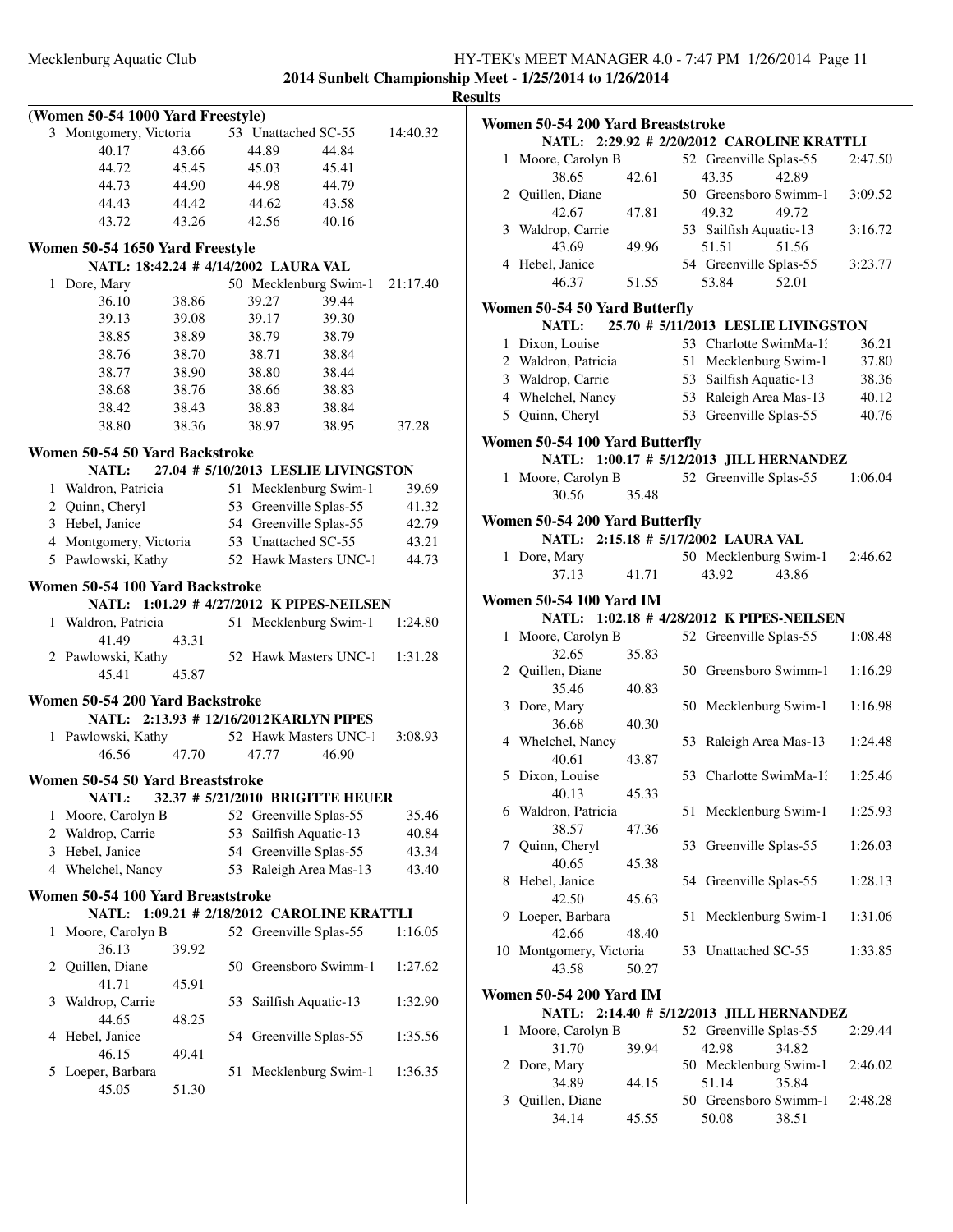|   | (Women 50-54 200 Yard IM)                                             |                  |                                 |       |           |
|---|-----------------------------------------------------------------------|------------------|---------------------------------|-------|-----------|
|   | 4 Quinn, Cheryl                                                       |                  | 53 Greenville Splas-55          |       | 3:15.90   |
|   | 42.36                                                                 | 53.72            | 57.25                           | 42.57 |           |
|   | <b>Women 50-54 400 Yard IM</b>                                        |                  |                                 |       |           |
|   | NATL: 4:56.39 # 5/10/2009 AHELEE SUE OSBORN                           |                  |                                 |       |           |
|   | 1 Dore, Mary                                                          |                  | 50 Mecklenburg Swim-1           |       | 5:40.68   |
|   | 36.43                                                                 | 41.50            | 46.73                           | 44.64 |           |
|   | 50.69                                                                 | 49.76            | 36.21                           | 34.72 |           |
|   | Women 55-59 50 Yard Freestyle                                         |                  |                                 |       |           |
|   | NATL:                                                                 |                  | 25.29 # 5/10/2009 LAURA VAL     |       |           |
|   | 1 DeMere, Susan                                                       |                  | 57 Greenville Splas-55          |       | 29.28     |
|   | 2 Hardison, Kathleen                                                  |                  | 55 Enfinity Aquatic-13          |       | 30.50     |
|   | 3 Lee, Ashley                                                         |                  | 56 SwimMAC Masters-             |       | 34.72     |
|   | 4 Ruebel, Deb                                                         |                  | 57 Enfinity Aquatic-13          |       |           |
|   |                                                                       |                  |                                 |       | 36.99     |
|   | 5 Levintow, Kathy                                                     |                  | 57 Hawk Masters UNC-1           |       | 38.37     |
|   | Women 55-59 100 Yard Freestyle                                        |                  |                                 |       |           |
|   | <b>NATL:</b>                                                          | 54.72 # 5/4/2008 | <b>LAURA VAL</b>                |       |           |
|   | 1 DeMere, Susan                                                       |                  | 57 Greenville Splas-55          |       | 1:05.00   |
|   | 31.69                                                                 | 33.31            |                                 |       |           |
|   | 2 Hardison, Kathleen                                                  |                  | 55 Enfinity Aquatic-13          |       | 1:12.23   |
|   | 33.27                                                                 | 38.96            |                                 |       |           |
|   | 3 Levintow, Kathy                                                     |                  | 57 Hawk Masters UNC-1           |       | 1:22.23   |
|   | 40.01                                                                 | 42.22            |                                 |       |           |
|   | 4 Ruebel, Deb                                                         |                  | 57 Enfinity Aquatic-13          |       | 1:26.68   |
|   | 40.29                                                                 | 46.39            |                                 |       |           |
|   |                                                                       |                  |                                 |       |           |
|   | Women 55-59 200 Yard Freestyle<br>NATL: 1:59.02 # 5/10/2009 LAURA VAL |                  |                                 |       |           |
|   |                                                                       |                  |                                 |       |           |
|   | 1 Hardison, Kathleen                                                  |                  | 55 Enfinity Aquatic-13          |       | 2:41.45   |
|   | 35.21                                                                 | 40.82            | 1:25.42                         |       |           |
|   | 2 Ruebel, Deb<br>41.52                                                | 49.11            | 57 Enfinity Aquatic-13<br>52.83 | 52.27 | 3:15.73   |
|   | --- DeMere, Susan                                                     |                  | 57 Greenville Splas-55          |       | <b>NS</b> |
|   |                                                                       |                  |                                 |       |           |
|   | Women 55-59 500 Yard Freestyle                                        |                  |                                 |       |           |
|   | NATL: 5:27.33 # 1/25/2009 LAURA VAL                                   |                  |                                 |       |           |
|   | --- DeMere, Susan                                                     |                  | 57 Greenville Splas-55          |       | <b>NS</b> |
|   | Women 55-59 50 Yard Backstroke                                        |                  |                                 |       |           |
|   | NATL:                                                                 |                  | 28.88 # 3/28/2010 LAURA VAL     |       |           |
|   | 1 DeMere, Susan                                                       |                  | 57 Greenville Splas-55          |       | 34.10     |
|   | 2 Hardison, Kathleen                                                  |                  | 55 Enfinity Aquatic-13          |       | 41.10     |
|   | 3 Lee, Ashley                                                         |                  | 56 SwimMAC Masters-             |       | 43.25     |
|   |                                                                       |                  | 57 Hawk Masters UNC-1           |       |           |
|   | 4 Levintow, Kathy                                                     |                  |                                 |       | 47.00     |
|   | 5 Ruebel, Deb                                                         |                  | 57 Enfinity Aquatic-13          |       | 47.97     |
|   | Women 55-59 100 Yard Backstroke                                       |                  |                                 |       |           |
|   | NATL: 1:04.65 # 5/23/2010 LAURA VAL                                   |                  |                                 |       |           |
|   | 1 DeMere, Susan                                                       |                  | 57 Greenville Splas-55          |       | 1:13.02   |
|   | 36.27                                                                 | 36.75            |                                 |       |           |
|   |                                                                       |                  |                                 |       |           |
|   | Women 55-59 200 Yard Backstroke<br>NATL: $2:21.27 \# 2/6/2010$        |                  |                                 |       |           |
|   |                                                                       |                  | <b>LAURA VAL</b>                |       |           |
| 1 | DeMere, Susan                                                         |                  | 57 Greenville Splas-55          |       | 2:40.53   |
|   | 37.50                                                                 | 39.44            | 41.53                           | 42.06 |           |
|   |                                                                       |                  |                                 |       |           |
|   |                                                                       |                  |                                 |       |           |
|   |                                                                       |                  |                                 |       |           |

| <b>Results</b> |                                                                       |       |                             |                                 |          |
|----------------|-----------------------------------------------------------------------|-------|-----------------------------|---------------------------------|----------|
|                | Women 55-59 50 Yard Breaststroke                                      |       |                             |                                 |          |
|                | NATL: 33.76 # 5/14/2011 LISA BENNETT                                  |       |                             |                                 |          |
|                | 1 Hardison, Kathleen                                                  |       | 55 Enfinity Aquatic-13      |                                 | 45.93    |
|                | 2 Levintow, Kathy                                                     |       |                             | 57 Hawk Masters UNC-1           | 48.92    |
|                | 3 Ruebel, Deb                                                         |       | 57 Enfinity Aquatic-13      |                                 | 53.09    |
|                |                                                                       |       |                             |                                 |          |
|                | Women 55-59 50 Yard Butterfly<br>NATL:                                |       |                             | 27.45 # 5/11/2013 TRACI GRANGER |          |
|                | 1 DeMere, Susan 57 Greenville Splas-55                                |       |                             |                                 | 33.25    |
|                | 2 Ruebel, Deb                                                         |       | 57 Enfinity Aquatic-13      |                                 | 44.26    |
|                | 3 Levintow, Kathy 57 Hawk Masters UNC-1                               |       |                             |                                 | 51.27    |
|                |                                                                       |       |                             |                                 |          |
|                | <b>Women 55-59 100 Yard IM</b><br>NATL: 1:05.21 # 5/20/2007 LAURA VAL |       |                             |                                 |          |
|                | 1 DeMere, Susan                                                       |       |                             | 57 Greenville Splas-55          | 1:14.18  |
|                | 34.06                                                                 | 40.12 |                             |                                 |          |
|                | 2 Lee, Ashley                                                         |       |                             | 56 SwimMAC Masters-             | 1:33.61  |
|                | 42.60                                                                 | 51.01 |                             |                                 |          |
|                | 3 Levintow, Kathy                                                     |       |                             | 57 Hawk Masters UNC-1           | 1:36.82  |
|                | 4 Ruebel, Deb                                                         |       |                             | 57 Enfinity Aquatic-13          | 1:44.22  |
|                | 47.21                                                                 | 57.01 |                             |                                 |          |
|                | Women 60-64 50 Yard Freestyle                                         |       |                             |                                 |          |
|                | <b>NATL:</b>                                                          |       | 26.57 # 4/21/2012 LAURA VAL |                                 |          |
|                | 1 Hunt, Jennifer                                                      |       |                             | 64 Columbia Masters-55          | 42.45    |
|                | --- Britton, Gloria C 61 O*H*I*O Masters-18                           |       |                             |                                 | NS.      |
|                | Women 60-64 100 Yard Freestyle                                        |       |                             |                                 |          |
|                | NATL: 56.45 # 4/29/2012 LAURA VAL                                     |       |                             |                                 |          |
|                | 1 Hunt, Jennifer                                                      |       |                             | 64 Columbia Masters-55 1:30.24  |          |
|                | 42.15                                                                 | 48.09 |                             |                                 |          |
|                | Women 60-64 200 Yard Freestyle                                        |       |                             |                                 |          |
|                | NATL: 2:06.14 # 4/5/2013 LAURA VAL                                    |       |                             |                                 |          |
|                | 1 Murray, Cheryl                                                      |       |                             | 61 Charlotte SwimMa-1.          | 2:26.26  |
|                | 34.54                                                                 | 37.24 | 37.61                       | 36.87                           |          |
|                | 2 Parsons, Donna                                                      |       |                             | 63 North Carolina M-13          | 3:11.07  |
|                | 45.11                                                                 | 48.41 | 49.66                       | 47.89                           |          |
|                | Women 60-64 500 Yard Freestyle                                        |       |                             |                                 |          |
|                | NATL: 5:42.84 # 3/30/2012 LAURA VAL                                   |       |                             |                                 |          |
|                | 1 Murray, Cheryl                                                      |       |                             | 61 Charlotte SwimMa-1.          | 6:25.39  |
|                | 36.94                                                                 | 38.09 | 38.85                       | 39.51                           |          |
|                | 39.31                                                                 | 39.29 | 39.02                       | 39.46                           |          |
|                | 38.60                                                                 | 36.32 |                             |                                 |          |
|                | Women 60-64 1000 Yard Freestyle                                       |       |                             |                                 |          |
|                | NATL: 12:17.18 # 5/20/2010 CELESTE MILLER                             |       |                             |                                 |          |
|                | 1 Parsons, Donna                                                      |       | 63 North Carolina M-13      |                                 | 17:02.46 |
|                | 45.48                                                                 | 49.15 | 50.79                       | 51.30                           |          |
|                | 50.65                                                                 | 51.75 | 51.66                       | 51.47                           |          |
|                | 51.45                                                                 | 51.72 | 51.84                       | 52.03                           |          |
|                | 51.72                                                                 | 51.72 | 52.29                       | 52.15                           |          |
|                | 52.70                                                                 | 51.76 | 51.54                       | 49.29                           |          |
|                | Women 60-64 50 Yard Backstroke                                        |       |                             |                                 |          |
|                | NATL:                                                                 |       | 29.72 # 5/10/2013 LAURA VAL |                                 |          |
|                | 1 Murray, Cheryl                                                      |       |                             | 61 Charlotte SwimMa-1.          | 36.48    |
|                | 2 Gibbs, Chris                                                        |       | 60 Greenville Splas-55      |                                 | 42.44    |
|                | 3 Parsons, Donna                                                      |       | 63 North Carolina M-13      |                                 | 48.12    |
|                | 4 Hunt, Jennifer                                                      |       |                             | 64 Columbia Masters-55          | 50.23    |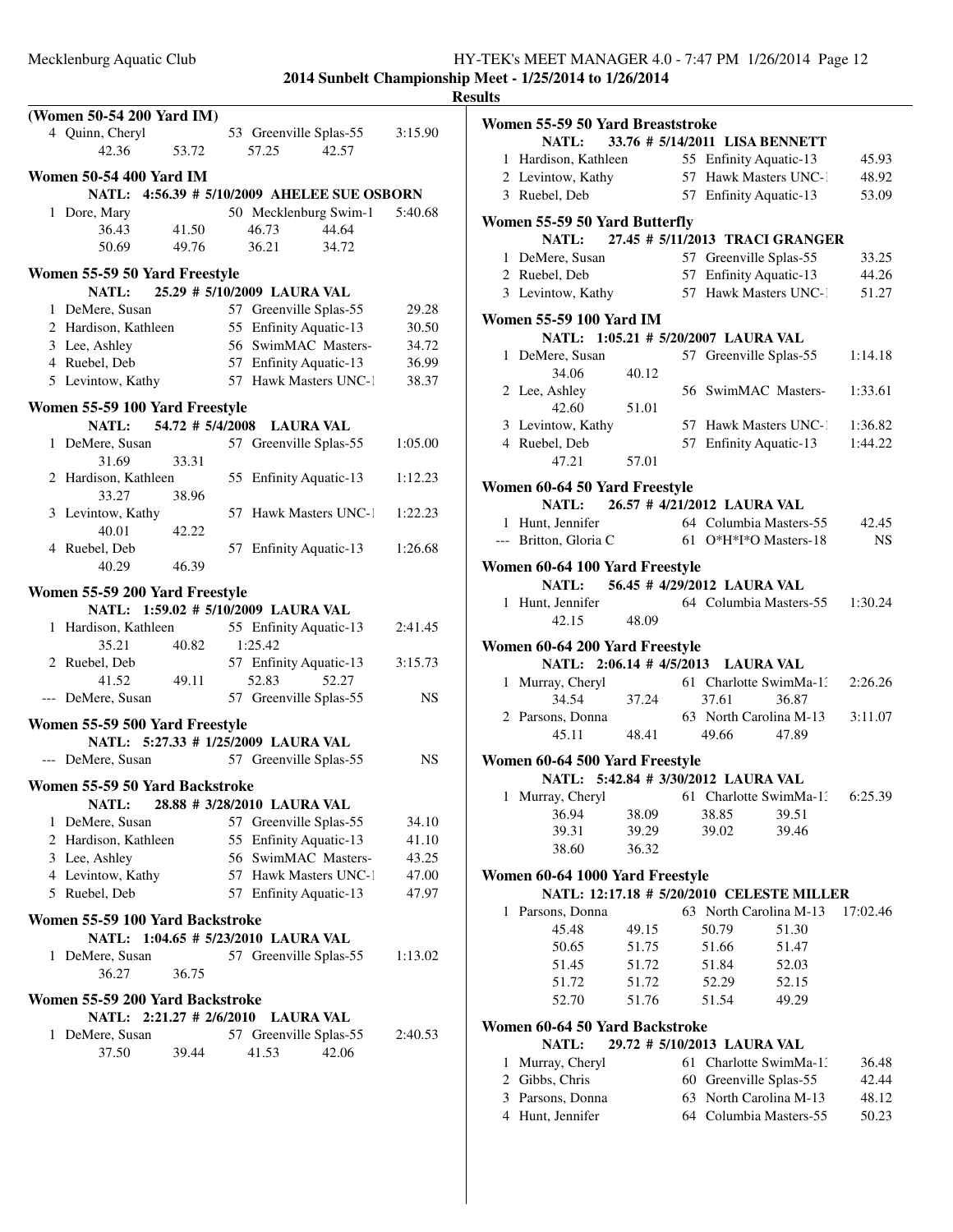|                                                                                        |         | <b>Results</b> |
|----------------------------------------------------------------------------------------|---------|----------------|
| (Women 60-64 50 Yard Backstroke)                                                       |         | <b>Wo</b>      |
| 61 O*H*I*O Masters-18<br>--- Britton, Gloria C                                         | NS.     |                |
| Women 60-64 100 Yard Backstroke<br>NATL: 1:03.72 # 5/12/2013 LAURA VAL                 |         |                |
| 61 Charlotte SwimMa-1: 1:21.32<br>1 Murray, Cheryl<br>41.31<br>40.01                   |         |                |
| 2 Hunt, Jennifer<br>64 Columbia Masters-55 1:41.72<br>53.49<br>48.23                   |         | Wo             |
| Women 60-64 200 Yard Backstroke                                                        |         |                |
| NATL: 2:21.44 # 5/11/2013 LAURA VAL<br>1 Gibbs, Chris<br>60 Greenville Splas-55        | 3:20.80 |                |
| 47.08<br>52.34<br>51.49<br>49.89                                                       |         |                |
| 2 Hunt, Jennifer<br>64 Columbia Masters-55<br>55.78<br>51.42<br>58.62<br>57.64         | 3:43.46 |                |
| 63 North Carolina M-13 3:45.60<br>3 Parsons, Donna                                     |         |                |
| 57.56 59.01 55.68<br>53.35                                                             |         |                |
| Women 60-64 50 Yard Breaststroke                                                       |         |                |
| NATL: 35.09 # 5/10/2013 MELINDA WOLFF                                                  |         |                |
| 1 Murray, Cheryl 61 Charlotte SwimMa-1.<br>--- Britton, Gloria C 61 O*H*I*O Masters-18 | 43.29   |                |
|                                                                                        | NS.     |                |
| Women 60-64 100 Yard Breaststroke                                                      |         |                |
| NATL: 1:18.75 # 4/13/2012 DEB WALKER                                                   |         |                |
| 60 Greenville Splas-55<br>1 Gibbs, Chris                                               | 1:45.67 |                |
| 50.19 55.48                                                                            |         |                |
| 2 Parsons, Donna<br>63 North Carolina M-13 1:59.36<br>57.00<br>1:02.36                 |         |                |
|                                                                                        |         | Wo             |
| Women 60-64 50 Yard Butterfly<br>29.14 # 5/11/2013 CHARLOTTE DAVIS<br><b>NATL:</b>     |         |                |
| 61 Charlotte SwimMa-13<br>1 Murray, Cheryl                                             | 35.79   |                |
| --- Britton, Gloria C 61 O*H*I*O Masters-18                                            | NS.     |                |
| Women 60-64 200 Yard Butterfly                                                         |         | W <sub>0</sub> |
| NATL: 2:24.30 # 5/10/2013 LAURA VAL                                                    |         |                |
| 1 Murray, Cheryl 61 Charlotte SwimMa-1: 3:02.60                                        |         |                |
| 48.26<br>38.51<br>46.81<br>49.02                                                       |         | Wo             |
| <b>Women 60-64 100 Yard IM</b>                                                         |         |                |
| NATL: 1:07.60 # 5/18/2013 LAURA VAL                                                    |         |                |
| 1 Murray, Cheryl<br>61 Charlotte SwimMa-1: 1:21.00<br>37.40<br>43.60                   |         | Wo             |
| 2 Gibbs, Chris<br>60 Greenville Splas-55                                               | 1:30.70 |                |
| 41.46<br>49.24                                                                         |         |                |
| <b>Women 60-64 400 Yard IM</b>                                                         |         |                |
| NATL: 5:27.07 # 5/21/2010 CHARLOTTE DAVIS                                              |         | Wo             |
| 1 Murray, Cheryl<br>61 Charlotte SwimMa-1:                                             | 5:54.55 |                |
| 37.92<br>45.93<br>46.26<br>46.58<br>51.34<br>51.58<br>36.32<br>38.62                   |         |                |
|                                                                                        |         | Wo             |
| Women 65-69 200 Yard Freestyle<br>NATL: 2:24.31 # 4/30/2011 CAROLYN BOAK               |         |                |
| 67 Twin Rivers YMCA-1<br>1 Van Meeteren, Greta                                         | 3:23.87 |                |
| 48.42<br>51.89<br>50.73<br>52.83                                                       |         |                |
|                                                                                        |         | Wo             |
|                                                                                        |         |                |

| Women 65-69 500 Yard Freestyle                       |       | NATL: 6:29.22 #4/1/2007 ARDETH MUELLER   |                       |          |
|------------------------------------------------------|-------|------------------------------------------|-----------------------|----------|
|                                                      |       |                                          |                       | 8:46.15  |
| 1 Van Meeteren, Greta 67 Twin Rivers YMCA-1<br>49.09 | 53.48 | 53.65                                    | 53.55                 |          |
| 53.16                                                | 53.24 | 52.85                                    | 53.22                 |          |
| 53.01                                                | 50.90 |                                          |                       |          |
|                                                      |       |                                          |                       |          |
| Women 65-69 1650 Yard Freestyle                      |       |                                          |                       |          |
|                                                      |       | NATL: 22:28.21 # 4/19/2009 JACKIE MARR   |                       |          |
| 1 Van Meeteren, Greta 67 Twin Rivers YMCA-1 29:44.35 |       |                                          |                       |          |
| 50.57                                                | 54.70 | 54.27                                    | 54.10                 |          |
| 55.19                                                | 54.97 | 54.59                                    | 54.38                 |          |
| 55.01                                                | 53.86 | 54.29                                    | 54.49                 |          |
| 53.24                                                | 53.25 | 53.70                                    | 53.56                 |          |
| 54.92                                                | 54.71 | 54.23                                    | 52.99                 |          |
| 54.14                                                | 54.17 | 55.07                                    | 54.99                 |          |
| 54.39                                                | 54.53 | 54.58                                    | 53.34                 |          |
| 54.65                                                | 53.76 | 52.96                                    | 54.08                 | 52.67    |
| 2 Panayotoff, Kristi                                 |       |                                          | 65 Maine Masters Sw-2 | 31:00.01 |
| 48.10                                                | 53.97 | 54.05                                    | 54.32                 |          |
| 55.45                                                | 56.16 | 55.93                                    | 55.89                 |          |
| 56.83                                                | 57.96 | 58.96                                    | 56.34                 |          |
| 56.53                                                | 58.03 | 55.79                                    | 56.00                 |          |
| 57.88                                                | 57.05 | 57.96                                    | 57.64                 |          |
| 58.66                                                | 57.94 | 56.72                                    | 57.48                 |          |
| 56.47                                                | 56.55 | 56.22                                    | 57.10                 |          |
| 56.91                                                | 56.14 | 57.76                                    | 55.75                 | 55.47    |
|                                                      |       |                                          |                       |          |
| Women 65-69 100 Yard Backstroke                      |       |                                          |                       |          |
|                                                      |       | NATL: 1:11.27 # 5/12/2013 DIANN UUSTAL   |                       |          |
| 1 Panayotoff, Kristi 65 Maine Masters Sw-2           |       |                                          |                       | 1:45.42  |
| 51.45                                                | 53.97 |                                          |                       |          |
| Women 65-69 200 Yard Backstroke                      |       |                                          |                       |          |
|                                                      |       | NATL: 2:42.67 # 1/19/2013 Diann B Uustal |                       |          |
| 1 Panayotoff, Kristi 65 Maine Masters Sw-2           |       |                                          |                       | 3:48.72  |
| 54.61                                                | 58.16 | 58.73                                    | 57.22                 |          |
| Women 65-69 50 Yard Breaststroke                     |       |                                          |                       |          |
|                                                      |       | NATL: 37.74 # 4/25/2004 JOANN LEILICH    |                       |          |
| 1 Van Meeteren, Greta 67 Twin Rivers YMCA-1          |       |                                          |                       | 51.34    |
|                                                      |       |                                          |                       |          |
| Women 65-69 100 Yard Breaststroke                    |       |                                          |                       |          |
|                                                      |       | NATL: 1:23.95 # 4/25/2004 JOANN LEILICH  |                       |          |
| 1 Van Meeteren, Greta 67 Twin Rivers YMCA-1 1:53.01  |       |                                          |                       |          |
| 53.91                                                | 59.10 |                                          |                       |          |
| Women 65-69 200 Yard Breaststroke                    |       |                                          |                       |          |
|                                                      |       | NATL: 3:01.50 # 4/4/2004 JOANN LEILICH   |                       |          |
| 1 Panayotoff, Kristi 65 Maine Masters Sw-2 4:09.42   |       |                                          |                       |          |
|                                                      |       | 57.65 1:04.75 1:05.10 1:01.92            |                       |          |
|                                                      |       |                                          |                       |          |
| Women 65-69 50 Yard Butterfly                        |       |                                          |                       |          |
|                                                      |       | NATL: 31.65 #10/22/2011 DIANN UUSTAL     |                       |          |
| 1 Panayotoff, Kristi                                 |       | 65 Maine Masters Sw-2                    |                       | 50.14    |
| Women 65-69 100 Yard Butterfly                       |       |                                          |                       |          |
|                                                      |       | NATL: 1:15.04 # 5/1/2011 CAROLYN BOAK    |                       |          |
| 1 Panayotoff, Kristi 65 Maine Masters Sw-2 1:48.82   |       |                                          |                       |          |
|                                                      |       |                                          |                       |          |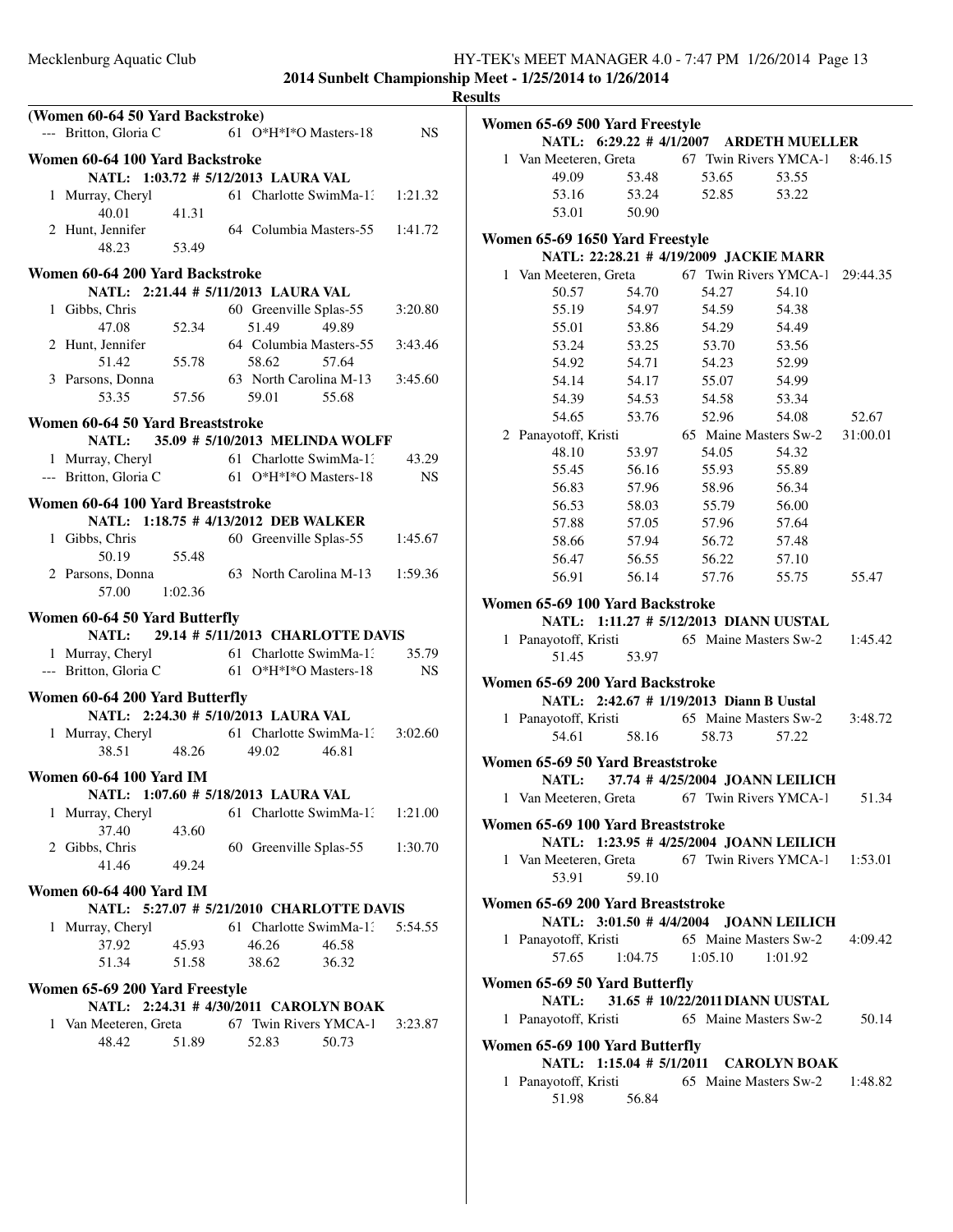|                                                                                                                              |                 | <b>Results</b> |
|------------------------------------------------------------------------------------------------------------------------------|-----------------|----------------|
| Women 65-69 200 Yard Butterfly                                                                                               |                 | Me             |
| NATL: 2:59.21 # 4/1/2012 CAROLYN BOAK<br>1 Panayotoff, Kristi 65 Maine Masters Sw-2 4:04.27<br>52.34 1:02.39 1:08.38 1:01.16 |                 |                |
| <b>Women 65-69 100 Yard IM</b>                                                                                               |                 |                |
| NATL: 1:12.91 # 10/22/2011 DIANN UUSTAL<br>1 Panayotoff, Kristi 65 Maine Masters Sw-2 1:47.09<br>51.90 55.19                 |                 | Me             |
| <b>Women 65-69 200 Yard IM</b>                                                                                               |                 |                |
| NATL: 2:46.27 # 5/1/2011 CAROLYN BOAK<br>1 Panayotoff, Kristi 65 Maine Masters Sw-2 3:47.96<br>51.31 57.71 1:05.15 53.79     |                 |                |
| <b>Women 65-69 400 Yard IM</b>                                                                                               |                 |                |
| NATL: 6:01.14 # 5/21/2010 SUZANNE DILLS<br>--- Panayotoff, Kristi 65 Maine Masters Sw-2                                      | NS <sub>N</sub> | Me             |
| Women 70-74 50 Yard Freestyle                                                                                                |                 |                |
| NATL: 31.05 # 4/30/2000 GAIL ROPER                                                                                           |                 |                |
| 1 Hovey, Mary Anna 70 Durham Area Mast-1: 42.09                                                                              |                 | Me             |
| Women 70-74 100 Yard Freestyle                                                                                               |                 |                |
| NATL: 1:09.79 # 4/30/2000 GAIL ROPER<br>1 Hovey, Mary Anna 70 Durham Area Mast-1: 1:40.19<br>47.29 52.90                     |                 |                |
| Women 70-74 50 Yard Backstroke                                                                                               |                 | Me             |
| NATL: 36.91 # 5/20/2007 BETSY JORDAN                                                                                         |                 |                |
| 1 Hovey, Mary Anna 70 Durham Area Mast-1: 50.27                                                                              |                 |                |
| Women 70-74 100 Yard Backstroke                                                                                              |                 |                |
| NATL: 1:21.68 # 4/13/2013 JOY WARD<br>1 Hovey, Mary Anna 70 Durham Area Mast-1: 1:57.79<br>56.55 1:01.24                     |                 |                |
| <b>Women 70-74 100 Yard IM</b>                                                                                               |                 | Me             |
| NATL: 1:21.97 # 4/30/2000 GAIL ROPER                                                                                         |                 |                |
| 1 Hovey, Mary Anna 70 Durham Area Mast-1. 1:55.54<br>55.69<br>59.85                                                          |                 |                |
| Women 85-89 50 Yard Freestyle                                                                                                |                 |                |
| <b>NATL:</b><br>41.21 # 3/9/2013 BETTY RUSS                                                                                  |                 | Me             |
| 85 Charlotte SwimMa-1:<br>--- Derr, Carolyn                                                                                  | NS              |                |
| Women 85-89 100 Yard Freestyle                                                                                               |                 |                |
| NATL: 1:35.48 # 5/10/2009 MARGERY MEYER<br>--- Derr, Carolyn<br>85 Charlotte SwimMa-1.                                       | NS.             |                |
| Women 85-89 50 Yard Backstroke                                                                                               |                 | Me             |
| NATL: 46.77 # 2/9/2013 BETTY LORENZI                                                                                         |                 |                |
| 85 Charlotte SwimMa-1:<br>--- Derr, Carolyn                                                                                  | NS              |                |
| Women 85-89 100 Yard Backstroke                                                                                              |                 |                |
| NATL: 1:40.00 # 2/10/2013 BETTY LORENZI<br>85 Charlotte SwimMa-1.<br>--- Derr, Carolyn                                       | NS              |                |
|                                                                                                                              |                 |                |
| Men 18-24 50 Yard Freestyle<br>19.64 # 1/28/2012 Josh Schneider<br><b>NATL:</b>                                              |                 |                |
| 21 WV Masters Swimm-<br>1 Judd, Eric                                                                                         | 24.32           |                |
| 2 Mauhar, Michael<br>23 Greenville Splas-55                                                                                  | 25.28           |                |

|   | Men 18-24 100 Yard Freestyle                |       |    |                                         |         |
|---|---------------------------------------------|-------|----|-----------------------------------------|---------|
|   |                                             |       |    | NATL: 42.59 # 12/1/2012 EUGENE GODSOE   |         |
|   | 1 Mauhar, Michael                           |       |    | 23 Greenville Splas-55                  | 55.23   |
|   | 26.08                                       | 29.15 |    |                                         |         |
|   | 2 Judd, Eric                                |       |    | 21 WV Masters Swimm-                    | 56.38   |
|   | 27.49                                       | 28.89 |    |                                         |         |
|   | <b>Men 18-24 200 Yard Freestyle</b>         |       |    |                                         |         |
|   |                                             |       |    | NATL: 1:35.02 # 11/8/2009 ANDY GRANT    |         |
|   | 1 Montgomery, Payne M                       |       |    | 22 Arizona Masters-48                   | 1:44.55 |
|   | 25.10                                       | 27.07 |    | 27.04<br>25.34                          |         |
|   | 2 Mauhar, Michael                           |       |    | 23 Greenville Splas-55                  | 2:05.85 |
|   | 27.68                                       | 31.29 |    | 33.27<br>33.61                          |         |
|   | 3 Judd, Eric                                |       |    | 21 WV Masters Swimm-                    | 2:15.29 |
|   | 29.31                                       | 33.15 |    | 36.13<br>36.70                          |         |
|   | Men 18-24 100 Yard Backstroke               |       |    |                                         |         |
|   |                                             |       |    | NATL: 45.36 # 11/30/2012 EUGENE GODSOE  |         |
|   | 1 Roka, Michael                             |       |    | 24 Greenville Splas-55                  | 1:01.70 |
|   | 29.76                                       | 31.94 |    |                                         |         |
|   |                                             |       |    |                                         |         |
|   | Men 18-24 50 Yard Breaststroke              |       |    |                                         |         |
|   | <b>NATL:</b>                                |       |    | 24.87 #4/27/2012 NELSON WESTBY          |         |
|   | 1 Roka, Michael                             |       |    | 24 Greenville Splas-55                  | 30.51   |
|   | 2 Judd, Eric                                |       |    | 21 WV Masters Swimm-                    | 31.23   |
|   | 3 Mauhar, Michael                           |       |    | 23 Greenville Splas-55                  | 34.22   |
|   | Men 18-24 100 Yard Breaststroke             |       |    |                                         |         |
|   |                                             |       |    | NATL: 54.45 # 4/28/2012 NELSON WESTBY   |         |
|   | 1 Montgomery, Payne M                       |       |    | 22 Arizona Masters-48                   | 1:01.00 |
|   | 29.03                                       | 31.97 |    |                                         |         |
|   | 2 Roka, Michael                             |       |    | 24 Greenville Splas-55                  | 1:07.11 |
|   | 31.17                                       | 35.94 |    |                                         |         |
|   | 3 Judd, Eric                                |       |    | 21 WV Masters Swimm-1:08.53             |         |
|   | 32.19                                       | 36.34 |    |                                         |         |
|   | Men 18-24 200 Yard Breaststroke             |       |    |                                         |         |
|   |                                             |       |    | NATL: 1:57.33 # 5/12/2013 ELLIOT KEEFER |         |
|   | 1 Judd, Eric                                |       |    | 21 WV Masters Swimm-                    | 2:37.77 |
|   | 34.13                                       | 39.09 |    | 41.03<br>43.52                          |         |
|   |                                             |       |    |                                         |         |
|   | Men 18-24 50 Yard Butterfly<br><b>NATL:</b> |       |    | 21.45 # 4/27/2012 TIMOTHY PHILLIPS      |         |
| 1 | Roka, Michael                               |       |    | 24 Greenville Splas-55                  | 26.18   |
|   | 2 Mauhar, Michael                           |       | 23 | Greenville Splas-55                     | 26.88   |
| 3 | Judd, Eric                                  |       | 21 | WV Masters Swimm-                       | 28.13   |
|   |                                             |       |    |                                         |         |
|   | Men 18-24 100 Yard Butterfly                |       |    |                                         |         |
|   | NATL:                                       |       |    | 46.65 #11/30/2012 EUGENE GODSOE         |         |
| 1 | Montgomery, Payne M                         |       |    | 22 Arizona Masters-48                   | 50.83   |
|   | 24.04                                       | 26.79 |    |                                         |         |
| 2 | Roka, Michael                               |       |    | 24 Greenville Splas-55                  | 57.71   |
|   | 26.75                                       | 30.96 |    |                                         |         |
| 3 | Mauhar, Michael                             |       | 23 | Greenville Splas-55                     | 1:02.95 |
|   | 29.09                                       | 33.86 |    |                                         |         |
| 4 | Judd, Eric                                  |       | 21 | WV Masters Swimm-                       | 1:03.97 |
|   | 28.27                                       | 35.70 |    |                                         |         |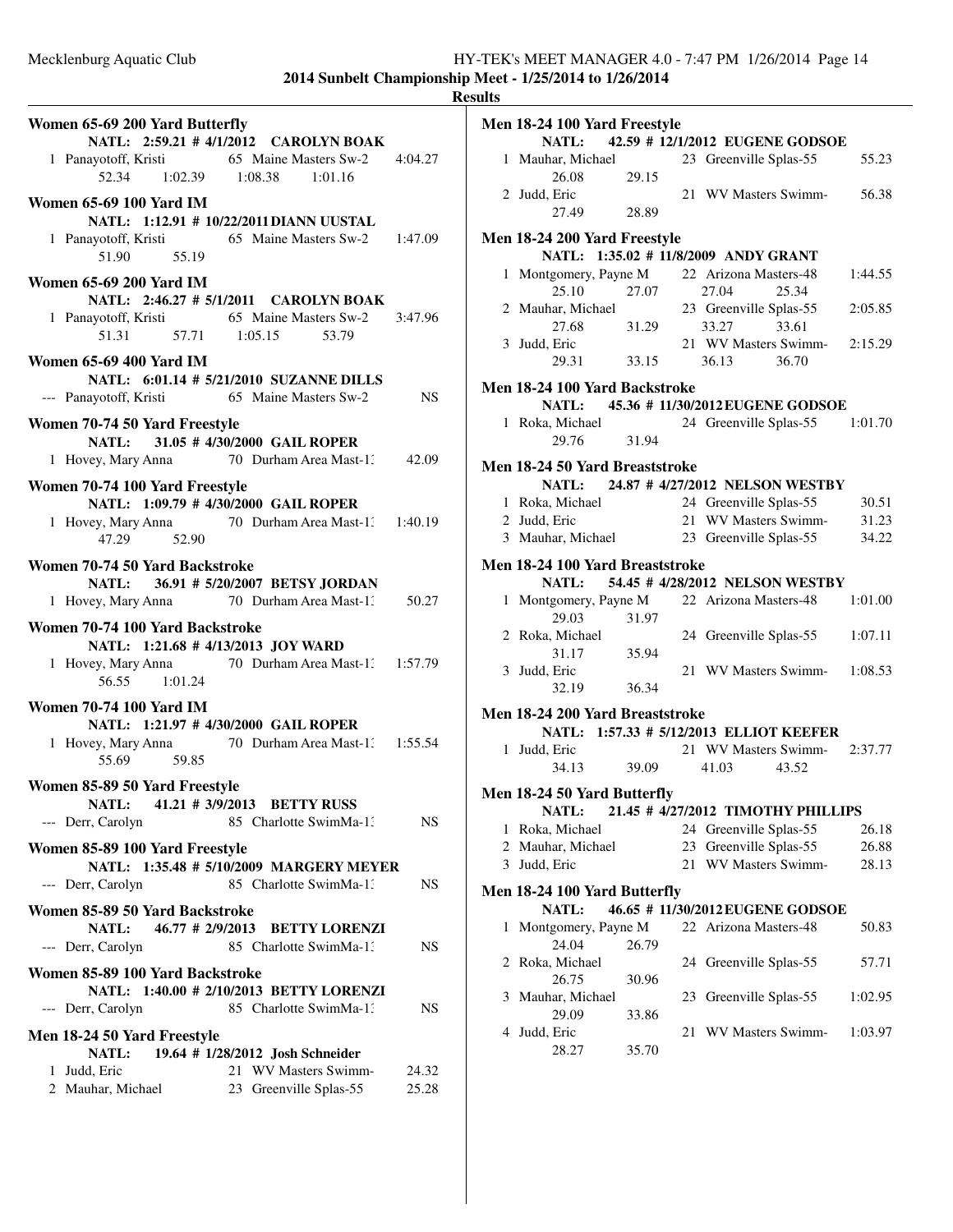**2014 Sunbelt Championship Meet - 1/25/2014 to 1/26/2014**

# **Results**

|              | <b>Men 18-24 100 Yard IM</b><br><b>NATL:</b> |                |    |                              | 50.14 # 2/18/2001 ROMAIN BARNEIR    |         |
|--------------|----------------------------------------------|----------------|----|------------------------------|-------------------------------------|---------|
| $\mathbf{1}$ | Montgomery, Payne M<br>25.42                 | 29.29          |    | 22 Arizona Masters-48        |                                     | 54.71   |
|              | 2 Roka, Michael<br>27.60                     | 32.62          |    | 24 Greenville Splas-55       |                                     | 1:00.22 |
| 3            | Judd, Eric                                   |                | 21 | WV Masters Swimm-            |                                     | 1:03.94 |
|              | 30.50<br>4 Mauhar, Michael<br>30.07          | 33.44<br>36.04 |    | 23 Greenville Splas-55       |                                     | 1:06.11 |
|              | <b>Men 18-24 200 Yard IM</b>                 |                |    |                              |                                     |         |
|              | NATL: 1:49.35 # 2/14/2010 RUSSELL PAYNE      |                |    |                              |                                     |         |
| $\mathbf{1}$ | Judd, Eric                                   |                |    | 21 WV Masters Swimm-         |                                     | 2:24.33 |
|              | 29.34                                        | 41.06          |    | 40.41                        | 33.52                               |         |
|              | 2 Mauhar, Michael                            |                |    | 23 Greenville Splas-55       |                                     | 2:25.28 |
|              | 29.88                                        | 38.14          |    | 43.95                        | 33.31                               |         |
|              | <b>Men 18-24 400 Yard IM</b>                 |                |    |                              |                                     |         |
|              |                                              |                |    |                              |                                     |         |
|              | NATL: 3:50.12 # 2/13/2010 RUSSELL PAYNE      |                |    |                              |                                     |         |
| 1            | Montgomery, Payne M                          |                |    | 22 Arizona Masters-48        |                                     | 4:14.16 |
|              | 26.71                                        | 30.30          |    | 32.83                        | 33.51                               |         |
|              | 36.37                                        | 36.42          |    | 28.93                        | 29.09                               |         |
|              | 2 Mauhar, Michael                            |                |    | 23 Greenville Splas-55       |                                     | 5:16.48 |
|              | 31.11                                        | 36.83          |    | 43.42                        | 40.21                               |         |
|              | 46.09                                        | 46.97          |    | 37.07                        | 34.78                               |         |
|              | Men 25-29 50 Yard Freestyle                  |                |    |                              |                                     |         |
|              | <b>NATL:</b>                                 |                |    | 18.67 # 2/13/2010 F BOUSQUET |                                     |         |
|              | 1 Burch, Roy                                 |                |    | 28 SwimMAC Masters-          |                                     | 20.44   |
|              | 2 Long, John S                               |                |    | 25 North Carolina M-13       |                                     | 20.69   |
|              | 3 Harrigan, Christopher                      |                |    | 29 Greenville Splas-55       |                                     | 22.55   |
|              | 4 Underwood, Jarrod                          |                |    | 26 Raleigh Area Mas-13       |                                     | 23.43   |
|              | 5 Taylor, Trey                               |                |    | 26 Gaston Gators --13        |                                     | 25.68   |
|              | 6 Murphy, Davis                              |                |    | 27 Enfinity Aquatic-13       |                                     | 25.82   |
|              | --- Gregory, Jeremy                          |                |    | 25 Unattached NC-13          |                                     |         |
|              |                                              |                |    |                              |                                     | NS      |
|              | --- Morton, Jacob                            |                |    | 25 North Carolina M-13       |                                     | NS.     |
|              | Men 25-29 100 Yard Freestyle                 |                |    |                              |                                     |         |
|              | <b>NATL:</b>                                 |                |    |                              | 42.13 # 12/7/2013 DARIAN TOWNSEND   |         |
| 1            | Long, John S                                 |                |    | 25 North Carolina M-13       |                                     | 45.36   |
|              | 21.57                                        | 23.79          |    |                              |                                     |         |
|              | 2 Harrigan, Christopher                      |                |    | 29 Greenville Splas-55       |                                     | 50.53   |
|              | 23.97                                        | 26.56          |    |                              |                                     |         |
| 3            | Murphy, Davis                                |                |    | 27 Enfinity Aquatic-13       |                                     | 56.99   |
|              | 27.16                                        | 29.83          |    |                              |                                     |         |
|              | Men 25-29 200 Yard Freestyle                 |                |    |                              |                                     |         |
|              | <b>NATL:</b>                                 |                |    |                              | 1:31.93 # 12/6/2013 DARIAN TOWNSEND |         |
| 1            | Burch, Roy                                   |                |    | 28 SwimMAC Masters-          |                                     | 1:44.85 |
|              | 24.64                                        | 26.97          |    | 26.97                        | 26.27                               |         |
| 2            | Murphy, Davis                                |                |    | 27 Enfinity Aquatic-13       |                                     | 2:08.88 |
|              | 29.19                                        | 33.15          |    | 33.46                        | 33.08                               |         |
| ---          | Harrigan, Christopher                        |                |    | 29 Greenville Splas-55       |                                     | DQ      |
|              | 26.23                                        | 31.62          |    | 34.19                        | 34.33                               |         |
|              | Morton, Jacob                                |                |    | 25 North Carolina M-13       |                                     | NS      |
|              |                                              |                |    |                              |                                     |         |
|              |                                              |                |    |                              |                                     |         |
|              |                                              |                |    |                              |                                     |         |
|              |                                              |                |    |                              |                                     |         |

|              |                         | Men 25-29 500 Yard Freestyle          |       |                                         |           |
|--------------|-------------------------|---------------------------------------|-------|-----------------------------------------|-----------|
|              |                         | NATL: 4:20.82 # 4/17/2010 ANDY GRANT  |       |                                         |           |
|              | 1 Underwood, Jarrod     |                                       |       | 26 Raleigh Area Mas-13                  | 5:27.09   |
|              | 27.28                   | 30.98                                 | 32.85 | 34.03                                   |           |
|              | 34.07                   | 34.16                                 | 33.84 | 33.57                                   |           |
|              | 33.82                   | 32.49                                 |       |                                         |           |
|              | 2 Sauter, Trace         |                                       |       | 25 North Carolina M-13                  | 5:40.36   |
|              | 27.89                   | 30.99                                 | 33.03 | 34.36                                   |           |
|              | 34.90                   | 35.86                                 | 36.02 | 36.82                                   |           |
|              | 36.93                   | 33.56                                 |       |                                         |           |
|              |                         |                                       |       |                                         |           |
|              |                         | Men 25-29 1000 Yard Freestyle         |       |                                         |           |
|              |                         | NATL: 9:25.88 # 5/3/1998 ALEX KOSTICH |       |                                         |           |
|              | 1 Morton, Jacob         |                                       |       | 25 North Carolina M-13                  | 11:01.04  |
|              | 28.21                   | 30.78                                 | 32.13 | 32.66                                   |           |
|              | 32.94                   | 33.31                                 | 33.43 | 33.22                                   |           |
|              | 34.10                   | 33.98                                 | 34.37 | 33.21                                   |           |
|              | 33.81                   | 34.17                                 | 33.68 | 33.97                                   |           |
|              | 33.67                   | 34.13                                 | 32.62 | 32.65                                   |           |
|              |                         | Men 25-29 50 Yard Backstroke          |       |                                         |           |
|              | <b>NATL:</b>            |                                       |       | 21.46 # 4/16/2010 ADAM MANIA            |           |
|              | 1 Happ, Kevin           |                                       |       | 25 SwimMAC Masters-                     | 25.49     |
|              | 2 Sauter, Trace         |                                       |       | 25 North Carolina M-13                  | 25.74     |
|              | 3 Taylor, Trey          |                                       |       | 26 Gaston Gators --13                   | 28.51     |
|              |                         |                                       |       |                                         |           |
|              |                         | Men 25-29 100 Yard Backstroke         |       |                                         |           |
|              | <b>NATL:</b>            |                                       |       | 45.95 # 4/15/2010 ADAM MANIA            |           |
| $\mathbf{1}$ | Sauter, Trace           |                                       |       | 25 North Carolina M-13                  | 59.06     |
|              | 28.77                   | 30.29                                 |       |                                         |           |
| 2            | Taylor, Trey            |                                       |       | 26 Gaston Gators --13                   | 1:05.27   |
|              | 30.89                   | 34.38                                 |       |                                         |           |
|              | --- Happ, Kevin         |                                       |       | 25 SwimMAC Masters-                     | <b>NS</b> |
|              | --- Morton, Jacob       |                                       |       | 25 North Carolina M-13                  | <b>NS</b> |
|              |                         | Men 25-29 200 Yard Backstroke         |       |                                         |           |
|              |                         | NATL: 1:46.57 # 11/18/2011 ADAM MANIA |       |                                         |           |
| $\mathbf{1}$ | Happ, Kevin             |                                       |       | 25 SwimMAC Masters-                     | 2:17.84   |
|              | 31.32                   | 34.68                                 | 34.12 | 37.72                                   |           |
|              |                         |                                       |       |                                         |           |
|              |                         | Men 25-29 50 Yard Breaststroke        |       |                                         |           |
|              |                         |                                       |       | NATL: 23.87 # 5/21/2010 MARK GANGLOFF   |           |
|              | 1 Gregory, Jeremy       |                                       |       | 25 Unattached NC-13                     | 28.03     |
|              | 2 Underwood, Jarrod     |                                       |       | 26 Raleigh Area Mas-13                  | 28.15     |
|              | 3 Harrigan, Christopher |                                       |       | 29 Greenville Splas-55                  | 30.86     |
|              |                         | Men 25-29 100 Yard Breaststroke       |       |                                         |           |
|              |                         |                                       |       | NATL: 52.30 # 5/22/2010 MARK GANGLOFF   |           |
| 1            | Sauter, Trace           |                                       |       | 25 North Carolina M-13                  | 1:06.79   |
|              | 31.37                   | 35.42                                 |       |                                         |           |
| ---          | Gregory, Jeremy         |                                       |       | 25 Unattached NC-13                     | DQ        |
|              | 28.90                   | 31.80                                 |       |                                         |           |
|              |                         |                                       |       |                                         |           |
|              |                         | Men 25-29 200 Yard Breaststroke       |       |                                         |           |
|              |                         |                                       |       | NATL: 1:57.46 # 5/20/2007 GARY MARSHALL |           |
|              | --- Morton, Jacob       |                                       |       | 25 North Carolina M-13                  | NS.       |
|              |                         | Men 25-29 50 Yard Butterfly           |       |                                         |           |
|              | NATL:                   |                                       |       | 21.11 # 11/30/2012 DAVIS TARWATER       |           |
| $\mathbf{1}$ | Gregory, Jeremy         |                                       |       | 25 Unattached NC-13                     | 24.38     |
|              | 2 Underwood, Jarrod     |                                       |       | 26 Raleigh Area Mas-13                  | 25.68     |
|              |                         |                                       |       |                                         |           |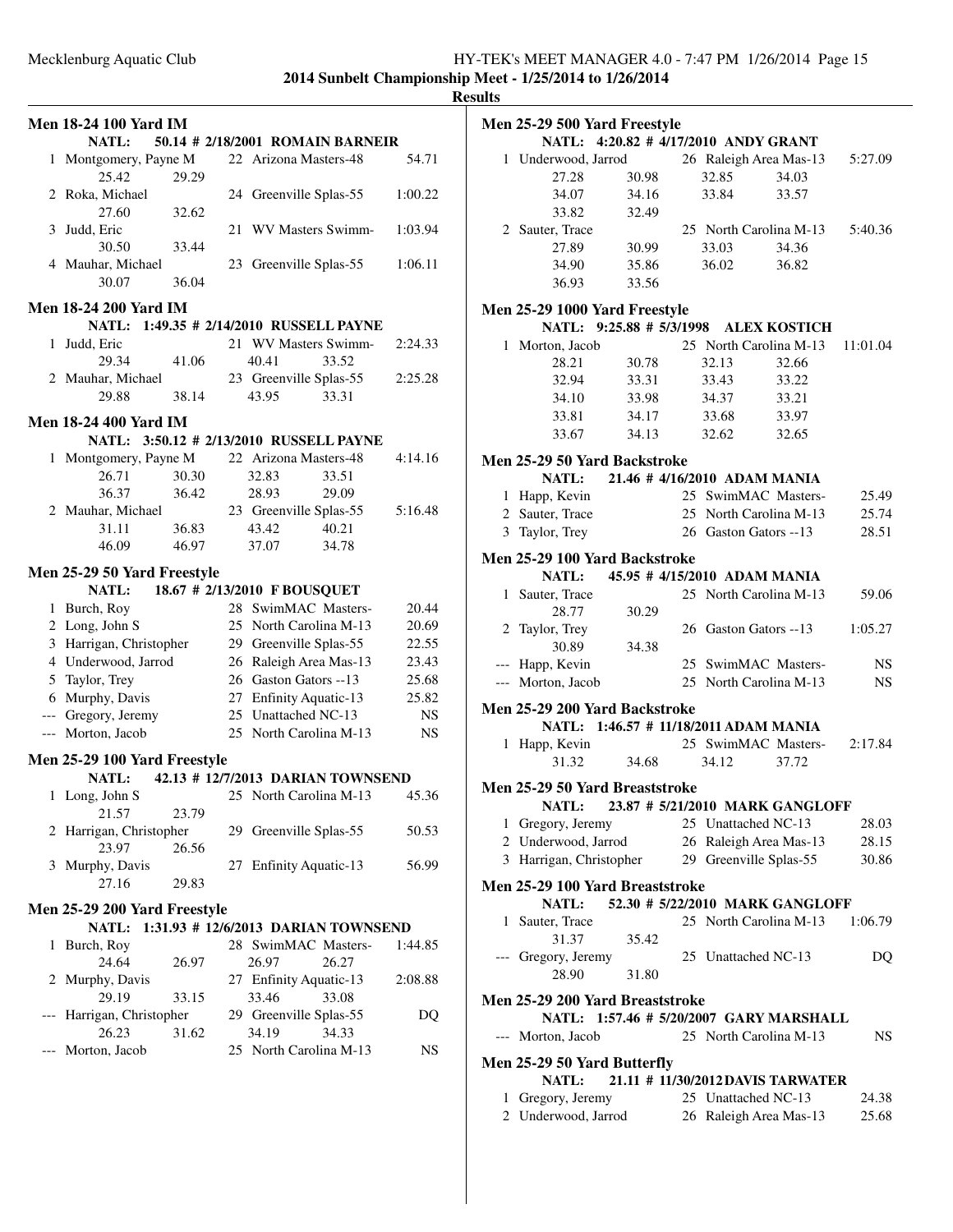**2014 Sunbelt Championship Meet - 1/25/2014 to 1/26/2014 Results**

| (Men 25-29 50 Yard Butterfly)   |       |                                                         |                |
|---------------------------------|-------|---------------------------------------------------------|----------------|
| 3 Taylor, Trey                  |       | 26 Gaston Gators --13                                   | 28.49          |
|                                 |       | 4 Murphy, Davis 27 Enfinity Aquatic-13                  | 29.62          |
|                                 |       |                                                         |                |
| Men 25-29 100 Yard Butterfly    |       | NATL: 45.32 # 11/30/2012 DAVIS TARWATER                 |                |
| 1 Gregory, Jeremy               |       | 25 Unattached NC-13                                     | 52.50          |
| 25.17                           | 27.33 |                                                         |                |
| --- Morton, Jacob               |       | 25 North Carolina M-13                                  | NS             |
|                                 |       |                                                         |                |
| Men 25-29 200 Yard Butterfly    |       |                                                         |                |
|                                 |       | NATL: 1:47.62 # 5/20/2007 ERIK SCALISE                  |                |
| 26.36                           | 29.46 | 1 Gregory, Jeremy 25 Unattached NC-13<br>30.02<br>30.75 | 1:56.59        |
| --- Morton, Jacob               |       | 25 North Carolina M-13                                  | NS             |
|                                 |       |                                                         |                |
| <b>Men 25-29 100 Yard IM</b>    |       |                                                         |                |
|                                 |       | NATL: 48.27 # 2/13/2010 MARK GANGLOFF                   |                |
| 1 Gregory, Jeremy               |       | 25 Unattached NC-13                                     | 54.82          |
| 25.74                           | 29.08 |                                                         |                |
| 2 Happ, Kevin<br>25.53          | 32.23 | 25 SwimMAC Masters-                                     | 57.76          |
| 3 Underwood, Jarrod             |       | 26 Raleigh Area Mas-13                                  | 58.59          |
| 26.70                           | 31.89 |                                                         |                |
| 4 Murphy, Davis                 |       | 27 Enfinity Aquatic-13                                  | 1:06.73        |
| 31.33                           | 35.40 |                                                         |                |
| --- Taylor, Trey                |       | 26 Gaston Gators --13                                   | NS             |
|                                 |       |                                                         |                |
| <b>Men 25-29 200 Yard IM</b>    |       | NATL: 1:41.88 # 12/5/2013 DARIAN TOWNSEND               |                |
| 1 Sauter, Trace                 |       | 25 North Carolina M-13                                  | 2:11.23        |
| 26.75                           | 32.09 | 40.28<br>32.11                                          |                |
| --- Happ, Kevin                 |       | 25 SwimMAC Masters-                                     | NS             |
| --- Morton, Jacob               |       | 25 North Carolina M-13                                  | NS.            |
| <b>Men 25-29 400 Yard IM</b>    |       |                                                         |                |
|                                 |       | NATL: 3:52.43 # 5/20/2007 ERIK SCALISE                  |                |
| --- Morton, Jacob               |       | 25 North Carolina M-13                                  | NS             |
|                                 |       |                                                         |                |
| Men 30-34 50 Yard Freestyle     |       |                                                         |                |
|                                 |       | NATL: 19.65 # 1/28/2012 Nicholas J Brunelli             |                |
| 1 Henderson, Dave               |       | 32 Virginia Masters-12                                  | 23.50          |
| 2 Kneece, Henry K               |       | 31 Greenville Splas-55                                  | 24.07          |
| 3 Laster, Joel<br>4 Shue, Billy |       | 34 North Carolina M-13                                  | 25.52<br>35.72 |
|                                 |       | 30 Mecklenburg Swim-1                                   |                |
| Men 30-34 100 Yard Freestyle    |       |                                                         |                |
| NATL:                           |       | 44.53 # 12/19/2004 MIKE PICOTTE                         |                |
| 1 Norberg, Christopher          |       | 31 Mecklenburg Swim-1                                   | 54.88          |
| 26.91<br>--- Henderson, Dave    | 27.97 | 32 Virginia Masters-12                                  | <b>NS</b>      |
| --- Laster, Joel                |       | 34 North Carolina M-13                                  | NS.            |
|                                 |       |                                                         |                |
| Men 30-34 200 Yard Freestyle    |       |                                                         |                |
| 1 Shue, Billy                   |       | NATL: 1:38.03 # 5/16/1999 JON OLSEN                     |                |
| 40.31                           | 45.13 | 30 Mecklenburg Swim-1<br>46.61<br>46.37                 | 2:58.42        |
|                                 |       |                                                         |                |
| Men 30-34 500 Yard Freestyle    |       |                                                         |                |
|                                 |       | NATL: 4:29.49 # 2/25/1996 MATTHEW CETLINSKI             |                |
| 1 Nguyen, Sonny                 |       | 34 Maine Masters Sw-2                                   | 7:00.88        |
|                                 |       |                                                         |                |

|   | Men 30-34 500 Yard Freestyle                                           |       |    |                              |                                       |           |
|---|------------------------------------------------------------------------|-------|----|------------------------------|---------------------------------------|-----------|
|   | <b>NATL:</b>                                                           |       |    |                              | 4:29.49 # 2/25/1996 MATTHEW CETLINSKI |           |
|   | 1 Norberg, Christopher 31 Mecklenburg Swim-1                           |       |    |                              |                                       | 6:00.81   |
|   | 30.48                                                                  | 34.91 |    | 36.11                        | 36.83                                 |           |
|   | 36.41                                                                  | 37.37 |    | 37.67                        | 38.36                                 |           |
|   | 37.14                                                                  | 35.53 |    |                              |                                       |           |
|   | Men 30-34 1000 Yard Freestyle                                          |       |    |                              |                                       |           |
|   | NATL: 9:26.93 # 3/23/2003 JOSHUA WOODRUFF<br>1 Nguyen, Sonny           |       |    | 34 Maine Masters Sw-2        |                                       | 14:52.32  |
|   |                                                                        |       |    |                              |                                       |           |
|   | Men 30-34 1650 Yard Freestyle<br>NATL: 15:51.57 # 5/12/1996 JEFF ERWIN |       |    |                              |                                       |           |
|   | 1 Nguyen, Sonny                                                        |       |    | 34 Maine Masters Sw-2        |                                       | 24:56.47  |
|   | 36.19                                                                  | 39.33 |    | 40.19                        | 41.15                                 |           |
|   | 41.96                                                                  | 42.38 |    | 42.64                        | 45.46                                 |           |
|   | 45.43                                                                  | 46.15 |    | 46.98                        | 46.90                                 |           |
|   | 47.46                                                                  | 47.29 |    | 46.53                        | 46.58                                 |           |
|   | 47.21                                                                  | 47.35 |    | 48.11                        |                                       |           |
|   |                                                                        |       |    |                              | 47.03                                 |           |
|   | 47.63                                                                  | 46.65 |    | 46.90                        | 48.09                                 |           |
|   | 48.69                                                                  | 48.04 |    | 46.37                        | 47.79                                 |           |
|   | 46.26                                                                  | 46.83 |    | 44.38                        | 44.03                                 | 42.49     |
|   | Men 30-34 50 Yard Backstroke                                           |       |    |                              |                                       |           |
|   | <b>NATL:</b>                                                           |       |    | 22.64 # 1/15/2012 KEVIN DOAK |                                       |           |
|   | 1 Kneece, Henry K                                                      |       |    | 31 Greenville Splas-55       |                                       | 27.23     |
|   | 2 Gilchrist, James                                                     |       |    | 32 SwimMAC Masters-          |                                       | 29.38     |
|   | 3 Laster, Joel                                                         |       |    | 34 North Carolina M-13       |                                       | 30.94     |
|   | 4 Nguyen, Sonny                                                        |       |    | 34 Maine Masters Sw-2        |                                       | 33.16     |
|   | 5 Shue, Billy                                                          |       |    | 30 Mecklenburg Swim-1        |                                       | 46.36     |
|   | Men 30-34 100 Yard Backstroke                                          |       |    |                              |                                       |           |
|   | <b>NATL:</b>                                                           |       |    | 48.93 # 1/15/2012 KEVIN DOAK |                                       |           |
|   | 1 Kneece, Henry K                                                      |       | 31 | Greenville Splas-55          |                                       | 1:01.67   |
|   | 29.87                                                                  | 31.80 |    |                              |                                       |           |
|   | 2 Norberg, Christopher                                                 |       |    |                              | 31 Mecklenburg Swim-1                 | 1:04.35   |
|   | 32.03                                                                  | 32.32 |    |                              |                                       |           |
|   | 3 Nguyen, Sonny                                                        |       |    |                              | 34 Maine Masters Sw-2                 | 1:18.93   |
|   | 38.02                                                                  | 40.91 |    |                              |                                       |           |
|   | Men 30-34 200 Yard Backstroke                                          |       |    |                              |                                       |           |
|   | NATL: 1:47.33 # 1/28/2012 Nicholas J Brunelli                          |       |    |                              |                                       |           |
| 1 | Nguyen, Sonny                                                          |       |    | 34 Maine Masters Sw-2        |                                       | 2:46.36   |
|   | 39.02                                                                  | 41.31 |    | 42.76                        | 43.27                                 |           |
|   | 2 Shue, Billy                                                          |       |    | 30 Mecklenburg Swim-1        |                                       | 3:31.98   |
|   | 50.33                                                                  | 53.63 |    | 55.00                        | 53.02                                 |           |
|   | Men 30-34 50 Yard Breaststroke                                         |       |    |                              |                                       |           |
|   | NATL:                                                                  |       |    | 24.84 #4/30/2011 ED MOSES    |                                       |           |
|   | 1 Kneece, Henry K                                                      |       |    | 31 Greenville Splas-55       |                                       | 31.73     |
|   | 2 Henderson, Dave                                                      |       |    | 32 Virginia Masters-12       |                                       | 31.80     |
|   | 3 Nguyen, Sonny                                                        |       |    | 34 Maine Masters Sw-2        |                                       | 32.39     |
|   | --- Laster, Joel                                                       |       |    | 34 North Carolina M-13       |                                       | <b>NS</b> |
|   | Men 30-34 100 Yard Breaststroke                                        |       |    |                              |                                       |           |
|   | NATL:                                                                  |       |    | 53.44 # 4/29/2011 ED MOSES   |                                       |           |
| 1 | Kneece, Henry K                                                        |       | 31 | Greenville Splas-55          |                                       | 1:10.02   |
|   | 32.93                                                                  | 37.09 |    |                              |                                       |           |
|   | 2 Henderson, Dave                                                      |       | 32 | Virginia Masters-12          |                                       | 1:10.73   |
|   | 34.03                                                                  | 36.70 |    |                              |                                       |           |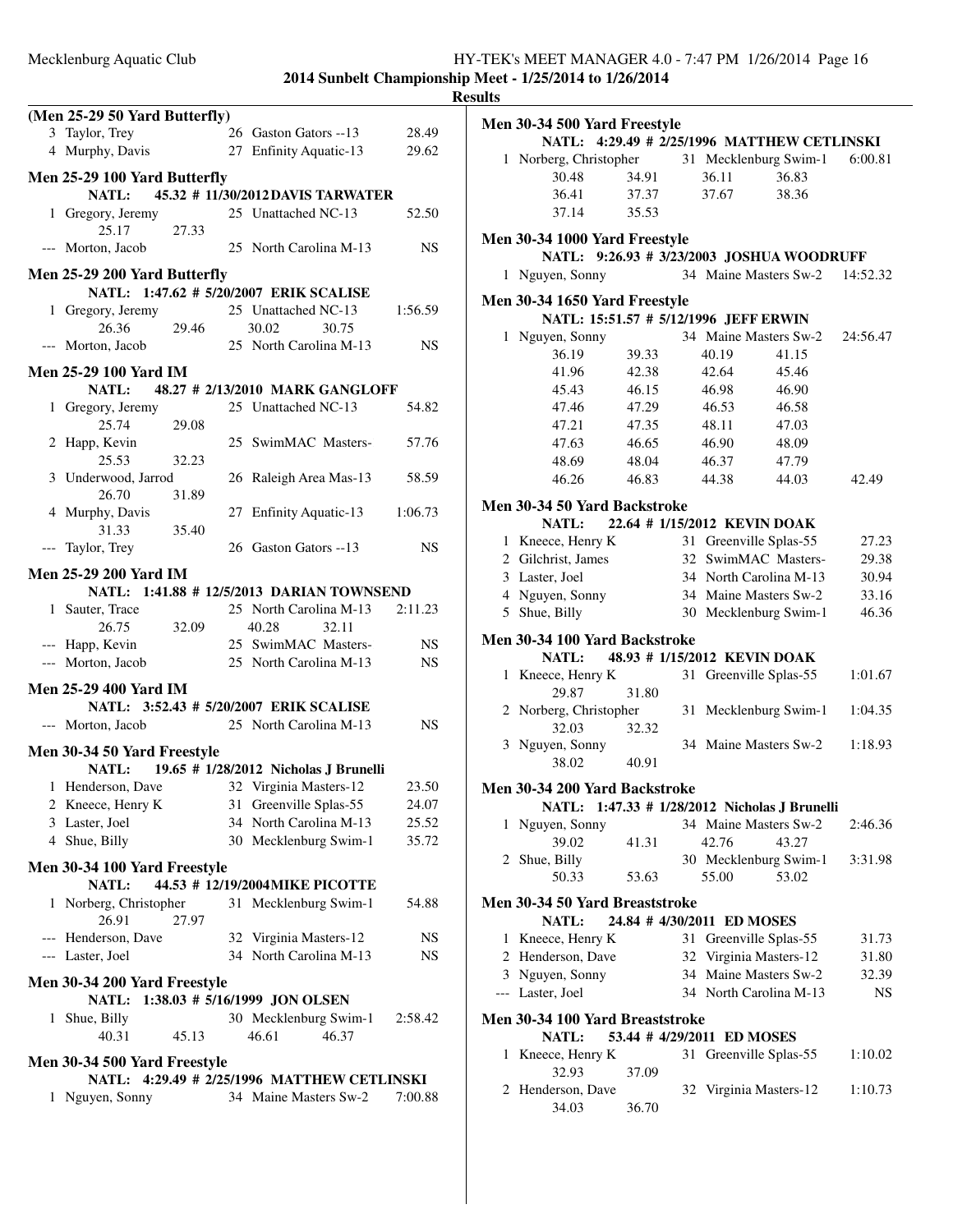|              |                                              |       |                                     |                        |           | лc |
|--------------|----------------------------------------------|-------|-------------------------------------|------------------------|-----------|----|
|              | (Men 30-34 100 Yard Breaststroke)            |       |                                     |                        |           |    |
|              | 3 Nguyen, Sonny                              |       | 34 Maine Masters Sw-2 1:13.39       |                        |           |    |
|              | 34.59<br>4 Shue, Billy                       | 38.80 | 30 Mecklenburg Swim-1 1:41.98       |                        |           |    |
|              | 48.45                                        | 53.53 |                                     |                        |           |    |
|              | Men 30-34 200 Yard Breaststroke              |       |                                     |                        |           |    |
|              | NATL: 1:56.02 # 5/1/2011 ED MOSES            |       |                                     |                        |           |    |
|              |                                              |       | 34 Maine Masters Sw-2               |                        | 2:42.46   |    |
|              | 1 Nguyen, Sonny<br>37.35 40.79               |       | 42.89                               | 41.43                  |           |    |
|              | Men 30-34 50 Yard Butterfly                  |       |                                     |                        |           |    |
|              | NATL:                                        |       | 21.44 # 12/5/2009 ZSOLT GASPAR      |                        |           |    |
|              | 1 Nguyen, Sonny 34 Maine Masters Sw-2        |       |                                     |                        | 29.66     |    |
|              | Men 30-34 50 Yard Butterfly                  |       |                                     |                        |           |    |
|              | <b>NATL:</b>                                 |       | 21.44 # 12/5/2009 ZSOLT GASPAR      |                        |           |    |
|              |                                              |       |                                     |                        | 25.79     |    |
|              | 1 Norberg, Christopher 31 Mecklenburg Swim-1 |       |                                     |                        |           |    |
|              | 2 Kneece, Henry K                            |       | 31 Greenville Splas-55              |                        | 26.12     |    |
|              | 3 Henderson, Dave                            |       | 32 Virginia Masters-12              |                        | 26.48     |    |
|              | Men 30-34 100 Yard Butterfly                 |       |                                     |                        |           |    |
|              | NATL: 47.77 # 5/21/2010 ZSOLT GASPAR         |       |                                     |                        |           |    |
|              | 1 Nguyen, Sonny                              |       | 34 Maine Masters Sw-2               |                        | 1:18.51   |    |
|              | Men 30-34 100 Yard Butterfly                 |       |                                     |                        |           |    |
|              | NATL: 47.77 # 5/21/2010 ZSOLT GASPAR         |       |                                     |                        |           |    |
|              | 1 Henderson, Dave 32 Virginia Masters-12     |       |                                     |                        | 59.85     |    |
|              | 27.36                                        | 32.49 |                                     |                        |           |    |
|              |                                              |       |                                     |                        |           |    |
|              | Men 30-34 200 Yard Butterfly                 |       |                                     |                        |           |    |
|              | NATL: 1:49.52 # 5/16/1994 PETER EGAN         |       |                                     |                        |           |    |
|              | --- Nguyen, Sonny                            |       | 34 Maine Masters Sw-2               |                        | NS        |    |
|              | --- Kneece, Henry K                          |       | 31 Greenville Splas-55              |                        | <b>NS</b> |    |
|              | <b>Men 30-34 100 Yard IM</b>                 |       |                                     |                        |           |    |
|              | NATL:                                        |       | 49.81 # 4/28/2012 NICHOLAS BRUNELLI |                        |           |    |
|              | 1 Henderson, Dave                            |       | 32 Virginia Masters-12              |                        | 1:00.87   |    |
|              | 27.97                                        | 32.90 |                                     |                        |           |    |
|              | 2 Gilchrist, James                           |       | 32 SwimMAC Masters- 1:03.99         |                        |           |    |
|              | 29.63                                        | 34.36 |                                     |                        |           |    |
|              |                                              |       |                                     |                        | NS        |    |
|              | --- Kneece, Henry K                          |       | 31 Greenville Splas-55              |                        |           |    |
|              | <b>Men 30-34 200 Yard IM</b>                 |       |                                     |                        |           |    |
|              | NATL: 1:47.62 # 5/4/1997 RONALD KARNAUGH     |       |                                     |                        |           |    |
|              | 1 Norberg, Christopher                       |       | 31 Mecklenburg Swim-1               |                        | 2:15.18   |    |
|              | 29.50                                        | 34.53 | 39.29                               | 31.86                  |           |    |
|              | 2 Henderson, Dave                            |       | 32 Virginia Masters-12              |                        | 2:24.64   |    |
|              | 28.50                                        | 36.29 | 42.64                               | 37.21                  |           |    |
|              | 3 Nguyen, Sonny                              |       | 34 Maine Masters Sw-2               |                        | 2:31.55   |    |
|              | 29.66                                        | 40.27 | 45.24                               | 36.38                  |           |    |
|              | <b>Men 30-34 400 Yard IM</b>                 |       |                                     |                        |           |    |
|              | NATL: 3:53.81 # 5/4/1997                     |       |                                     | <b>RONALD KARNAUGH</b> |           |    |
| $\mathbf{1}$ | Gilchrist, James                             |       | 32 SwimMAC Masters-                 |                        | 5:22.37   |    |
|              | 32.39                                        | 38.27 | 40.73                               | 41.84                  |           |    |
|              | 46.32                                        | 46.66 | 38.29                               | 37.87                  |           |    |
|              |                                              |       |                                     |                        |           |    |
|              | 2 Nguyen, Sonny                              |       | 34 Maine Masters Sw-2               |                        | 6:06.16   |    |
|              | 35.91                                        | 42.60 | 50.49                               | 52.78                  |           |    |
|              | 48.06                                        | 49.37 | 44.46                               | 42.49                  |           |    |
|              |                                              |       |                                     |                        |           |    |

| ılts |                                     |                      |    |       |                                            |          |
|------|-------------------------------------|----------------------|----|-------|--------------------------------------------|----------|
|      | Men 35-39 50 Yard Freestyle         |                      |    |       |                                            |          |
|      | NATL:                               | $20.14$ # $5/4/2008$ |    |       | <b>JOSH DAVIS</b>                          |          |
|      | 1 Gonzalez, Chuy                    |                      |    |       | 39 Charlotte SwimMa-1.                     | 22.03    |
|      | 2 De Hart, Pieter                   |                      | 35 |       | Stonewall Master-12                        | 23.14    |
|      | 3 McGarity, Jay                     |                      | 37 |       | Stingray Aquatic-13                        | 24.02    |
|      | 4 Sadosky, Daniel                   |                      |    |       | 39 Raleigh Area Mas-13                     | 24.60    |
|      | 5 Lee, Mark                         |                      | 38 |       | SwimMAC Masters-                           | 24.61    |
|      | 6 Llinas, Alex                      |                      |    |       | 35 Hawk Masters UNC-1                      | 25.51    |
|      | 7 Smith, Wayne                      |                      |    |       | 36 Charlotte SwimMa-13                     | 27.71    |
|      | 8 McCartan, Christopher             |                      |    |       | 38 Sailfish Aquatic-13                     | 29.31    |
|      | Men 35-39 100 Yard Freestyle        |                      |    |       |                                            |          |
|      | <b>NATL:</b>                        |                      |    |       | 44.24 # 4/20/2009 VLAD PYSHNENKO           |          |
|      | 1 De Hart, Pieter                   |                      |    |       | 35 Stonewall Master-12                     | 50.53    |
|      | 23.99                               | 26.54                |    |       |                                            |          |
|      | 2 McGarity, Jay                     |                      | 37 |       | Stingray Aquatic-13                        | 53.54    |
|      | 25.71                               | 27.83                |    |       |                                            |          |
|      | 3 Sadosky, Daniel                   |                      | 39 |       | Raleigh Area Mas-13                        | 54.09    |
|      | 25.57                               | 28.52                |    |       |                                            |          |
|      | 4 Llinas, Alex                      |                      | 35 |       | Hawk Masters UNC-1                         | 56.58    |
|      | 28.05                               | 28.53                |    |       |                                            |          |
|      | 5 Dallamura, Scott                  |                      |    |       | 35 One Step Beyond-13                      | 56.86    |
|      | 26.35                               | 30.51                |    |       |                                            |          |
|      | 6 Lee, Mark                         |                      |    |       | 38 SwimMAC Masters-                        | 57.74    |
|      | 26.98                               | 30.76                |    |       |                                            |          |
|      | 7 McCartan, Christopher             |                      |    |       | 38 Sailfish Aquatic-13                     | 1:12.52  |
|      | 35.22                               | 37.30                |    |       |                                            |          |
| 8    | Matasic, Mark                       |                      |    |       | 38 Mecklenburg Swim-1                      | 1:16.54  |
|      | 34.55                               | 41.99                |    |       |                                            |          |
|      |                                     |                      |    |       |                                            |          |
|      | Men 35-39 200 Yard Freestyle        |                      |    |       |                                            |          |
|      | NATL: 1:36.56 # 5/4/2008            |                      |    |       | <b>JOSH DAVIS</b>                          |          |
|      | 1 Smith, Wayne                      |                      |    |       | 36 Charlotte SwimMa-1:                     | 2:17.31  |
|      | 30.99                               | 34.49                |    | 36.05 | 35.78                                      |          |
|      | <b>Men 35-39 500 Yard Freestyle</b> |                      |    |       |                                            |          |
|      |                                     |                      |    |       | NATL: 4:33.97 # 5/17/2002 RONALD KARNAUGH  |          |
|      | 1 De Hart, Pieter                   |                      |    |       | 35 Stonewall Master-12                     | 5:19.65  |
|      | 27.88                               | 31.28                |    | 32.64 | 32.82                                      |          |
|      | 32.02                               | 32.74                |    | 32.50 | 32.86                                      |          |
|      | 32.58                               | 32.33                |    |       |                                            |          |
|      | 2 Dallamura, Scott                  |                      |    |       | 35 One Step Beyond-13                      | 5:40.48  |
|      | 28.33                               | 32.06                |    | 32.96 | 34.53                                      |          |
|      | 35.41                               | 35.84                |    | 35.64 | 35.86                                      |          |
|      | 35.54                               | 34.31                |    |       |                                            |          |
|      | 3 Matasic, Mark                     |                      |    |       | 38 Mecklenburg Swim-1 8:15.84              |          |
|      | 38.98                               | 46.25                |    | 52.43 | 54.22                                      |          |
|      | 54.28                               | 51.40                |    | 50.96 | 50.46                                      |          |
|      | 49.91                               | 46.95                |    |       |                                            |          |
|      |                                     |                      |    |       |                                            |          |
|      | Men 35-39 1000 Yard Freestyle       |                      |    |       |                                            |          |
|      |                                     |                      |    |       | NATL: 9:27.97 # 5/20/2010 ERIC CHRISTENSEN |          |
|      | 1 De Hart, Pieter                   |                      |    |       | 35 Stonewall Master-12                     | 11:03.93 |
|      | 27.83                               | 32.18                |    | 33.45 | 33.52                                      |          |
|      | 33.42                               | 33.25                |    | 33.42 | 34.03                                      |          |

34.24 33.88 33.07 33.83<br>33.97 33.66 34.15 33.35 33.97 33.66 34.15 33.35 33.46 33.71 33.27 32.24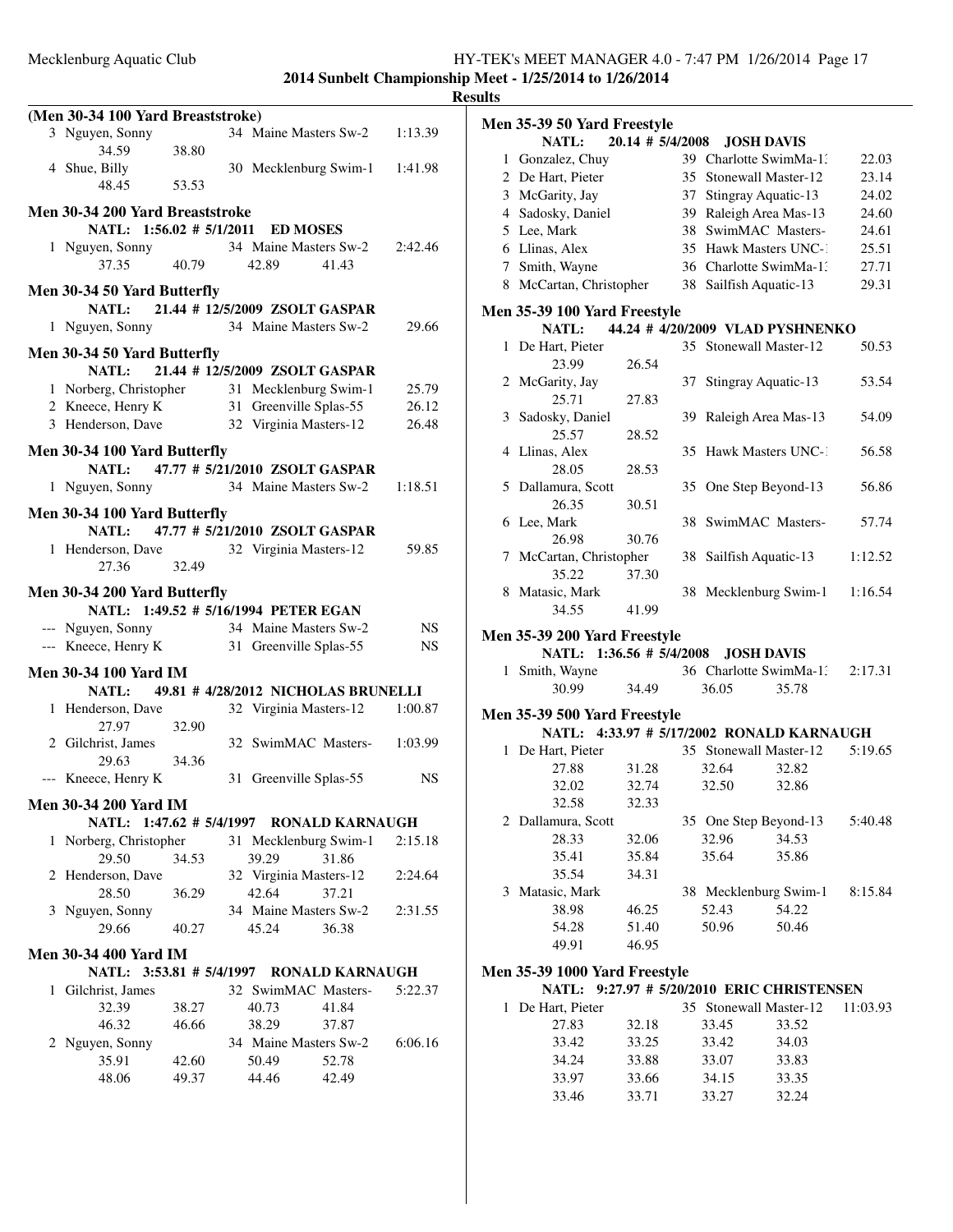|                                 |       |    |                                                                                                                                             |         | <b>Results</b> |
|---------------------------------|-------|----|---------------------------------------------------------------------------------------------------------------------------------------------|---------|----------------|
| Men 35-39 50 Yard Backstroke    |       |    |                                                                                                                                             |         | Me             |
|                                 |       |    | NATL: 22.70 # 5/4/2008 JOSH DAVIS                                                                                                           |         |                |
| 1 Smith, Wayne                  |       |    | 36 Charlotte SwimMa-1: 33.06                                                                                                                |         |                |
| Men 35-39 100 Yard Backstroke   |       |    |                                                                                                                                             |         |                |
| NATL: $49.12 \# 5/4/2008$       |       |    | <b>JOSH DAVIS</b>                                                                                                                           |         | Me             |
| 1 De Hart, Pieter               |       |    | 35 Stonewall Master-12                                                                                                                      | 59.53   |                |
| 29.24 30.29                     |       |    |                                                                                                                                             |         |                |
|                                 |       |    |                                                                                                                                             |         |                |
| Men 35-39 200 Yard Backstroke   |       |    |                                                                                                                                             |         |                |
|                                 |       |    | NATL: 1:47.72 # 5/4/2008 JOSH DAVIS                                                                                                         |         |                |
|                                 |       |    | 1 De Hart, Pieter 35 Stonewall Master-12                                                                                                    | 2:08.75 |                |
| 31.10                           | 32.65 |    | 32.55<br>32.45                                                                                                                              |         |                |
| Men 35-39 50 Yard Breaststroke  |       |    |                                                                                                                                             |         |                |
|                                 |       |    | NATL: 25.35 # 5/21/2010 STEVE WEST                                                                                                          |         |                |
| 1 Llinas, Alex                  |       |    | 35 Hawk Masters UNC-1<br>37 Stingray Aquatic-13                                                                                             | 30.27   |                |
| 2 McGarity, Jay                 |       |    |                                                                                                                                             | 30.30   |                |
| 3 Lee, Mark                     |       |    | 38 SwimMAC Masters-                                                                                                                         | 30.49   | Me             |
| 4 De Hart, Pieter               |       |    | 35 Stonewall Master-12                                                                                                                      | 30.97   |                |
|                                 |       |    |                                                                                                                                             | 37.57   |                |
| --- Sadosky, Daniel             |       |    | Suonewall Master-12<br>5 McCartan, Christopher 38 Sailfish Aquatic-13<br>5 Sadosky, Daniel 39 Raleigh Area Mas-13<br>39 Raleigh Area Mas-13 | DQ      |                |
|                                 |       |    |                                                                                                                                             |         |                |
| Men 35-39 100 Yard Breaststroke |       |    | NATL: 55.12 # 4/29/2011 JEFF COMMINGS                                                                                                       |         |                |
|                                 |       |    | 38 SwimMAC Masters-                                                                                                                         |         |                |
| 1 Lee, Mark<br>30.75            | 33.54 |    |                                                                                                                                             | 1:04.29 |                |
| 2 Llinas, Alex                  |       |    | 35 Hawk Masters UNC-1 1:07.09                                                                                                               |         |                |
| 31.21                           | 35.88 |    |                                                                                                                                             |         | Me             |
|                                 |       |    | 3 McCartan, Christopher 38 Sailfish Aquatic-13                                                                                              | 1:25.85 |                |
| 41.18                           | 44.67 |    |                                                                                                                                             |         |                |
|                                 |       |    |                                                                                                                                             |         |                |
| Men 35-39 200 Yard Breaststroke |       |    |                                                                                                                                             |         |                |
|                                 |       |    | NATL: 1:59.23 # 12/16/2001RON KARNAUGH                                                                                                      |         | Me             |
| 1 Lee, Mark                     |       |    | 38 SwimMAC Masters-                                                                                                                         | 2:21.23 |                |
| 33.35 37.43                     |       |    | 35.62<br>34.83                                                                                                                              |         |                |
| 2 Llinas, Alex                  |       |    | 35 Hawk Masters UNC-1                                                                                                                       | 2:29.73 |                |
| 32.25                           | 36.75 |    | 39.84<br>40.89                                                                                                                              |         |                |
|                                 |       |    | 3 McCartan, Christopher 38 Sailfish Aquatic-13                                                                                              | 3:26.15 |                |
| 46.23                           | 52.79 |    | 54.91<br>52.22                                                                                                                              |         |                |
| Men 35-39 50 Yard Butterfly     |       |    |                                                                                                                                             |         |                |
| <b>NATL:</b>                    |       |    | 22.26 # 4/29/2011 JOSH DAVIS                                                                                                                |         |                |
| 1 Gonzalez, Chuy                |       |    | 39 Charlotte SwimMa-1:                                                                                                                      | 23.28   |                |
| 2 Dallamura, Scott              |       |    | 35 One Step Beyond-13                                                                                                                       | 24.94   |                |
| 3 Lee, Mark                     |       |    | 38 SwimMAC Masters-                                                                                                                         | 26.28   | 1              |
| 4 McGarity, Jay                 |       |    | 37 Stingray Aquatic-13                                                                                                                      | 26.42   | 1              |
| 5 Smith, Wayne                  |       |    | 36 Charlotte SwimMa-1:                                                                                                                      | 28.26   | 1              |
| 6 Llinas, Alex                  |       |    | 35 Hawk Masters UNC-1                                                                                                                       | 28.85   | 1              |
|                                 |       |    |                                                                                                                                             |         | 1              |
| Men 35-39 100 Yard Butterfly    |       |    |                                                                                                                                             |         | 1              |
| NATL:                           |       |    | 49.35 # 1/15/2012 IGOR MARCHENKO                                                                                                            |         | 1              |
| 1 Gonzalez, Chuy                |       |    | 39 Charlotte SwimMa-1:                                                                                                                      | 52.54   | 1              |
| 24.24                           | 28.30 |    |                                                                                                                                             |         | 1              |
| 2 De Hart, Pieter               |       | 35 | Stonewall Master-12                                                                                                                         | 58.20   |                |
| 26.72                           | 31.48 |    |                                                                                                                                             |         |                |
| 3 Lee, Mark                     |       |    | 38 SwimMAC Masters-                                                                                                                         | 1:00.41 |                |
| 28.65                           | 31.76 |    |                                                                                                                                             |         | Me             |
| 4 Smith, Wayne                  |       |    | 36 Charlotte SwimMa-1.                                                                                                                      | 1:01.91 |                |
| 29.58                           | 32.33 |    |                                                                                                                                             |         |                |
|                                 |       |    |                                                                                                                                             |         |                |

|       | Men 35-39 200 Yard Butterfly               |                  |          |                                           |       |                |
|-------|--------------------------------------------|------------------|----------|-------------------------------------------|-------|----------------|
|       | NATL: 1:50.74 # 5/16/1999 BOBBY PATTEN     |                  |          |                                           |       |                |
| 1     | Smith, Wayne                               |                  |          | 36 Charlotte SwimMa-1.                    |       | 2:27.51        |
|       | 32.47                                      | 36.90            |          | 38.62                                     | 39.52 |                |
|       | <b>Men 35-39 100 Yard IM</b>               |                  |          |                                           |       |                |
|       | <b>NATL:</b>                               | 50.06 # 5/4/2008 |          | <b>JOSH DAVIS</b>                         |       |                |
| 1     | De Hart, Pieter                            |                  |          | 35 Stonewall Master-12                    |       | 58.44          |
|       | 27.19                                      | 31.25            |          |                                           |       |                |
|       | 2 Lee, Mark                                |                  | 38       | SwimMAC Masters-                          |       | 59.82          |
|       | 29.01                                      | 30.81            |          |                                           |       |                |
|       | 3 McGarity, Jay                            |                  | 37       | Stingray Aquatic-13                       |       | 1:00.75        |
|       | 26.95                                      | 33.80            |          |                                           |       |                |
|       | 4 Sadosky, Daniel                          |                  | 39       | Raleigh Area Mas-13                       |       | 1:03.52        |
|       | 29.99                                      | 33.53            |          |                                           |       |                |
|       | 5 Smith, Wayne                             |                  |          | 36 Charlotte SwimMa-1:                    |       | 1:07.69        |
|       | 31.69                                      | 36.00            |          |                                           |       |                |
|       | <b>Men 35-39 200 Yard IM</b>               |                  |          |                                           |       |                |
|       | NATL: 1:48.74 # 12/22/2002 RONALD KARNAUGH |                  |          |                                           |       |                |
| 1     | De Hart, Pieter                            |                  |          | 35 Stonewall Master-12                    |       | 2:07.81        |
|       | 26.48                                      | 32.45            |          | 38.67                                     | 30.21 |                |
|       | 2 Lee, Mark                                |                  |          | 38 SwimMAC Masters-                       |       | 2:10.04        |
|       | 29.11                                      | 33.90            |          | 36.16                                     | 30.87 |                |
|       | 3 Smith, Wayne                             |                  |          | 36 Charlotte SwimMa-1.                    |       | 2:30.93        |
|       | 30.25                                      | 41.40            |          | 44.64                                     | 34.64 |                |
|       | <b>Men 35-39 400 Yard IM</b>               |                  |          |                                           |       |                |
|       | NATL: 3:56.76 # 12/16/2001RON KARNAUGH     |                  |          |                                           |       |                |
|       | 1 Lee, Mark                                |                  |          | 38 SwimMAC Masters-                       |       | 4:52.15        |
|       | 31.75                                      | 36.33            |          | 38.23                                     | 37.38 |                |
|       | 39.75                                      | 40.35            |          | 35.36                                     | 33.00 |                |
|       | Men 40-44 50 Yard Freestyle                |                  |          |                                           |       |                |
|       | <b>NATL:</b>                               |                  |          | 20.84 #4/26/2009 MICHAEL ROSS             |       |                |
|       | 1 Murray, Jeff                             |                  |          | 44 SwimMAC Masters-                       |       | 22.51          |
|       | 2 Butcher, Rob                             |                  |          | 41 Sarasota YMCA Sh-1                     |       | 23.43          |
|       | 3 Martelle, John                           |                  |          | 42 Sailfish Aquatic-13                    |       | 24.07          |
|       | 4 McCormick, Bill                          |                  |          | 40 Mecklenburg Swim-1                     |       | 24.56          |
|       | 5 Harrison, Steve                          |                  |          | 41 North Carolina M-13                    |       | 24.85          |
|       | 6 Catterson, William                       |                  |          | 41 Raleigh Area Mas-13                    |       | 24.87          |
| Τ     | Lyons, Jeff                                |                  | 43       | SwimMAC Masters-                          |       | 24.97          |
| 8     | Bingaman, Michael                          |                  | 43       | Greensboro Swimm-1                        |       | 25.17          |
|       | 9 Robling, Steve                           |                  | 43       | SwimMAC Masters-                          |       | 25.25          |
|       | 10 Major, David                            |                  | 43       | Gaston Gators -- 13                       |       | 25.52          |
| 11    | Challis, John                              |                  |          | 40 Mecklenburg Swim-1                     |       | 26.27          |
|       | 12 Read, Jack                              |                  |          | 44 Greenville Splas-55                    |       | 26.32          |
|       | 13 Winkler, James                          |                  | 42       | Greenville Splas-55                       |       | 27.12          |
|       | 14 Sax, William                            |                  | 44       | Patriot Masters-10                        |       | 28.08          |
|       | 15 Shotts, Steven<br>16 Holden, Dan        |                  | 43       | Sailfish Aquatic-13                       |       | 28.23          |
|       |                                            |                  | 41<br>43 | Mecklenburg Swim-1<br>North Mecklenbur-13 |       | 28.48          |
| 17    | Parkerson, Chip<br>18 Weston, Chad         |                  | 41       | Sailfish Aquatic-13                       |       | 28.78<br>30.57 |
| $---$ | Erdem, Burak                               |                  | 40       | Hawk Masters UNC-1                        |       | NS             |
|       | --- Wang, David                            |                  | 42       | Twin Rivers YMCA-1                        |       | NS             |
|       |                                            |                  |          |                                           |       |                |
|       | Men 40-44 100 Yard Freestyle               |                  |          |                                           |       |                |

**NATL:** 45.35 # 5/4/2008 **MICHAEL ROSS** 1 Martelle, John 42 Sailfish Aquatic-13 53.75

25.53 28.22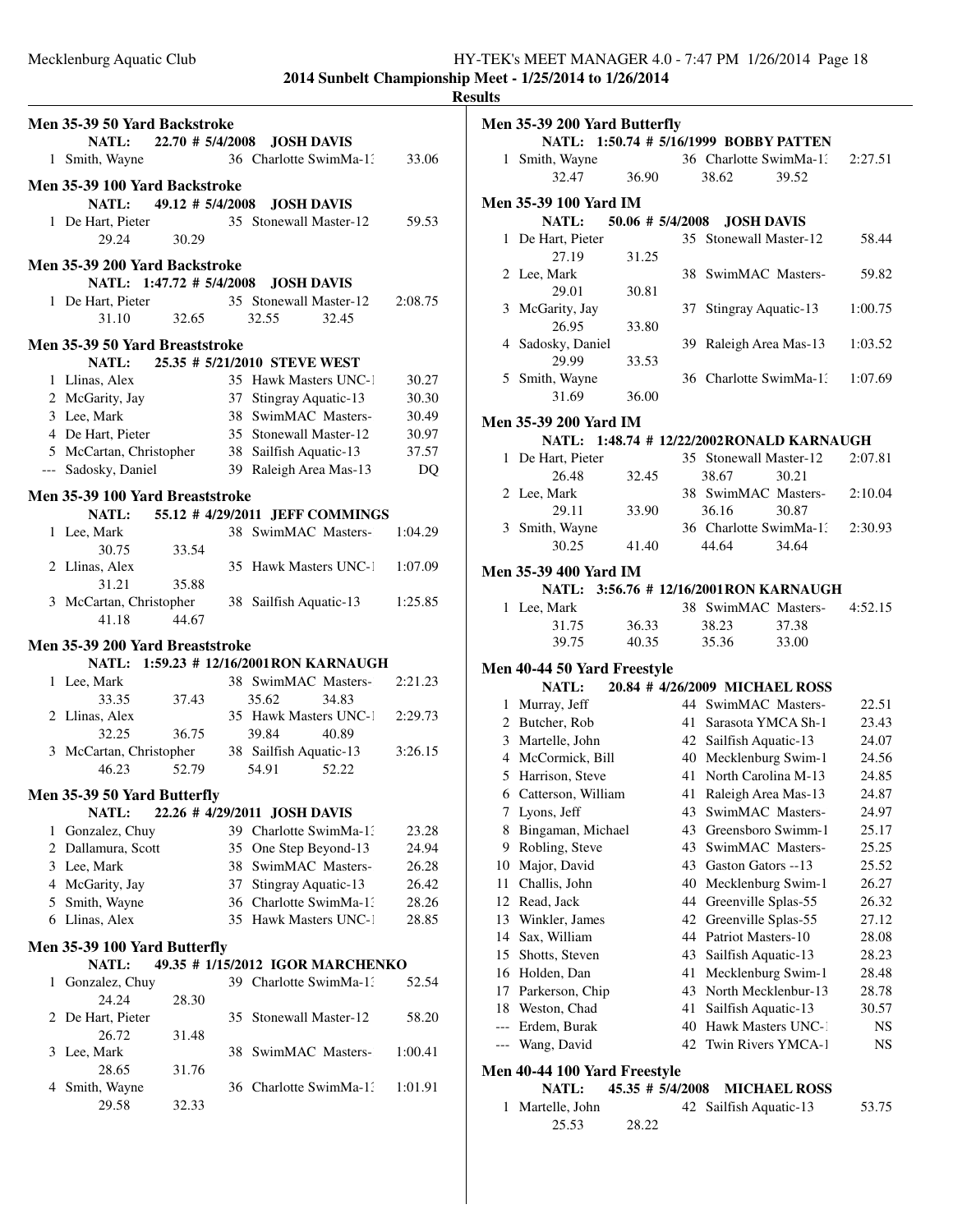|              | (Men 40-44 100 Yard Freestyle) |       |                                                |           |
|--------------|--------------------------------|-------|------------------------------------------------|-----------|
|              | 2 Erdem, Burak                 |       | 40 Hawk Masters UNC-1                          | 54.06     |
|              | 26.34                          | 27.72 |                                                |           |
|              | 3 Pegram, Steve                |       | 44 SwimMAC Masters-                            | 54.43     |
|              | 26.35                          | 28.08 |                                                |           |
|              | 4 McCormick, Bill              |       | 40 Mecklenburg Swim-1                          | 54.69     |
|              | 26.48                          | 28.21 |                                                |           |
|              | 5 Robling, Steve               |       | SwimMAC Masters-<br>43                         | 55.20     |
|              | 26.66                          | 28.54 |                                                |           |
| 6            | Lyons, Jeff                    |       | SwimMAC Masters-<br>43                         | 55.37     |
|              | 26.78<br>7 Catterson, William  | 28.59 | 41<br>Raleigh Area Mas-13                      | 55.64     |
|              | 26.70                          | 28.94 |                                                |           |
| 8            | Bingaman, Michael              |       | 43 Greensboro Swimm-1                          | 58.53     |
|              | 28.40                          | 30.13 |                                                |           |
| 9            | Challis, John                  |       | 40 Mecklenburg Swim-1                          | 58.63     |
|              | 27.60                          | 31.03 |                                                |           |
|              | 10 Winkler, James              |       | 42 Greenville Splas-55                         | 58.71     |
|              | 28.04                          | 30.67 |                                                |           |
| 11           | Rubacky, Mark                  |       | 44<br>Raleigh Area Mas-13                      | 1:00.10   |
|              | 28.92                          | 31.18 |                                                |           |
| 12           | Shotts, Steven                 |       | Sailfish Aquatic-13<br>43                      | 1:03.98   |
|              | 29.67                          | 34.31 |                                                |           |
|              | 13 Weston, Chad                |       | Sailfish Aquatic-13<br>41                      | 1:12.99   |
|              | 35.13                          | 37.86 |                                                |           |
|              | --- Wang, David                |       | 42 Twin Rivers YMCA-1                          | NS        |
|              | --- Parkerson, Chip            |       | 43 North Mecklenbur-13                         | <b>NS</b> |
| ---          | Murray, Jeff                   |       | 44 SwimMAC Masters-                            | NS.       |
|              | Men 40-44 200 Yard Freestyle   |       |                                                |           |
|              |                                |       |                                                |           |
|              |                                |       |                                                |           |
|              | NATL: 1:38.94 # 5/4/2008       |       | <b>MICHAEL ROSS</b>                            |           |
| $\mathbf{1}$ | Murray, Jeff<br>24.85          | 27.41 | 44 SwimMAC Masters-<br>28.49<br>28.41          | 1:49.16   |
|              |                                |       | 43 SwimMAC Masters-                            | 1:50.69   |
|              | 2 Andersen, Morten<br>25.88    | 28.23 | 28.01<br>28.57                                 |           |
| 3            | Butcher, Rob                   |       | 41 Sarasota YMCA Sh-1                          | 2:01.17   |
|              | 27.59                          | 30.87 | 31.69<br>31.02                                 |           |
|              | 4 Major, David                 |       | 43 Gaston Gators --13                          | 2:04.28   |
|              | 28.78                          | 31.90 | 32.31<br>31.29                                 |           |
|              | 5 Pegram, Steve                |       | 44 SwimMAC Masters-                            | 2:06.35   |
|              | 28.97                          | 31.10 | 32.62<br>33.66                                 |           |
| 6            | Robling, Steve                 |       | 43 SwimMAC Masters-                            | 2:09.59   |
|              | 30.18                          | 33.21 | 34.83<br>31.37                                 |           |
| 7            | Adcock, George                 |       | 42 Gaston Gators --13                          | 2:11.04   |
|              | 28.98                          | 33.01 | 35.23<br>33.82                                 |           |
| 8            | Winkler, James                 |       | 42 Greenville Splas-55                         | 2:13.49   |
|              | 29.62                          | 32.64 | 35.04<br>36.19                                 |           |
| 9            | Read, Jack                     |       | 44 Greenville Splas-55                         | 2:14.28   |
|              | 30.49                          | 33.28 | 35.13<br>35.38                                 |           |
| 10           | Rubacky, Mark                  |       | 44 Raleigh Area Mas-13                         | 2:14.40   |
|              | 30.52                          | 33.76 | 35.29<br>34.83                                 |           |
| 11           | Holden, Dan                    |       | 41 Mecklenburg Swim-1                          | 2:34.30   |
|              | 35.21                          | 38.32 | 40.49<br>40.28                                 |           |
| ---          | Wang, David<br>Sax, William    |       | 42 Twin Rivers YMCA-1<br>44 Patriot Masters-10 | NS<br>NS. |

| uts            |                                                            |                |    |       |                                 |           |
|----------------|------------------------------------------------------------|----------------|----|-------|---------------------------------|-----------|
|                | <b>Men 40-44 500 Yard Freestyle</b>                        |                |    |       |                                 |           |
|                | <b>NATL:</b>                                               |                |    |       | 4:39.86 # 5/8/2010 ALEX KOSTICH |           |
|                | 1 Walter, Joseph                                           |                |    |       | 42 SwimMAC Masters-             | 5:32.55   |
|                | 27.93                                                      | 31.33          |    | 32.83 | 33.72                           |           |
|                | 34.02                                                      | 34.15          |    | 34.47 | 34.60                           |           |
|                | 35.21                                                      | 34.29          |    |       |                                 |           |
|                | 2 Sax, William                                             |                |    |       | 44 Patriot Masters-10           | 5:57.18   |
|                | 31.25                                                      | 35.44          |    | 36.26 | 36.73                           |           |
|                | 36.53                                                      | 36.15          |    | 36.59 | 36.69                           |           |
|                | 36.20                                                      | 35.34          |    |       |                                 |           |
|                |                                                            |                |    |       |                                 |           |
|                | Rubacky, Mark                                              |                |    |       | 44 Raleigh Area Mas-13          | DQ        |
|                | 31.37                                                      |                |    |       |                                 |           |
|                |                                                            | 36.18          |    |       |                                 |           |
|                | 2:21.94                                                    |                |    |       |                                 |           |
| $---$          | Pegram, Steve                                              |                |    |       | 44 SwimMAC Masters-             | <b>NS</b> |
|                | Men 40-44 1000 Yard Freestyle                              |                |    |       |                                 |           |
|                | NATL: 9:32.66 # 5/7/2010                                   |                |    |       | <b>ALEX KOSTICH</b>             |           |
| $\mathbf{1}$   | Sax, William                                               |                |    |       | 44 Patriot Masters-10           | 11:53.03  |
|                | 30.60                                                      | 34.47          |    | 35.13 | 35.18                           |           |
|                | 35.02                                                      | 35.47          |    | 35.73 | 35.73                           |           |
|                | 36.10                                                      | 35.76          |    | 36.36 | 36.91                           |           |
|                | 36.01                                                      | 36.93          |    | 36.33 | 36.69                           |           |
|                | 36.24                                                      | 36.69          |    | 36.46 | 35.22                           |           |
|                | 2 Rubacky, Mark                                            |                |    |       | 44 Raleigh Area Mas-13          | 11:57.41  |
|                | 32.19                                                      | 34.47          |    | 35.27 | 35.69                           |           |
|                | 36.26                                                      | 36.38          |    | 36.72 | 36.09                           |           |
|                | 36.26                                                      | 36.37          |    | 36.36 | 36.09                           |           |
|                | 36.75                                                      | 36.26          |    | 36.44 | 36.23                           |           |
|                | 36.52                                                      | 36.15          |    | 35.89 | 35.02                           |           |
|                | 3 Major, David                                             |                |    |       | 43 Gaston Gators --13           | 12:03.54  |
|                | 30.94                                                      | 34.25          |    | 35.19 | 36.04                           |           |
|                | 36.09                                                      | 35.68          |    | 35.97 | 35.69                           |           |
|                | 36.41                                                      | 36.34          |    | 36.87 | 36.81                           |           |
|                | 37.07                                                      | 37.71          |    | 38.30 | 38.15                           |           |
|                | 38.35                                                      | 37.23          |    | 36.43 | 34.02                           |           |
|                | 4 Weston, Chad                                             |                |    |       | 41 Sailfish Aquatic-13          | 16:17.42  |
|                | 40.68                                                      | 44.70          |    | 48.01 | 49.59                           |           |
|                | 51.01                                                      | 50.71          |    | 49.77 | 50.98                           |           |
|                | 49.87                                                      | 50.37          |    | 50.24 | 50.36                           |           |
|                | 49.41                                                      | 50.08          |    | 49.13 | 50.19                           |           |
|                | 49.51                                                      | 49.59          |    | 48.37 | 44.85                           |           |
|                |                                                            |                |    |       |                                 |           |
|                | Men 40-44 1650 Yard Freestyle<br>NATL: 15:51.52 # 5/9/2010 |                |    |       | <b>ALEX KOSTICH</b>             |           |
|                |                                                            |                |    |       |                                 |           |
| 1              | Rubacky, Mark<br>32.54                                     |                |    | 35.60 | 44 Raleigh Area Mas-13          | 19:38.77  |
|                | 35.86                                                      | 34.20<br>35.53 |    | 35.91 | 35.73<br>36.21                  |           |
|                | 36.18                                                      |                |    | 36.22 | 36.18                           |           |
|                |                                                            | 35.59          |    |       |                                 |           |
|                | 36.14                                                      | 35.84          |    | 35.81 | 35.59                           |           |
|                | 35.52                                                      | 35.57          |    | 36.18 | 35.85                           |           |
|                | 35.92                                                      | 35.74          |    | 36.09 | 36.18                           |           |
|                | 36.51                                                      | 36.41          |    | 36.39 | 35.94                           |           |
|                | 36.29                                                      | 36.15          |    | 35.84 | 35.32                           | 33.74     |
|                | Men 40-44 50 Yard Backstroke                               |                |    |       |                                 |           |
|                | NATL:                                                      |                |    |       | 22.77 # 4/26/2009 MICHAEL ROSS  |           |
| 1              | Bingaman, Michael                                          |                |    |       | 43 Greensboro Swimm-1           | 30.10     |
| $\overline{2}$ | McCormick, Bill                                            |                | 40 |       | Mecklenburg Swim-1              | 30.12     |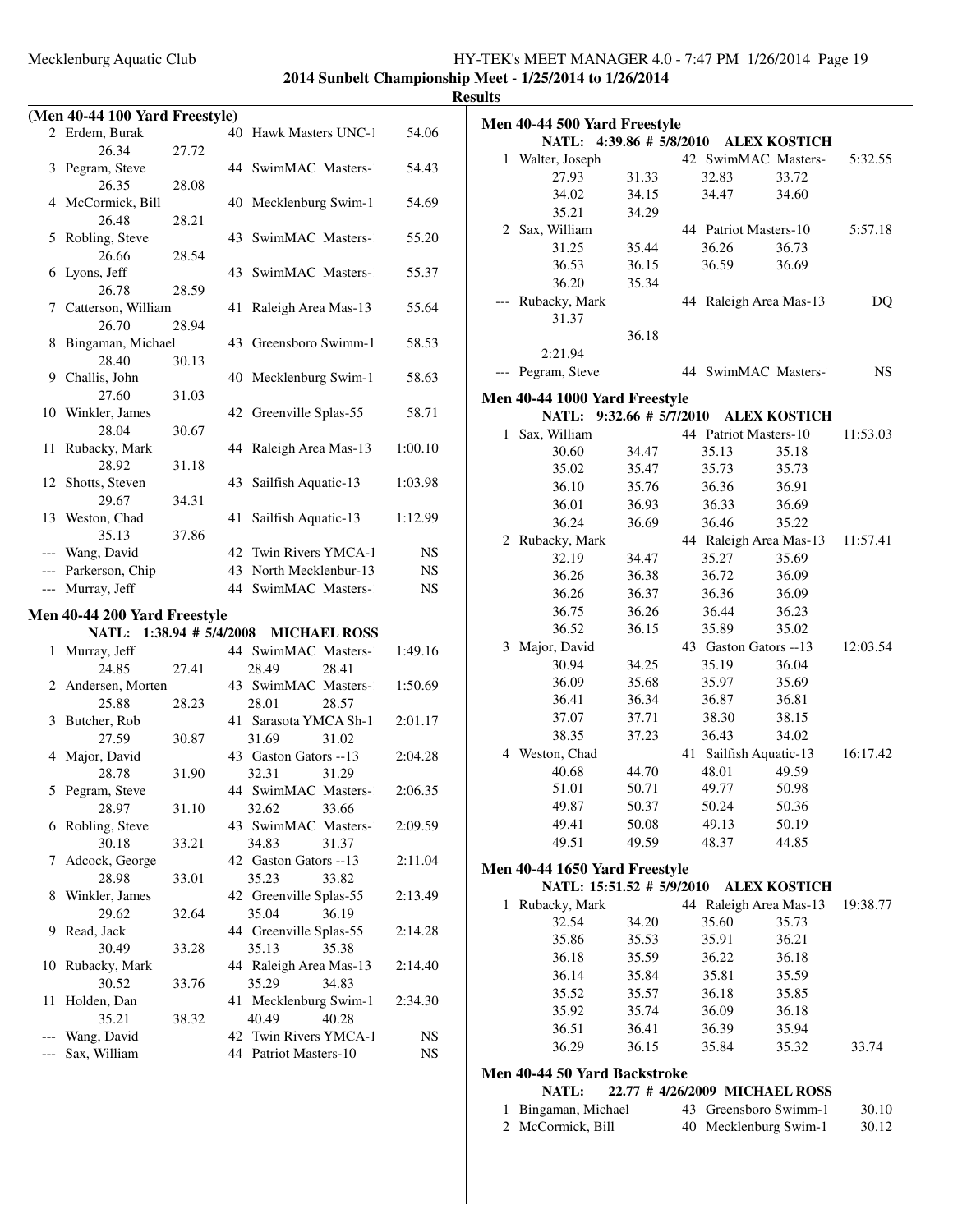|     |                                             |       |          |                                         |                | <b>Results</b> |
|-----|---------------------------------------------|-------|----------|-----------------------------------------|----------------|----------------|
|     | (Men 40-44 50 Yard Backstroke)              |       |          |                                         |                |                |
|     | 3 Challis, John                             |       |          | 40 Mecklenburg Swim-1                   | 30.41          |                |
|     | 4 Harrison, Steve                           |       |          | 41 North Carolina M-13                  | 31.54          |                |
|     | 5 Adcock, George                            |       |          | 42 Gaston Gators --13                   | 31.79          |                |
|     | 6 Parkerson, Chip                           |       |          | 43 North Mecklenbur-13                  | 33.57          |                |
|     | --- Erdem, Burak                            |       |          | 40 Hawk Masters UNC-1                   | <b>NS</b>      |                |
|     | Men 40-44 100 Yard Backstroke               |       |          |                                         |                | $\bf M$        |
|     |                                             |       |          | NATL: 48.49 # 4/26/2009 MICHAEL ROSS    |                |                |
|     | 1 Erdem, Burak                              |       |          | 40 Hawk Masters UNC-1                   | 59.12          |                |
|     | 29.00                                       | 30.12 |          |                                         |                |                |
|     | 2 Bingaman, Michael                         |       |          | 43 Greensboro Swimm-1                   | 1:09.03        |                |
|     | 34.44                                       | 34.59 |          |                                         |                |                |
|     | --- Murray, Jeff                            |       |          | 44 SwimMAC Masters-                     | NS             |                |
|     | Men 40-44 50 Yard Breaststroke              |       |          |                                         |                |                |
|     |                                             |       |          | NATL: 25.69 # 4/27/2012 STEVE WEST      |                |                |
|     | 1 Butcher, Rob                              |       |          | 41 Sarasota YMCA Sh-1                   | 28.86          |                |
|     | 2 McCormick, Bill                           |       |          | 40 Mecklenburg Swim-1                   | 30.18          |                |
|     | 3 Martelle, John                            |       |          | 42 Sailfish Aquatic-13                  | 32.65          |                |
|     | 4 Aber, Dan                                 |       |          | 40 Raleigh Area Mas-13                  | 33.46          |                |
|     | 5 Bingaman, Michael                         |       |          | 43 Greensboro Swimm-1                   | 35.55          | M              |
|     | 6 Weston, Chad                              |       |          | 41 Sailfish Aquatic-13                  | 38.70          |                |
|     |                                             |       |          |                                         |                |                |
|     | Men 40-44 100 Yard Breaststroke             |       |          |                                         |                |                |
|     | <b>NATL:</b>                                |       |          | 55.79 # 4/28/2012 STEVE WEST            |                |                |
|     | 1 Butcher, Rob                              |       |          | 41 Sarasota YMCA Sh-1                   | 1:02.80        |                |
|     | 29.25                                       | 33.55 |          |                                         |                | M              |
|     | 2 McCormick, Bill                           |       |          | 40 Mecklenburg Swim-1                   | 1:07.73        |                |
|     | 32.54                                       | 35.19 |          |                                         |                |                |
|     | 3 Aber, Dan<br>34.41                        | 37.39 |          | 40 Raleigh Area Mas-13                  | 1:11.80        |                |
|     | 4 Bingaman, Michael                         |       |          | 43 Greensboro Swimm-1                   | 1:18.83        |                |
|     | 37.82                                       | 41.01 |          |                                         |                |                |
|     | 5 Read, Jack                                |       |          | 44 Greenville Splas-55                  | 1:19.40        |                |
|     | 37.05                                       | 42.35 |          |                                         |                |                |
|     | 6 Weston, Chad                              |       |          | 41 Sailfish Aquatic-13                  | 1:29.79        |                |
|     | 42.41                                       | 47.38 |          |                                         |                |                |
|     |                                             |       |          |                                         |                |                |
|     | Men 40-44 200 Yard Breaststroke             |       |          | NATL: 2:00.78 # 4/29/2012 STEVE WEST    |                |                |
| 1   | Butcher, Rob                                |       |          | 41 Sarasota YMCA Sh-1                   | 2:22.75        |                |
|     | 31.70                                       | 35.91 |          | 37.59<br>37.55                          |                |                |
| 2   | McCormick, Bill                             |       |          | 40 Mecklenburg Swim-1                   | 2:29.85        |                |
|     | 33.35                                       | 38.18 |          | 39.21<br>39.11                          |                |                |
| 3   | Walter, Joseph                              |       |          | 42 SwimMAC Masters-                     | 2:32.95        |                |
|     | 33.38                                       | 38.28 |          | 39.90<br>41.39                          |                |                |
| 4   | Aber, Dan                                   |       |          | 40 Raleigh Area Mas-13                  | 2:35.43        |                |
|     | 35.03                                       | 39.95 |          | 40.40<br>40.05                          |                |                |
| --- | Rubacky, Mark                               |       |          | 44 Raleigh Area Mas-13                  | NS             |                |
|     |                                             |       |          |                                         |                |                |
|     | Men 40-44 50 Yard Butterfly<br><b>NATL:</b> |       |          | 22.61 #4/26/2009 MICHAEL ROSS           |                |                |
|     | 1 Erdem, Burak                              |       |          | 40 Hawk Masters UNC-1                   |                |                |
|     |                                             |       |          |                                         | 25.53          |                |
|     | 2 Pegram, Steve                             |       |          | 44 SwimMAC Masters-                     | 25.99          |                |
|     | 3 Catterson, William                        |       |          | 41 Raleigh Area Mas-13                  | 26.54          |                |
|     | 4 Martelle, John<br>5 Robling, Steve        |       | 42<br>43 | Sailfish Aquatic-13<br>SwimMAC Masters- | 26.62          |                |
|     | 6 Challis, John                             |       |          | 40 Mecklenburg Swim-1                   | 28.49<br>28.65 |                |
|     |                                             |       |          |                                         |                |                |

| ults |                              |                  |    |                                        |           |
|------|------------------------------|------------------|----|----------------------------------------|-----------|
| 7    | Bingaman, Michael            |                  |    | 43 Greensboro Swimm-1                  | 29.28     |
|      | 8 Shotts, Steven             |                  |    | 43 Sailfish Aquatic-13                 | 30.86     |
|      | 9 Weston, Chad               |                  | 41 | Sailfish Aquatic-13                    | 37.54     |
|      | --- Wang, David              |                  |    | 42 Twin Rivers YMCA-1                  | NS        |
|      | --- Sax, William             |                  |    | 44 Patriot Masters-10                  | <b>NS</b> |
|      | --- Murray, Jeff             |                  |    | 44 SwimMAC Masters-                    | <b>NS</b> |
|      | Men 40-44 100 Yard Butterfly |                  |    |                                        |           |
|      | NATL:                        | 49.27 # 5/4/2008 |    | <b>MICHAEL ROSS</b>                    |           |
|      | 1 Andersen, Morten           |                  |    | 43 SwimMAC Masters-                    | 53.97     |
|      | 25.38                        | 28.59            |    |                                        |           |
|      | 2 Murray, Jeff               |                  |    | 44 SwimMAC Masters-                    | 55.33     |
|      | 25.07                        | 30.26            |    |                                        |           |
|      | 3 Pegram, Steve              |                  |    | 44 SwimMAC Masters-                    | 59.88     |
|      | 28.48                        | 31.40            |    |                                        |           |
|      | 4 Lyons, Jeff                |                  |    | 43 SwimMAC Masters-                    | 1:00.98   |
|      | 28.51                        | 32.47            |    |                                        |           |
|      | 5 Sax, William               |                  |    | 44 Patriot Masters-10                  | 1:06.17   |
|      | 30.48                        | 35.69            |    |                                        |           |
|      | --- Martelle, John           |                  |    | 42 Sailfish Aquatic-13                 | NS        |
|      | Men 40-44 200 Yard Butterfly |                  |    |                                        |           |
|      |                              |                  |    | NATL: 1:50.61 # 4/14/2002 DENNIS BAKER |           |
|      | 1 Andersen, Morten           |                  |    | 43 SwimMAC Masters-                    | 2:02.43   |
|      | 27.27                        | 30.98            |    | 32.09<br>32.09                         |           |
|      | 2 Sax, William               |                  |    | 44 Patriot Masters-10                  | 2:27.76   |
|      | 31.94                        | 37.32            |    | 38.64<br>39.86                         |           |
|      | <b>Men 40-44 100 Yard IM</b> |                  |    |                                        |           |
|      | <b>NATL:</b>                 |                  |    | 51.85 # 5/23/2010 MICHAEL ROSS         |           |
|      | 1 Martelle, John             |                  |    | 42 Sailfish Aquatic-13                 | 1:02.32   |
|      | 28.59                        | 33.73            |    |                                        |           |
|      | 2 McCormick, Bill            |                  |    | 40 Mecklenburg Swim-1                  | 1:02.44   |
|      | 28.96                        | 33.48            |    |                                        |           |
|      | 3 Catterson, William         |                  | 41 | Raleigh Area Mas-13                    | 1:03.51   |
|      | 29.83                        | 33.68            |    |                                        |           |
|      | 4 Lyons, Jeff                |                  |    | 43 SwimMAC Masters-                    | 1:04.39   |
|      | 30.49                        | 33.90            |    |                                        |           |
|      | 5 Challis, John              |                  |    | 40 Mecklenburg Swim-1                  | 1:07.45   |
|      | 31.34                        | 36.11            |    |                                        |           |
|      | 6 Bingaman, Michael          |                  |    | 43 Greensboro Swimm-1 1:07.57          |           |
|      | 31.14                        | 36.43            |    |                                        |           |
| 7    | Robling, Steve               |                  | 43 | SwimMAC Masters-                       | 1:08.11   |
|      | 32.38                        | 35.73            |    |                                        |           |
| 8    | Aber, Dan                    |                  | 40 | Raleigh Area Mas-13                    | 1:09.06   |
|      | 33.93                        | 35.13            |    | 44 Greenville Splas-55                 |           |
| 9.   | Read, Jack<br>32.45          |                  |    |                                        | 1:10.04   |
| 10   | Harrison, Steve              | 37.59            | 41 | North Carolina M-13                    | 1:11.07   |
|      | 32.01                        | 39.06            |    |                                        |           |
| 11   | Shotts, Steven               |                  | 43 | Sailfish Aquatic-13                    | 1:12.92   |
|      | 34.60                        | 38.32            |    |                                        |           |
|      | 12 Parkerson, Chip           |                  | 43 | North Mecklenbur-13                    | 1:18.72   |
|      | 36.13                        | 42.59            |    |                                        |           |
|      | 13 Weston, Chad              |                  | 41 | Sailfish Aquatic-13                    | 1:26.05   |
|      | 40.65                        | 45.40            |    |                                        |           |
|      | Holden, Dan                  |                  | 41 | Mecklenburg Swim-1                     | DQ        |
|      | 36.47                        | 42.81            |    |                                        |           |
|      | Erdem, Burak                 |                  |    | 40 Hawk Masters UNC-1                  | NS        |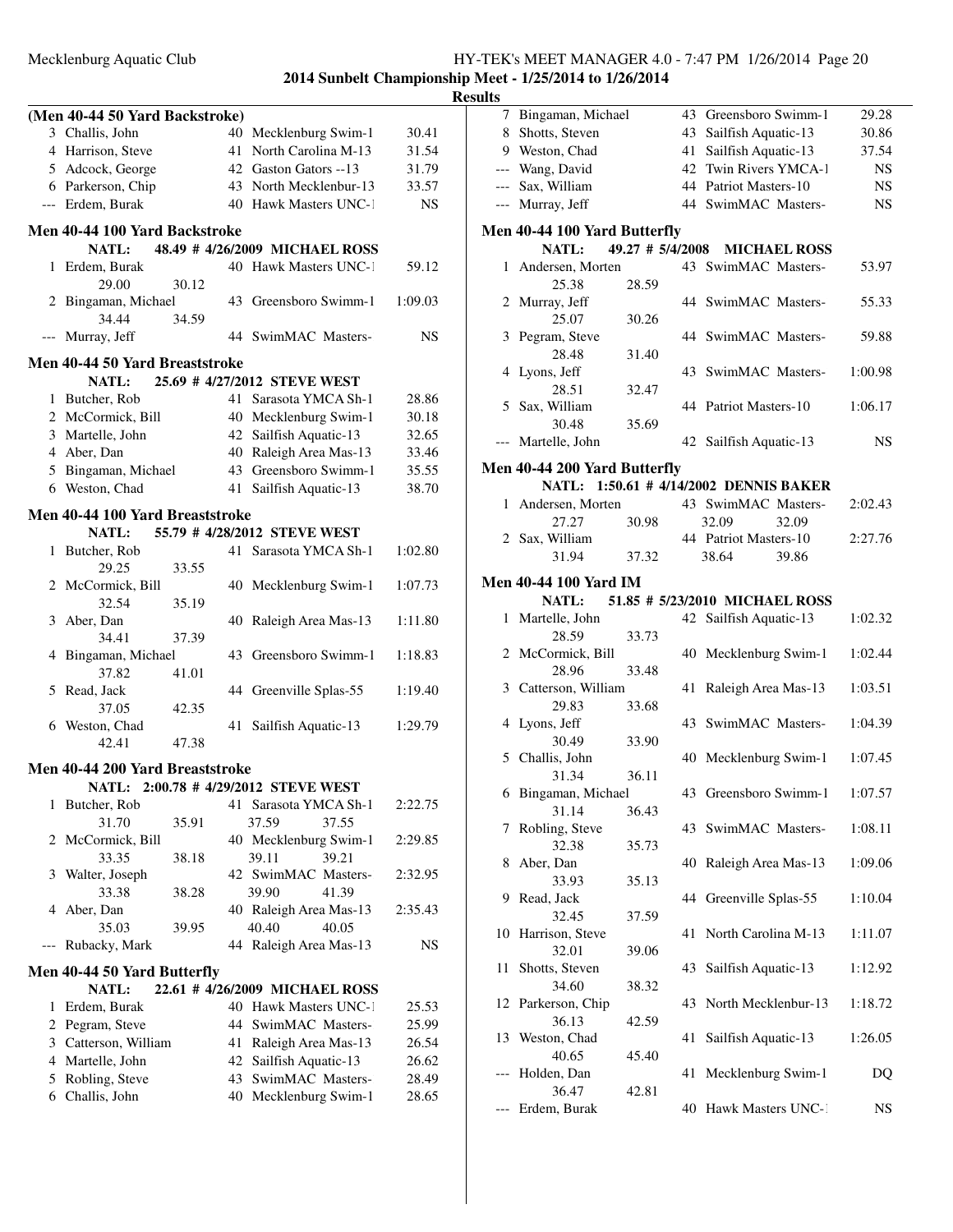**2014 Sunbelt Championship Meet - 1/25/2014 to 1/26/2014 Results**

|              | (Men 40-44 100 Yard IM)      |       |    |                                        |           |
|--------------|------------------------------|-------|----|----------------------------------------|-----------|
|              | --- Rubacky, Mark            |       |    | 44 Raleigh Area Mas-13                 | NS        |
|              | <b>Men 40-44 200 Yard IM</b> |       |    |                                        |           |
|              |                              |       |    | NATL: 1:51.85 # 4/26/2009 MICHAEL ROSS |           |
| $\mathbf{1}$ | Andersen, Morten             |       |    | 43 SwimMAC Masters-                    | 2:03.84   |
|              | 25.39                        | 32.28 |    | 36.70<br>29.47                         |           |
|              | 2 Lyons, Jeff                |       |    | 43 SwimMAC Masters-                    | 2:24.07   |
|              | 28.21                        | 38.41 |    | 44.52<br>32.93                         |           |
| ---          | Parkerson, Chip              |       |    | 43 North Mecklenbur-13                 | DO        |
|              | 37.76                        | 43.79 |    | 58.75<br>50.04                         |           |
|              | --- Rubacky, Mark            |       |    | 44 Raleigh Area Mas-13                 | NS        |
|              | --- Wang, David              |       |    | 42 Twin Rivers YMCA-1                  | <b>NS</b> |
|              | --- Murray, Jeff             |       |    | 44 SwimMAC Masters-                    | NS        |
|              | Men 40-44 400 Yard IM        |       |    |                                        |           |
|              |                              |       |    | NATL: 4:01.87 #4/19/2009 ROQUE SANTOS  |           |
| 1            | Andersen, Morten             |       |    | 43 SwimMAC Masters-                    | 4:29.36   |
|              | 27.55                        | 31.75 |    | 35.84<br>36.03                         |           |
|              | 37.56                        | 38.71 |    | 31.26<br>30.66                         |           |
|              | Rubacky, Mark                |       |    | 44 Raleigh Area Mas-13                 | NS        |
|              | Men 45-49 50 Yard Freestyle  |       |    |                                        |           |
|              | <b>NATL:</b>                 |       |    | 21.06 # 5/21/2010 RICHARD HUGHEY       |           |
|              | 1 Kothe, Mark                |       | 47 | Greenville Splas-55                    | 23.46     |
|              | 2 Anderson, Earl             |       |    | 49 Hawk Masters UNC-1                  | 23.81     |
|              | 3 Pistorio, Tyge             |       | 48 | SwimMAC Masters-                       | 23.85     |
|              | 4 Niemeyer, Chuck            |       |    | 46 Gaston Gators --13                  | 25.75     |
|              | 5 Mitchell, Ted              |       |    | 46 Gaston Gators --13                  | 26.80     |
|              | 6 Kornatz, Kurt              |       |    | 46 Greensboro Swimm-1                  | 27.86     |
|              | 7 Fary, Robert F             |       |    | 49 Hawk Masters UNC-1                  | 28.09     |
| 8            | O'Neale, Trey                |       |    | 46 Sailfish Aquatic-13                 | 28.47     |
|              | 9 Williams, Mike             |       |    | 46 Mecklenburg Swim-1                  | 28.64     |
|              | 10 Johnston, Thad            |       |    | 49 Gaston Gators --13                  | 29.52     |
|              | 11 Callinan, Bob             |       |    | 45 Mecklenburg Swim-1                  | 31.82     |
|              | 12 Sheafor, Doug             |       | 48 | Sailfish Aquatic-13                    | 32.97     |
|              | Men 45-49 100 Yard Freestyle |       |    |                                        |           |
|              | <b>NATL:</b>                 |       |    | 46.46 # 5/22/2010 DAVID SIMS           |           |
|              | 1 Kothe, Mark                |       |    | 47 Greenville Splas-55                 | 52.08     |
|              | 25.20                        | 26.88 |    |                                        |           |
|              | 2 Pistorio, Tyge             |       |    | 48 SwimMAC Masters-                    | 52.15     |
|              | 25.24                        | 26.91 |    |                                        |           |
| 3            | Anderson, Earl               |       |    | 49 Hawk Masters UNC-1                  | 52.67     |
|              | 25.47                        | 27.20 |    |                                        |           |
| 4            | Niemeyer, Chuck              |       |    | 46 Gaston Gators --13                  | 55.16     |
|              | 27.15                        | 28.01 |    |                                        |           |
| 5            | Finn, John                   |       | 45 | SwimMAC Masters-                       | 57.78     |
|              | 26.38                        | 31.40 |    |                                        |           |
| 6            | Kornatz, Kurt                |       |    | 46 Greensboro Swimm-1                  | 1:00.21   |
|              | 28.57                        | 31.64 |    |                                        |           |
| 7            | O'Neale, Trey                |       | 46 | Sailfish Aquatic-13                    | 1:01.65   |
|              | 29.79                        | 31.86 | 49 | Hawk Masters UNC-1                     |           |
| 8            | Fary, Robert F<br>30.32      |       |    |                                        | 1:02.76   |
| 9            | Callinan, Bob                | 32.44 |    | 45 Mecklenburg Swim-1                  | 1:09.89   |
|              | 32.53                        | 37.36 |    |                                        |           |
|              | Knox, Giles                  |       |    | 46 North Carolina M-13                 | NS        |
|              | Williams, Mike               |       |    | 46 Mecklenburg Swim-1                  | NS        |
|              |                              |       |    |                                        |           |

| ults         |                                      |                |                                   |       |           |
|--------------|--------------------------------------|----------------|-----------------------------------|-------|-----------|
|              | Men 45-49 200 Yard Freestyle         |                |                                   |       |           |
|              | NATL: 1:41.69 # 5/21/2010 DAVID SIMS |                |                                   |       |           |
|              | 1 Kothe, Mark                        |                | 47 Greenville Splas-55            |       | 1:53.43   |
|              | 26.83                                | 28.54          | 28.51                             | 29.55 |           |
|              | 2 Pistorio, Tyge                     |                | 48 SwimMAC Masters-               |       | 1:57.80   |
|              | 27.43                                | 29.41          | 30.60                             | 30.36 |           |
|              | 3 Anderson, Earl                     |                | 49 Hawk Masters UNC-1             |       | 2:02.21   |
|              | 29.10                                | 30.94          | 31.28                             | 30.89 |           |
|              | --- Fary, Robert F                   |                | 49 Hawk Masters UNC-1             |       | <b>NS</b> |
|              |                                      |                |                                   |       |           |
|              | Men 45-49 500 Yard Freestyle         |                |                                   |       |           |
|              | NATL:                                |                | 4:39.10 # 5/20/2007 DENNIS BAKER  |       |           |
|              | 1 Fary, Robert F                     |                | 49 Hawk Masters UNC-1             |       | 5:53.67   |
|              | 31.18                                | 34.70          | 35.51                             | 35.80 |           |
|              | 35.96                                | 36.07          | 36.21                             | 36.32 |           |
|              | 36.43                                | 35.49          |                                   |       |           |
|              | 2 Anderson, Earl                     |                | 49 Hawk Masters UNC-1             |       | 5:53.76   |
|              | 32.78                                | 34.80          | 35.72                             | 36.64 |           |
|              | 36.85                                | 36.47          | 36.30                             | 36.35 |           |
|              | 35.31                                | 32.54          |                                   |       |           |
|              | 3 O'Neale, Trey                      |                | 46 Sailfish Aquatic-13            |       | 6:08.92   |
|              | 33.10                                | 35.65          | 36.90                             | 38.01 |           |
|              | 38.02                                | 38.00          | 38.10                             | 38.52 |           |
|              | 37.50                                | 35.12          |                                   |       |           |
|              | --- Kothe, Mark                      |                | 47 Greenville Splas-55            |       | NS        |
|              | Men 45-49 1000 Yard Freestyle        |                |                                   |       |           |
|              | <b>NATL:</b>                         |                | 9:43.93 # 5/20/2010 KEITH SWITZER |       |           |
| $\mathbf{1}$ | Davis, William                       |                | 46 SwimMAC Masters-               |       | 11:06.51  |
|              | 29.70                                | 32.30          | 33.19                             | 33.43 |           |
|              | 33.76                                | 34.05          | 33.81                             | 33.89 |           |
|              | 33.62                                | 33.85          | 33.60                             | 33.67 |           |
|              | 33.99                                | 34.03          | 33.81                             | 33.55 |           |
|              | 33.57                                | 33.77          | 33.05                             | 31.87 |           |
|              | 2 Pistorio, Tyge                     |                | 48 SwimMAC Masters-               |       | 11:15.18  |
|              | 30.41                                | 33.22          | 34.07                             | 34.67 |           |
|              | 34.68                                | 34.72          | 34.65                             | 34.35 |           |
|              | 34.34                                | 34.19          | 34.03                             | 33.89 |           |
|              | 33.93                                | 33.75          | 33.80                             | 33.71 |           |
|              | 33.81                                | 33.74          | 33.21                             | 32.01 |           |
| 3            | Smith, Stratton                      |                | 49 SwimMAC Masters-               |       | 12:10.57  |
|              | 34.10                                | 35.34          | 36.92                             | 36.78 |           |
|              | 36.78                                | 36.91          | 37.21                             | 37.62 |           |
|              | 37.59                                | 36.99          | 36.53                             | 37.01 |           |
|              | 37.10                                | 36.53          | 36.59                             | 36.55 |           |
|              | 36.91                                | 36.59          | 36.33                             | 34.19 |           |
|              | 4 Fary, Robert F                     |                |                                   |       |           |
|              | 34.21                                |                | 49 Hawk Masters UNC-1<br>38.87    | 39.39 | 12:48.26  |
|              |                                      | 38.23<br>38.82 |                                   |       |           |
|              | 38.94                                | 39.58          | 39.44                             | 39.57 |           |
|              | 39.41                                |                | 39.36                             | 39.29 |           |
|              | 38.99                                | 39.20          | 38.99                             | 38.56 |           |
|              | 37.57                                | 37.24          | 36.73                             | 35.87 |           |
|              | 5 Clark, Andy                        |                | 45 James J Harris Y-13            |       | 13:29.50  |
|              | 33.67                                | 37.02          | 39.33                             | 39.51 |           |
|              | 40.19                                | 41.33          | 41.24                             | 41.49 |           |

41.16 41.77 41.58 42.17 41.14 41.74 41.43 41.26 41.74 41.88 41.06 38.79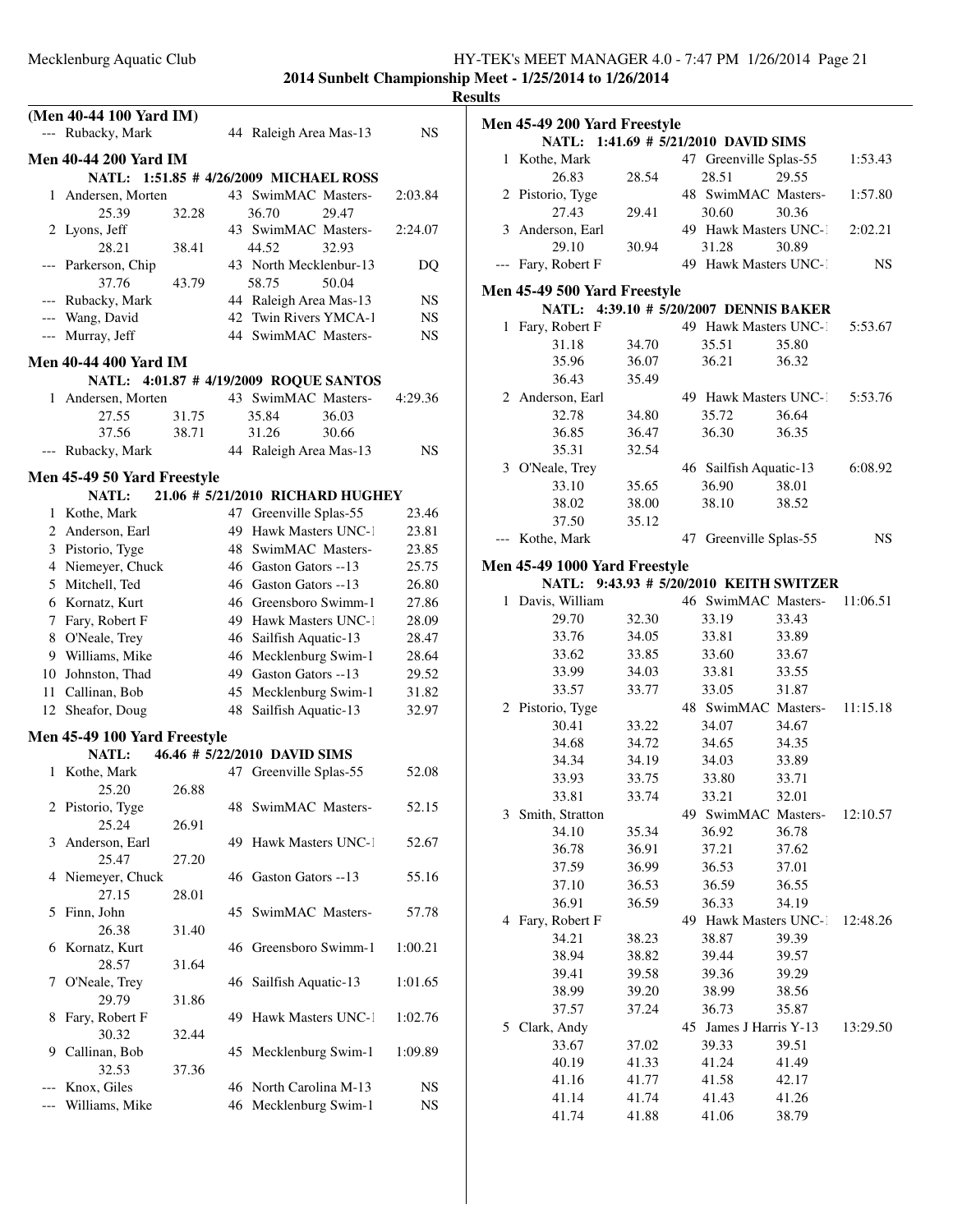**2014 Sunbelt Championship Meet - 1/25/2014 to 1/26/2014 Results**

| (Men 45-49 1000 Yard Freestyle) |                                                                        |       |    |                                  |       |          |
|---------------------------------|------------------------------------------------------------------------|-------|----|----------------------------------|-------|----------|
|                                 | 6 Leptich, Joseph                                                      |       |    | 45 Mecklenburg Swim-1            |       | 16:36.33 |
|                                 | 42.68                                                                  | 47.64 |    | 48.67                            | 50.53 |          |
|                                 | 50.27                                                                  | 50.05 |    | 50.92                            | 51.98 |          |
|                                 | 50.92                                                                  | 50.15 |    | 49.31                            | 50.24 |          |
|                                 | 50.90                                                                  | 50.27 |    | 50.45                            | 50.27 |          |
|                                 | 51.23                                                                  | 50.72 |    | 49.44                            | 49.69 |          |
|                                 |                                                                        |       |    |                                  |       |          |
|                                 | Men 45-49 1650 Yard Freestyle<br>NATL: 16:08.05 # 5/20/2010 JEFF ERWIN |       |    |                                  |       |          |
| 1                               | Anderson, Earl                                                         |       |    | 49 Hawk Masters UNC-1            |       | 20:19.55 |
|                                 | 32.33                                                                  | 35.26 |    | 35.82                            | 35.77 |          |
|                                 | 36.35                                                                  | 36.93 |    | 36.55                            | 37.04 |          |
|                                 | 36.94                                                                  | 36.62 |    | 36.99                            |       |          |
|                                 | 37.21                                                                  | 37.58 |    | 37.17                            | 37.04 |          |
|                                 |                                                                        |       |    |                                  | 37.13 |          |
|                                 | 37.31                                                                  | 37.35 |    | 37.22                            | 37.84 |          |
|                                 | 37.68                                                                  | 37.21 |    | 38.67                            | 37.71 |          |
|                                 | 36.87                                                                  | 37.32 |    | 37.50                            | 38.15 |          |
|                                 | 37.87                                                                  | 37.11 |    | 36.54                            | 37.81 | 36.66    |
| 2                               | Fary, Robert F                                                         |       |    | 49 Hawk Masters UNC-1            |       | 21:03.69 |
|                                 | 33.71                                                                  | 37.68 |    | 38.08                            | 38.58 |          |
|                                 | 38.75                                                                  | 38.75 |    | 38.42                            | 38.66 |          |
|                                 | 38.83                                                                  | 38.79 |    | 38.47                            | 38.59 |          |
|                                 | 38.71                                                                  | 38.54 |    | 38.44                            | 39.14 |          |
|                                 | 38.85                                                                  | 38.85 |    | 38.55                            | 38.33 |          |
|                                 | 39.19                                                                  | 38.98 |    | 38.82                            | 38.93 |          |
|                                 | 38.85                                                                  | 38.53 |    | 38.79                            | 39.24 |          |
|                                 | 37.66                                                                  | 37.49 |    | 37.13                            | 37.12 | 36.24    |
| 3                               | O'Neale, Trey                                                          |       |    | 46 Sailfish Aquatic-13           |       | 21:19.51 |
|                                 | 33.74                                                                  | 36.89 |    | 38.51                            | 39.03 |          |
|                                 | 39.15                                                                  | 38.68 |    | 39.11                            | 39.13 |          |
|                                 | 39.44                                                                  | 39.16 |    | 39.42                            | 39.26 |          |
|                                 | 39.37                                                                  | 39.02 |    | 39.61                            | 39.08 |          |
|                                 | 39.16                                                                  | 39.17 |    | 39.16                            | 39.65 |          |
|                                 | 39.02                                                                  | 38.93 |    | 39.04                            | 39.29 |          |
|                                 | 38.87                                                                  | 39.15 |    | 38.96                            | 38.98 |          |
|                                 | 38.93                                                                  | 38.88 |    | 38.95                            | 38.23 | 36.54    |
|                                 | Men 45-49 50 Yard Backstroke                                           |       |    |                                  |       |          |
|                                 | NATL:                                                                  |       |    | 23.96 #4/29/2012 CHRIS STEVENSON |       |          |
|                                 | *1 Niemeyer, Chuck                                                     |       |    | 46 Gaston Gators --13            |       | 29.11    |
|                                 | *1 Kothe, Mark                                                         |       | 47 | Greenville Splas-55              |       | 29.11    |
|                                 | 3 Finn, John                                                           |       |    | 45 SwimMAC Masters-              |       | 30.11    |
|                                 | 4 McGrath, Jim                                                         |       |    | 45 Gaston Gators --13            |       | 33.76    |
|                                 | 5 Mitchell, Ted                                                        |       |    | 46 Gaston Gators --13            |       | 34.57    |
|                                 | 6 Sheafor, Doug                                                        |       |    | 48 Sailfish Aquatic-13           |       | 43.56    |
|                                 |                                                                        |       |    |                                  |       |          |
|                                 | Men 45-49 100 Yard Backstroke                                          |       |    |                                  |       |          |
|                                 | <b>NATL:</b>                                                           |       |    | 51.55 #4/30/2011 CHRIS STEVENSON |       |          |
| 1                               | Niemeyer, Chuck                                                        |       |    | 46 Gaston Gators --13            |       | 1:01.37  |
|                                 | 30.10                                                                  | 31.27 |    |                                  |       |          |
|                                 | 2 Smith, Stratton                                                      |       |    | 49 SwimMAC Masters-              |       | 1:06.41  |
|                                 | 31.97                                                                  | 34.44 |    |                                  |       |          |
| $---$                           | Knox, Giles                                                            |       |    | 46 North Carolina M-13           |       | NS       |
|                                 | Men 45-49 200 Yard Backstroke                                          |       |    |                                  |       |          |
|                                 | <b>NATL:</b>                                                           |       |    | 1:53.97 # 5/13/2011 RICH SAEGER  |       |          |
| 1                               | Smith, Stratton                                                        |       |    | 49 SwimMAC Masters-              |       | 2:26.84  |
|                                 | 35.14                                                                  | 37.55 |    | 37.63                            | 36.52 |          |

| ults |                                         |                  |    |                                         |           |
|------|-----------------------------------------|------------------|----|-----------------------------------------|-----------|
|      | Men 45-49 50 Yard Breaststroke<br>NATL: |                  |    | 26.58 #12/20/2008 WALLY DICKS           |           |
|      | 1 Finn, John                            |                  |    | 45 SwimMAC Masters-                     | 29.95     |
|      |                                         |                  |    |                                         |           |
|      | 2 Anderson, Earl                        |                  |    | 49 Hawk Masters UNC-1                   | 31.12     |
|      | 3 O'Neale, Trey                         |                  |    | 46 Sailfish Aquatic-13                  | 34.79     |
|      | 4 Callinan, Bob                         |                  |    | 45 Mecklenburg Swim-1                   | 39.27     |
|      | --- Williams, Mike                      |                  |    | 46 Mecklenburg Swim-1                   | <b>NS</b> |
|      | Men 45-49 100 Yard Breaststroke         |                  |    |                                         |           |
|      | <b>NATL:</b>                            |                  |    | 57.87 #4/19/2009 CHRIS WEISSMAN         |           |
|      | 1 Finn, John                            |                  |    | 45 SwimMAC Masters-                     | 1:07.98   |
|      | 31.75                                   | 36.23            |    |                                         |           |
|      | 2 Knox, Giles                           |                  |    | 46 North Carolina M-13                  | 1:11.38   |
|      | 33.49                                   | 37.89            |    |                                         |           |
|      | 3 McGrath, Jim                          |                  |    | 45 Gaston Gators --13                   | 1:11.75   |
|      | 33.82                                   | 37.93            |    |                                         |           |
|      | 4 O'Neale, Trey                         |                  |    | 46 Sailfish Aquatic-13                  | 1:17.48   |
|      | 36.85                                   | 40.63            |    |                                         |           |
|      | 5 Mitchell, Ted                         |                  |    | 46 Gaston Gators --13                   | 1:22.31   |
|      | 38.55                                   | 43.76            |    |                                         |           |
|      | --- Callinan, Bob                       |                  |    | 45 Mecklenburg Swim-1                   | DQ        |
|      | 40.28                                   | 47.47            |    |                                         |           |
|      | Men 45-49 200 Yard Breaststroke         |                  |    |                                         |           |
|      |                                         |                  |    | NATL: 2:08.33 # 5/10/2009 DAVID GUTHRIE |           |
|      | 1 Anderson, Earl                        |                  |    | 49 Hawk Masters UNC-1                   | 2:38.03   |
|      | 35.03                                   | 39.75            |    | 41.75<br>41.50                          |           |
|      | 2 Sheafor, Doug                         |                  |    | 48 Sailfish Aquatic-13                  | 3:34.60   |
|      | 46.64                                   | 54.00            |    | 57.52<br>56.44                          |           |
|      | Men 45-49 50 Yard Butterfly             |                  |    |                                         |           |
|      | <b>NATL:</b>                            | 22.67 # 5/4/2008 |    | <b>PAUL SMITH</b>                       |           |
|      | *1 Niemeyer, Chuck                      |                  |    | 46 Gaston Gators --13                   | 26.11     |
|      | *1 Kothe, Mark                          |                  |    | 47 Greenville Splas-55                  | 26.11     |
|      | 3 Finn, John                            |                  |    | 45 SwimMAC Masters-                     | 26.80     |
|      | 4 Anderson, Earl                        |                  | 49 | Hawk Masters UNC-1                      | 27.47     |
|      | 5 Smith, Stratton                       |                  |    | 49 SwimMAC Masters-                     | 29.14     |
|      | 6 Sheafor, Doug                         |                  |    | 48 Sailfish Aquatic-13                  | 37.26     |
| 7    | Johnston, Thad                          |                  | 49 | Gaston Gators --13                      | 37.79     |
|      |                                         |                  |    |                                         |           |
|      | Men 45-49 100 Yard Butterfly<br>NATL:   |                  |    | 50.90 # 5/21/2010 DAVID SIMS            |           |
| 1    | Kothe, Mark                             |                  |    | 47 Greenville Splas-55                  | 56.62     |
|      | 26.44                                   | 30.18            |    |                                         |           |
|      | 2 Niemeyer, Chuck                       |                  |    | 46 Gaston Gators --13                   | 58.32     |
|      | 26.79                                   | 31.53            |    |                                         |           |
|      | 3 Anderson, Earl                        |                  |    | 49 Hawk Masters UNC-1                   | 1:00.86   |
|      | 28.22                                   | 32.64            |    |                                         |           |
|      | 4 Knox, Giles                           |                  |    | 46 North Carolina M-13                  | 1:03.48   |
|      | 29.26                                   | 34.22            |    |                                         |           |
|      |                                         |                  |    |                                         |           |
|      | Men 45-49 200 Yard Butterfly            |                  |    |                                         |           |
|      |                                         |                  |    | NATL: 1:50.73 # 12/6/2008 DENNIS BAKER  |           |
| 1    | Davis, William                          |                  |    | 46 SwimMAC Masters-                     | 2:36.76   |
|      | 33.72                                   | 39.39            |    | 41.90<br>41.75                          |           |
|      | <b>Men 45-49 100 Yard IM</b>            |                  |    |                                         |           |
|      | NATL:                                   |                  |    | 52.14 # 5/23/2010 RICHARD HUGHEY        |           |
|      | 1 Pistorio, Tyge                        |                  |    | 48 SwimMAC Masters-                     | 59.66     |
|      | 28.30                                   | 31.36            |    |                                         |           |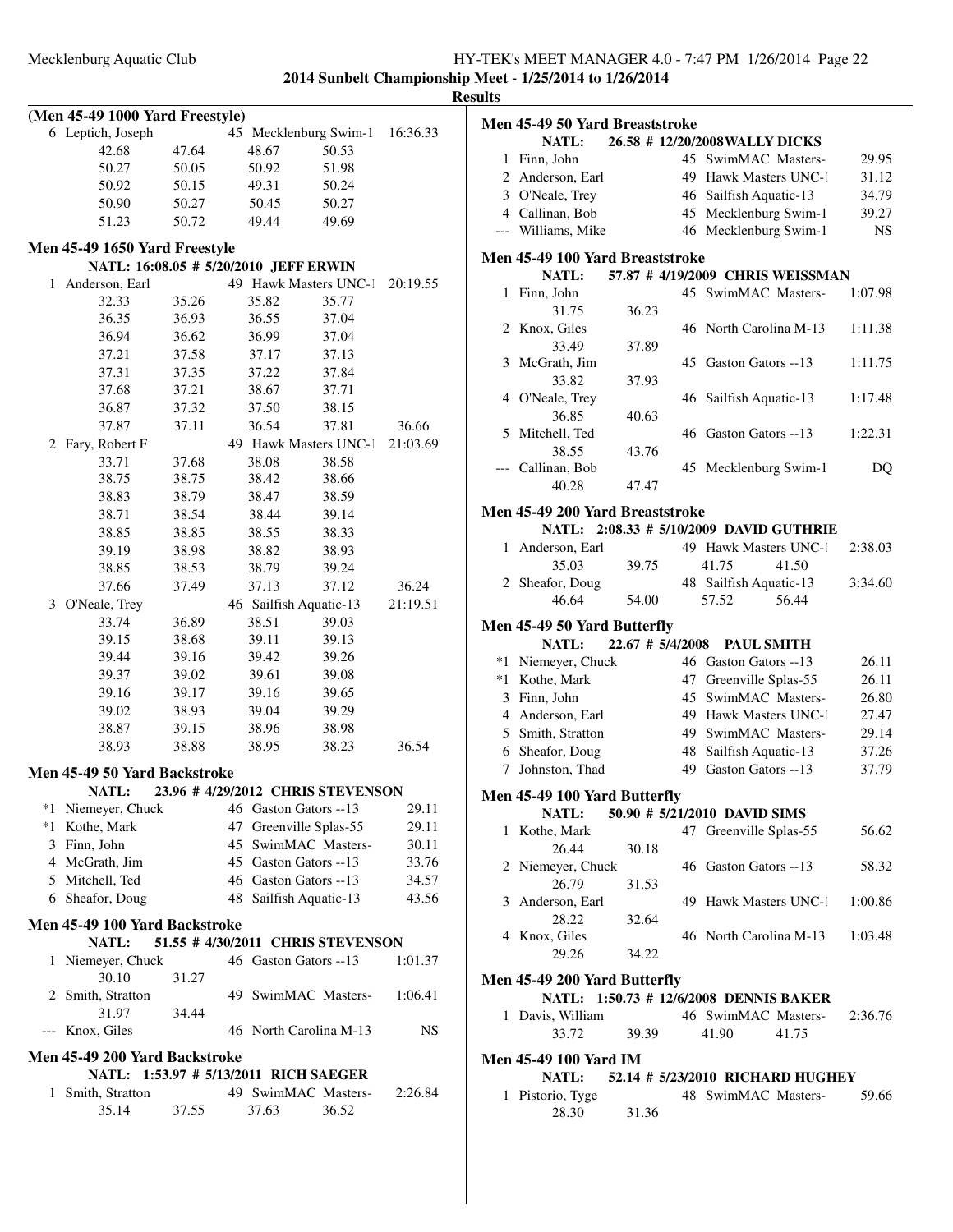### **2014 Sunbelt Championship Meet - 1/25/2014 to 1/26/2014 Results**

|     | (Men 45-49 100 Yard IM)            |                |    |                                        |                |         |
|-----|------------------------------------|----------------|----|----------------------------------------|----------------|---------|
|     | 2 Finn, John                       |                |    | 45 SwimMAC Masters-                    |                | 1:03.12 |
|     | 29.00                              | 34.12          |    |                                        |                |         |
|     | 3 Smith, Stratton                  |                |    | 49 SwimMAC Masters-                    |                | 1:06.54 |
|     | 30.93                              | 35.61          |    |                                        |                |         |
|     | 4 McGrath, Jim                     |                |    | 45 Gaston Gators --13                  |                | 1:07.35 |
|     | 32.61                              | 34.74          |    |                                        |                |         |
|     | 5 Kornatz, Kurt                    |                |    | 46 Greensboro Swimm-1                  |                | 1:10.64 |
|     | 31.83                              | 38.81          |    |                                        |                |         |
|     | 6 Mitchell, Ted                    |                |    | 46 Gaston Gators --13                  |                | 1:10.79 |
|     | 34.04                              | 36.75          |    |                                        |                |         |
| 7   | O'Neale, Trey                      |                | 46 | Sailfish Aquatic-13                    |                | 1:12.73 |
|     | 34.94                              | 37.79          |    |                                        |                |         |
| 8   | Johnston, Thad                     |                | 49 | Gaston Gators --13                     |                | 1:24.33 |
|     | 37.79                              | 46.54          |    |                                        |                |         |
|     | 9 Sheafor, Doug                    |                | 48 | Sailfish Aquatic-13                    |                | 1:30.05 |
|     | 41.91                              | 48.14          |    |                                        |                |         |
|     | 10 Stahl, Jim                      |                |    | 49 Sailfish Aquatic-13                 |                | 1:31.25 |
|     | 43.56                              | 47.69          |    |                                        |                |         |
|     | Williams, Mike                     |                |    | 46 Mecklenburg Swim-1                  |                | NS      |
|     | Men 45-49 200 Yard IM              |                |    |                                        |                |         |
|     |                                    |                |    | NATL: 1:56.14 # 4/29/2012 DAVID SIMS   |                |         |
|     | 1 Pistorio, Tyge                   |                |    | 48 SwimMAC Masters-                    |                | 2:13.86 |
|     | 28.35                              | 34.42          |    | 40.30                                  | 30.79          |         |
| 2   | Davis, William                     |                |    | 46 SwimMAC Masters-                    |                | 2:24.01 |
|     | 31.68                              | 36.46          |    | 44.15                                  | 31.72          |         |
|     | 3 Kornatz, Kurt                    |                |    | 46 Greensboro Swimm-1                  |                | 2:35.69 |
|     | 33.54                              | 38.63          |    | 48.51                                  | 35.01          |         |
| --- | Knox, Giles                        |                |    | 46 North Carolina M-13                 |                | NS      |
|     |                                    |                |    |                                        |                |         |
|     | Men 45-49 400 Yard IM              |                |    |                                        |                |         |
|     |                                    |                |    | NATL: 4:14.17 # 5/21/2010 DENNIS BAKER |                |         |
|     | 1 Pistorio, Tyge                   |                |    | 48 SwimMAC Masters-                    |                | 4:51.81 |
|     | 30.33                              | 33.02          |    | 38.83                                  | 37.87          |         |
|     | 43.20                              | 42.41          |    | 33.97                                  | 32.18          |         |
|     | 2 Davis, William                   |                |    | 46 SwimMAC Masters-                    |                | 5:12.97 |
|     | 33.20                              | 37.56          |    | 40.33                                  | 39.67          |         |
|     | 46.86                              | 46.33          |    | 35.76                                  | 33.26          |         |
|     | 3 Anderson, Earl                   |                |    | 49 Hawk Masters UNC-1                  |                | 5:17.95 |
|     | 31.14                              | 36.97          |    | 42.58 43.94                            |                |         |
|     | 44.25                              | 46.03          |    | 37.31                                  | 35.73          |         |
|     | 4 Smith, Stratton<br>34.56         |                |    | 49 SwimMAC Masters-                    |                | 5:24.09 |
|     | 48.82                              | 38.74          |    | 40.36                                  | 40.59          |         |
|     |                                    | 47.80          |    | 37.51                                  | 35.71          |         |
| 5   | Fary, Robert F                     |                |    | 49 Hawk Masters UNC-1                  |                | 5:26.69 |
|     | 35.52<br>48.14                     | 41.28<br>48.76 |    | 40.49<br>37.32                         | 39.10<br>36.08 |         |
|     |                                    |                |    | 46 Greensboro Swimm-1                  |                | 5:42.04 |
|     | 6 Kornatz, Kurt<br>34.40           | 44.27          |    | 43.31                                  | 44.47          |         |
|     | 49.42                              | 50.27          |    | 38.82                                  | 37.08          |         |
|     |                                    |                |    |                                        |                |         |
|     | <b>Men 50-54 50 Yard Freestyle</b> |                |    |                                        |                |         |
|     | NATL:                              |                |    | 21.36 # 4/29/2011 ROWDY GAINES         |                |         |
| 1   | Brekovsky, Tom                     |                |    | 51 Mecklenburg Swim-1                  |                | 25.01   |
| 2   | Hopkins, Mark                      |                |    | 51 SwimMAC Masters-                    |                | 25.06   |
| 3   | Darmody, Kevin                     |                |    | 52 SwimMAC Masters-                    |                | 25.73   |

4 Archer, Branch 54 Unattached NT-26 26.38

|              | 5 Gray, Chris                          |       |    | 54 Unattached SE-15              |       | 27.24     |
|--------------|----------------------------------------|-------|----|----------------------------------|-------|-----------|
|              | 6 Newcombe, Artie                      |       |    | 50 Gaston Gators --13            |       | 28.80     |
|              | 7 Arnold, Matt                         |       |    | 53 Mecklenburg Swim-1            |       | 29.47     |
|              | 8 White, Jay                           |       |    | 53 SwimMAC Masters-              |       | 32.05     |
|              | 9 Scott, Tyler                         |       | 51 | Greenville Splas-55              |       | 32.92     |
| ---          | Smith, Jeffrey                         |       |    | 50 Charlotte SwimMa-1:           |       | NS        |
|              |                                        |       |    |                                  |       |           |
|              | Men 50-54 100 Yard Freestyle           |       |    |                                  |       |           |
|              | NATL:                                  |       |    | 46.59 # 5/10/2009 ROWDY GAINES   |       |           |
| $\mathbf{1}$ | Smith, Jeffrey                         |       |    | 50 Charlotte SwimMa-1:           |       | 55.15     |
|              | 26.98                                  | 28.17 |    |                                  |       |           |
| 2            | Hopkins, Mark                          |       | 51 | SwimMAC Masters-                 |       | 57.12     |
|              | 26.97                                  | 30.15 |    |                                  |       |           |
| 3            | Doyle, Mark                            |       |    | 54 Twin Rivers YMCA-1            |       | 57.63     |
|              | 27.85                                  | 29.78 |    |                                  |       |           |
|              | 4 Darmody, Kevin                       |       |    | 52 SwimMAC Masters-              |       | 59.79     |
|              | 28.91                                  | 30.88 |    |                                  |       |           |
|              | 5 Engels, Detlef                       |       |    | 50 Mecklenburg Swim-1            |       | 1:12.70   |
|              | 34.64                                  | 38.06 |    |                                  |       |           |
|              | --- Hollett, Peter                     |       |    | 53 North Carolina M-13           |       | <b>NS</b> |
|              | --- Newcombe, Artie                    |       |    | 50 Gaston Gators --13            |       | <b>NS</b> |
|              | --- Arnold, Matt                       |       |    | 53 Mecklenburg Swim-1            |       | <b>NS</b> |
|              | <b>Men 50-54 200 Yard Freestyle</b>    |       |    |                                  |       |           |
|              | <b>NATL:</b>                           |       |    | 1:43.76 # 5/10/2009 ROWDY GAINES |       |           |
| $\mathbf{1}$ | Archer, Branch                         |       |    | 54 Unattached NT-26              |       | 2:05.00   |
|              | 29.06                                  | 31.26 |    | 32.62                            | 32.06 |           |
|              | 2 Williams, Ned                        |       |    | 53 Charlotte SwimMa-1:           |       | 2:06.68   |
|              | 28.60                                  | 32.58 |    | 32.75                            | 32.75 |           |
| 3            | Arnholt, Alan                          |       |    | 50 North Carolina M-13           |       | 2:10.10   |
|              | 31.00                                  | 33.08 |    | 33.21                            | 32.81 |           |
|              | 4 Gray, Chris                          |       |    | 54 Unattached SE-15              |       | 2:10.11   |
|              | 30.24                                  | 33.28 |    | 33.45                            | 33.14 |           |
|              | 5 McFarland, Jim                       |       |    | 54 Hawk Masters UNC-1            |       | 2:12.30   |
|              | 30.99                                  | 33.74 |    | 33.62                            | 33.95 |           |
|              | 6 Darmody, Kevin                       |       |    | 52 SwimMAC Masters-              |       | 2:22.02   |
|              | 31.73                                  | 35.58 |    | 1:14.71                          |       |           |
|              | 7 Scott, Tyler                         |       |    | 51 Greenville Splas-55           |       | 2:56.78   |
|              | 39.62                                  | 45.12 |    | 47.07                            | 44.97 |           |
| ---          | Hollett, Peter                         |       |    | 53 North Carolina M-13           |       | NS        |
|              |                                        |       |    |                                  |       |           |
|              | Men 50-54 500 Yard Freestyle           |       |    |                                  |       |           |
|              | NATL: 4:47.57 # 5/20/2001 JIM MCCONICA |       |    |                                  |       |           |
|              | 1 Williams, Ned                        |       |    | 53 Charlotte SwimMa-1:           |       | 5:51.99   |
|              | 32.13                                  | 35.58 |    | 36.16                            | 36.29 |           |
|              | 36.49                                  | 35.47 |    | 35.30                            | 35.51 |           |
|              | 35.20                                  | 33.86 |    |                                  |       |           |
|              | 2 Turpin, Tom                          |       |    | 52 SwimMAC Masters-              |       | 6:07.23   |
|              | 31.75                                  | 35.14 |    | 36.37                            | 37.66 |           |
|              | 37.87                                  | 38.33 |    | 38.28                            | 38.00 |           |
|              | 37.91                                  | 35.92 |    |                                  |       |           |
| 3            | Putney, Donald                         |       |    | 50 Triad Masters Sw-13           |       | 6:57.65   |
|              | 38.19                                  | 41.71 |    | 43.03                            | 43.17 |           |
|              | 43.21                                  | 43.39 |    | 42.99                            | 42.75 |           |
|              | 41.04                                  | 38.17 |    |                                  |       |           |
|              | McFarland, Jim                         |       |    | 54 Hawk Masters UNC-1            |       | NS        |
|              |                                        |       |    |                                  |       |           |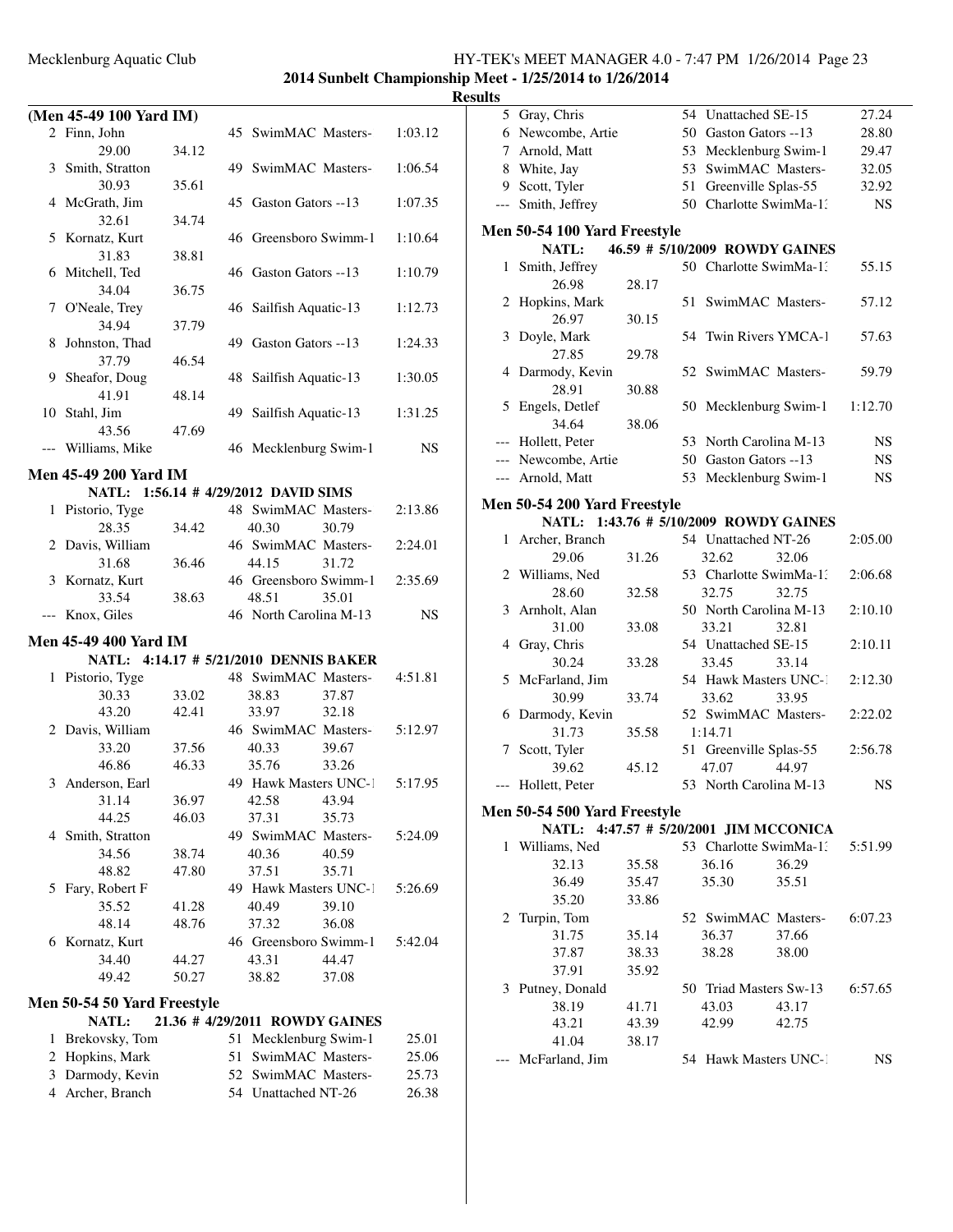**2014 Sunbelt Championship Meet - 1/25/2014 to 1/26/2014 Results**

|              | Men 50-54 1000 Yard Freestyle |                                         |                        |                      |          |
|--------------|-------------------------------|-----------------------------------------|------------------------|----------------------|----------|
|              | <b>NATL:</b>                  | $9:55.84$ # 4/6/2013                    |                        | <b>KEITH SWITZER</b> |          |
| $\mathbf{1}$ | Hollett, Peter                |                                         | 53 North Carolina M-13 |                      | 11:42.99 |
|              | 31.12                         | 33.31                                   | 34.09                  | 34.65                |          |
|              | 34.70                         | 34.23                                   | 34.30                  | 34.32                |          |
|              | 34.29                         | 34.92                                   | 35.79                  | 35.89                |          |
|              | 35.97                         | 35.77                                   | 36.19                  | 36.64                |          |
|              | 36.62                         | 36.52                                   | 36.94                  | 36.73                |          |
|              | 2 Arnholt, Alan               |                                         | 50 North Carolina M-13 |                      | 12:47.17 |
|              | 33.96                         | 36.79                                   | 37.46                  | 38.16                |          |
|              | 38.06                         | 38.18                                   | 38.52                  | 38.49                |          |
|              | 38.32                         | 38.17                                   | 38.54                  | 38.55                |          |
|              | 38.74                         | 39.22                                   | 39.75                  | 39.30                |          |
|              | 40.06                         | 39.99                                   | 39.14                  | 37.77                |          |
| 3            | Rogers, Todd                  |                                         | 52 Sailfish Aquatic-13 |                      | 14:15.59 |
|              | 34.06                         | 37.55                                   | 40.22                  | 42.60                |          |
|              | 42.90                         | 43.66                                   | 44.39                  | 43.34                |          |
|              | 44.16                         | 44.98                                   | 44.04                  | 43.97                |          |
|              | 43.84                         | 44.12                                   | 43.51                  | 44.21                |          |
|              | 44.74                         | 43.94                                   | 43.65                  | 41.71                |          |
|              | 4 Stone, Keith                |                                         | 54 Enfinity Aquatic-13 |                      | 14:37.09 |
|              | 2:06.32                       | 44.07                                   | 1:28.10                |                      |          |
|              |                               |                                         |                        | 44.20                |          |
|              | 44.60                         | 1:27.64                                 |                        |                      |          |
|              |                               | 45.05                                   |                        |                      |          |
|              |                               | 44.90                                   | 44.19                  | 41.03                |          |
| 5            | Putney, Donald                |                                         | 50 Triad Masters Sw-13 |                      | 14:44.92 |
|              | 40.03                         | 44.96                                   | 45.50                  | 44.61                |          |
|              | 44.28                         | 44.57                                   | 44.86                  | 44.67                |          |
|              | 44.55                         | 43.88                                   | 44.39                  | 44.34                |          |
|              | 44.63                         | 44.67                                   | 45.31                  | 46.12                |          |
|              | 45.22                         | 44.67                                   | 45.64                  | 38.02                |          |
|              | 6 Scott, Tyler                |                                         | 51 Greenville Splas-55 |                      | 15:20.19 |
|              | 39.03                         | 44.11                                   | 45.83                  | 47.92                |          |
|              | 46.91                         | 46.78                                   | 46.32                  | 47.03                |          |
|              | 46.67                         | 46.18                                   | 46.48                  | 46.04                |          |
|              | 47.08                         | 46.15                                   | 46.23                  | 46.98                |          |
|              | 47.48                         | 46.86                                   | 47.08                  | 43.03                |          |
|              |                               |                                         |                        |                      |          |
|              | Men 50-54 1650 Yard Freestyle |                                         |                        |                      |          |
|              |                               | NATL: 16:42.07 # 5/20/2001 JIM MCCONICA |                        |                      |          |
| 1            | Archer, Branch                |                                         | 54 Unattached NT-26    |                      | 19:36.82 |
|              | 30.62                         | 32.80                                   | 34.04                  | 34.34                |          |
|              | 34.64                         | 35.11                                   | 35.44                  | 35.45                |          |
|              | 35.61                         | 36.41                                   | 35.57                  | 36.20                |          |
|              | 35.71                         | 36.18                                   | 36.27                  | 35.68                |          |
|              | 35.85                         | 35.54                                   | 35.97                  | 36.24                |          |
|              | 36.40                         | 36.47                                   | 36.43                  | 36.42                |          |
|              | 36.09                         | 36.69                                   | 36.46                  | 37.16                |          |
|              | 36.29                         | 36.53                                   | 36.38                  | 36.27                | 35.56    |
|              |                               |                                         |                        |                      |          |

|              | 2 Stone, Keith                                                        |                  |    | 54 Enfinity Aquatic-13        |                      | 24:24.72  |
|--------------|-----------------------------------------------------------------------|------------------|----|-------------------------------|----------------------|-----------|
|              | 39.35                                                                 | 41.96            |    | 1:25.79                       | 1:28.90              |           |
|              | 43.88                                                                 | 44.10            |    | 45.15                         | 44.60                |           |
|              | 1:29.78                                                               | 2:14.81          |    | 44.61                         |                      |           |
|              |                                                                       |                  |    |                               |                      | 42.57     |
|              |                                                                       |                  |    |                               |                      |           |
|              | Men 50-54 50 Yard Backstroke                                          |                  |    |                               |                      |           |
|              | NATL: 24.75 # 4/3/2011                                                |                  |    |                               | <b>STEVE WOOD</b>    |           |
|              | 1 Doyle, Mark                                                         |                  |    | 54 Twin Rivers YMCA-1         |                      | 30.55     |
|              | 2 Williams, Ned                                                       |                  |    | 53 Charlotte SwimMa-1.        |                      | 30.95     |
|              | 3 McFarland, Jim                                                      |                  |    | 54 Hawk Masters UNC-1         |                      | 31.08     |
|              | 4 Gray, Chris                                                         |                  |    | 54 Unattached SE-15           |                      | 31.36     |
|              | 5 White, Jay                                                          |                  |    | 53 SwimMAC Masters-           |                      | 36.35     |
|              | 6 Newcombe, Artie                                                     |                  |    | 50 Gaston Gators --13         |                      | 39.14     |
|              | 7 Scott, Tyler                                                        |                  | 51 | Greenville Splas-55           |                      | 46.33     |
|              | --- Smith, Jeffrey                                                    |                  |    | 50 Charlotte SwimMa-1:        |                      | <b>NS</b> |
|              | Men 50-54 100 Yard Backstroke                                         |                  |    |                               |                      |           |
|              | <b>NATL:</b>                                                          |                  |    | 53.09 # 4/27/2012 CLAY BRITT  |                      |           |
| $\mathbf{1}$ | Gray, Chris                                                           |                  |    | 54 Unattached SE-15           |                      | 1:07.51   |
|              | 32.95                                                                 | 34.56            |    |                               |                      |           |
|              | 2 Archer, Branch                                                      |                  |    | 54 Unattached NT-26           |                      | 1:07.97   |
|              | 33.53                                                                 | 34.44            |    |                               |                      |           |
| 3            | White, Jay                                                            |                  | 53 | SwimMAC Masters-              |                      | 1:18.55   |
|              | 38.67                                                                 | 39.88            |    |                               |                      |           |
|              | 4 Engels, Detlef                                                      |                  |    | 50 Mecklenburg Swim-1         |                      | 1:27.86   |
|              | 42.76                                                                 | 45.10            |    |                               |                      |           |
|              | McFarland, Jim                                                        |                  |    | 54 Hawk Masters UNC-1         |                      | DQ        |
|              | 32.97                                                                 | 34.31            |    |                               |                      |           |
|              | Newcombe, Artie                                                       |                  |    | 50 Gaston Gators --13         |                      | NS.       |
|              |                                                                       |                  |    |                               |                      |           |
|              | Men 50-54 200 Yard Backstroke<br>NATL: 2:00.59 # 4/28/2012 CLAY BRITT |                  |    |                               |                      |           |
| 1            | Doyle, Mark                                                           |                  |    | 54 Twin Rivers YMCA-1         |                      | 2:21.51   |
|              | 34.69                                                                 | 35.85            |    | 36.04                         | 34.93                |           |
|              | 2 Archer, Branch                                                      |                  |    | 54 Unattached NT-26           |                      | 2:25.90   |
|              | 34.62                                                                 | 35.96            |    | 37.90                         | 37.42                |           |
|              | 3 McFarland, Jim                                                      |                  |    | 54 Hawk Masters UNC-1         |                      | 2:34.04   |
|              | 36.85                                                                 | 38.04            |    | 39.83                         | 39.32                |           |
|              | 4 White, Jay                                                          |                  |    | 53 SwimMAC Masters-           |                      | 2:54.12   |
|              | 41.57                                                                 | 43.92            |    | 46.04                         | 42.59                |           |
|              |                                                                       |                  |    |                               |                      |           |
|              | Men 50-54 50 Yard Breaststroke                                        |                  |    |                               |                      |           |
|              | <b>NATL:</b>                                                          |                  |    | 26.98 # 5/21/2010 HOLDEN BANK |                      |           |
|              | 1 Wennborg, Lars                                                      |                  |    | 50 SwimMAC Masters-           |                      | 29.54     |
|              | 2 Mc Donald, Matt                                                     |                  |    | 52 Blu Frog Team-14           |                      | 31.28     |
|              | 3 Newcombe, Artie                                                     |                  |    | 50 Gaston Gators --13         |                      | 37.19     |
|              | 4 White, Jay                                                          |                  |    | 53 SwimMAC Masters-           |                      | 40.20     |
|              | 5 Engels, Detlef                                                      |                  |    | 50 Mecklenburg Swim-1         |                      | 40.64     |
|              | Men 50-54 100 Yard Breaststroke                                       |                  |    |                               |                      |           |
|              | <b>NATL:</b>                                                          | 59.04 # 4/7/2013 |    |                               | <b>DAVID GUTHRIE</b> |           |
| 1            | Wennborg, Lars                                                        |                  |    | 50 SwimMAC Masters-           |                      | 1:03.98   |
|              | 30.11                                                                 | 33.87            |    |                               |                      |           |
|              | 2 Mc Donald, Matt                                                     |                  |    | 52 Blu Frog Team-14           |                      | 1:12.06   |
|              | 33.41                                                                 | 38.65            |    |                               |                      |           |
|              |                                                                       |                  |    |                               |                      |           |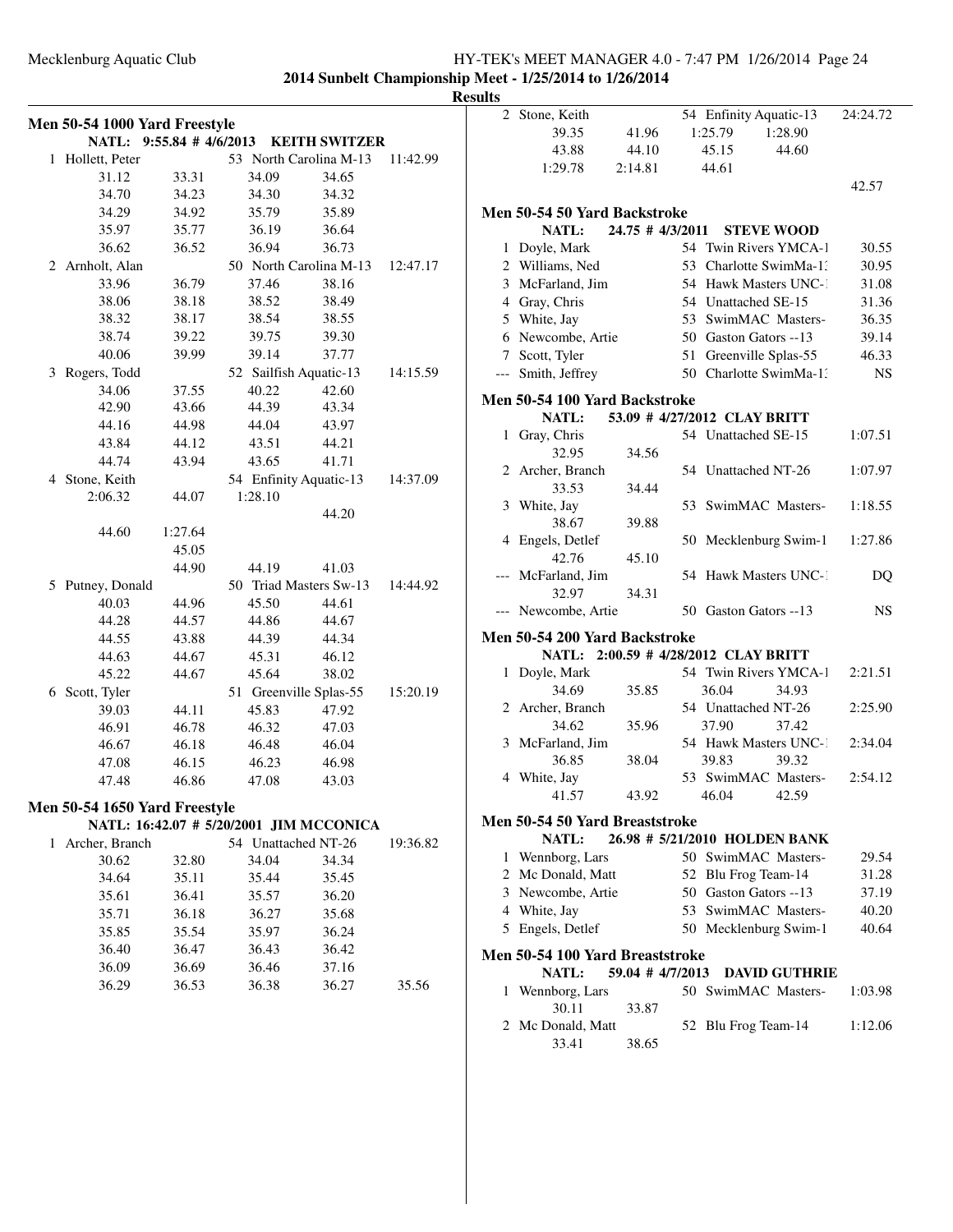**2014 Sunbelt Championship Meet - 1/25/2014 to 1/26/2014 Results**

|   | (Men 50-54 100 Yard Breaststroke) |       |     |                                      |           |
|---|-----------------------------------|-------|-----|--------------------------------------|-----------|
|   | 3 Brekovsky, Tom                  |       |     | 51 Mecklenburg Swim-1                | 1:13.53   |
|   | 34.78                             | 38.75 |     |                                      |           |
|   | 4 Newcombe, Artie                 |       |     | 50 Gaston Gators --13                | 1:21.16   |
|   | 39.37                             | 41.79 |     |                                      |           |
|   | Men 50-54 200 Yard Breaststroke   |       |     |                                      |           |
|   |                                   |       |     |                                      |           |
|   | NATL: 2:10.76 # 4/6/2013          |       |     | <b>DAVID GUTHRIE</b>                 |           |
| 1 | Wennborg, Lars                    |       |     | 50 SwimMAC Masters-                  | 2:23.10   |
|   | 33.69                             | 36.12 |     | 36.25<br>37.04                       |           |
|   | Putney, Donald                    |       |     | 50 Triad Masters Sw-13               | NS        |
|   | Men 50-54 50 Yard Butterfly       |       |     |                                      |           |
|   | <b>NATL:</b>                      |       |     | 23.19 # 4/25/2004 TRIP HEDRICK       |           |
|   | 1 Archer, Branch                  |       |     | 54 Unattached NT-26                  | 28.33     |
|   | 2 McFarland, Jim                  |       | 54  | <b>Hawk Masters UNC-1</b>            | 28.43     |
|   | 3 Hopkins, Mark                   |       |     | 51 SwimMAC Masters-                  | 28.47     |
|   | 4 Darmody, Kevin                  |       |     | 52 SwimMAC Masters-                  | 28.80     |
|   | 5 Putney, Donald                  |       |     | 50 Triad Masters Sw-13               | 28.98     |
|   | 6 Doyle, Mark                     |       |     | 54 Twin Rivers YMCA-1                | 29.49     |
|   | 7 Rogers, Todd                    |       |     | 52 Sailfish Aquatic-13               | 30.82     |
|   | 8 Newcombe, Artie                 |       |     | 50 Gaston Gators --13                | 31.58     |
|   | 9 White, Jay                      |       |     | 53 SwimMAC Masters-                  | 37.11     |
|   | 10 Engels, Detlef                 |       |     | 50 Mecklenburg Swim-1                | 37.19     |
|   | --- Gray, Chris                   |       |     | 54 Unattached SE-15                  | <b>NS</b> |
|   | --- Hollett, Peter                |       |     | 53 North Carolina M-13               | <b>NS</b> |
|   | --- Stone, Keith                  |       |     | 54 Enfinity Aquatic-13               | <b>NS</b> |
|   | Men 50-54 100 Yard Butterfly      |       |     |                                      |           |
|   | NATL:                             |       |     | 51.73 # 5/12/2013 DAVID SIMS         |           |
| 1 | Archer, Branch                    |       |     | 54 Unattached NT-26                  | 1:01.23   |
|   | 28.78                             | 32.45 |     |                                      |           |
|   | 2 Hollett, Peter                  |       |     | 53 North Carolina M-13               | 1:02.54   |
|   | 28.41                             | 34.13 |     |                                      |           |
| 3 | McFarland, Jim                    |       |     | 54 Hawk Masters UNC-1                | 1:03.36   |
|   | 29.15                             | 34.21 |     |                                      |           |
| 4 | Arnholt, Alan                     |       | 50. | North Carolina M-13                  | 1:08.53   |
|   | 31.42                             | 37.11 |     |                                      |           |
| 5 | Hopkins, Mark                     |       | 51  | SwimMAC Masters-                     | 1:09.08   |
|   | 31.53                             | 37.55 |     |                                      |           |
|   | 6 Putney, Donald                  |       |     | 50 Triad Masters Sw-13               | 1:10.90   |
|   | 35.10                             | 35.80 |     |                                      |           |
|   | 7 Newcombe, Artie                 |       |     | 50 Gaston Gators --13                | 1:14.67   |
|   | 32.63                             | 42.04 |     |                                      |           |
|   | Men 50-54 200 Yard Butterfly      |       |     |                                      |           |
|   |                                   |       |     | NATL: 1:59.26 # 4/27/2013 DAVID SIMS |           |
| 1 | Archer, Branch                    |       |     | 54 Unattached NT-26                  | 2:24.75   |
|   | 31.21                             | 35.59 |     | 38.80<br>39.15                       |           |
|   | 2 Putney, Donald                  |       |     | 50 Triad Masters Sw-13               | 2:54.38   |
|   |                                   |       |     | 45.80                                |           |
|   | --- McFarland, Jim                |       |     | 54 Hawk Masters UNC-1                | NS        |
|   |                                   |       |     |                                      |           |
|   | Men 50-54 100 Yard IM             |       |     |                                      |           |
|   | <b>NATL:</b>                      |       |     | 54.28 # 5/11/2013 DAVID SIMS         |           |
| 1 | McFarland, Jim                    |       |     | 54 Hawk Masters UNC-1                | 1:05.78   |
|   | 30.04                             | 35.74 |     |                                      |           |
|   | 2 Hopkins, Mark                   |       |     | 51 SwimMAC Masters- 1:07.16          |           |
|   | 31.02                             | 36.14 |     |                                      |           |

|       | 3 Mc Donald, Matt                      |       |     | 52 Blu Frog Team-14                             |                                    | 1:07.34 |
|-------|----------------------------------------|-------|-----|-------------------------------------------------|------------------------------------|---------|
|       | 31.92                                  | 35.42 |     |                                                 |                                    |         |
|       | 4 Brekovsky, Tom                       |       | 51  | Mecklenburg Swim-1                              |                                    | 1:07.60 |
|       | 33.29                                  | 34.31 |     |                                                 |                                    |         |
| 5     | Doyle, Mark                            |       |     | 54 Twin Rivers YMCA-1                           |                                    | 1:08.60 |
|       | 31.43<br>6 Putney, Donald              | 37.17 |     | 50 Triad Masters Sw-13                          |                                    | 1:08.68 |
|       | 32.31                                  | 36.37 |     |                                                 |                                    |         |
| 7     | Newcombe, Artie                        |       |     | 50 Gaston Gators --13                           |                                    | 1:13.10 |
|       | 33.94                                  | 39.16 |     |                                                 |                                    |         |
| 8     | White, Jay                             |       |     | 53 SwimMAC Masters-                             |                                    | 1:21.68 |
|       | 37.57                                  | 44.11 |     |                                                 |                                    |         |
| 9     | Stone, Keith                           |       |     | 54 Enfinity Aquatic-13                          |                                    | 1:23.99 |
|       | 37.86                                  | 46.13 |     |                                                 |                                    |         |
|       | 10 Scott, Tyler                        |       | 51  | Greenville Splas-55                             |                                    | 1:37.47 |
|       | 44.63                                  | 52.84 |     |                                                 |                                    |         |
| $---$ | Smith, Jeffrey                         |       |     | 50 Charlotte SwimMa-1.                          |                                    | NS      |
|       | <b>Men 50-54 200 Yard IM</b>           |       |     |                                                 |                                    |         |
|       | NATL: 2:00.56 # 4/27/2013 DAVID SIMS   |       |     |                                                 |                                    |         |
|       | 1 Smith, Jeffrey                       |       |     | 50 Charlotte SwimMa-1:                          |                                    | 2:22.52 |
|       | 29.63                                  | 37.90 |     | 42.55                                           | 32.44                              |         |
|       | 2 Archer, Branch                       |       |     | 54 Unattached NT-26                             |                                    | 2:24.36 |
|       | 29.96                                  | 37.44 |     | 44.67                                           | 32.29                              |         |
|       | 3 McFarland, Jim                       |       |     | 54 Hawk Masters UNC-1                           |                                    | 2:29.26 |
|       | 31.72                                  | 37.92 |     | 45.45                                           | 34.17                              |         |
|       | 4 Newcombe, Artie                      |       |     | 50 Gaston Gators --13                           |                                    | 2:41.34 |
|       | 33.80                                  | 42.10 |     | 46.80                                           | 38.64                              |         |
|       | --- Putney, Donald                     |       |     | 50 Triad Masters Sw-13                          |                                    | DQ      |
|       | 32.83                                  | 42.65 |     | 44.54                                           | 37.34                              |         |
|       | <b>Men 50-54 400 Yard IM</b>           |       |     |                                                 |                                    |         |
|       | NATL: 4:23.94 # 5/10/2009 MICHAEL MANN |       |     |                                                 |                                    |         |
|       | 1 Putney, Donald                       |       |     | 50 Triad Masters Sw-13                          |                                    | 5:50.94 |
|       | 35.81                                  | 40.43 |     | 47.40                                           | 46.69                              |         |
|       | 48.76                                  | 47.54 |     | 43.35                                           | 40.96                              |         |
|       |                                        |       |     |                                                 |                                    |         |
|       | <b>Men 55-59 50 Yard Freestyle</b>     |       |     |                                                 |                                    |         |
|       | <b>NATL:</b>                           |       |     |                                                 | 21.82 # 4/30/2000 RICHARD ABRAHAMS |         |
|       | 1 Greve, Ted                           |       |     | 56 Charlotte SwimMa-1.                          |                                    | 24.88   |
| 2     | Klein, Jonathan                        |       |     | 56 Duke Aquatics-13                             |                                    | 24.97   |
| 3     | Berting, David                         |       | 57  | Hawk Masters UNC-1                              |                                    | 25.39   |
|       | 4 McFarland, Jim                       |       | 55  | Virginia Masters-12                             |                                    | 27.53   |
| 5     | Miller, Richard                        |       | 59  | North Carolina M-13                             |                                    | 27.76   |
| 6     | Sharpe, Hal C                          |       | 56  | North Carolina M-13                             |                                    | 28.26   |
| 7     | Tenke, Thomas                          |       | 58  | Greenville Splas-55                             |                                    | 28.29   |
| 8     | White, Tim                             |       | 58  | Charlotte SwimMa-1:<br>Unattached SC-55         |                                    | 28.41   |
| 9     | White, Warren                          |       | 59. |                                                 |                                    | 28.82   |
| 10    | Devlin, John                           |       | 57  | Greenville Splas-55                             |                                    | 30.05   |
| 11    | DeLuca, Robert                         |       | 55  | Charlotte SwimMa-1.                             |                                    | 30.96   |
| 12    | Treman, Michael                        |       | 57  | Hawk Masters UNC-1                              |                                    | 31.67   |
| 13    | Dickson, W Michael                     |       |     | 59 Gaston Gators --13                           |                                    | 32.89   |
| $---$ | Gilchrist, Donald                      |       |     | 59 Greensboro Swimm-1<br>56 North Carolina M-13 |                                    | NS      |
| $---$ | Baker, Donald                          |       |     |                                                 |                                    | NS      |
|       | Men 55-59 100 Yard Freestyle           |       |     |                                                 |                                    |         |
|       | <b>NATL:</b>                           |       |     |                                                 | 48.37 # 4/30/2000 RICHARD ABRAHAMS |         |
|       | $1$ Dyer Andy                          |       |     | $55$ Atlanta Water $I_0$ 45                     |                                    | 53.30 L |

| 1 Dyer, Andy |       | 55 Atlanta Water Jo-45 | 53.30 |
|--------------|-------|------------------------|-------|
| 25.62        | 27.68 |                        |       |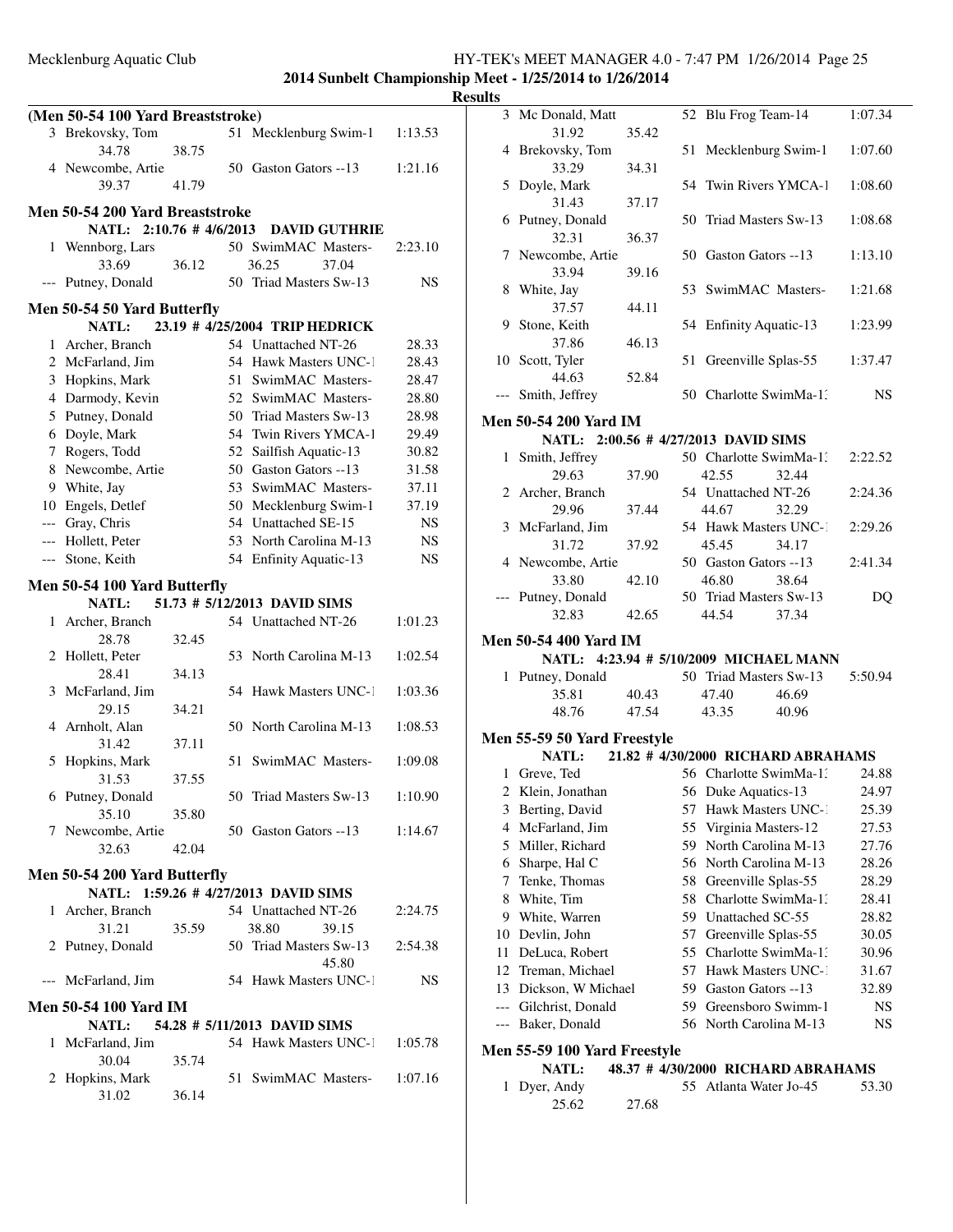### Mecklenburg Aquatic Club HY-TEK's MEET MANAGER 4.0 - 7:47 PM 1/26/2014 Page 26 **2014 Sunbelt Championship Meet - 1/25/2014 to 1/26/2014**

**(Men 55-59 100 Yard Freestyle)** 56 Duke Aquatics-13 54.72 26.40 28.32 3 Greve, Ted 56 Charlotte SwimMa-1: 55.76 26.80 28.96 4 Berting, David 57 Hawk Masters UNC-1 55.89 27.07 28.82 5 Washburn, Jonathan W 56 Hawk Masters UNC-1 57.27 27.26 30.01<br>6 Gilchrist, Donald 59 Greensboro Swimm-1 57.54 27.66 29.88 7 Vestal, Neal 59 Duke Aquatics-13 1:01.65 28.99 32.66 8 White, Warren 59 Unattached SC-55 1:02.98 29.72 33.26 9 White, Tim 58 Charlotte SwimMa-1: 1:03.27 30.91 32.36 10 Sharpe, Hal C 56 North Carolina M-13 1:05.74 31.32 34.42 11 Devlin, John 57 Greenville Splas-55 1:07.72 32.07 35.65 12 Treman, Michael 57 Hawk Masters UNC-1 1:09.32 33.87 35.45 13 DeLuca, Robert 55 Charlotte SwimMa-13 1:14.84 32.63 42.21 14 Heil, Jack 58 Mecklenburg Swim-1 1:25.83 39.90 45.93 15 Miller, Jamie 59 Triad Masters Sw-13 1:33.46 44.69 48.77 McFarland, Jim 55 Virginia Masters-12 NS --- Baker, Donald 56 North Carolina M-13 NS **Men 55-59 200 Yard Freestyle NATL: 1:48.79 # 4/10/2010 MICHAEL MANN** 1 Klein, Jonathan 56 Duke Aquatics-13 2:05.04

| 29.12                    | 32.76 | 32.31 30.85            |                       |           |
|--------------------------|-------|------------------------|-----------------------|-----------|
| 2 Berting, David         |       |                        | 57 Hawk Masters UNC-1 | 2:05.19   |
| 29.35                    | 31.65 | 32.56 31.63            |                       |           |
| 3 McFarland, Jim         |       | 55 Virginia Masters-12 |                       | 2:08.33   |
| 30.68                    | 32.16 | 33.03 32.46            |                       |           |
| 4 Gilchrist, Donald      |       | 59 Greensboro Swimm-1  |                       | 2:09.10   |
| 29.52                    | 31.77 | 33.72 34.09            |                       |           |
| 5 Miller, Richard        |       | 59 North Carolina M-13 |                       | 2:16.84   |
| 31.94                    | 35.39 | 35.46 34.05            |                       |           |
| 6 White, Tim             |       | 58 Charlotte SwimMa-1. |                       | 2:22.78   |
| 33.86                    | 37.46 | 36.43 35.03            |                       |           |
| 7 White, Warren          |       | 59 Unattached SC-55    |                       | 2:26.09   |
| 32.46                    | 36.26 | 38.22 39.15            |                       |           |
| 8 Sharpe, Hal C          |       | 56 North Carolina M-13 |                       | 2:41.11   |
| 35.05                    | 40.07 | 42.22 43.77            |                       |           |
| 9 McWhorter, William W   |       | 57 Greenville Splas-55 |                       | 2:46.99   |
| 38.32 42.16              |       | 44.20 42.31            |                       |           |
| 10 Dickson, W Michael    |       | 59 Gaston Gators --13  |                       | 2:53.07   |
| 38.74 43.49              |       | 46.53 44.31            |                       |           |
| 11 Devlin, John          |       | 57 Greenville Splas-55 |                       | 2:58.25   |
| 34.62 41.82              |       | 48.40 53.41            |                       |           |
| --- Washburn, Jonathan W |       | 56 Hawk Masters UNC-1  |                       | <b>NS</b> |
|                          |       |                        |                       |           |

| <b>Results</b> |                               |       |       |                                                       |           |
|----------------|-------------------------------|-------|-------|-------------------------------------------------------|-----------|
|                | Men 55-59 500 Yard Freestyle  |       |       |                                                       |           |
|                |                               |       |       | NATL: 4:56.82 # 4/11/2010 MICHAEL MANN                |           |
|                | 1 Dyer, Andy                  |       |       | 55 Atlanta Water Jo-45                                | 5:32.10   |
|                | 30.25                         | 33.60 | 33.43 | 33.73                                                 |           |
|                | 33.74                         | 33.16 | 33.47 | 33.85                                                 |           |
|                | 33.92                         | 32.95 |       |                                                       |           |
|                |                               |       |       | 2 Washburn, Jonathan W 56 Hawk Masters UNC-1 5:42.87  |           |
|                | 30.58                         | 33.78 | 34.34 | 35.20                                                 |           |
|                | 35.70                         | 34.89 | 35.59 | 34.82                                                 |           |
|                | 34.47                         | 33.50 |       |                                                       |           |
|                | 3 Berting, David              |       |       | 57 Hawk Masters UNC-1 5:54.07                         |           |
|                | 33.13                         | 35.25 | 35.84 | 37.09                                                 |           |
|                | 36.45                         | 36.69 | 35.97 | 35.98                                                 |           |
|                | 35.29                         | 32.38 |       |                                                       |           |
|                | 4 White, Tim                  |       |       | 58 Charlotte SwimMa-1: 6:19.84                        |           |
|                | 35.55                         | 38.88 | 39.63 | 39.56                                                 |           |
|                | 38.92                         | 38.46 | 37.80 | 37.95                                                 |           |
|                | 37.01                         | 36.08 |       |                                                       |           |
|                |                               |       |       | 5 McWhorter, William W 57 Greenville Splas-55 7:48.48 |           |
|                | 41.42                         | 46.21 | 48.13 | 48.01                                                 |           |
|                | 47.57                         | 48.62 | 48.01 | 47.97                                                 |           |
|                | 47.75                         | 44.79 |       |                                                       |           |
|                | 6 Heil, Jack                  |       |       | 58 Mecklenburg Swim-1 9:00.46                         |           |
|                | 44.78                         | 49.50 | 53.57 | 56.66                                                 |           |
|                | 57.40                         | 56.39 | 56.39 | 57.09                                                 |           |
|                | 57.44                         | 51.24 |       |                                                       |           |
|                | 7 Miller, Jamie               |       |       | 59 Triad Masters Sw-13 9:38.44                        |           |
|                |                               |       |       | 59.41 1:01.10                                         |           |
|                | 58.44                         | 52.93 |       |                                                       |           |
|                | Men 55-59 1000 Yard Freestyle |       |       |                                                       |           |
|                |                               |       |       | NATL: 10:07.36 # 5/14/2006 JIM MC CONICA              |           |
|                |                               |       |       | --- Washburn, Jonathan W 56 Hawk Masters UNC-1        | <b>NS</b> |
|                |                               |       |       |                                                       |           |
|                | Men 55-59 1650 Yard Freestyle |       |       | NATL: 17:11.12 # 5/20/2007 JIM MCCONICA               |           |
|                | 1 Berting, David              |       |       | 57 Hawk Masters UNC-1 19:52.79                        |           |
|                | 33.34                         | 36.06 | 37.14 | 36.00                                                 |           |
|                | 36.48                         | 36.26 | 36.43 | 36.16                                                 |           |
|                | 35.67                         | 36.25 | 36.15 | 36.10                                                 |           |
|                | 35.95                         | 35.85 | 36.07 | 36.29                                                 |           |
|                | 36.72                         | 36.61 | 36.40 | 36.43                                                 |           |
|                | 36.02                         | 35.99 | 36.19 | 36.30                                                 |           |
|                | 36.06                         | 36.33 | 36.61 | 36.76                                                 |           |
|                | 36.31                         | 36.72 | 36.95 | 36.64                                                 | 33.55     |
| 2              | Miller, Richard               |       |       | 59 North Carolina M-13                                | 21:51.84  |
|                | 34.91                         | 39.33 | 39.52 | 39.50                                                 |           |
|                | 39.65                         | 39.98 | 40.40 | 39.84                                                 |           |
|                | 40.33                         | 40.26 | 40.23 | 40.10                                                 |           |
|                | 40.48                         | 39.75 | 40.82 | 39.94                                                 |           |
|                | 39.58                         | 40.09 | 40.03 | 40.15                                                 |           |
|                | 40.25                         | 40.13 | 39.82 | 40.61                                                 |           |
|                | 40.25                         | 40.10 | 39.85 | 40.02                                                 |           |
|                | 40.36                         | 39.97 | 39.54 | 38.85                                                 | 37.20     |
|                |                               |       |       |                                                       |           |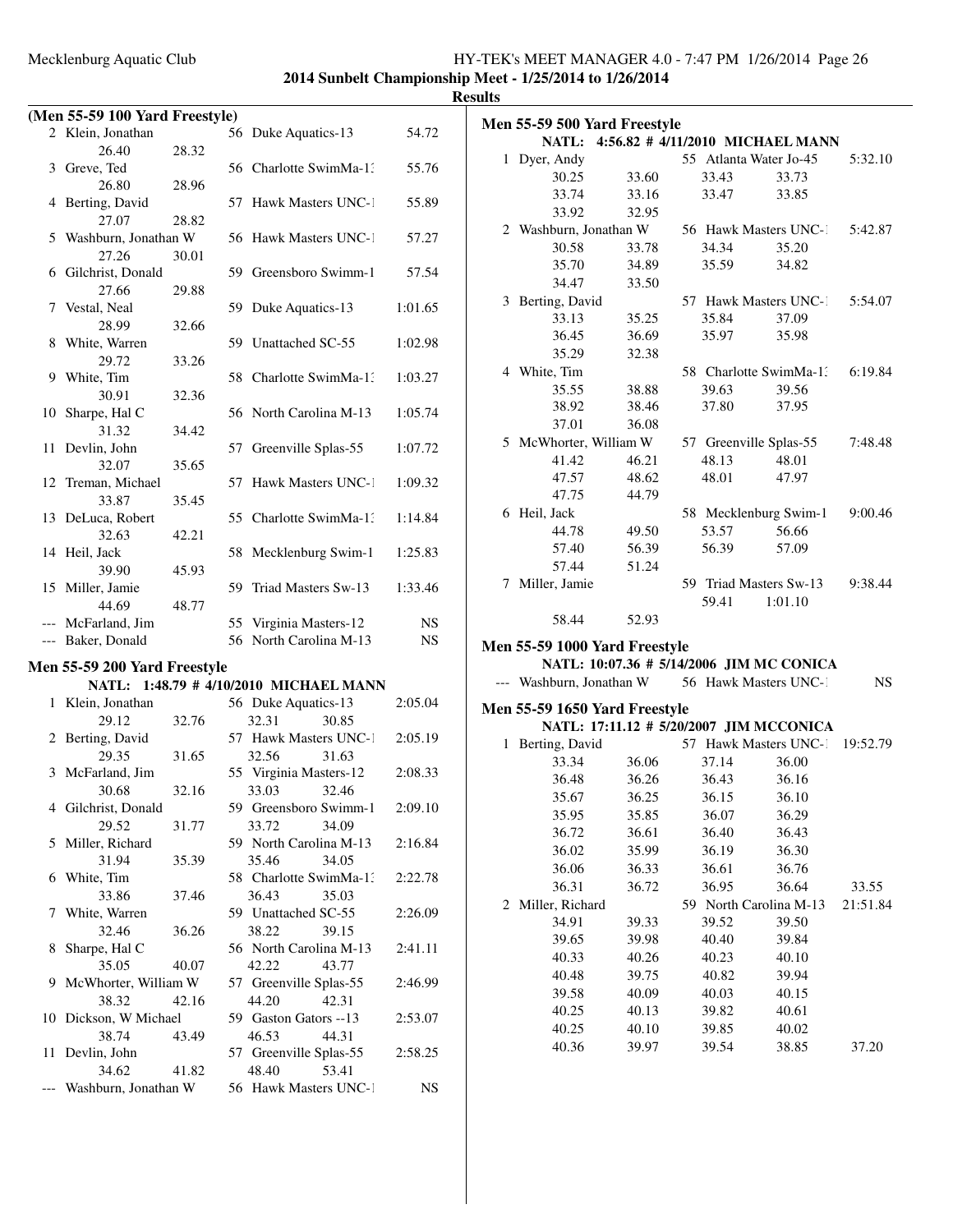**2014 Sunbelt Championship Meet - 1/25/2014 to 1/26/2014 Results**

|                | (Men 55-59 1650 Yard Freestyle)      |                      |    |         |                              |          |
|----------------|--------------------------------------|----------------------|----|---------|------------------------------|----------|
|                | 3 Treman, Michael                    |                      |    |         | 57 Hawk Masters UNC-1        | 23:47.20 |
|                | 39.44                                | 42.82                |    | 44.04   | 44.63                        |          |
|                | 44.46                                | 44.82                |    | 44.02   | 43.88                        |          |
|                | 44.01                                | 44.12                |    | 43.79   | 43.71                        |          |
|                | 44.32                                | 44.25                |    | 44.24   | 44.44                        |          |
|                | 44.16                                | 43.52                |    | 43.52   | 43.63                        |          |
|                | 43.86                                | 43.47                |    | 43.79   | 43.26                        |          |
|                | 42.89                                | 43.23                |    | 43.02   | 43.24                        |          |
|                | 42.23                                | 42.33                |    | 42.04   | 41.47                        | 36.55    |
|                | 4 Miller, Jamie                      |                      |    |         | 59 Triad Masters Sw-13       | 32:11.84 |
|                |                                      |                      |    |         | 1:00.28                      |          |
|                | 59.42                                | 58.54                |    | 57.44   | 59.41                        |          |
|                | 57.93                                | 56.73                |    | 58.16   | 58.55                        |          |
|                | 57.98                                | 58.25                |    | 59.43   | 59.38                        |          |
|                | 58.66                                | 1:00.50              |    | 57.99   |                              |          |
|                |                                      | 1:59.72              |    | 1:00.32 | 59.05                        |          |
|                |                                      |                      |    | 1:00.48 | 58.25                        |          |
|                | 58.66                                | 58.41                |    | 1:54.64 | 53.87                        |          |
|                | Men 55-59 50 Yard Backstroke         |                      |    |         |                              |          |
|                | <b>NATL:</b>                         | $26.34$ # $5/1/2011$ |    |         | <b>TOM BARTON</b>            |          |
| 1              | Klein, Jonathan                      |                      |    |         | 56 Duke Aquatics-13          | 28.51    |
|                | 2 White, Warren                      |                      |    |         | 59 Unattached SC-55          | 33.25    |
|                | 3 McFarland, Jim                     |                      |    |         | 55 Virginia Masters-12       | 34.00    |
|                | 4 Lee, Doug                          |                      |    |         | 57 Charlotte SwimMa-1:       | 34.07    |
|                | 5 Tenke, Thomas                      |                      |    |         | 58 Greenville Splas-55       | 34.44    |
|                | 6 DeLuca, Robert                     |                      |    |         | 55 Charlotte SwimMa-1:       | 35.17    |
| 7              | Sharpe, Hal C                        |                      |    |         | 56 North Carolina M-13       | 38.23    |
|                |                                      |                      |    |         |                              |          |
|                | Men 55-59 100 Yard Backstroke        |                      |    |         |                              |          |
|                | <b>NATL:</b>                         |                      |    |         | 56.55 # 4/30/2011 TOM BARTON |          |
| 1              | Klein, Jonathan<br>29.51             |                      |    |         | 56 Duke Aquatics-13          | 1:01.40  |
|                | 2 White, Warren                      | 31.89                |    |         | 59 Unattached SC-55          | 1:13.36  |
|                | 35.09                                | 38.27                |    |         |                              |          |
|                | Sharpe, Hal C                        |                      |    |         | 56 North Carolina M-13       | DQ       |
|                | 41.02                                | 44.91                |    |         |                              |          |
|                |                                      |                      |    |         |                              |          |
|                | Men 55-59 200 Yard Backstroke        |                      |    |         |                              |          |
|                | NATL: 2:03.14 # 3/31/2012 TOM BARTON |                      |    |         |                              |          |
| 1              | Klein, Jonathan<br>32.54             | 35.26                |    | 36.03   | 56 Duke Aquatics-13<br>34.12 | 2:17.95  |
|                |                                      |                      |    |         |                              |          |
|                | Men 55-59 50 Yard Breaststroke       |                      |    |         |                              |          |
|                | NATL:                                | 27.81 # 5/4/2008     |    |         | <b>TIMOTHY SHEAD</b>         |          |
| 1              | Dyer, Andy                           |                      | 55 |         | Atlanta Water Jo-45          | 29.28    |
| $\overline{c}$ | Vestal, Neal                         |                      |    |         | 59 Duke Aquatics-13          | 30.72    |
| 3              | Gilchrist, Donald                    |                      |    |         | 59 Greensboro Swimm-1        | 33.38    |
| 4              | Lee, Doug                            |                      |    |         | 57 Charlotte SwimMa-1.       | 35.64    |
| 5              | Devlin, John                         |                      | 57 |         | Greenville Splas-55          | 38.53    |
| 6              | Sharpe, Hal C                        |                      |    |         | 56 North Carolina M-13       | 39.11    |
| 7              | Treman, Michael                      |                      |    |         | 57 Hawk Masters UNC-1        | 39.97    |
| 8              | Miller, Jamie                        |                      |    |         | 59 Triad Masters Sw-13       | 47.07    |
| ---            | Heil, Jack                           |                      | 58 |         | Mecklenburg Swim-1           | DQ       |
| ---            | McFarland, Jim                       |                      | 55 |         | Virginia Masters-12          | NS.      |
|                |                                      |                      |    |         |                              |          |

|              | Men 55-59 100 Yard Breaststroke   |                       |     |                                                  |                    |
|--------------|-----------------------------------|-----------------------|-----|--------------------------------------------------|--------------------|
|              | <b>NATL:</b>                      | $1:01.42 \# 5/4/2008$ |     | <b>TIMOTHY SHEAD</b>                             |                    |
| $\mathbf{1}$ | Dyer, Andy                        |                       |     | 55 Atlanta Water Jo-45                           | 1:04.87            |
|              | 30.18                             | 34.69                 |     |                                                  |                    |
|              | 2 Vestal, Neal                    |                       |     | 59 Duke Aquatics-13                              | 1:09.24            |
|              | 32.27                             | 36.97                 |     |                                                  |                    |
|              | 3 Lee, Doug                       |                       | 57  | Charlotte SwimMa-1:                              | 1:17.01            |
|              | 36.91                             | 40.10                 |     |                                                  |                    |
|              | 4 Devlin, John                    |                       | 57  | Greenville Splas-55                              | 1:26.02            |
|              | 40.01                             | 46.01                 |     |                                                  |                    |
| 5            | Sharpe, Hal C<br>39.76            | 47.43                 |     | 56 North Carolina M-13                           | 1:27.19            |
| 6            | Treman, Michael                   |                       | 57  | Hawk Masters UNC-1                               | 1:29.42            |
|              | 41.89                             | 47.53                 |     |                                                  |                    |
|              | 7 Dickson, W Michael              |                       |     | 59 Gaston Gators --13                            | 1:32.68            |
|              | 43.07                             | 49.61                 |     |                                                  |                    |
|              | 8 Miller, Jamie                   |                       |     | 59 Triad Masters Sw-13                           | 1:47.95            |
|              | 51.88                             | 56.07                 |     |                                                  |                    |
|              | Men 55-59 200 Yard Breaststroke   |                       |     |                                                  |                    |
|              | NATL: 2:17.00 # 5/4/2008          |                       |     | <b>TIMOTHY SHEAD</b>                             |                    |
| 1            | Dyer, Andy                        |                       |     | 55 Atlanta Water Jo-45                           | 2:26.39            |
|              | 32.39                             | 38.32                 |     | 38.48<br>37.20                                   |                    |
|              | 2 Vestal, Neal                    |                       |     | 59 Duke Aquatics-13                              | 2:43.42            |
|              | 36.83                             | 42.06                 |     | 42.67<br>41.86                                   |                    |
|              | 3 Washburn, Jonathan W            |                       |     | 56 Hawk Masters UNC-1                            | 2:45.30            |
|              | 36.23                             | 42.14                 |     | 43.11<br>43.82                                   |                    |
|              | 4 Lee, Doug                       |                       |     | 57 Charlotte SwimMa-1.                           | 2:48.05            |
|              | 38.80                             | 43.26                 |     | 43.41<br>42.58                                   |                    |
|              | 5 Treman, Michael                 |                       |     | 57 Hawk Masters UNC-1                            | 3:27.51            |
|              | 44.12                             | 53.32                 |     | 1:50.07                                          |                    |
|              | 6 Miller, Jamie                   |                       |     | 59 Triad Masters Sw-13                           | 4:10.87            |
|              | 53.30                             | 1:04.68               |     | 1:10.58<br>1:02.31                               |                    |
|              | Gilchrist, Donald                 |                       |     | 59 Greensboro Swimm-1                            | <b>NS</b>          |
|              | Men 55-59 50 Yard Butterfly       |                       |     |                                                  |                    |
|              | <b>NATL:</b>                      |                       |     | 24.16 # 3/25/2007 GREG SHAW                      |                    |
|              | 1 Greve, Ted                      |                       |     | 56 Charlotte SwimMa-1:                           | 25.86              |
|              | 2 Phillips, John                  |                       |     | 55 Charlotte SwimMa-13                           | 26.92              |
|              | 3 Klein, Jonathan                 |                       |     | 56 Duke Aquatics-13                              | 27.03              |
|              | 4 Gilchrist, Donald               |                       |     | 59 Greensboro Swimm-1                            | 28.32              |
|              | 5 Berting, David                  |                       | 57  | Hawk Masters UNC-1                               | 29.15              |
| 6            | Tenke, Thomas                     |                       | 58  | Greenville Splas-55                              | 29.17              |
| 7            | Lee, Doug                         |                       | 57  | Charlotte SwimMa-1:                              | 30.69              |
| 8            | White, Tim                        |                       |     | 58 Charlotte SwimMa-1.                           | 31.48              |
| ---          | 9 Sharpe, Hal C<br>McFarland, Jim |                       |     | 56 North Carolina M-13<br>55 Virginia Masters-12 | 32.06<br><b>NS</b> |
|              |                                   |                       |     |                                                  |                    |
|              | Men 55-59 100 Yard Butterfly      |                       |     |                                                  |                    |
|              | NATL:                             |                       |     | 53.90 # 5/12/2013 PAUL CARTER                    |                    |
| 1            | Dyer, Andy                        |                       |     | 55 Atlanta Water Jo-45                           | 1:01.22            |
|              | 28.72                             | 32.50                 |     |                                                  |                    |
| 2            | Greve, Ted                        |                       |     | 56 Charlotte SwimMa-1.                           | 1:01.56            |
|              | 27.77                             | 33.79                 |     | Greensboro Swimm-1                               |                    |
| 3            | Gilchrist, Donald<br>30.42        | 34.80                 | 59. |                                                  | 1:05.22            |
| 4            | Miller, Richard                   |                       | 59  | North Carolina M-13                              | 1:16.78            |
|              | 35.49                             | 41.29                 |     |                                                  |                    |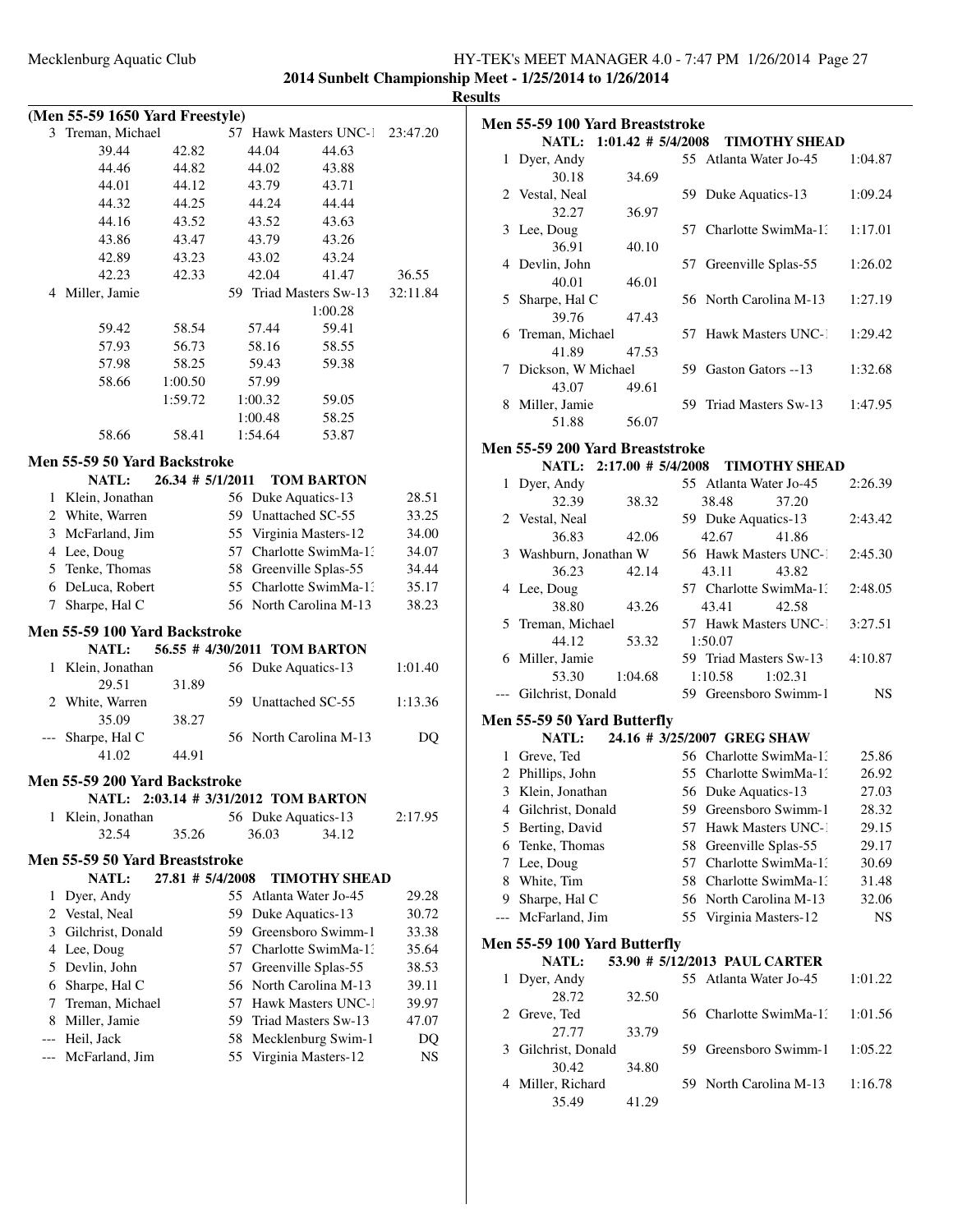**2014 Sunbelt Championship Meet - 1/25/2014 to 1/26/2014 <u>esults</u>** 

|   |                                                |                                        |           | Кe |
|---|------------------------------------------------|----------------------------------------|-----------|----|
|   | (Men 55-59 100 Yard Butterfly)                 |                                        |           |    |
|   | 5 White, Tim                                   | 58 Charlotte SwimMa-1:                 | 1:17.89   |    |
|   | 35.56<br>42.33                                 |                                        |           |    |
|   | 6 Miller, Jamie                                | 59 Triad Masters Sw-13                 | 1:59.41   |    |
|   | 56.19<br>1:03.22                               |                                        |           |    |
|   | --- Washburn, Jonathan W 56 Hawk Masters UNC-1 |                                        | <b>NS</b> |    |
|   |                                                |                                        |           |    |
|   | Men 55-59 200 Yard Butterfly                   |                                        |           |    |
|   | NATL: 2:03.18 # 5/23/2010 BRAD HORNER          |                                        |           |    |
|   | --- Washburn, Jonathan W 56 Hawk Masters UNC-1 |                                        | DQ        |    |
|   | Men 55-59 100 Yard IM                          |                                        |           |    |
|   |                                                | NATL: 56.20 # 5/4/2008 TIMOTHY SHEAD   |           |    |
|   | 1 Dyer, Andy                                   | 55 Atlanta Water Jo-45                 | 1:00.67   |    |
|   | 28.80<br>31.87                                 |                                        |           |    |
|   | 2 Greve, Ted                                   | 56 Charlotte SwimMa-1.                 | 1:04.05   |    |
|   | 28.72<br>35.33                                 |                                        |           |    |
|   | 3 Gilchrist, Donald                            | 59 Greensboro Swimm-1                  | 1:06.51   |    |
|   | 31.25<br>35.26                                 |                                        |           |    |
|   | 4 Lee, Doug                                    | 57 Charlotte SwimMa-1:                 | 1:09.43   |    |
|   | 36.61<br>32.82                                 |                                        |           |    |
|   | 5 Tenke, Thomas                                | 58 Greenville Splas-55                 | 1:09.65   |    |
|   | 32.00<br>37.65                                 |                                        |           |    |
|   | 6 McFarland, Jim                               | 55 Virginia Masters-12                 | 1:15.10   |    |
|   | 34.65<br>40.45                                 |                                        |           |    |
|   | 7 Sharpe, Hal C                                | 56 North Carolina M-13                 | 1:17.73   |    |
|   | 36.15<br>41.58                                 |                                        |           |    |
|   | 8 Dickson, W Michael                           | 59 Gaston Gators --13                  | 1:30.51   |    |
|   | 44.56<br>45.95                                 |                                        |           |    |
|   | 9 Treman, Michael                              | 57 Hawk Masters UNC-1                  | 1:31.25   |    |
|   | 47.05<br>44.20                                 |                                        |           |    |
|   | 10 McWhorter, William W                        | 57 Greenville Splas-55                 | 1:38.45   |    |
|   | 46.32<br>52.13                                 |                                        |           |    |
|   | 11 Miller, Jamie                               | 59 Triad Masters Sw-13                 | 1:52.55   |    |
|   | 55.63<br>56.92                                 |                                        |           |    |
|   | --- Washburn, Jonathan W                       | 56 Hawk Masters UNC-1                  | NS.       |    |
|   |                                                |                                        |           |    |
|   | Men 55-59 200 Yard IM                          |                                        |           |    |
|   |                                                | NATL: 2:04.09 # 5/4/2008 TIMOTHY SHEAD |           |    |
|   | 1 Gilchrist, Donald                            | 59 Greensboro Swimm-1 2:23.30          |           |    |
|   | 30.35 38.09 41.56 33.30                        |                                        |           |    |
|   | 2 Greve, Ted                                   | 56 Charlotte SwimMa-1.                 | 2:24.90   |    |
|   | 30.44<br>38.09                                 | 42.79<br>33.58                         |           |    |
| 3 | Washburn, Jonathan W                           | 56 Hawk Masters UNC-1                  | 2:53.16   |    |
|   | 45.62<br>41.48                                 | 46.71<br>39.35                         |           |    |
| 4 | Sharpe, Hal C                                  | 56 North Carolina M-13                 | 3:02.81   |    |
|   | 36.09<br>49.06                                 | 53.93<br>43.73                         |           |    |
| 5 | Treman, Michael                                | 57 Hawk Masters UNC-1                  | 3:25.39   |    |
|   | 44.14<br>1:00.95                               | 59.38<br>40.92                         |           |    |
|   | 6 McWhorter, William W                         | 57 Greenville Splas-55                 | 3:33.15   |    |
|   | 40.90<br>1:02.93                               | 1:06.30<br>43.02                       |           |    |
| 7 | Miller, Jamie                                  | 59 Triad Masters Sw-13                 | 4:01.29   |    |
|   | 50.33<br>1:10.27                               | 47.57<br>1:13.12                       |           |    |
|   | Men 55-59 400 Yard IM                          |                                        |           |    |
|   |                                                | NATL: 4:28.69 #4/10/2010 MICHAEL MANN  |           |    |
| 1 | Miller, Jamie                                  | 59 Triad Masters Sw-13                 | 8:43.29   |    |
|   | 57.72<br>1:06.34                               | 1:18.07<br>1:15.84                     |           |    |
|   | 1:09.43 1:11.89 1:44.00                        |                                        |           |    |
|   |                                                |                                        |           |    |

|              | --- Washburn, Jonathan W                           |                |    |                     | 56 Hawk Masters UNC-1                   | NS        |  |
|--------------|----------------------------------------------------|----------------|----|---------------------|-----------------------------------------|-----------|--|
|              | Men 60-64 50 Yard Freestyle                        |                |    |                     |                                         |           |  |
|              | 22.30 # 5/22/2005 RICHARD ABRAHAMS<br><b>NATL:</b> |                |    |                     |                                         |           |  |
|              | 1 Coxhead, George                                  |                |    |                     | 61 SwimMAC Masters-                     | 26.23     |  |
|              | 2 Osborn, James                                    |                |    |                     | 61 Greenville Splas-55                  | 26.77     |  |
|              | 3 Glass, Ernie                                     |                |    |                     | 64 Charlotte SwimMa-1.                  | 27.44     |  |
|              | 4 Rhyne, Paul C                                    |                |    |                     | 60 North Carolina M-13                  | 30.91     |  |
|              | 5 Byer, Allan                                      |                |    |                     | 60 Greenville Splas-55                  | 47.05     |  |
|              | Men 60-64 100 Yard Freestyle                       |                |    |                     |                                         |           |  |
|              | <b>NATL:</b>                                       |                |    |                     | 49.14 # 5/22/2005 RICHARD ABRAHAMS      |           |  |
| 1            | Osborn, James                                      |                | 61 |                     | Greenville Splas-55                     | 58.88     |  |
|              | 28.84                                              | 30.04          |    |                     |                                         |           |  |
|              | 2 Seifart, Curt                                    |                |    |                     | 62 Charlotte SwimMa-1.                  | 1:11.30   |  |
|              | 34.26                                              | 37.04          |    |                     |                                         |           |  |
|              | --- Glass, Ernie                                   |                |    |                     | 64 Charlotte SwimMa-1.                  | NS        |  |
|              | --- Byer, Allan                                    |                |    |                     | 60 Greenville Splas-55                  | NS.       |  |
|              | --- Rhyne, Paul C                                  |                |    |                     | 60 North Carolina M-13                  | <b>NS</b> |  |
|              | Men 60-64 200 Yard Freestyle                       |                |    |                     |                                         |           |  |
|              | <b>NATL:</b>                                       |                |    |                     | 1:54.14 # 3/29/2009 FRED SCHLICHER      |           |  |
| $\mathbf{1}$ | Glass, Ernie                                       |                |    |                     | 64 Charlotte SwimMa-1:                  | 2:19.93   |  |
|              | 32.18                                              | 36.71          |    | 36.33               | 34.71                                   |           |  |
|              | 2 Byer, Allan                                      |                |    |                     | 60 Greenville Splas-55                  | 4:13.03   |  |
|              | 56.30                                              | 1:05.32        |    | 1:06.74             | 1:04.67                                 |           |  |
|              | Men 60-64 500 Yard Freestyle                       |                |    |                     |                                         |           |  |
|              | <b>NATL:</b>                                       |                |    |                     | 5:11.17 # 4/29/2012 JIM MC CONICA       |           |  |
| 1            | Glass, Ernie                                       |                |    |                     | 64 Charlotte SwimMa-1.                  | 6:28.37   |  |
|              |                                                    |                |    |                     |                                         |           |  |
|              | 33.90<br>41.53                                     | 39.20<br>40.41 |    | 40.83<br>39.33      | 41.38<br>39.03                          |           |  |
|              | 38.15                                              | 34.61          |    |                     |                                         |           |  |
|              | 2 Osborn, James                                    |                |    |                     | 61 Greenville Splas-55                  | 6:35.55   |  |
|              | 34.10                                              | 38.28          |    | 39.66               | 42.03                                   |           |  |
|              | 42.04                                              | 41.79          |    | 41.41               | 40.85                                   |           |  |
|              | 39.23                                              | 36.16          |    |                     |                                         |           |  |
|              |                                                    |                |    |                     |                                         |           |  |
|              | Men 60-64 1000 Yard Freestyle                      |                |    |                     |                                         |           |  |
|              |                                                    |                |    |                     | NATL: 10:48.43 # 5/20/2010 JIM CLEMMONS |           |  |
| $\mathbf{1}$ | Glass, Ernie                                       |                |    |                     | 64 Charlotte SwimMa-1.                  | 13:35.91  |  |
|              | 34.58                                              | 40.49          |    | 41.05               | 41.33                                   |           |  |
|              | 42.22                                              | 42.64          |    | 42.40               | 42.44                                   |           |  |
|              | 42.40                                              | 42.26          |    | 41.42               | 41.33                                   |           |  |
|              | 41.15                                              | 41.05          |    | 41.31               | 41.17                                   |           |  |
|              | 40.62                                              | 40.35          |    | 39.07               | 36.63                                   |           |  |
|              | 2 Saumby, Jack F                                   |                |    | 61 Unattached SC-55 |                                         | 13:37.83  |  |
|              | 36.25                                              | 39.93          |    | 41.21               | 40.61                                   |           |  |
|              | 40.92                                              | 41.25          |    | 41.04               | 41.11                                   |           |  |
|              | 41.14                                              | 41.07          |    | 41.00               | 41.66                                   |           |  |
|              | 41.47                                              | 41.76          |    | 41.25               | 41.30                                   |           |  |
|              | 41.42                                              | 41.45          |    | 41.50               | 40.49                                   |           |  |
| 3            | Osborn, James                                      |                | 61 |                     | Greenville Splas-55                     | 13:59.80  |  |
|              | 35.17                                              | 38.94          |    | 39.93               | 40.27                                   |           |  |
|              | 44.03                                              | 44.94          |    | 44.85               | 45.17                                   |           |  |
|              | 45.68                                              | 46.93          |    | 46.81               | 45.47                                   |           |  |
|              | 40.28                                              | 41.46          |    | 41.26               | 41.19                                   |           |  |
|              | 40.56                                              | 40.41          |    | 39.28               | 37.17                                   |           |  |
|              |                                                    |                |    |                     |                                         |           |  |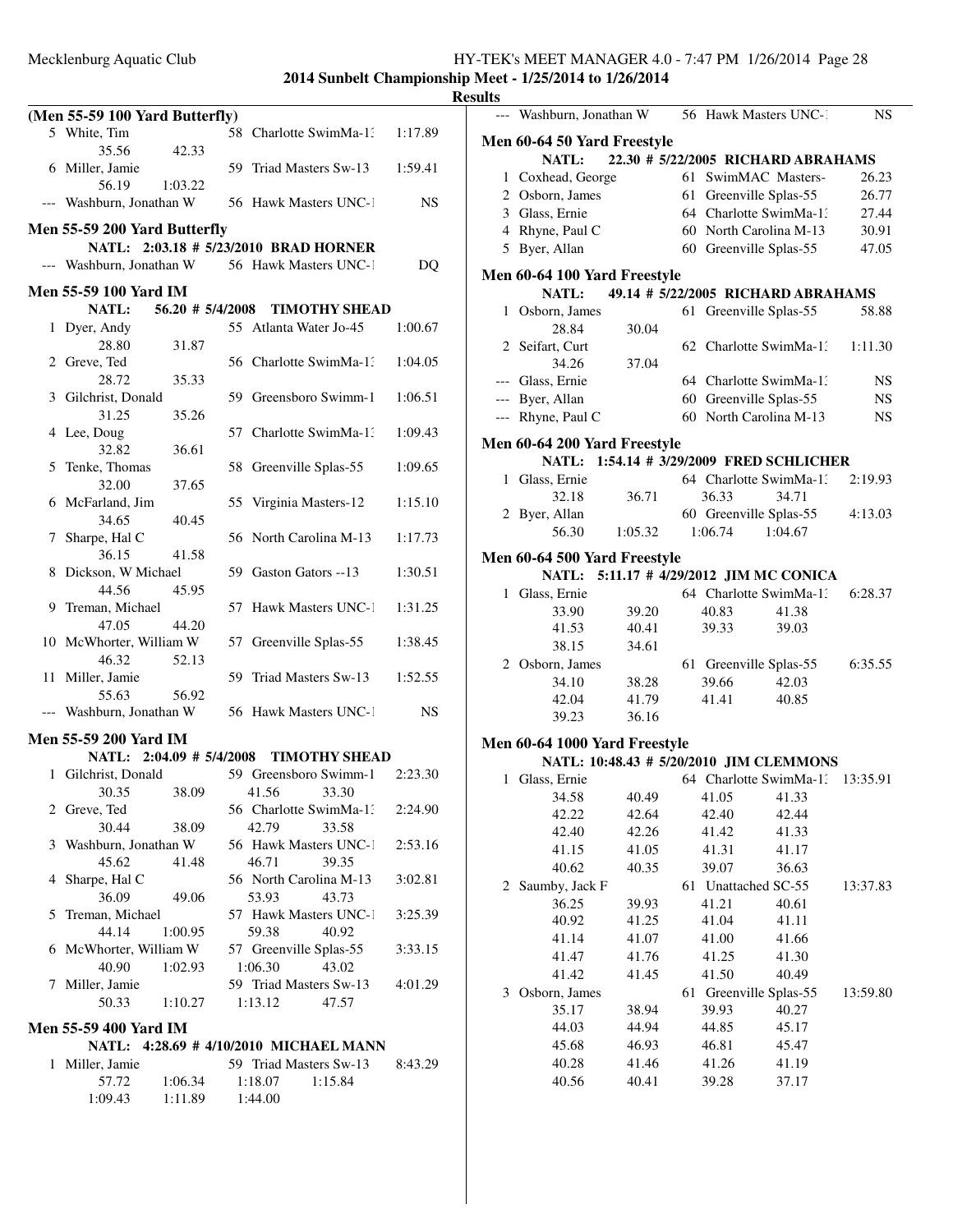**2014 Sunbelt Championship Meet - 1/25/2014 to 1/26/2014 Results**

|              | Men 60-64 1650 Yard Freestyle   |                                      |    |       | NATL: 17:59.55 # 5/20/2010 JIM CLEMMONS |          |
|--------------|---------------------------------|--------------------------------------|----|-------|-----------------------------------------|----------|
| $\mathbf{1}$ |                                 |                                      |    |       | 62 Charlotte SwimMa-13                  |          |
|              | Seifart, Curt                   | 43.66                                |    | 44.69 |                                         | 24:31.90 |
|              | 37.69<br>44.71                  | 44.98                                |    | 44.75 | 45.10<br>44.34                          |          |
|              |                                 |                                      |    |       |                                         |          |
|              | 44.77                           | 44.75                                |    | 45.55 | 44.04                                   |          |
|              | 44.63                           | 45.17                                |    | 45.01 | 44.73                                   |          |
|              | 45.47                           | 44.52                                |    | 45.39 | 44.91                                   |          |
|              | 44.63                           | 44.49                                |    | 45.10 | 45.49                                   |          |
|              | 45.39                           | 45.59                                |    | 44.92 | 45.19                                   |          |
|              | 44.95                           | 44.84                                |    | 45.00 | 44.84                                   | 42.61    |
|              | Men 60-64 50 Yard Backstroke    |                                      |    |       |                                         |          |
|              | <b>NATL:</b>                    | 26.82 # 5/4/2008                     |    |       | <b>HUGH WILDER</b>                      |          |
|              | 1 Osborn, James                 |                                      | 61 |       | Greenville Splas-55                     | 31.96    |
|              | 2 Glass, Ernie                  |                                      |    |       | 64 Charlotte SwimMa-1:                  | 34.78    |
|              | 3 Rensink, Rick                 |                                      |    |       | 61 SwimMAC Masters-                     | 36.40    |
|              | 4 Rhyne, Paul C                 |                                      |    |       | 60 North Carolina M-13                  | 40.88    |
|              | Men 60-64 100 Yard Backstroke   |                                      |    |       |                                         |          |
|              | <b>NATL:</b>                    | 59.29 # 5/4/2008                     |    |       | <b>HUGH WILDER</b>                      |          |
|              | 1 Osborn, James                 |                                      |    |       | 61 Greenville Splas-55                  | 1:14.95  |
|              | 37.18                           | 37.77                                |    |       |                                         |          |
|              | Rensink, Rick                   |                                      |    |       | 61 SwimMAC Masters-                     | NS       |
|              |                                 |                                      |    |       |                                         |          |
|              | Men 60-64 200 Yard Backstroke   |                                      |    |       |                                         |          |
|              |                                 | NATL: 2:13.13 # 5/10/2009 TIM BIRNIE |    |       |                                         |          |
| $\mathbf{1}$ | Osborn, James                   |                                      |    |       | 61 Greenville Splas-55                  | 2:48.76  |
|              | 40.76                           | 42.54                                |    | 43.14 | 42.32                                   |          |
|              | Men 60-64 50 Yard Breaststroke  |                                      |    |       |                                         |          |
|              | <b>NATL:</b>                    |                                      |    |       | 29.26 # 5/10/2013 RICK COLELLA          |          |
|              | 1 Payne, (Earl R) Bob           |                                      |    |       | 63 North Carolina M-13                  | 36.00    |
|              | 2 Seifart, Curt                 |                                      |    |       | 62 Charlotte SwimMa-1.                  | 45.15    |
|              | --- Byer, Allan                 |                                      |    |       | 60 Greenville Splas-55                  | NS       |
|              |                                 |                                      |    |       |                                         |          |
|              | Men 60-64 100 Yard Breaststroke |                                      |    |       |                                         |          |
|              |                                 |                                      |    |       | NATL: 1:02.97 # 5/11/2013 RICK COLELLA  |          |
| 1            | Payne, (Earl R) Bob<br>40.13    | 50.80                                |    |       | 63 North Carolina M-13                  | 1:30.93  |
|              | 2 Byer, Allan                   |                                      |    |       | 60 Greenville Splas-55                  | 2:35.52  |
|              | 1:12.33                         | 1:23.19                              |    |       |                                         |          |
|              | Men 60-64 200 Yard Breaststroke |                                      |    |       |                                         |          |
|              |                                 |                                      |    |       | NATL: 2:18.40 # 5/12/2013 RICK COLELLA  |          |
| 1            | Payne, (Earl R) Bob             |                                      |    |       | 63 North Carolina M-13                  | 3:21.04  |
|              | 40.25                           | 50.75                                |    | 56.47 | 53.57                                   |          |
| $---$        | Byer, Allan                     |                                      |    |       | 60 Greenville Splas-55                  | NS.      |
|              |                                 |                                      |    |       |                                         |          |
|              | Men 60-64 50 Yard Butterfly     |                                      |    |       |                                         |          |
|              | <b>NATL:</b>                    |                                      |    |       | 24.46 # 5/22/2005 RICHARD ABRAHAMS      |          |
|              | 1 Coxhead, George               |                                      |    |       | 61 SwimMAC Masters-                     | 28.33    |
|              | Men 60-64 50 Yard Butterfly     |                                      |    |       |                                         |          |
|              | <b>NATL:</b>                    |                                      |    |       | 24.46 # 5/22/2005 RICHARD ABRAHAMS      |          |
|              | 1 Osborn, James                 |                                      |    |       | 61 Greenville Splas-55                  | 28.43    |
|              | 2 Seifart, Curt                 |                                      |    |       | 62 Charlotte SwimMa-1:                  | 38.51    |
|              | --- Rhyne, Paul C               |                                      |    |       | 60 North Carolina M-13                  | NS       |
|              |                                 |                                      |    |       |                                         |          |

|              | Men 60-64 100 Yard Butterfly                                 |       |                        |                                    |           |
|--------------|--------------------------------------------------------------|-------|------------------------|------------------------------------|-----------|
|              | NATL: 54.92 # 5/22/2005 RICHARD ABRAHAMS                     |       |                        |                                    |           |
|              | 1 Coxhead, George<br>28.33                                   | 44.51 |                        | 61 SwimMAC Masters- 1:12.84        |           |
|              | 2 Saumby, Jack F<br>34.72                                    | 38.42 |                        | 61 Unattached SC-55 1:13.14        |           |
|              | <b>Men 60-64 100 Yard IM</b>                                 |       |                        |                                    |           |
|              | NATL: 57.23 # 5/11/2013 RICK COLELLA                         |       |                        |                                    |           |
|              | 1 Osborn, James                                              |       | 61 Greenville Splas-55 |                                    | 1:07.65   |
|              |                                                              |       |                        |                                    |           |
|              | 31.33<br>--- Saumby, Jack F                                  | 36.32 | 61 Unattached SC-55    |                                    | <b>NS</b> |
|              | Men 65-69 50 Yard Freestyle                                  |       |                        |                                    |           |
|              | <b>NATL:</b>                                                 |       |                        | 22.10 # 5/23/2010 RICHARD ABRAHAMS |           |
|              | 1 McFadden, J Edward 65 North Carolina M-13                  |       |                        |                                    | 31.22     |
|              | 2 Richelson, Andrew                                          |       |                        | 66 Triad Masters Sw-13 31.80       |           |
|              | 3 Correll, Ken                                               |       |                        | 66 Mecklenburg Swim-1 37.03        |           |
|              | Men 65-69 100 Yard Freestyle                                 |       |                        |                                    |           |
|              | NATL: 49.42 # 5/22/2010 RICHARD ABRAHAMS                     |       |                        |                                    |           |
|              | 1 McFadden, J Edward 65 North Carolina M-13 1:10.58<br>33.40 | 37.18 |                        |                                    |           |
|              | 2 Correll, Ken                                               |       |                        | 66 Mecklenburg Swim-1 1:25.24      |           |
|              | 39.52                                                        | 45.72 |                        |                                    |           |
|              | --- Richelson, Andrew 66 Triad Masters Sw-13                 |       |                        |                                    | NS.       |
|              |                                                              |       |                        |                                    |           |
|              | <b>Men 65-69 200 Yard Freestyle</b>                          |       |                        |                                    |           |
|              | NATL: 1:57.54 # 5/21/2010 RICHARD ABRAHAMS                   |       |                        |                                    |           |
|              | 1 McFadden, J Edward                                         |       |                        | 65 North Carolina M-13             | 2:47.26   |
|              | 36.86                                                        | 42.73 | 45.31                  | 42.36                              |           |
|              | 2 Correll, Ken                                               |       |                        | 66 Mecklenburg Swim-1 3:10.63      |           |
|              | 42.45                                                        | 48.98 | 50.60 48.60            |                                    |           |
|              | <b>Men 65-69 500 Yard Freestyle</b>                          |       |                        |                                    |           |
|              | NATL: 5:37.64 # 5/20/2007 TOM LANDIS                         |       |                        |                                    |           |
|              | 1 Correll, Ken                                               |       |                        | 66 Mecklenburg Swim-1 8:33.77      |           |
|              |                                                              |       |                        |                                    |           |
|              | 44.13                                                        | 50.00 | 52.82                  | 52.67                              |           |
|              | 52.40                                                        | 52.62 | 52.36                  | 53.13                              |           |
|              | 51.60                                                        | 52.04 |                        |                                    |           |
|              | Men 65-69 50 Yard Backstroke                                 |       |                        |                                    |           |
|              | NATL:                                                        |       |                        | 27.74 # 5/23/2010 RICHARD ABRAHAMS |           |
| $\mathbf{1}$ | Correll, Ken                                                 |       | 66 Mecklenburg Swim-1  |                                    | 48.26     |
|              | Men 65-69 50 Yard Breaststroke                               |       |                        |                                    |           |
|              | <b>NATL:</b>                                                 |       |                        | 30.53 # 5/10/2013 ROBERT STRAND    |           |
|              |                                                              |       |                        |                                    |           |
|              | 1 McFadden, J Edward                                         |       | 65 North Carolina M-13 |                                    | 38.91     |
|              | 2 Van Meeteren, Hans                                         |       | 69 Twin Rivers YMCA-1  |                                    | 45.73     |
|              | 3 Correll, Ken                                               |       | 66 Mecklenburg Swim-1  |                                    | 48.47     |
|              | Men 65-69 100 Yard Breaststroke                              |       |                        |                                    |           |
|              | NATL: 1:07.35 # 5/11/2013 ROBERT STRAND                      |       |                        |                                    |           |
| $\mathbf{1}$ | McFadden, J Edward<br>41.64                                  | 48.39 | 65 North Carolina M-13 |                                    | 1:30.03   |
|              |                                                              |       |                        |                                    |           |
|              | 2 Van Meeteren, Hans                                         |       | 69 Twin Rivers YMCA-1  |                                    | 1:41.00   |
|              | 49.77                                                        | 51.23 |                        |                                    |           |
|              | 3 Correll, Ken                                               |       | 66 Mecklenburg Swim-1  |                                    | 1:48.13   |
|              | 50.90                                                        | 57.23 |                        |                                    |           |
|              |                                                              |       |                        |                                    |           |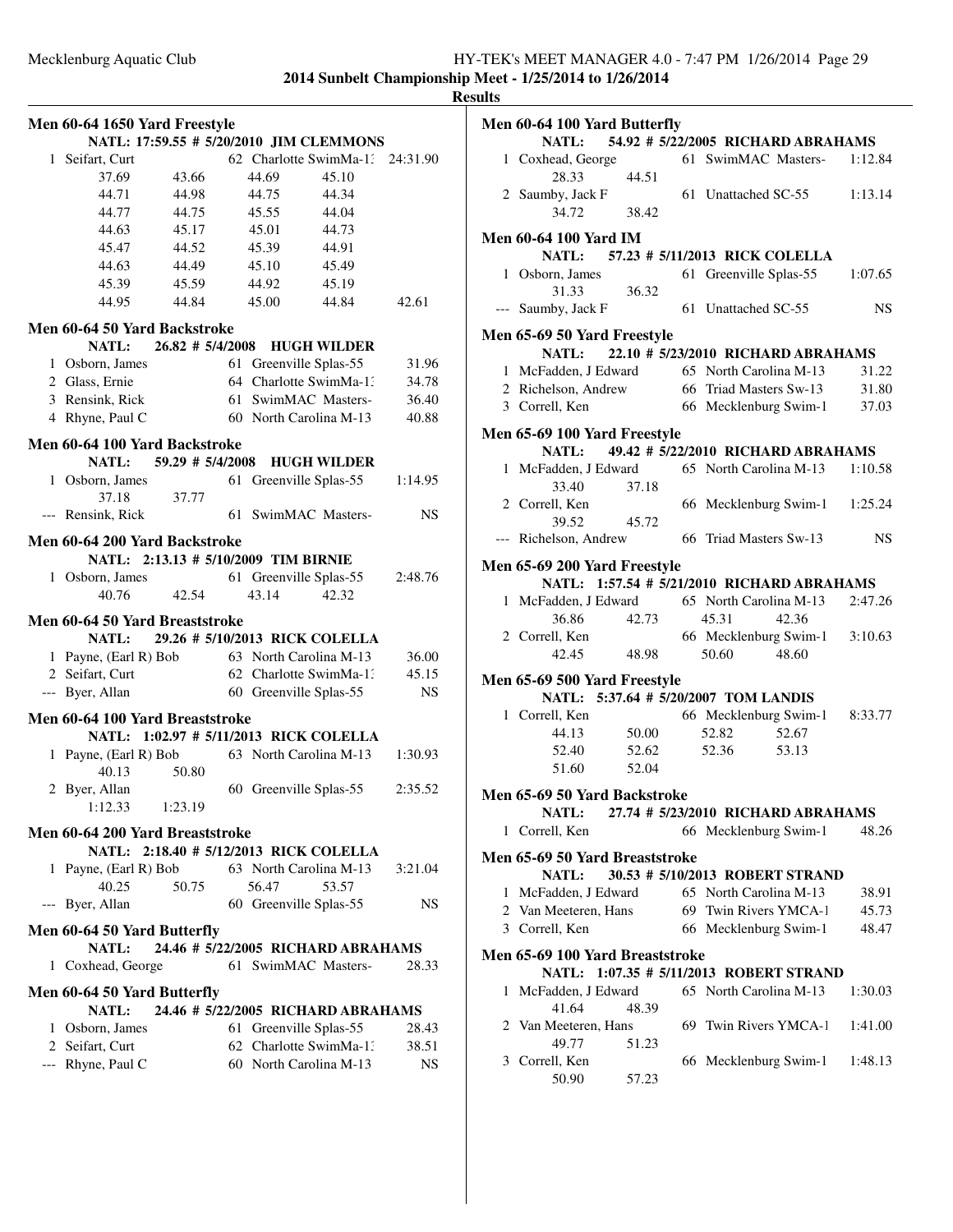|                                                                                            |                                   | <b>Results</b> |
|--------------------------------------------------------------------------------------------|-----------------------------------|----------------|
| Men 65-69 200 Yard Breaststroke                                                            |                                   | Me             |
| NATL: 2:30.17 # 5/1/2011 ROBERT STRAND                                                     |                                   |                |
| 1 Correll, Ken<br>51.19 58.95 66 Mecklenburg Swim-1 3:51.87<br>51.19 58.95 1:01.36 1:00.37 |                                   |                |
|                                                                                            |                                   |                |
| Men 65-69 50 Yard Butterfly                                                                |                                   | Me             |
| NATL: 24.94 # 5/22/2010 RICHARD ABRAHAMS                                                   |                                   |                |
| 1 Correll, Ken 66 Mecklenburg Swim-1                                                       | 42.03                             |                |
| --- Richelson, Andrew 66 Triad Masters Sw-13                                               | NS.                               |                |
|                                                                                            |                                   |                |
| Men 65-69 100 Yard Butterfly                                                               |                                   | Me             |
| NATL: 56.36 # 5/21/2010 RICHARD ABRAHAMS                                                   |                                   |                |
| 1 Richelson, Andrew 66 Triad Masters Sw-13 1:25.85                                         |                                   |                |
| 38.63 47.22                                                                                |                                   |                |
| <b>Men 65-69 100 Yard IM</b>                                                               |                                   | Me             |
| NATL: 1:00.32 # 5/23/2010 RICHARD ABRAHAMS                                                 |                                   |                |
| 1 Correll, Ken                                                                             | 66 Mecklenburg Swim-1 1:37.11     |                |
| 52.44<br>44.67                                                                             |                                   |                |
| 2 Van Meeteren, Hans 69 Twin Rivers YMCA-1 1:38.57                                         |                                   | Me             |
| 48.16 50.41                                                                                |                                   |                |
| <b>Men 65-69 200 Yard IM</b>                                                               |                                   |                |
| NATL: 2:20.31 # 5/22/2010 RICHARD BURNS                                                    |                                   |                |
| 1 Van Meeteren, Hans 69 Twin Rivers YMCA-1 3:46.19                                         |                                   |                |
| 52.09 58.02 1:00.66 55.42                                                                  |                                   |                |
|                                                                                            |                                   | Me             |
| <b>Men 65-69 400 Yard IM</b>                                                               |                                   |                |
| NATL: 5:12.42 # 5/21/2010 RICHARD BURNS                                                    |                                   |                |
| --- Green, James 69 Asheville Master-13                                                    | NS NS                             |                |
| Men 70-74 50 Yard Freestyle                                                                |                                   |                |
| 24.13 # 5/4/2008 JEFF FARRELL<br>NATL:                                                     |                                   |                |
|                                                                                            |                                   | Me             |
| 1 White, Bernie 70 Charlotte SwimMa-1: 30.22<br>2 Gadol, Lou 72 Asheville Master-13 32.80  |                                   |                |
| Men 70-74 100 Yard Freestyle                                                               |                                   |                |
| NATL: 56.05 # 5/4/2008 JEFF FARRELL                                                        |                                   | Me             |
|                                                                                            |                                   |                |
| 1 White, Bernie 70 Charlotte SwimMa-1: 1:12.25<br>34.29 37.96                              |                                   |                |
|                                                                                            |                                   |                |
| Men 70-74 200 Yard Freestyle                                                               |                                   | Me             |
| NATL: 2:08.68 # 4/27/2012 TOM LANDIS                                                       |                                   |                |
| 1 Gadol, Lou                                                                               | 72 Asheville Master-13<br>3:17.76 |                |
| 41.45<br>52.94<br>53.26                                                                    | 50.11                             |                |
| Men 70-74 50 Yard Backstroke                                                               |                                   | Me             |
| 30.25 # 4/25/2004 YOSHI OYAKAWA<br><b>NATL:</b>                                            |                                   |                |
| 1 Gadol, Lou                                                                               | 72 Asheville Master-13<br>44.07   |                |
|                                                                                            |                                   |                |
| Men 70-74 100 Yard Breaststroke<br>NATL: 1:11.75 # 9/29/2013 DAVID GILDEA                  |                                   | Me             |
| 1 Gadol, Lou                                                                               | 72 Asheville Master-13<br>1:38.83 |                |
| 45.10<br>53.73                                                                             |                                   |                |
|                                                                                            |                                   | Ξ,             |
| Men 70-74 50 Yard Butterfly                                                                |                                   | Me             |
| 28.61 # 5/11/2013 JAMES ELDER<br>NATL:                                                     |                                   |                |
| 70 Columbia Masters-55<br>1 Poiletman, Robert                                              | 29.43                             |                |
| 70 Charlotte SwimMa-13<br>2 White, Bernie                                                  | 33.54                             | Me             |
|                                                                                            |                                   |                |
|                                                                                            |                                   |                |
|                                                                                            |                                   |                |
|                                                                                            |                                   |                |

| Men 70-74 100 Yard Butterfly                                                                  |                   |         |                                                                                                                                             |           |
|-----------------------------------------------------------------------------------------------|-------------------|---------|---------------------------------------------------------------------------------------------------------------------------------------------|-----------|
|                                                                                               |                   |         | NATL: 1:08.12 # 2/9/2008 DAVID COSTILL                                                                                                      |           |
| 1 Poiletman, Robert 70 Columbia Masters-55 1:05.75#                                           |                   |         |                                                                                                                                             |           |
| 30.74 35.01                                                                                   |                   |         |                                                                                                                                             |           |
| Men 70-74 200 Yard Butterfly                                                                  |                   |         |                                                                                                                                             |           |
|                                                                                               |                   |         | NATL: 2:44.79 # 4/17/2011 RICHARD KITCHELL                                                                                                  |           |
|                                                                                               |                   |         |                                                                                                                                             |           |
| 1 Poiletman, Robert 70 Columbia Masters-55 2:34.31#                                           | 35.00 41.07 40.74 |         |                                                                                                                                             |           |
|                                                                                               |                   |         | 37.50                                                                                                                                       |           |
| <b>Men 70-74 100 Yard IM</b>                                                                  |                   |         |                                                                                                                                             |           |
| NATL: 1:06.55 # 5/11/2013 JAMES ELDER                                                         |                   |         |                                                                                                                                             |           |
| 1 Gadol, Lou                                                                                  |                   |         | 72 Asheville Master-13 1:34.75                                                                                                              |           |
| $42.35$ $52.40$                                                                               |                   |         |                                                                                                                                             |           |
|                                                                                               |                   |         |                                                                                                                                             |           |
| <b>Men 75-79 50 Yard Freestyle</b>                                                            |                   |         |                                                                                                                                             |           |
| NATL: 25.58 # 3/4/2012 JEFF FARRELL                                                           |                   |         |                                                                                                                                             |           |
| 1 Robertson, Bill 77 Greenville Splas-55 31.70<br>2 Clark, Jerry 76 Charlotte SwimMa-1: 32.00 |                   |         |                                                                                                                                             |           |
| 2 Clark, Jerry                                                                                |                   |         |                                                                                                                                             |           |
| Men 75-79 100 Yard Freestyle                                                                  |                   |         |                                                                                                                                             |           |
|                                                                                               |                   |         | NATL: 58.68 # 5/10/2009 DAVID RADCLIFF                                                                                                      |           |
| 1 Robertson, Bill 77 Greenville Splas-55 1:14.89                                              |                   |         |                                                                                                                                             |           |
| 35.51                                                                                         | 39.38             |         |                                                                                                                                             |           |
| --- Clark, Jerry                                                                              |                   |         | 76 Charlotte SwimMa-1: NS                                                                                                                   |           |
|                                                                                               |                   |         |                                                                                                                                             |           |
| Men 75-79 200 Yard Freestyle                                                                  |                   |         |                                                                                                                                             |           |
|                                                                                               |                   |         | NATL: 2:08.77 # 5/10/2009 DAVID RADCLIFF                                                                                                    |           |
| 1 Robertson, Bill                                                                             |                   |         |                                                                                                                                             |           |
|                                                                                               |                   |         |                                                                                                                                             |           |
| 2 Clark, Jerry                                                                                |                   |         |                                                                                                                                             |           |
|                                                                                               |                   |         | rtson, Bill 77 Greenville Splas-55 2:50.98<br>39.27 44.75 43.53 43.43<br>5. Jerry 76 Charlotte SwimMa-1: 2:51.14<br>40.01 42.56 44.52 44.05 |           |
|                                                                                               |                   |         |                                                                                                                                             |           |
| <b>Men 75-79 500 Yard Freestyle</b>                                                           |                   |         | NATL: 6:03.87 # 5/8/2010 DAVID RADCLIFF                                                                                                     |           |
|                                                                                               |                   |         |                                                                                                                                             |           |
| --- Robertson, Bill 77 Greenville Splas-55                                                    |                   |         |                                                                                                                                             | <b>NS</b> |
| Men 75-79 50 Yard Backstroke                                                                  |                   |         |                                                                                                                                             |           |
|                                                                                               |                   |         | NATL: 32.11 # 4/19/2009 YOSHI OYAKAWA                                                                                                       |           |
| 1 Robertson, Bill 77 Greenville Splas-55                                                      |                   |         |                                                                                                                                             | 45.00     |
|                                                                                               |                   |         |                                                                                                                                             |           |
| Men 75-79 100 Yard Backstroke                                                                 |                   |         |                                                                                                                                             |           |
|                                                                                               |                   |         | NATL: 1:08.55 # 4/19/2009 BURWELL JONES                                                                                                     |           |
| 1 Robertson, Bill 77 Greenville Splas-55 2:03.60                                              |                   |         |                                                                                                                                             |           |
| 59.58                                                                                         | 1:04.02           |         |                                                                                                                                             |           |
| Men 75-79 200 Yard Backstroke                                                                 |                   |         |                                                                                                                                             |           |
|                                                                                               |                   |         | NATL: 2:31.41 # 4/17/2010 BURWELL JONES                                                                                                     |           |
| 1 Robertson, Bill                                                                             |                   |         | 77 Greenville Splas-55 4:00.51                                                                                                              |           |
| 1:58.32                                                                                       | 1:01.66           | 1:00.53 |                                                                                                                                             |           |
|                                                                                               |                   |         |                                                                                                                                             |           |
| Men 75-79 50 Yard Breaststroke                                                                |                   |         |                                                                                                                                             |           |
|                                                                                               |                   |         | NATL: 35.64 # 4/30/2006 JOHN KORTHEUER                                                                                                      |           |
| --- Clark, Jerry                                                                              |                   |         | 76 Charlotte SwimMa-1.                                                                                                                      | NS.       |
| Men 75-79 50 Yard Butterfly                                                                   |                   |         |                                                                                                                                             |           |
|                                                                                               |                   |         | NATL: 30.84 #4/15/2011 DAVID COSTILL                                                                                                        |           |
| 1 Robertson, Bill                                                                             |                   |         | 77 Greenville Splas-55                                                                                                                      | 42.94     |
|                                                                                               |                   |         |                                                                                                                                             |           |
| Men 75-79 100 Yard IM                                                                         |                   |         |                                                                                                                                             |           |
|                                                                                               |                   |         | NATL: 1:09.69 # 3/27/2011 DAVID COSTILL                                                                                                     |           |
| 1 Robertson, Bill                                                                             |                   |         | 77 Greenville Splas-55                                                                                                                      | 1:35.56   |
|                                                                                               | 45.93 49.63       |         |                                                                                                                                             |           |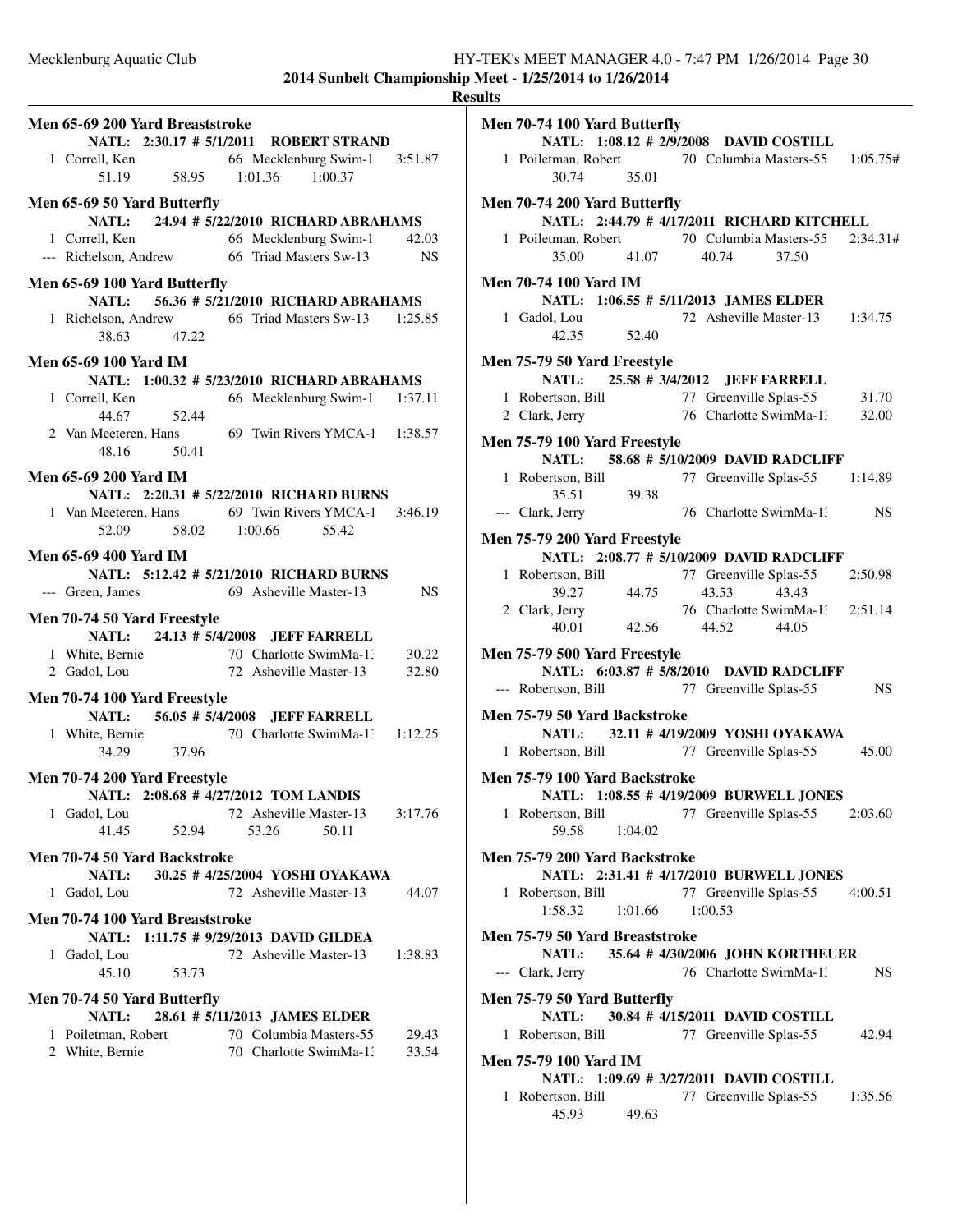|                                          |                                                    | R       |
|------------------------------------------|----------------------------------------------------|---------|
| <b>Men 75-79 200 Yard IM</b>             |                                                    |         |
|                                          | NATL: 2:39.07 # 3/27/2011 DAVID COSTILL            |         |
|                                          | 1 Robertson, Bill 77 Greenville Splas-55 4:18.47   |         |
| $1:02.44$ $1:10.15$ $1:13.44$            | 52.44                                              |         |
|                                          |                                                    |         |
| Men 80-84 50 Yard Freestyle              |                                                    |         |
|                                          | NATL: 29.25 #4/10/2005 FRANK PIEMME                |         |
|                                          | 1 DePaul, Donald L 80 James J Harris Y-13 1:27.07  |         |
|                                          |                                                    |         |
| Men 80-84 100 Yard Freestyle             |                                                    |         |
|                                          | NATL: 1:09.04 # 2/12/2005 FRANK PIEMME             |         |
|                                          | 1 DePaul, Donald L 80 James J Harris Y-13 3:52.90  |         |
| $1:52.99$ $1:59.91$                      |                                                    |         |
| Men 80-84 500 Yard Freestyle             |                                                    |         |
|                                          | NATL: 6:53.87 # 3/24/2013 BURWELL JONES            |         |
|                                          | 1 DePaul, Donald L 80 James J Harris Y-13 20:19.74 |         |
|                                          | 1:58.56 2:10.77 6:08.86 6:08.48                    |         |
| 3:53.07                                  |                                                    |         |
|                                          |                                                    |         |
| Men 80-84 50 Yard Backstroke             |                                                    |         |
|                                          | NATL: 35.29 # 1/19/2013 Clarke E Mitchell          |         |
|                                          | 1 DePaul, Donald L 80 James J Harris Y-13 1:59.98  |         |
|                                          |                                                    |         |
| Men 80-84 50 Yard Breaststroke           |                                                    |         |
|                                          | NATL: 39.38 # 1/29/2012 John D Kortheuer           |         |
|                                          | 1 DePaul, Donald L 80 James J Harris Y-13 2:26.66  |         |
|                                          |                                                    |         |
| Men 80-84 50 Yard Butterfly              |                                                    |         |
|                                          | NATL: 34.33 # 1/20/2013 Clarke E Mitchell          |         |
|                                          | 1 DePaul, Donald L 80 James J Harris Y-13 2:14.02  |         |
| <b>Men 80-84 100 Yard IM</b>             |                                                    |         |
|                                          | NATL: 1:19.72 #4/6/2013 CLARKE MITCHELL            |         |
|                                          | 1 DePaul, Donald L 80 James J Harris Y-13 4:30.07  |         |
|                                          |                                                    |         |
| Men 90-94 500 Yard Freestyle             |                                                    |         |
|                                          | NATL: 8:54.93 # 3/24/2013 WILLARD LAMB             |         |
|                                          | 1 Larson, E Ole 92 North Carolina M-13 12:42.88    |         |
| 11:36.33                                 |                                                    |         |
|                                          |                                                    |         |
| Men 90-94 1000 Yard Freestyle            |                                                    |         |
| NATL: 20:31.68 # 5/14/2006 AUSTIN NEWMAN |                                                    |         |
| 1 Larson, E Ole                          | 92 North Carolina M-13 26:12.14                    |         |
| $1:15.26$ $1:17.31$<br>1:06.33           |                                                    |         |
| 3:58.74                                  |                                                    |         |
|                                          |                                                    |         |
| Men 90-94 50 Yard Breaststroke           |                                                    |         |
| <b>NATL:</b>                             | 53.07 #4/15/2007 RUSS WITTE                        |         |
| 1 Larson, E Ole                          | 92 North Carolina M-13 1:09.11                     |         |
| Men 90-94 100 Yard Breaststroke          |                                                    |         |
|                                          | NATL: 1:58.35 # 1/30/2011 RAYMOND HAKOMAKI         |         |
|                                          |                                                    |         |
| 1 Larson, E Ole                          | 92 North Carolina M-13                             | 2:27.26 |
| 1:09.68<br>1:17.58                       |                                                    |         |
|                                          |                                                    |         |
|                                          |                                                    |         |
|                                          |                                                    |         |
|                                          |                                                    |         |
|                                          |                                                    |         |

| <b>Results</b> |                                                    |                               |                                |           |
|----------------|----------------------------------------------------|-------------------------------|--------------------------------|-----------|
|                | Men 90-94 200 Yard Breaststroke                    |                               |                                |           |
|                | NATL: 4:44.50 # 7/2/2007 RUSS WITTE                |                               |                                |           |
|                |                                                    |                               | 92 North Carolina M-13 5:48.26 |           |
|                | 1 Larson, E Ole<br>1:19.57                         | $1:29.58$ $1:32.21$ $1:26.90$ |                                |           |
|                |                                                    |                               |                                |           |
|                | <b>Men 90-94 100 Yard IM</b>                       |                               |                                |           |
|                | NATL: 2:00.17 #4/7/2013 JURGEN SCHMIDT             |                               |                                |           |
|                | 1 Larson, E Ole                                    |                               | 92 North Carolina M-13 2:41.12 |           |
|                | Women 18+200 Yard Medley Relay                     |                               |                                |           |
|                | NATL: 1:47.44 # 4/22/2012 CHICAGO MASTERS          |                               |                                |           |
|                | H SCHLEEBS, K MCNICHOLS, K BRAUN, J SHALLCROSS     |                               |                                |           |
|                | 1 Sailfish Aquatic-13                              | $\mathbf{A}$                  |                                | 2:14.49   |
|                | 38.64<br>16.84                                     | 24.06                         | 54.95                          |           |
|                |                                                    |                               |                                |           |
|                | Women 25+ 200 Yard Freestyle Relay                 |                               |                                |           |
|                | NATL: 1:35.40 # 5/3/2008 SMU MASTERS               |                               |                                |           |
|                | D DIEZI, L HOLT, M CHOW, K MCCLELLAND              |                               |                                |           |
|                | 1 Hawk Masters UNC-13                              | $\mathsf{A}$                  |                                | 1:50.53   |
|                | 27.72<br>27.74                                     | 28.42                         | 26.65                          |           |
|                | 2 Sailfish Aquatic-13                              | $\mathbf{A}$                  |                                | 1:53.35   |
|                | 27.19                                              |                               | 24.90                          |           |
|                | 3 Greenville Splas-55                              | $\mathbf{A}$                  |                                | 1:57.92   |
|                | 30.96<br>28.98                                     | 30.00                         | 27.98                          |           |
|                | --- Sailfish Aquatic-13                            | <sup>B</sup>                  |                                | <b>DQ</b> |
|                | 33.86<br>38.76                                     | 10.59                         | 1:03.63                        |           |
|                | --- Stonewall Master-12                            | $\mathsf{A}$                  |                                | NS.       |
|                | Women 25+ 200 Yard Medley Relay                    |                               |                                |           |
|                | NATL: 1:45.01 # 5/4/2008 SMU MASTERS               |                               |                                |           |
|                | L OBERSTAR-BROWN, K MCCLELLAND, L HOLT, D DIEZI    |                               |                                |           |
|                | 1 Hawk Masters UNC-13                              | $\mathbf{A}$                  |                                | 2:08.24   |
|                | 39.47<br>33.59                                     | 29.99                         | 25.19                          |           |
|                | 2 Stonewall Master-12                              | $\overline{A}$                |                                | 2:16.57   |
|                | 30.41<br>34.05                                     | 39.01                         | 33.10                          |           |
|                | 3 Greenville Splas-55                              | A                             |                                | 2:25.77   |
|                | 31.07<br>43.54                                     | 38.72                         | 32.44                          |           |
|                | 4 Mecklenburg Swim-13                              | $\mathbf{A}$                  |                                | 2:30.49   |
|                | 49.39<br>34.80                                     | 34.88                         | 31.42                          |           |
|                | 5 Sailfish Aquatic-13                              | A                             |                                | 2:40.45   |
|                | 44.99<br>43.88                                     | 34.95                         | 36.63                          |           |
|                | Women 35+ 200 Yard Freestyle Relay                 |                               |                                |           |
|                | NATL: 1:36.90 # 5/18/2003 ROCKY MOUNTAIN           |                               |                                |           |
|                | C SAPPEY, K GARNIER, S VON DER LIPPE, A PETTIS SCO |                               |                                |           |
|                | 1 Hawk Masters UNC-13                              | А                             |                                | 2:02.72   |
|                | 30.07                                              |                               | 25.21                          |           |
|                | 2 Sailfish Aquatic-13                              | A                             |                                | 2:08.84   |
|                | 31.30<br>32.87                                     | 33.92                         | 30.75                          |           |
|                | 3 Mecklenburg Swim-13                              | B                             |                                | 2:10.02   |
|                | 32.16<br>34.88                                     | 1:02.98                       |                                |           |
|                | 4 Greenville Splas-55                              | А                             |                                | 2:12.36   |
|                | 34.30                                              |                               | 32.36                          |           |
|                | 5 Gaston Gators --13                               | A                             |                                | 2:33.67   |
|                | 42.54<br>38.65                                     | 11.54                         | 1:00.94                        |           |
|                | --- Mecklenburg Swim-13                            | A                             |                                | DQ        |
|                |                                                    |                               |                                |           |

32.27 38.88 33.46 36.49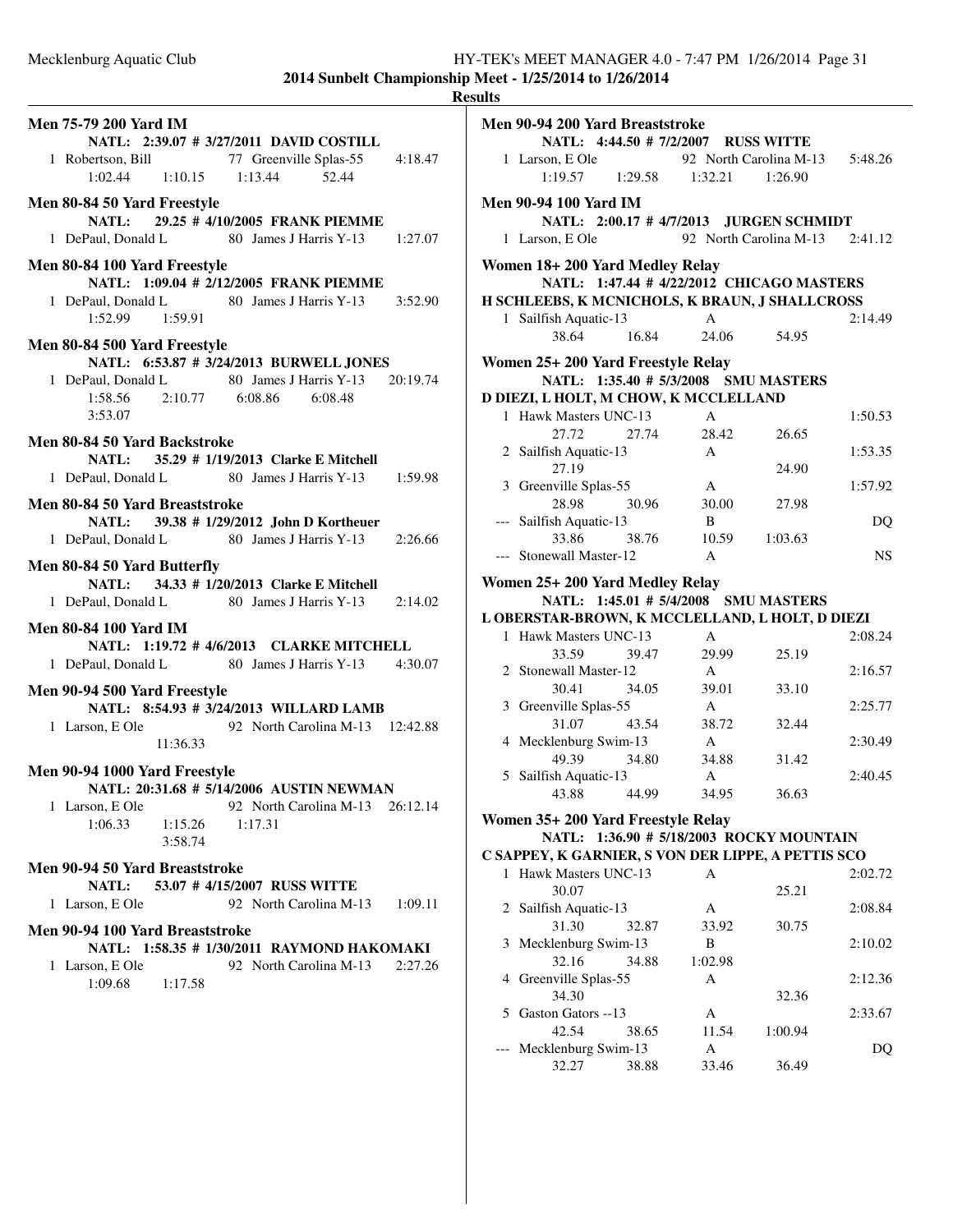|      | Women 35+ 200 Yard Medley Relay                                          |       |                                           |       |         |
|------|--------------------------------------------------------------------------|-------|-------------------------------------------|-------|---------|
|      |                                                                          |       | NATL: 1:48.55 # 5/14/2006 COLORADO MASTER |       |         |
|      | S HART, S VON DER LIPPE, E CAMPBELL, K GARNIER                           |       |                                           |       |         |
|      | *1 SwimMAC Masters-13                                                    |       | B                                         |       | 2:18.55 |
|      | 31.89                                                                    | 42.40 | 28.88                                     | 35.38 |         |
| $*1$ | Gaston Gators --13                                                       |       | $\mathsf{A}$                              |       | 2:18.85 |
|      | 34.58                                                                    | 41.45 | 34.08                                     | 28.74 |         |
|      | 2 SwimMAC Masters-13                                                     |       | A                                         |       | 2:18.87 |
|      | 38.91                                                                    | 36.14 | 35.79                                     | 28.03 |         |
|      | 3 Sailfish Aquatic-13                                                    |       | $\mathbf{A}$                              |       | 2:32.78 |
|      | 37.56                                                                    | 43.44 | 33.72                                     | 38.06 |         |
|      | 4 Mecklenburg Swim-13                                                    |       | $\mathsf{A}$                              |       | 2:35.89 |
|      | 43.55                                                                    | 46.10 | 14.67                                     | 51.57 |         |
|      | 5 Hawk Masters UNC-13                                                    |       | $\mathsf{A}$                              |       | 2:38.06 |
|      | 43.74                                                                    | 12.47 | 1:10.50                                   | 31.35 |         |
|      | Women 45+ 200 Yard Freestyle Relay                                       |       |                                           |       |         |
|      |                                                                          |       | NATL: 1:40.44 # 4/30/2011 COLORADO MASTER |       |         |
|      | K GARNIER, C SAPPEY, A SCOTT-KUBE, S VON DER LIPPE                       |       |                                           |       |         |
|      | 1 Gaston Gators --13                                                     |       | A                                         |       | 1:59.44 |
|      | 28.47                                                                    | 31.06 | 30.65                                     | 29.26 |         |
|      | 2 Mecklenburg Swim-13                                                    |       | $\mathbf{A}$                              |       | 2:14.34 |
|      | 36.10                                                                    | 15.29 | 1:22.95                                   |       |         |
|      |                                                                          |       |                                           |       |         |
|      | Women 45+ 200 Yard Medley Relay                                          |       |                                           |       |         |
|      |                                                                          |       | NATL: 1:52.93 # 5/1/2011 COLORADO MASTER  |       |         |
|      | C SAPPEY, K CROUCH, S VON DER LIPPE, A SCOTT-KUBE                        |       |                                           |       |         |
|      | 2 Greenville Splas-55                                                    |       | A                                         |       | 2:20.20 |
|      | 40.64                                                                    | 39.43 | 29.66                                     | 30.47 |         |
|      | 3 Mecklenburg Swim-13                                                    |       | A                                         |       | 2:29.16 |
|      | 39.49                                                                    | 43.52 | 33.22                                     | 32.93 |         |
|      | Men 18+200 Yard Freestyle Relay                                          |       |                                           |       |         |
|      |                                                                          |       | NATL: 1:18.32 # 5/22/2010 NORTH CAROLINA  |       |         |
|      | N BRUNELLI, C JONES, N WESTBY, J SKUBA                                   |       |                                           |       |         |
|      | 1 Greenville Splas-55                                                    |       | $\mathsf{A}$                              |       | 1:36.39 |
|      | 23.66                                                                    |       | 24.00 25.14                               | 23.59 |         |
|      | Men 18+200 Yard Medley Relay                                             |       |                                           |       |         |
|      |                                                                          |       | NATL: 1:28.85 # 5/12/2013 BUCKEYE UNIV MA |       |         |
|      | A ELLIOTT, E KEEFER, L FAHRBACH, S SPRINGER                              |       |                                           |       |         |
|      | 1 Greenville Splas-55                                                    |       | A                                         |       | 1:48.88 |
|      |                                                                          |       | 25.83                                     | 25.25 |         |
|      |                                                                          |       |                                           |       |         |
|      | Men 25+200 Yard Freestyle Relay                                          |       |                                           |       |         |
|      |                                                                          |       | NATL: 1:21.82 # 5/22/2010 CLEMSON AQUATIC |       |         |
|      | LASTI, B MAC LENNAN, B HERRINGTON, A SCHEERHORN<br>1 Mecklenburg Swim-13 |       | A                                         |       | 1:43.47 |
|      | 24.98                                                                    | 26.11 | 28.14                                     | 24.24 |         |
|      |                                                                          |       |                                           |       |         |
|      | Men 25+200 Yard Medley Relay                                             |       |                                           |       |         |
|      |                                                                          |       | NATL: 1:31.43 # 5/23/2010 CLEMSON AQUATIC |       |         |
|      | J JOHNSON, B MAC LENNAN, LASTI, A SCHEERHORN                             |       |                                           |       |         |
|      | --- SwimMAC Masters-13                                                   |       | A                                         |       | DQ      |
|      | 26.05                                                                    | 30.73 | 26.33                                     | 22.60 |         |
|      | Men 35+200 Yard Freestyle Relay                                          |       |                                           |       |         |
|      |                                                                          |       | NATL: 1:23.32 # 5/29/2010 LONGHORN AQUATI |       |         |
|      | T BLESSING, M VAROZZA, B BAILEY, C ECKERMAN                              |       |                                           |       |         |
|      | 1 SwimMAC Masters-13                                                     |       | B                                         |       | 1:37.29 |
|      | 23.66                                                                    | 25.39 | 24.64                                     | 23.60 |         |
|      |                                                                          |       |                                           |       |         |

| <b>Results</b> |                                                 |              |       |         |
|----------------|-------------------------------------------------|--------------|-------|---------|
|                | 2 Gaston Gators --13                            | A            |       | 1:40.18 |
|                | 24.84                                           |              | 25.16 |         |
|                | 3 Hawk Masters UNC-13                           | A            |       | 1:40.33 |
|                | 23.89<br>26.15                                  | 24.83        | 25.46 |         |
|                | 4 SwimMAC Masters-13                            | $\mathsf{A}$ |       | 1:40.98 |
|                | 24.79                                           |              | 25.17 |         |
|                | 5 Greenville Splas-55                           | A            |       | 1:44.50 |
|                |                                                 |              |       |         |
|                | 27.21<br>26.24                                  | 26.06        | 24.99 |         |
|                | 6 Sailfish Aquatic-13                           | $\mathbf{A}$ |       | 1:49.23 |
|                | 28.05<br>29.91                                  | 27.70        | 23.57 |         |
|                | 7 Sailfish Aquatic-13                           | B            |       | 2:07.69 |
|                | 28.97<br>33.74                                  | 34.49        | 30.49 |         |
|                | Men 35+200 Yard Medley Relay                    |              |       |         |
|                | NATL: 1:34.16 # 5/10/2009 LONGHORN AQUATI       |              |       |         |
|                | T BLESSING, T BARTEE, B BAILEY, M VAROZZA       |              |       |         |
|                | *1 Gaston Gators --13                           | A            |       | 1:54.42 |
|                | 32.35<br>32.21                                  | 25.66        | 24.20 |         |
|                | *1 SwimMAC Masters-13                           | A            |       | 1:55.17 |
|                | 31.56<br>30.15                                  | 10.69        | 42.77 |         |
|                |                                                 | B            |       | 2:05.44 |
|                | 2 Sailfish Aquatic-13                           |              |       |         |
|                | 1:07.44                                         |              | 27.76 |         |
|                | 3 Greenville Splas-55                           | A            |       | 2:05.88 |
|                | 29.04<br>34.69                                  | 29.69        | 32.46 |         |
|                | 4 Mecklenburg Swim-13                           | A            |       | 2:06.53 |
|                | 31.25<br>38.49                                  | 28.11        | 28.68 |         |
|                | 5 Sailfish Aquatic-13                           | $\mathbf{A}$ |       | 2:30.26 |
|                | 45.15<br>38.99                                  | 31.22        | 34.90 |         |
|                | Men 45+200 Yard Freestyle Relay                 |              |       |         |
|                | NATL: 1:27.70 # 5/4/2008 ARIZONA MASTERS        |              |       |         |
|                | JOHN SMITH, AL JAEGERS, PAUL HAFNER, PAUL SMITH |              |       |         |
|                | 1 Hawk Masters UNC-13                           | $\mathsf{A}$ |       | 1:49.69 |
|                | 26.89<br>27.56                                  | 31.38        | 23.86 |         |
|                | 2 Mecklenburg Swim-13                           | A            |       | 2:18.14 |
|                | 30.33<br>32.86                                  | 37.90        | 37.05 |         |
|                |                                                 |              |       |         |
|                | Men 45+200 Yard Medley Relay                    |              |       |         |
|                | NATL: 1:36.56 # 5/23/2010 GEORGIA MASTERS       |              |       |         |
|                | E ERICSON, C WEISSMAN, B BUGG, M ELLISON        |              |       |         |
|                | 1 Hawk Masters UNC-13                           | A            |       | 1:57.97 |
|                | 32.78<br>30.80                                  | 27.84        | 26.55 |         |
|                | *2 Gaston Gators --13                           | A            |       | 2:15.88 |
|                | 36.82<br>39.30                                  | 30.49        | 29.27 |         |
|                | *2 Mecklenburg Swim-13                          | A            |       | 2:26.35 |
|                | 39.90<br>33.16                                  | 40.96        | 32.33 |         |
|                |                                                 |              |       |         |
|                |                                                 |              |       |         |
|                | Men 55+200 Yard Freestyle Relay                 |              |       |         |
|                | NATL: 1:32.18 # 4/11/2009 OREGON                |              |       |         |
|                | M TENNANT, D BROCKBANK, W EDWARDS, L PHILBRICK  |              |       |         |
|                | --- Greenville Splas-55                         | А            |       | NS.     |
|                |                                                 |              |       |         |
|                | Men 55+200 Yard Medley Relay                    |              |       |         |
|                | NATL: 1:45.32 # 4/11/2009 OREGON                |              |       |         |
|                | W EDWARDS, A STARK, L PHILBRICK, M TENNANT      | A            |       |         |
|                | 2 Greenville Splas-55                           |              |       | 2:13.72 |
|                | 33.94<br>38.40                                  | 28.66        | 32.72 |         |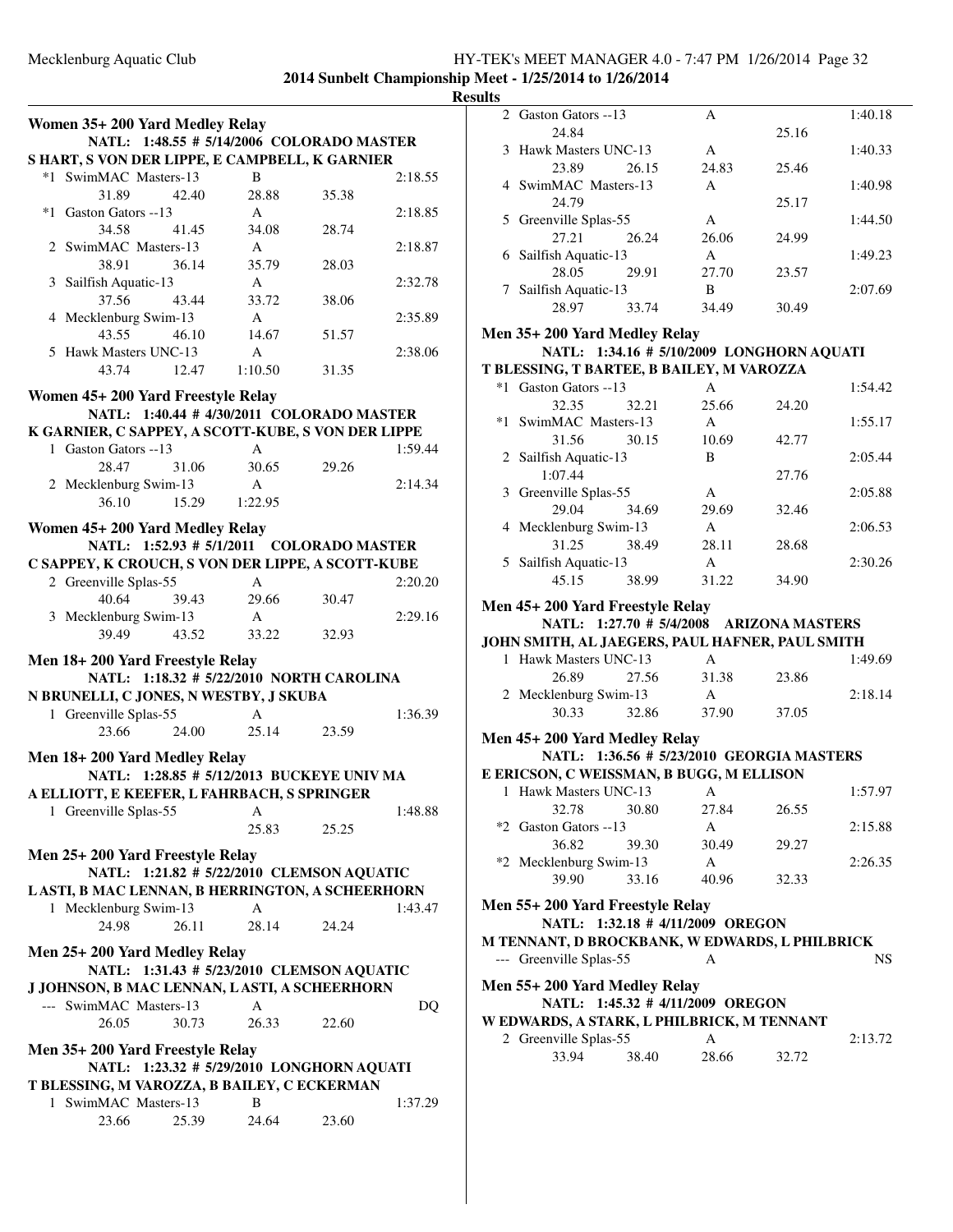**2014 Sunbelt Championship M** 

|   | Mixed 18+200 Yard Freestyle Relay<br>NATL: 1:29.18 # 5/21/2010 AUBURN MASTERS |               |       |         |
|---|-------------------------------------------------------------------------------|---------------|-------|---------|
|   | R HUGHEY, C HUGHEY, A HUGHEY, E EWING                                         |               |       |         |
|   | 1 Greenville Splas-55                                                         | A             |       | 1:45.88 |
|   | 30.60                                                                         | 27.76         |       |         |
|   | 24.21                                                                         |               | 23.31 |         |
|   | 2 Greenville Splas-55                                                         | B             |       | 1:55.52 |
|   | 32.43<br>15.16                                                                | 14.49         | 53.44 |         |
|   | Mixed 18+200 Yard Medley Relay                                                |               |       |         |
|   | NATL: 1:39.06 #4/30/2011 THE OLYMPIC CLU                                      |               |       |         |
|   | O'DONNELL-MCCARTH, G MARSHALL, B BISHOP, S GREENWO                            |               |       |         |
|   | 1 Greenville Splas-55                                                         | A             |       | 2:00.49 |
|   | 31.43                                                                         |               | 21.46 |         |
|   | 2 Sailfish Aquatic-13                                                         | $\mathcal{C}$ |       | 2:21.40 |
|   | 39.19<br>38.55                                                                | 36.00         | 27.66 |         |
|   | 3 Hawk Masters UNC-13                                                         | $\mathbf{A}$  |       | 2:27.54 |
|   |                                                                               | 32.35         | 31.34 |         |
|   |                                                                               |               |       |         |
|   | Mixed 25+ 200 Yard Freestyle Relay                                            |               |       |         |
|   | NATL: 1:29.40 # 5/21/1990 S. CAL AQUATIC                                      |               |       |         |
|   | C PONTHIER, D GRANER, K BUSH, P MCCLAFFERTY                                   |               |       |         |
|   | 1 Hawk Masters UNC-13                                                         | $\mathsf{A}$  |       | 1:44.16 |
|   | 24.13<br>26.94                                                                | 28.21         | 24.88 |         |
|   | 2 Hawk Masters UNC-13                                                         | B             |       | 1:44.46 |
|   | 27.29<br>26.47                                                                | 24.87         | 25.83 |         |
|   | 3 Mecklenburg Swim-13                                                         | $\mathbf{A}$  |       | 1:58.49 |
|   | 31.92<br>33.95                                                                | 27.74         | 24.88 |         |
|   | 4 Enfinity Aquatic-13                                                         | $\mathsf{A}$  |       | 2:00.60 |
|   | 31.21<br>26.31                                                                | 37.86         | 25.22 |         |
|   | --- Sailfish Aquatic-13                                                       | B             |       | DQ      |
|   | 29.84<br>30.15                                                                | 11.57         | 45.67 |         |
|   | Mixed 25+200 Yard Medley Relay                                                |               |       |         |
|   | NATL: 1:37.19 # 4/30/2011 PHOENIX SWIM CL                                     |               |       |         |
|   | N INADA, J COMMINGS, K SHORES, M MCCUE                                        |               |       |         |
|   | 1 Hawk Masters UNC-13                                                         | A             |       | 1:55.64 |
|   | 29.89                                                                         | 27.86         |       |         |
|   | 32.31<br>2 Hawk Masters UNC-13                                                | B             | 25.58 | 2:08.15 |
|   |                                                                               |               |       |         |
|   | 36.85<br>32.02                                                                | 32.69         | 26.59 | 2:27.21 |
| 3 | <b>Enfinity Aquatic-13</b>                                                    | A             |       |         |
|   | 40.74<br>33.90                                                                | 34.60         | 37.97 |         |
|   | 4 Mecklenburg Swim-13                                                         | A             |       | 2:54.03 |
|   | 52.36<br>43.78                                                                | 41.15         | 36.74 |         |
|   | Mixed 35+ 200 Yard Freestyle Relay                                            |               |       |         |
|   | NATL: 1:30.17 # 4/25/2004 ROCKY MT                                            |               |       |         |
|   | K GARNIER, S VON DER LIPPE, J SMITH, P SMITH                                  |               |       |         |
|   | 1 SwimMAC Masters-13                                                          | $\mathbf{A}$  |       | 1:42.79 |
|   | 23.66<br>28.23                                                                | 25.70         | 25.20 |         |
|   | 2 Sailfish Aquatic-13                                                         | A             |       | 1:43.50 |
|   | 24.29<br>26.98                                                                | 27.31         | 24.92 |         |
|   | 3 SwimMAC Masters-13                                                          | B             |       | 1:46.38 |
|   | 24.95<br>30.29                                                                | 25.12         | 26.02 |         |
|   | 4 Mecklenburg Swim-13                                                         | B             |       | 1:48.86 |
|   | 26.36<br>29.59                                                                | 28.89         | 24.02 |         |
|   | 5 Greensboro Swimm-13                                                         | A             |       | 1:50.47 |
|   |                                                                               | 28.23         | 25.34 |         |
|   | 6 Hawk Masters UNC-13                                                         | A             |       | 1:51.02 |
|   |                                                                               | 25.84         | 23.52 |         |
|   |                                                                               |               |       |         |

|   | <b>Results</b> | hip Meet - 1/25/2014 to 1/26/2014           |                       |         |           |
|---|----------------|---------------------------------------------|-----------------------|---------|-----------|
|   |                | 7 Gaston Gators -- 13                       | A                     |         | 2:06.84   |
|   |                | 29.83<br>33.87                              | 38.24                 | 24.90   |           |
|   |                | 8 Mecklenburg Swim-13                       | A                     |         | 2:07.00   |
|   |                | 30.90<br>33.08                              | 34.94                 | 28.08   |           |
|   |                | 9 Sailfish Aquatic-13                       | C                     |         | 2:09.47   |
|   |                | 32.14<br>34.41                              | 32.35                 | 30.57   |           |
|   |                | 10 Greenville Splas-55                      | B                     |         | 2:10.59   |
|   |                | 34.22<br>33.88                              | 33.35                 | 29.14   |           |
|   |                | --- Greenville Splas-55                     | $\mathsf{A}$          |         | DQ        |
|   |                | 28.02<br>25.60                              | 29.69                 | 25.66   |           |
| Ō |                |                                             |                       |         |           |
|   |                | Mixed 35+200 Yard Medley Relay              |                       |         |           |
|   |                | NATL: 1:39.85 # 5/22/2010 COLORADO MASTER   |                       |         |           |
|   |                | S HART, M EISENHUTH, C O'SULLIVAN, C SAPPEY |                       |         |           |
|   |                | 1 Sailfish Aquatic-13                       | $\mathsf{A}$          |         | 2:00.39   |
|   |                | 30.53<br>34.82                              | 27.80                 | 27.24   |           |
|   |                | 2 Greenville Splas-55                       | $\mathsf{A}$          |         | 2:08.02   |
|   |                | 32.06                                       |                       | 24.61   |           |
|   |                | 3 Mecklenburg Swim-13                       | A                     |         | 2:10.38   |
|   |                | 35.13<br>41.90                              | 28.25                 | 25.10   |           |
|   |                | *4 Sailfish Aquatic-13                      | B                     |         | 2:16.71   |
|   |                | 36.95<br>37.79                              | 31.29                 | 30.68   |           |
|   |                | *4 Gaston Gators --13                       | B                     |         | 2:30.28   |
|   |                | 47.05<br>43.10                              | 32.42                 | 27.71   |           |
|   |                | 5 Greenville Splas-55                       | B                     |         | 2:29.59   |
|   |                | 42.06<br>44.05<br>6 Sailfish Aquatic-13     | 30.47<br>D            | 33.01   | 2:54.52   |
|   |                | 1:00.41<br>40.67                            | 37.86                 | 35.58   |           |
|   |                |                                             |                       |         |           |
|   |                | Mixed 45+200 Yard Freestyle Relay           |                       |         |           |
|   |                | NATL: 1:34.48 # 5/4/2008 ARIZONA MASTERS    |                       |         |           |
|   |                | J SMITH, M BAILEY, S ROLLINS, P SMITH       |                       |         |           |
|   |                | 1 Greenville Splas-55                       | A                     |         | 2:02.35   |
|   |                |                                             | 35.13                 | 26.37   |           |
|   |                | 2 Mecklenburg Swim-13                       | A                     |         | 2:18.79   |
|   |                | 36.74<br>36.93                              | 32.65                 | 32.47   |           |
|   |                | 3 Sailfish Aquatic-13                       | D                     |         | 2:22.23   |
|   |                | 35.34<br>11.15                              | 28.42                 | 1:07.32 |           |
|   |                | --- Hawk Masters UNC-13                     | А                     |         | <b>NS</b> |
|   |                | Mixed 45+200 Yard Medley Relay              |                       |         |           |
|   |                | NATL: 1:44.02 # 5/4/2008 ARIZONA MASTERS    |                       |         |           |
|   |                | J SMITH, G MILLS, S ROLLINS, M BAILEY       |                       |         |           |
|   |                | 1 Mecklenburg Swim-13                       | B                     |         | 2:23.59   |
|   |                | 36.02<br>43.59                              | 34.76                 | 29.22   |           |
|   |                | 2 Gaston Gators --13                        | $\mathsf{A}$          |         | 2:30.10   |
|   |                |                                             |                       | 39.79   |           |
|   |                | 48.93                                       |                       |         |           |
|   |                | 3 Mecklenburg Swim-13                       | A                     |         | 2:30.77   |
|   |                | 39.50                                       |                       | 30.70   |           |
|   |                | --- Greenville Splas-55                     | A                     |         | DQ        |
|   |                |                                             | 38.14                 | 34.79   |           |
|   |                |                                             |                       |         |           |
|   |                | Mixed 55+200 Yard Medley Relay              |                       |         |           |
|   |                | NATL: 1:53.26 # 4/30/2011 PACIFIC NORTHWE   |                       |         |           |
|   |                | D GRAHAM, R COLELLA, C DAVIS, M LIPPOLD     |                       |         |           |
|   |                | 1 Greenville Splas-55<br>32.46<br>47.70     | $\mathsf{A}$<br>28.88 | 28.88   | 2:17.92   |